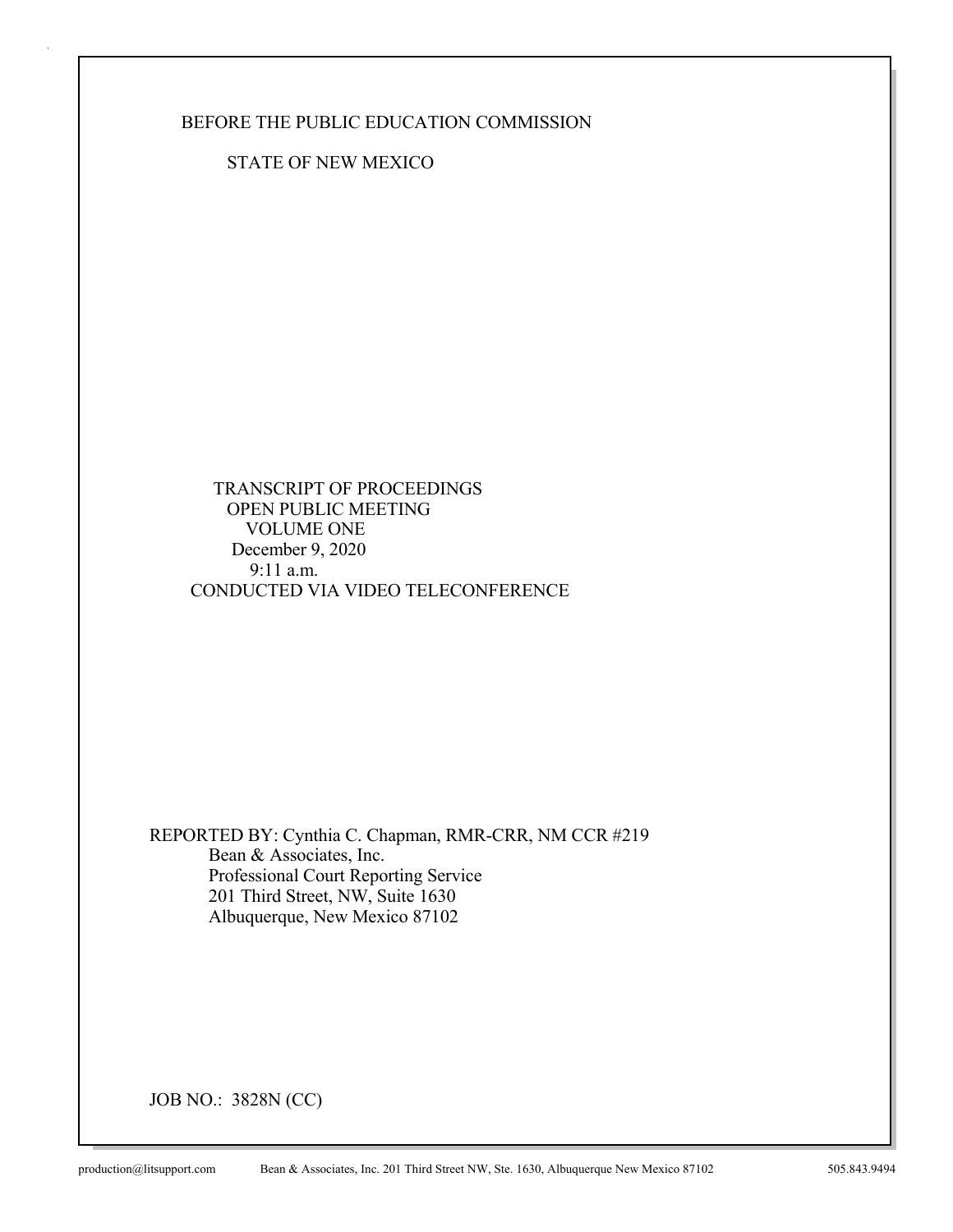2 (Pages 2 to 5)

|                                                                                                                                                             | 2                                                                                                                                                                                                                                                                                                                                                                                                                                                                                                                                                                                                   |                                                                                                                                                                                   | $\overline{4}$                                                                                                                                                                                                                                                                                                                                                                                                                                                                                                                                                                                                                                                                                                                                                                                                                                                                                                                                                                                                                                                                                                                                                                                                                                         |
|-------------------------------------------------------------------------------------------------------------------------------------------------------------|-----------------------------------------------------------------------------------------------------------------------------------------------------------------------------------------------------------------------------------------------------------------------------------------------------------------------------------------------------------------------------------------------------------------------------------------------------------------------------------------------------------------------------------------------------------------------------------------------------|-----------------------------------------------------------------------------------------------------------------------------------------------------------------------------------|--------------------------------------------------------------------------------------------------------------------------------------------------------------------------------------------------------------------------------------------------------------------------------------------------------------------------------------------------------------------------------------------------------------------------------------------------------------------------------------------------------------------------------------------------------------------------------------------------------------------------------------------------------------------------------------------------------------------------------------------------------------------------------------------------------------------------------------------------------------------------------------------------------------------------------------------------------------------------------------------------------------------------------------------------------------------------------------------------------------------------------------------------------------------------------------------------------------------------------------------------------|
| $\mathbf{1}$<br>$\overline{c}$<br>3<br>4<br>5<br>6<br>7<br>8<br>9<br>10<br>11<br>12<br>13<br>14<br>15<br>16<br>17<br>18<br>19<br>20<br>21<br>22<br>23<br>24 | <b>APPEARANCES</b><br><b>COMMISSIONERS:</b><br>MS. PATRICIA GIPSON, Chair<br>MS. TRISH RUIZ, Vice Chair<br>MS. KARYL ANN ARMBRUSTER, Secretary<br>MR. R. CARLOS CABALLERO, Member<br>MR. MICHAEL CHAVEZ, Member<br>MR. TIM CRONE, Member<br>MS. GEORGINA DAVIS, Member<br>MS. M. SONIA RAFTERY, Member<br>MR. DAVID ROBBINS, Member<br>MS. GLENNA VOIGT, Member<br>PED STAFF:<br>MS. KAREN WOERNER, Deputy Director,<br>Options for Parents and Families<br>MS. BEVERLY FRIEDMAN, PED Custodian of Record<br>and Liaison to the PEC<br>PEC COUNSEL:<br>AMI JAEGER, ESQ.<br>ELIZABETH JEFFREYS, ESQ. | 1<br>$\overline{c}$<br>3<br>4<br>5<br>6<br>$\boldsymbol{7}$<br>$\,$ $\,$<br>9<br>10<br>11<br>12<br>13<br>14<br>15<br>16<br>17<br>18<br>19<br>20<br>21<br>$22\,$<br>23<br>24<br>25 | THE CHAIR: So it's my holiday spirit.<br>I'm going to call to order this meeting of the<br>Public Education Commission. It is Wednesday,<br>December 9th, and it is 9:11 a.m.<br>So good morning, everyone, and thanks for<br>holding in there for a little bit. When we've got<br>these renewal hearings, we want to make sure that we<br>get everyone that wants to be heard. And there's<br>some procedural things that have to be done, so it<br>gets a little, sometimes, wonky. So appreciate it.<br>So just so that Commissioners are aware,<br>when we are doing the hearings for each of the<br>schools, each Commissioner has to be on video. This<br>is like we were in Mabry. And if -- if a<br>Commissioner can't be seen by the court reporter and<br>the school, it's very difficult to make a qualified<br>statement that the Commissioner was actively there.<br>So that if -- I'm going to do my best to<br>give people enough breaks. But if a Commissioner<br>steps off and we can't see the Commissioner on<br>video, the record will reflect that the Commissioner<br>has stepped away and that time gap will be noted in<br>the record; because it's really important to the<br>schools to know that Commissioners are here and |
| $\mathbf{1}$<br>$\overline{c}$<br>3                                                                                                                         | 3<br>INDEX TO PROCEEDINGS<br>PAGE<br>1 Call to Order, Roll Call,<br>4<br>Pledge of Allegiance and                                                                                                                                                                                                                                                                                                                                                                                                                                                                                                   | $\mathbf{1}$<br>$\overline{c}$<br>3<br>4                                                                                                                                          | 5<br>actively involved.<br>If we were in Mabry Hall and you walked<br>out in Mabry Hall, the record would reflect that; so                                                                                                                                                                                                                                                                                                                                                                                                                                                                                                                                                                                                                                                                                                                                                                                                                                                                                                                                                                                                                                                                                                                             |
| 4<br>5<br>6<br>7<br>9<br>10                                                                                                                                 | Salute to New Mexico Flag<br>9<br>2 Approval of Agenda<br>9<br>Open Forum - No Participants<br>3<br>4<br>Consent Agenda<br>10<br>Discussion on Adding Elizabeth Jeffreys<br>-11<br>as Counsel to Substitute for Mark Chaiken<br>Discussion and Action on Charter School<br>14<br>6<br>Renewal Applications                                                                                                                                                                                                                                                                                          | 5<br>6<br>7<br>8<br>9<br>10<br>11                                                                                                                                                 | that we just want to make sure that the record and<br>the vote, then, that is taken is very clear.<br>So we do have a few things that we have to<br>get through before we do start the renewal hearings,<br>a number of them. Shouldn't take that long. But<br>before we start, this is always one of those<br>bittersweet meetings, because it is the last meeting<br>for five of our Commissioners.                                                                                                                                                                                                                                                                                                                                                                                                                                                                                                                                                                                                                                                                                                                                                                                                                                                  |
| 11<br>12<br>13<br>14<br>15<br>16<br>17<br>18                                                                                                                | 6A The GREAT Academy<br>14<br>6B Roots & Wings Community School,<br>218<br>Questa<br>REPORTER'S CERTIFICATE<br>282<br><b>ATTACHMENTS:</b><br>Panelists and Attendees List<br>1                                                                                                                                                                                                                                                                                                                                                                                                                      | 12<br>13<br>14<br>15<br>16<br>17<br>18<br>19                                                                                                                                      | So I just want to acknowledge, before all<br>of the dust starts to go up and we get mired into a<br>lot of the minutiae of our meetings, to recognize<br>the time, effort, and energy, and input that the<br>five departing Commissioners have offered to this<br>Commission.<br>Commissioner Armbruster and I started<br>together. We've cut our teeth on the Commission.                                                                                                                                                                                                                                                                                                                                                                                                                                                                                                                                                                                                                                                                                                                                                                                                                                                                             |
| 19<br>$20\,$<br>21<br>$22\,$<br>23<br>24                                                                                                                    |                                                                                                                                                                                                                                                                                                                                                                                                                                                                                                                                                                                                     | $20\,$<br>$21\,$<br>22<br>23<br>24                                                                                                                                                | It's been quite a journey. And it's always, like I<br>said, bittersweet, to have to say goodbye. And she,<br>of course, has chosen not to run again.<br>Commissioner Caballero, Commissioner<br>Crone, and Commissioner Ruiz came on at the same                                                                                                                                                                                                                                                                                                                                                                                                                                                                                                                                                                                                                                                                                                                                                                                                                                                                                                                                                                                                       |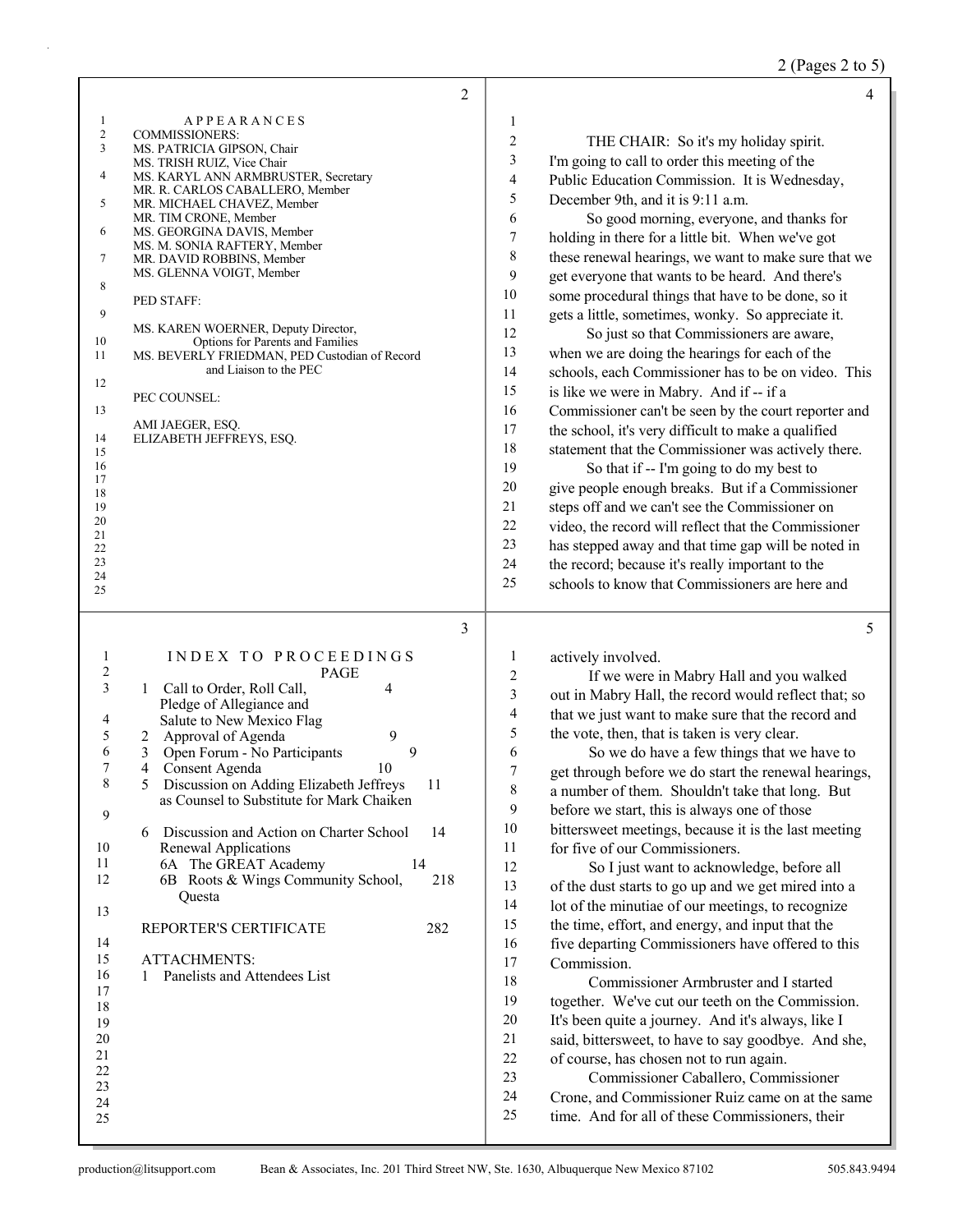# 3 (Pages 6 to 9)

|              | 6                                                                                            |                | $\,8\,$                                                                                             |
|--------------|----------------------------------------------------------------------------------------------|----------------|-----------------------------------------------------------------------------------------------------|
| 1            | experience in education, their experience in                                                 | 1              | COMMISSIONER ARMBRUSTER: Commissioner                                                               |
| 2            | leadership, their understanding of what's important                                          | $\overline{c}$ | Davis?                                                                                              |
| 3            | for students and student growth and what's important                                         | 3              | COMMISSIONER DAVIS: Here.                                                                           |
| 4            | and critical for making sure that at-risk students                                           | 4              | COMMISSIONER ARMBRUSTER: Commissioner                                                               |
| 5            | that we have in New Mexico, that they are being                                              | 5              | Gipson?                                                                                             |
| 6            | served appropriately by charter schools, these                                               | 6              | THE CHAIR: Here.                                                                                    |
| 7            | Commissioners have all helped lead that conversation                                         | 7              | COMMISSIONER ARMBRUSTER: Commissioner                                                               |
| $\,$ 8 $\,$  | and been strong advocates for their communities, the                                         | 8              | Chavez?                                                                                             |
| 9            | charters schools that they did have -- charter                                               | 9              | COMMISSIONER CHAVEZ: Here.                                                                          |
| 10           | schools in their districts -- and I don't see                                                | 10             | COMMISSIONER ARMBRUSTER: Commissioner                                                               |
|              |                                                                                              | 11             |                                                                                                     |
| 11           | Commissioner Raftery.                                                                        | 12             | Armbruster is here.                                                                                 |
| 12           | MS. KAREN WOERNER: No. She's been having                                                     |                | Commissioner Raftery is not here; is that                                                           |
| 13           | trouble joining, Madam Chair.                                                                | 13             | correct?                                                                                            |
| 14           | THE CHAIR: And Commissioner Raftery, it's                                                    | 14             | MS. KAREN WOERNER: She is not.                                                                      |
| 15           | only been unfortunately a two-year term. We had                                              | 15             | THE CHAIR: Correct. She's not.                                                                      |
| 16           | quite a whirlwind to get her on the Commission.                                              | 16             | COMMISSIONER ARMBRUSTER: Not yet. Okay.                                                             |
| 17           | But, once again, her experience in education serving                                         | 17             | THE CHAIR: Right.                                                                                   |
| 18           | in multiple capacities, a superintendent not being                                           | 18             | COMMISSIONER ARMBRUSTER: Commissioner                                                               |
| 19           | the least of it, the input has been invaluable.                                              | 19             | Caballero.                                                                                          |
| 20           | So I want to say thank you, thank you,                                                       | 20             | COMMISSIONER CABALLERO: Presente.                                                                   |
| 21           | thank you for the time and effort and the -- what                                            | 21             | COMMISSIONER ARMBRUSTER: Ah-ha. Thank                                                               |
| 22           | you've added to the Commission over these years. I                                           | 22             | you.                                                                                                |
| 23           | truly do appreciate it.                                                                      | 23             | That's nine out of ten of us are here, and                                                          |
| 24           | And I'd also like to acknowledge that we                                                     | 24             | we have a quorum.                                                                                   |
| 25           | have three of the new oncoming Commissioners as                                              | 25             | THE CHAIR: Thank you very much. We are                                                              |
|              | 7                                                                                            |                | 9                                                                                                   |
| $\mathbf{1}$ | attendees today: Melissa Armijo, Steven Carrillo,                                            | 1              |                                                                                                     |
| 2            | and K. T. Manis. And that's all I saw. I                                                     | $\overline{c}$ | now on to the Pledge of Allegiance and the Salute to<br>the New Mexico Flag. And we're going to ask |
| 3            | apologize. If someone else is on and isn't, please                                           | 3              | Commissioner Crone to lead us in the Pledge, and                                                    |
| 4            |                                                                                              | 4              |                                                                                                     |
| 5            | let me know, and I will certainly recognize you.<br>So that being said, thank you -- I can't | 5              | I'll do the New Mexico flag.                                                                        |
| 6            | say thank you enough.                                                                        |                | (Pledge of Allegiance and Salute to                                                                 |
|              |                                                                                              | 6              | the New Mexico Flag conducted.)                                                                     |
| 7            | We'll continue now with the regular                                                          | 7              | THE CHAIR: Okay. We are on to Item                                                                  |
| 8            | portion of the meeting.                                                                      | 8              | No. 2, which is the approval of the agenda, and                                                     |
| 9            | So, Commissioner Armbruster, will you                                                        | 9              | with -- I don't think there are any changes to the                                                  |
| 10           | please call us to order?                                                                     | 10             | agenda. So I will entertain a motion for approval                                                   |
| 11           | COMMISSIONER ARMBRUSTER: Yes, I will.                                                        | 11             | of the agenda.                                                                                      |
| 12           | Commissioner Robbins?                                                                        | 12             | COMMISSIONER ROBBINS: So move.                                                                      |
| 13           | COMMISSIONER ROBBINS: Present.                                                               | 13             | COMMISSIONER VOIGT: I'll second.                                                                    |
| 14           | COMMISSIONER ARMBRUSTER: Commissioner                                                        |                |                                                                                                     |
| 15           |                                                                                              | 14             | THE CHAIR: There's a motion by                                                                      |
| 16           | Crone?                                                                                       | 15             | Commissioner Robbins and a second by Commissioner                                                   |
|              | COMMISSIONER CRONE: Here.                                                                    | 16             | Voigt.                                                                                              |
| 17           | COMMISSIONER ARMBRUSTER: Commissioner                                                        | 17             | All in favor?                                                                                       |
| 18           | Ruiz?                                                                                        | 18             | (Commissioners so indicate.)                                                                        |
| 19           | COMMISSIONER RUIZ: I'm present, but I                                                        | 19             | THE CHAIR: Opposed?                                                                                 |
| 20           | can't be on camera. I've been battling COVID since                                           | 20             | (No response.)                                                                                      |
| 21           | the election, and I cannot -- I'm laying down or in                                          | 21             | THE CHAIR: Hearing no opposition, the                                                               |
| 22           | the chair, and I am here; but I cannot be on camera.                                         | 22             | motion passes.                                                                                      |
| 23           | COMMISSIONER ARMBRUSTER: Are we okay?                                                        | 23             | We are now on to Item No. 3.                                                                        |
| 24           | So Commissioner Voigt?                                                                       | 24             | Bev, did anyone sign up for regular open                                                            |
| 25           | COMMISSIONER VOIGT: Here.                                                                    | 25             | forum?                                                                                              |

H.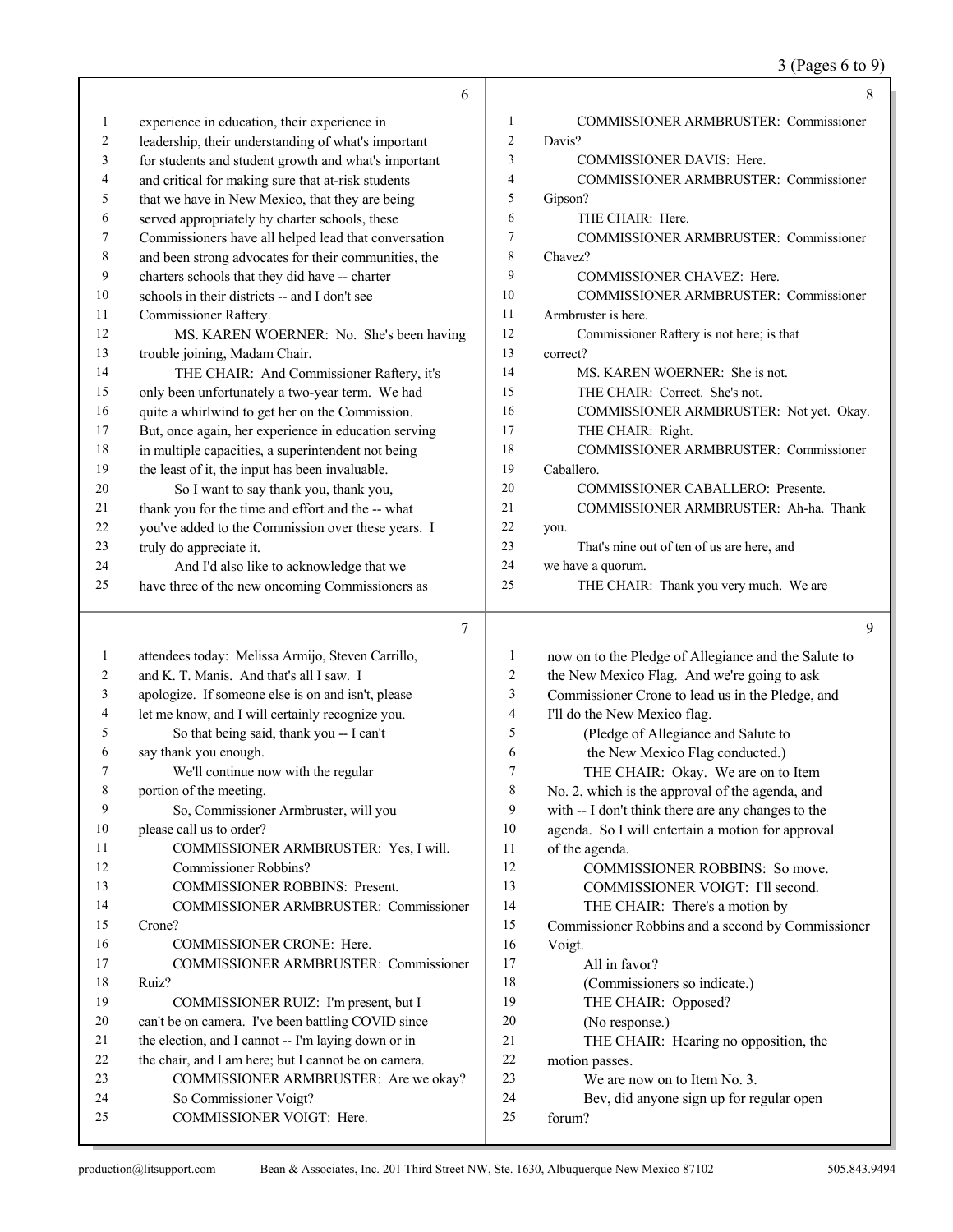### 4 (Pages 10 to 13)

|          | 10                                                   |                | 12                                                                                  |
|----------|------------------------------------------------------|----------------|-------------------------------------------------------------------------------------|
| 1        | (Ms. Friedman indicates in the negative.)            | 1              | decided to take a position with the Department of                                   |
| 2        | THE CHAIR: Okay. All right. So we are,               | 2              | Tax and Revenue as a lead tax policy analyst for the                                |
| 3        | then, quickly on to Item No. 4, which is the consent | 3              | State, which is wonderful for him. He has -- he's                                   |
| 4        | agenda. And I do not believe there's any changes to  | 4              | going to bring a lot of experience and energy to                                    |
| 5        | the consent agenda, either.                          | 5              | that position. But a little sad for us, because                                     |
| 6        | So without that -- without further ado,              | 6              | he's just been a really strong legal voice on behalf                                |
| 7        | I'll take a motion for approval of the consent       | 7              | of the Commission, and he's been a really great                                     |
| 8        | agenda.                                              | 8              | collaborator with me.                                                               |
| 9        | COMMISSIONER CABALLERO: So move.                     | 9              | But in order to best serve the Commission,                                          |
| 10       | COMMISSIONER DAVIS: I move --                        | 10             | I'd like to introduce you to Elizabeth Jeffreys.                                    |
| 11       | THE CHAIR: There's a motion by                       | 11             | And she and I together will serve the PEC. And                                      |
| 12       | Commissioner Caballero, a second by -- I think it    | 12             | Elizabeth comes with an extremely strong background                                 |
| 13       | was Commissioner Davis.                              | 13             | in administrative law, administrative appeals, and                                  |
| 14       | COMMISSIONER DAVIS: Yes, second it.                  | 14             | worked for various agencies within the State, which                                 |
| 15       | THE CHAIR: Commissioner Armbruster?                  | 15             | Elizabeth will explain. And she and I both have                                     |
| 16       | COMMISSIONER ARMBRUSTER: Commissioner                | 16             | legislative analyst background as well.                                             |
| 17       | Robbins?                                             | 17             | And, in addition, Elizabeth has worked for                                          |
| 18       | <b>COMMISSIONER ROBBINS: Yes.</b>                    | 18             | the Administrative Office of the Courts, so she also                                |
| 19       | COMMISSIONER ARMBRUSTER: Commissioner                | 19             | has a lot of familiarity with kind of working with                                  |
| 20       | Crone?                                               | 20             | judges and the judicial process and the judicial                                    |
| 21       | COMMISSIONER CRONE: Yes.                             | 21             | structure.                                                                          |
| 22       | COMMISSIONER ARMBRUSTER: Commissioner                | 22             | So with that, I'm going to let Elizabeth                                            |
| 23       | Ruiz?                                                | 23             | introduce herself.                                                                  |
| 24       | <b>COMMISSIONER RUIZ: Yes.</b>                       | 24             | MS. ELIZABETH JEFFREYS: Hi, everybody.                                              |
| 25       | COMMISSIONER ARMBRUSTER: Commissioner                | 25             | It's really nice to see everyone again. And I have                                  |
|          | 11                                                   |                | 13                                                                                  |
| 1        | Voigt?                                               | 1              |                                                                                     |
| 2        |                                                      |                |                                                                                     |
|          | COMMISSIONER VOIGT: Yes.                             | $\overline{2}$ | almost 20 years of experience as an attorney working                                |
| 3        | COMMISSIONER ARMBRUSTER: Commissioner                | 3              | in New Mexico, primarily for the executive branch;                                  |
| 4        | Davis?                                               | 4              | although, as Ami mentioned, I've served the                                         |
| 5        | COMMISSIONER DAVIS: Yes.                             | 5              | legislative and judicial branches as well.<br>And I've been asked to talk primarily |
| 6        | COMMISSIONER ARMBRUSTER: Commissioner                | 6              | about my administrative hearing background and my                                   |
| 7        | Gipson?                                              | 7              | appellate background.                                                               |
| 8        | THE CHAIR: Yes.                                      | 8              | So I've had several hundred cases that                                              |
| 9        | COMMISSIONER ARMBRUSTER: Commissioner                | 9              | I've defended in administrative hearings of various                                 |
| 10       | Chavez?                                              | 10             | types, and I've also advised several hundred final                                  |
| 11       | COMMISSIONER CHAVEZ: Yes.                            | 11             | decisions, both for Human Services Department and                                   |
| 12       | COMMISSIONER ARMBRUSTER: Commissioner                | 12             | for approximately 30 professional licensing                                         |
| 13       | Armbruster votes "yes."                              | 13             | organizations.                                                                      |
| 14       | Commissioner Caballero?                              | 14             | So I've taken cases on appeal to district                                           |
| 15       | COMMISSIONER CABALLERO: Yes.                         | 15             | court in New Mexico, also to the New Mexico Court of                                |
| 16       | COMMISSIONER ARMBRUSTER: Okay. That is a             | 16             | Appeals, and I have had a couple of cases go to the                                 |
| 17       | nine-to-zero vote in favor of accepting.             | 17             | New Mexico Supreme Court.                                                           |
| 18       | THE CHAIR: Right. Motion passes,                     | 18             | So that's basically my background. And I                                            |
| 19       | nine-zero. Thank you.                                | 19             | am open to questions, if anyone has any questions.                                  |
| 20       | We are on to Item No. 5, which is                    | 20             | THE CHAIR: Thank you. And welcome.                                                  |
| 21       | Discussion on Adding Elizabeth Jeffreys as Counsel   | 21             | Commissioners, any questions?                                                       |
| 22       | to Substitute for Mark Chaiken.                      | 22             | Okay. So -- oh, I'm sorry.                                                          |
| 23       | So, Ami, I'll just turn it over to you               | 23             | COMMISSIONER VOIGT: No question. Just                                               |
| 24<br>25 | briefly.<br>MS. AMI JAEGER: Thank you. Mark Chaiken  | 24<br>25       | welcome, Elizabeth.<br>THE CHAIR: Thanks. And strap on your                         |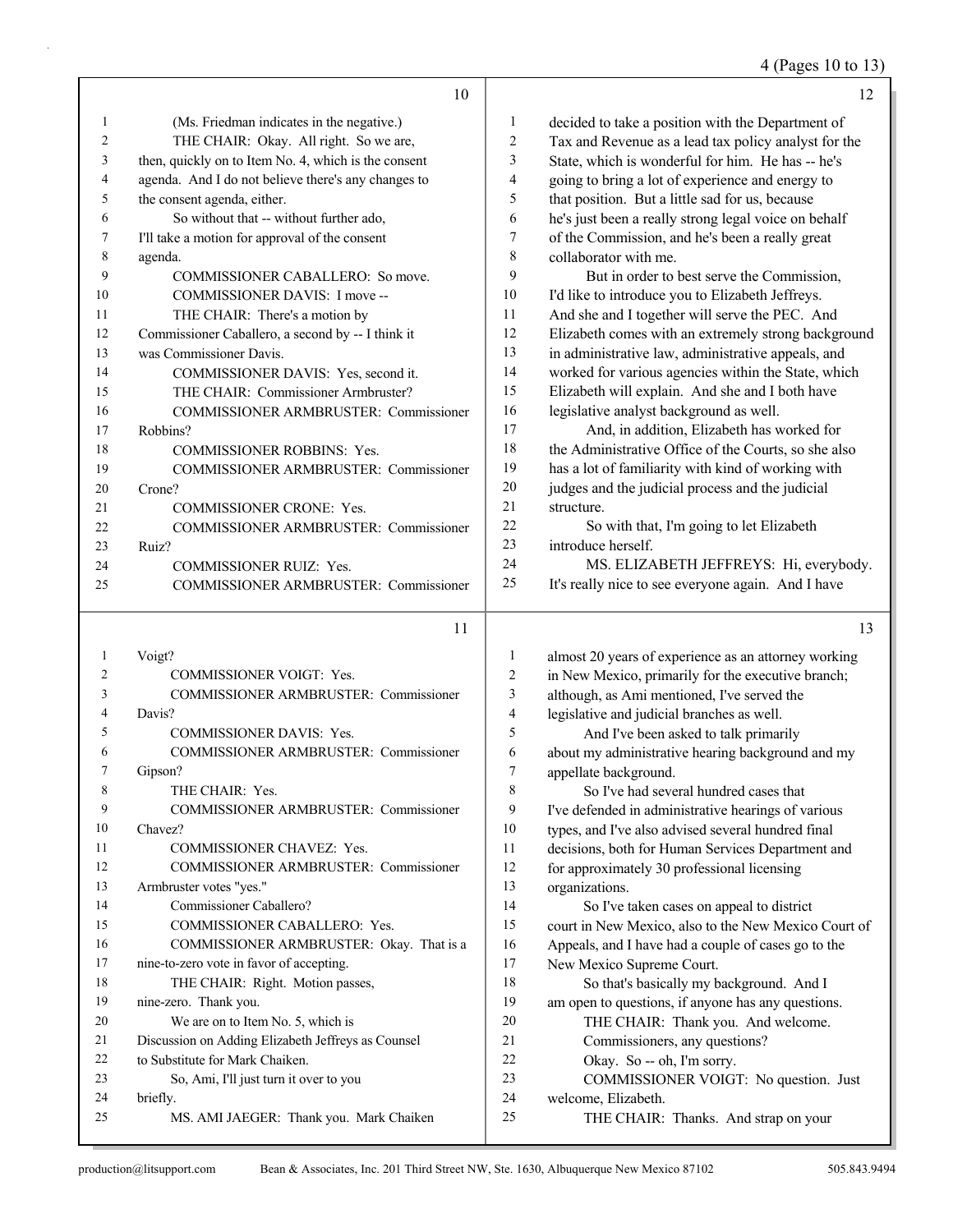#### 5 (Pages 14 to 17)

|                | 14                                                  |                | 16                                                   |
|----------------|-----------------------------------------------------|----------------|------------------------------------------------------|
| $\mathbf{1}$   | boots.                                              | $\mathbf{1}$   | preliminary reports and responses, the renewal       |
| 2              | All right. So we are on now to Item                 | $\overline{2}$ | reports and responses, and then the current          |
| 3              | No. 6, which is Discussion and Action on Charter    | 3              | contracts and performance frameworks for the         |
| 4              | School Renewal Applications.                        | 4              | schools. That was so we could provide it to you as   |
| 5              | And 6A is The GREAT Academy.                        | 5              | we went along through this process this fall.        |
| 6              | So, Karen, if you want to start bringing            | 6              | If you click on Public Education                     |
| 7              | those folks in.                                     | 7              | Commission, you go back out, the materials today are |
| 8              | MS. KAREN WOERNER: Sure. Madam Chair,               | 8              | listed individually by each number, as always. But,  |
| 9              | before I do that, did you want me to go over the -- | 9              | normally, Commissioners, you know that we usually    |
| 10             | THE CHAIR: Oh, yes. Thank you.                      | 10             | combine all of these into one large file.            |
| 11             | MS. KAREN WOERNER: And also --                      | 11             | These files were so large with all the               |
| 12             | THE CHAIR: I told you to remind me,                 | 12             | renewal packets that we've made a folder called      |
| 13             | because I forget.                                   | 13             | "Combined Packets." And in there, you will see the   |
| 14             | MS. KAREN WOERNER: And, Commissioner                | 14             | section of the agenda. And then Items 1 through 6    |
| 15             | Armbruster, you have a video on on two different    | 15             | were listed in this file, agenda Item 7 through 14   |
| 16             | devices. So if you want to disable one of those,    | 16             | in this file. And then we have a couple of           |
| 17             | we're seeing double of you.                         | 17             | documents for -- related to renewals. And then each  |
| 18             | COMMISSIONER ARMBRUSTER: Do you think               | 18             | of the schools' renewal packets are separate,        |
| 19             | that if I turn off this, because I was trying to    | 19             | because they're so large.                            |
| 20             | turn on the iPad but I couldn't get on? So I'm      | 20             | So when we're working with The GREAT                 |
| 21             | going to turn off the one on the computer. And I    | 21             | Academy's, I would assume you would want to have     |
| 22             | should be okay with the iPad, then; right? Okay.    | 22             | this packet opened.                                  |
| 23             | MS. KAREN WOERNER: You can just disable             | 23             | I also want to point out that the school             |
| 24             | the video on one of them.                           | 24             | provided some handouts as if we were in Mabry Hall   |
| 25             | COMMISSIONER ARMBRUSTER: Okay.                      | 25             | today. Those have been added to the bottom and       |
|                | 15                                                  |                | 17                                                   |
| 1              | MS. KAREN WOERNER: Now we see you once.             | 1              | e-mailed to you as well.                             |
| $\overline{c}$ | That's good.                                        | $\overline{c}$ | We have a presentation and some exhibits             |
| 3              | THE CHAIR: I was only seeing one of her.            | 3              | that are here at the bottom of the folder that they  |
| 4              | I had two of Commissioner Crone, but I only had one | 4              | are going to go over shortly when it's their turn to |

| 5  | of Commissioner Armbruster.                         |
|----|-----------------------------------------------------|
| 6  | MS. KAREN WOERNER: Yes, but at least                |
| 7  | Commissioner Crone has one live view and one still  |
| 8  | view.                                               |
| 9  | THE CHAIR: Right. Yeah.                             |
| 10 | COMMISSIONER CRONE: I closed the one that           |
| 11 | didn't have the camera working.                     |
| 12 | THE CHAIR: Right. Thanks.                           |
| 13 | MS. KAREN WOERNER: So before we start the           |
| 14 | renewal, Commissioners, I just wanted to -- things  |
| 15 | are a little bit -- slightly different than we      |
| 16 | normally do for the materials. And I just wanted to |
| 17 | be sure that all of you knew exactly where          |
| 18 | everything was and what was where, so I asked       |
| 19 | Madam Chair if we could go over that.               |
| 20 | So on your PEC SharePoint -- let me get             |
| 21 | $\frac{1}{2}$                                       |

 back to -- so you are in your -- if you're in your SharePoint folder, you have several folders. Of

course, you did receive the renewal packets as we

 prepared them. So meaning the renewal packets folder has each of the applications as well as the

 are going to go over shortly when it's their turn to present. And, again, remember, you just click up here to go back out at the top of the screen, to go back out to see anything else.

8 This is still here so that you can see each individual item listed here, or it may be easier to use the combined sections. And just wanted to be sure that you were aware of where to find all those files.

13 As I go through my presentations, I'll be using these packets, because the packets, as you know, contain, first, our recommendation from the 16 team, then the responses, if any were received from the school, preliminary analysis, and then the whole 18 application, Parts A through E, as submitted; A,<br>19 from vour division, the data analysis; and then from your division, the data analysis; and then Parts B through E are the applications submitted by the schools. So that makes the complete packet. 22 These two extras that were handouts today were not in that packet.

24 Any questions for me before I move on?

25 MS. AMI JAEGER: I just wanted -- this is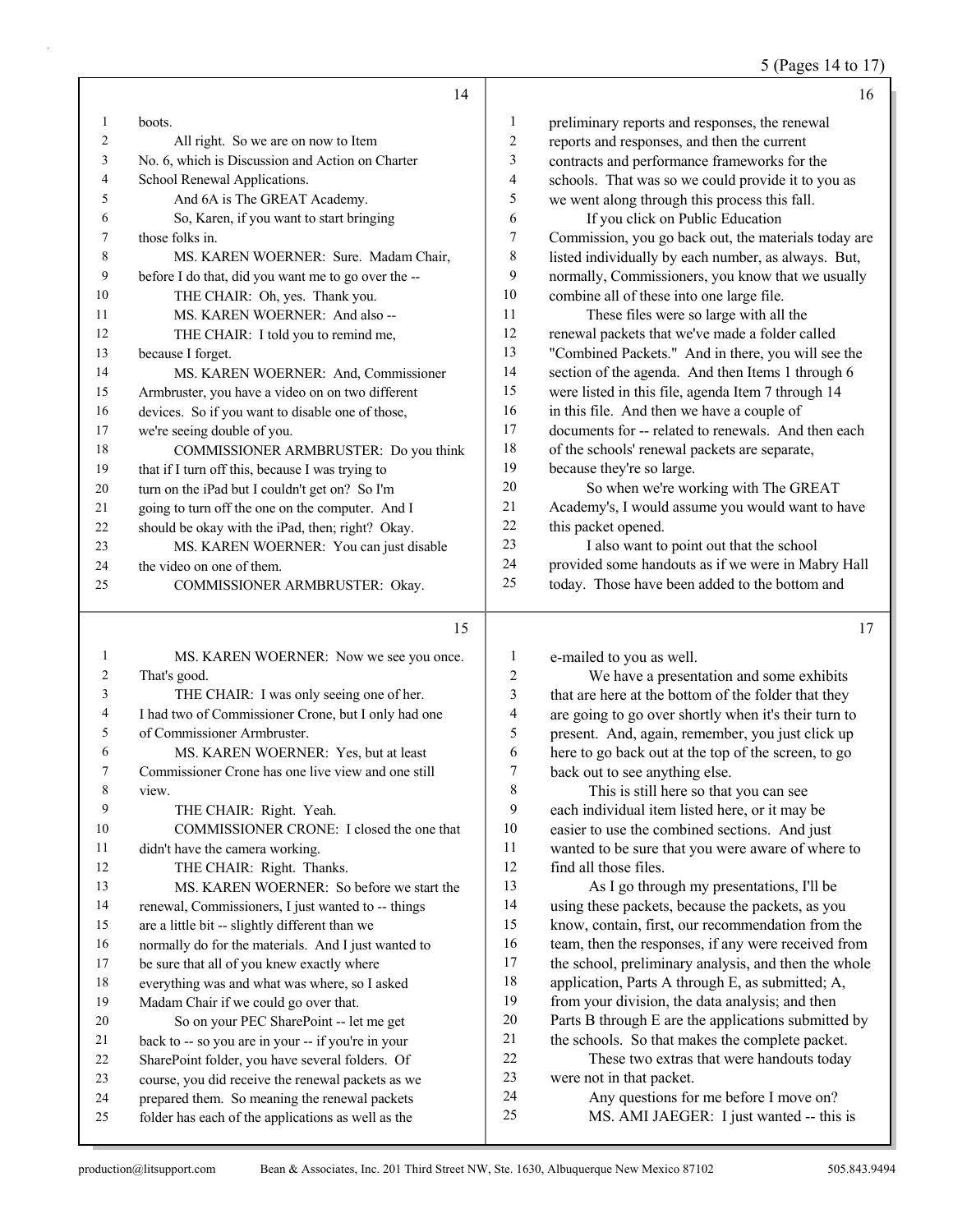6 (Pages 18 to 21)

|                  | 18                                                                                         |                  | 20                                                            |
|------------------|--------------------------------------------------------------------------------------------|------------------|---------------------------------------------------------------|
| 1                | Ami. I just wanted to state that, you know, legal                                          | 1                | done, I also want to let Commissioners know that the          |
| 2                | counsel for PEC was not consulted on this, including                                       | 2                | school did provide a digital copy of their 15-minute          |
| 3                | the information that's up there on reasons for                                             | 3                | presentation, and that -- yesterday -- or late                |
| 4                | nonrenewal. That was done by CSD.                                                          | 4                | yesterday. So that was e-mailed out to                        |
| 5                | MS. KAREN WOERNER: Oh, yeah. That's just                                                   | 5                | Commissioners this morning.                                   |
| 6                | a section of the Charter School Act, of the statute                                        | 6                | The request was -- this would have been                       |
| 7                | for reference for the Commissioners, that the                                              | 7                | something that the school would have passed out if            |
| 8                | statutorily listed reasons -- it's just a copy of                                          | 8                | we were live, a hard copy of it, so they could make           |
| 9                | the statute. So just wanted the Commissioners to                                           | 9                | reference to it and Commissioners could look at some          |
| 10               | have that handy in the event that they should decide                                       | 10               | things as the video was being shown.                          |
| 11               | for a nonrenewal, the -- and I'll show that to                                             | 11               | So it was e-mailed out to Commissioners                       |
| 12               | the -- oops --                                                                             | 12               | this morning.                                                 |
| 13               | MS. AMI JAEGER: I don't think you need to                                                  | 13               | MS. KAREN WOERNER: And that -- it is also                     |
| 14               | show it. I'm just letting the Commissioners know                                           | 14               | in the SharePoint folder for your reference as well.          |
| 15               | that it was legal advice for review for counsel for                                        | 15               | Mr. Matthews, Ms. Matthews, good morning.                     |
| 16               | the PEC.                                                                                   | 16               | Could you unmute yourself and advise me who else I            |
| 17               | MS. KAREN WOERNER: I just wanted to be                                                     | 17               | should add to your panel for your presentation?               |
| 18               | clear what it was.                                                                         | 18               | MR. JASPER MATTHEWS: Good morning. And                        |
| 19               | Thank you. And also there's a rubric also                                                  | 19               | thank you for allowing us to add those exhibits and           |
| 20               | provided in that same folder. That rubric,                                                 | 20               | presentation.                                                 |
| 21               | Commissioners, is how we are -- it's from your                                             | 21               | We would like for you to add Charlotte                        |
| 22               | renewal application kit. And it's how we -- the                                            | 22               | Archuleta, our business manager, and then Lonnie              |
| 23               | team reviews the Part B progress report from each                                          | 23               | Juarez. He's our CPA consultant.                              |
| 24               | school and provides the ratings of Meets,                                                  | 24               | MS. KAREN WOERNER: And I assume Sue Fox?                      |
| 25               | Demonstrates Progress, or Fails to Demonstrate                                             | 25               | MR. JASPER MATTHEWS: And Sue Fox. I'm                         |
|                  |                                                                                            |                  |                                                               |
|                  | 19                                                                                         |                  | 21                                                            |
|                  |                                                                                            |                  |                                                               |
| 1                | Progress. So that rubric is also provided there as                                         | 1<br>2           | sorry, yes.                                                   |
| 2                | well.                                                                                      |                  | MS. KAREN WOERNER: I don't see Sue yet.                       |
| 3                | With that, I will go -- oh. I also -- I                                                    | 3<br>4           | Oh, she's there somewhere. There we go.                       |
| 4<br>5           | guess I could do that as part -- I better not do it                                        | 5                | So we have Charlotte Archuleta, Lonnie                        |
| 6                | there.<br>I do want to mention that in the                                                 | 6                | Juarez, and Susan Fox.                                        |
| 7                |                                                                                            | $\boldsymbol{7}$ | And then folks in the audience, if you are                    |
|                  | recommendations -- the recommendation pages are set                                        | $\,8\,$          | signed up for public comment, we will be adding you           |
| $\,$ 8 $\,$<br>9 | out the same for every school with our<br>recommendation and then the areas of concern, as | 9                | to this panel at that time. So --<br>THE CHAIR: Are we ready? |
| $10\,$           |                                                                                            | 10               | MS. KAREN WOERNER: I think so.                                |
| 11               | noted per the renewal application.                                                         | 11               | THE CHAIR: We have everyone from the                          |
| 12               | Commissioners, the renewal application<br>asks schools to address any areas that were a    | 12               | school?                                                       |
| 13               | Workings to Meet or a Falls Far Below in the last                                          | 13               | Okay. So Karen, whenever you're ready.                        |
| 14               | contract year. So we did address those concerns as                                         | 14               | MS. KAREN WOERNER: Oh, okay. Somehow                          |
| 15               | a list for you to see what was noted in the last                                           | 15               | I've closed my file, but let me just open it up               |
| 16               | contract year and should be what the school                                                | 16               | again. My apologies. Mistakenly closed the wrong              |
| 17               | responded to in their Part B, as well as some other                                        | $17\,$           | thing. Trying to do too many things at once over              |
| $18\,$           | documents we'll be going over -- I mean over notes                                         | $18\,$           | here.                                                         |
| 19               | that we'll be going over as we cover each school.                                          | 19               | So, as you know, Commissioners --                             |
| 20               | So let me add -- I'll start by adding                                                      | 20               | Madam Chair, Commissioners, this school before you            |
| 21               | Mr. Matthews, Jasper Matthews, the school leader, to                                       | 21               | is The GREAT Academy. It's a school that serves               |
| 22               | the panel. And then he can advise me who else from                                         | 22               | students in Grades 6 through 12, previously had also          |
| 23               | his school needs to be added to the panel to get                                           | 23               | served adult learners over age 22. It's located in            |
| 24<br>25         | started.<br>THE CHAIR: Okay. And as that's being                                           | 24<br>25         | Albuquerque.<br>My understanding is the school first          |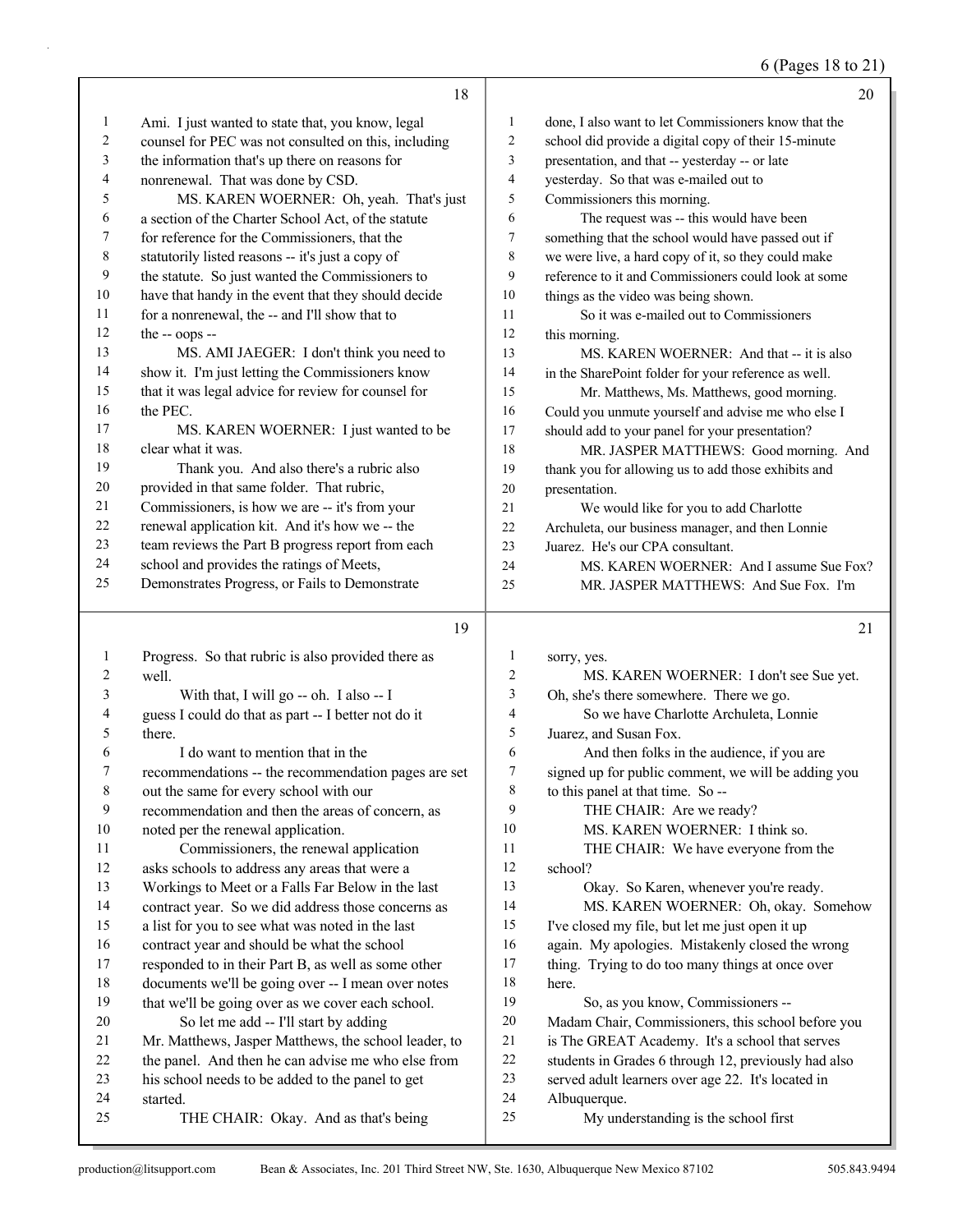7 (Pages 22 to 25)

|                | 22                                                   |                          | 24                                                   |
|----------------|------------------------------------------------------|--------------------------|------------------------------------------------------|
| $\mathbf{1}$   | opened in 2011, was renewed once in 2016, and is now | 1                        | or lack thereof and services not being provided as   |
| $\sqrt{2}$     | seeking a second renewal.                            | $\overline{c}$           | described in the IEPs, some inconsistent             |
| 3              | I'm sorry. I don't have the packet.                  | 3                        | calculations regarding levels of service, and no     |
| 4              | Technical difficulties.                              | $\overline{\mathcal{L}}$ | direct services logs or student schedules that       |
| 5              | So the -- the PED is recommending a                  | 5                        | indicated what direct service was being provided.    |
| 6              | nonrenewal of this school's contract because the     | 6                        | In addition, there has been some what's              |
| 7              | school has failed to meet or has not demonstrated    | 7                        | called MOE. Maintenance of Effort is a federal       |
| 8              | substantial progress toward educational standards    | $\,$ $\,$                | requirement to maintain effort in support of your    |
| 9              | and performance framework standards.                 | 9                        | special education students. And this school has      |
| 10             | In addition, there are several financial             | 10                       | failed to meet their Maintenance of Effort in Fiscal |
| 11             | concerns, most significantly in audit findings and   | 11                       | Year '17 and Fiscal Year eight -- no, sorry. They    |
| 12             | issues with the lease, and some potential conflicts  | 12                       | met it in Fiscal Year '17, did not meet it in Fiscal |
| 13             | of interest between the school and the foundation.   | 13                       | Year '18 or '19, and, as a result, have a liability  |
| 14             | For academics, the school earned 40 points           | 14                       | of over \$26,000 for failing to meet their MOE.      |
| 15             | in the last Accountability Report, which was in the  | 15                       | I do want to add, Commissioners, that                |
| 16             | year 2018-'19, placing it in the lowest 25 percent   | 16                       | perhaps when we get to the questions, we do have     |
| 17             | of all New Mexico schools, as well as all New Mexico | 17                       | several folks here from the Special Ed Bureau. If    |
| 18             | high schools.                                        | 18                       | you have specific questions for them, they are here, |
| 19             | The reading and proficiency rates have               | 19                       | as well as other staff from my team that are happy   |
| 20             | been below the local district and statewide averages | 20                       | to answer specific questions around the concerns     |
| 21             | throughout the contract term.                        | 21                       | that they had noted.                                 |
| 22             | Their graduation rates are abysmally low,            | 22                       | Financial concerns continue to be an issue           |
| 23             | in the 20 to 38 percent range as opposed to the      | 23                       | with increase in audit findings. And more            |
| 24             | district and State 70 to 78 percent range.           | 24                       | importantly than the number is -- although that is   |
| 25             | Their meeting of their mission goals has             | 25                       | seven, if you count the foundation and the school's  |
|                | 23                                                   |                          | 25                                                   |
| $\mathbf{1}$   | been inconsistent through the years. But this last   | 1                        | findings, more importantly than the number of        |
| $\overline{c}$ | time, they did reach a Meets Standard, Exceeds       | $\boldsymbol{2}$         | findings is that many of them have been material     |
| 3              | Standard, and a Falls Far Below.                     | $\overline{\mathbf{3}}$  | weaknesses or significant deficiencies, which are    |
| $\overline{4}$ | The school does point out that the rating            | $\overline{4}$           | concerning.                                          |
| $\mathfrak s$  | system does assign the lowest score to their         | 5                        | The remainder of these concerns are not as           |
| 6              | ratings, or the indicator on mission goals, because  | 6                        | significant. The recurrent enrollment has not met    |
| 7              | we have, in this contract, one indicator for all     | $\boldsymbol{7}$         | the expectation, or the goal, of 85 percent.         |
| $\,$ 8 $\,$    | three goals. So that's -- that's accurate that when  | $\,$ $\,$                | They've ranged from around 70 percent, 66 to         |
| 9              | they say that it unfairly, I think, shows just one   | 9                        | 71.5 percent over the contract term.                 |

10 Their staff turnover rates, there was an error in the original renewal recommendation. It was 50 percent in the first two years, and it has been increasing in terms of their retention over the 14 last couple of years. It has been going up. I 15 think it's now at 70-something percent.

16 And as you know, the contract -- or the performance framework for this school has a staff turnover rate not to exceed 20 percent in any year. Of course, the school did respond to that and explained it in the response about why those numbers were low for those years. But I do notice that they have been increasing. 23 Student withdrawal and retention is also a

concern.

25 The remainder of these, Next Step Plans

 rating. And we'll go over that in just a second. 11 In addition to the academic indicators, we have several concerns in their organizational

 last year's contract -- last year's report, as reflected in the renewal packet instructions to

 Falls Far Below in the last contract year. 21 The main concern for us, beyond the academic proficiency levels and academics in general, are serving the needs of students with special education. There were some concerns expressed to the school about their direct services

 framework. And as I mentioned, the areas of concern 14 that were highlighted in your recommendation on Pages 1 and continuing on Pages 2 -- Page 1 and 2 -- are the areas that the school had weaknesses in the

address those findings that were Workings to Meet or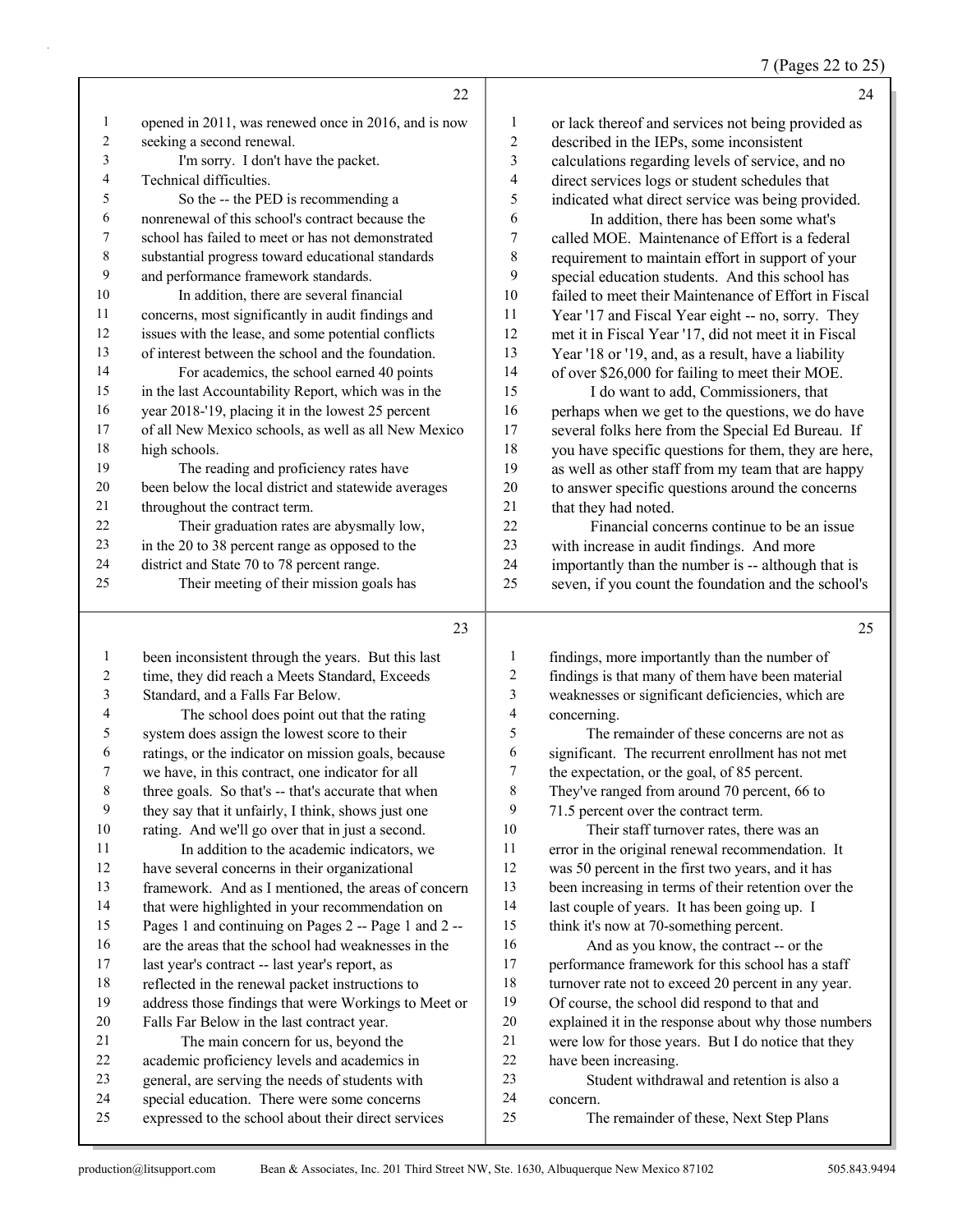8 (Pages 26 to 29)

|                         | 26                                                                                                       |                          | 28                                                                                                      |
|-------------------------|----------------------------------------------------------------------------------------------------------|--------------------------|---------------------------------------------------------------------------------------------------------|
| 1                       | reporting accurately to -- in S.T.A.R.S. and these                                                       | $\mathbf{1}$             | audit reports. That's true of all foundations for                                                       |
| $\sqrt{2}$              | other things that are listed here, have not been as                                                      | 2                        | charter schools in New Mexico.                                                                          |
| 3                       | significant, but I mention because they were repeat                                                      | 3                        | And, as indicated in the report there's a                                                               |
| $\overline{\mathbf{4}}$ | Workings to Meet or Falls Far Below in the last                                                          | 4                        | potential conflict-of-interest concern and                                                              |
| 5                       | report.                                                                                                  | 5                        | appearance of impropriety in terms of the foundation                                                    |
| 6                       | The funded membership has decreased from                                                                 | 6                        | board members and the history of those board members                                                    |
| 7                       | 223 at the start of the contract term to 158 this                                                        | 7                        | along with the staff and governing board members.                                                       |
| $\,$ $\,$               | year; although the student -- the school's                                                               | 8                        | The school did respond that the                                                                         |
| 9                       | enrollment on 40-day was only 115, showing quite a                                                       | 9                        | documentation that I had have from the Secretary of                                                     |
| 10                      | decline in their enrollment numbers.                                                                     | 10                       | State is not accurate, and that they -- that the                                                        |
| 11                      | The school, I did notice, has been                                                                       | 11                       | head administrator and the secretary of the                                                             |
| 12                      | doing -- I've noticed some commercials trying to                                                         | 12                       | governing board have not been on the foundation                                                         |
| 13                      | recruit additional students, and I think those                                                           | 13                       | board since 2013.                                                                                       |
| 14                      | efforts are important because they are showing such                                                      | 14                       | But as I will show you, that has not been                                                               |
| 15                      | a decline.                                                                                               | 15                       | updated with the Secretary of State's website.                                                          |
| 16                      | Another concern is the amount of                                                                         | 16                       | If I can share my screen and go through a                                                               |
| 17                      | percentage of the operating budget that is spent on                                                      | 17                       | few things to support, this recommendation obviously                                                    |
| 18                      | administrative costs versus instructional costs.                                                         | 18                       | was based on a compilation of the entire packet. So                                                     |
| 19                      | This school's administrative supports are among the                                                      | 19                       | I would like to just go over a few things here.                                                         |
| 20                      | highest percentage, not only, you know, across the                                                       | 20                       | Sorry while I scroll.                                                                                   |
| 21                      | sector -- charter school sector.                                                                         | 21                       | This Evaluation Summary is the summary I                                                                |
| 22                      | And their amount -- percentage spent on                                                                  | 22                       | mentioned about the rubric. This is an evaluation                                                       |
| 23                      | instructional costs was averaged over the contract                                                       | 23                       | of their Part B documentation.                                                                          |
| 24                      | term just over 43 percent, with an expectation of                                                        | 24                       | We find that the -- in terms of the                                                                     |
| 25                      | 68 percent, as recommended through House Bill 2.                                                         | 25                       | academic standards of excellence, that the school is                                                    |
|                         |                                                                                                          |                          |                                                                                                         |
|                         |                                                                                                          |                          |                                                                                                         |
|                         | 27                                                                                                       |                          | 29                                                                                                      |
| 1                       | In addition to high salaries, the                                                                        | $\mathbf{1}$             | Failing to Demonstrate substantial progress. The                                                        |
| 2                       | administrators at this school do receive significant                                                     | $\sqrt{2}$               | charter goals. Similarly, their audits.                                                                 |
| 3                       | fringe benefits and stipends and other allowances,                                                       | 3                        | On the Board of Finance, it is a Meets                                                                  |
| 4                       | such as cell phone stipend of \$80 per month per                                                         | $\overline{\mathcal{L}}$ | Standard. The requirement here is simply that they                                                      |
| 5                       | administrator. And that's for Mr. and                                                                    | $\mathfrak s$            | don't have the Board of Finance revoked by the                                                          |
| 6                       | Mrs. Matthews.                                                                                           | 6                        | State. And this school has not; therefore, it Meets                                                     |
| 7                       | They have a car allowance to Mr. Matth---                                                                | $\tau$                   | the standard.                                                                                           |
| $\,8\,$                 | or there was a car allowance to Mr. Matthews at \$450                                                    | 8                        | We do have concerns, some of which have                                                                 |
| 9                       | per pay period. So that would be twice per month,                                                        | 9                        | been noted, and I will continue with in a minute,                                                       |
| $10\,$                  | as I understand. And that was discontinued,                                                              | 10                       | about financial performance.                                                                            |
| 11                      | apparently; although when we were on a site visit,                                                       | 11                       | They have met their material terms in                                                                   |
| 12                      | they were not able to provide the documentation to                                                       | 12                       | terms of mission and the material terms of the                                                          |
| 13                      | support that, and it's still contained in his                                                            | 13                       | contract.                                                                                               |
| 14                      | contract with no amendment to the contract.                                                              | 14                       | In terms of their education plan, as                                                                    |
| 15                      | They also have an additional \$350 per pay                                                               | 15                       | observed.                                                                                               |
| 16                      | period for -- paid into a retirement plan. And that                                                      | 16                       | Their organizational performance                                                                        |
| 17                      | is per pay period per administrator, Mr. and                                                             | 17                       | framework, we feel, is Failing to Demonstrate                                                           |
| 18                      | Mrs. Matthews. These -- this percentage of                                                               | $18\,$                   | substantial progress. There have been a couple of                                                       |
| 19                      | administrator supports does not include all those                                                        | 19                       | complaints reported during this contract term.                                                          |
| 20                      | added benefits and stipends that they receive.                                                           | $20\,$                   | There are documents related to this in your packet.                                                     |
| 21                      | The school does have the support of a                                                                    | $21\,$<br>22             | One was a formal special education complaint; that's                                                    |
| 22                      | nonprofit foundation called "The GREAT Academy                                                           | 23                       | a complaint filed by a parent charging that the                                                         |
| 23<br>24                | Foundation." As the school noted, some of the                                                            | 24                       | school was not meeting its legal obligations to                                                         |
| 25                      | findings are attributable to the foundation, which<br>is listed as a component unit of the school in the | 25                       | their student. The school was indeed found guilty<br>and has resolved that as of March of 2018 for that |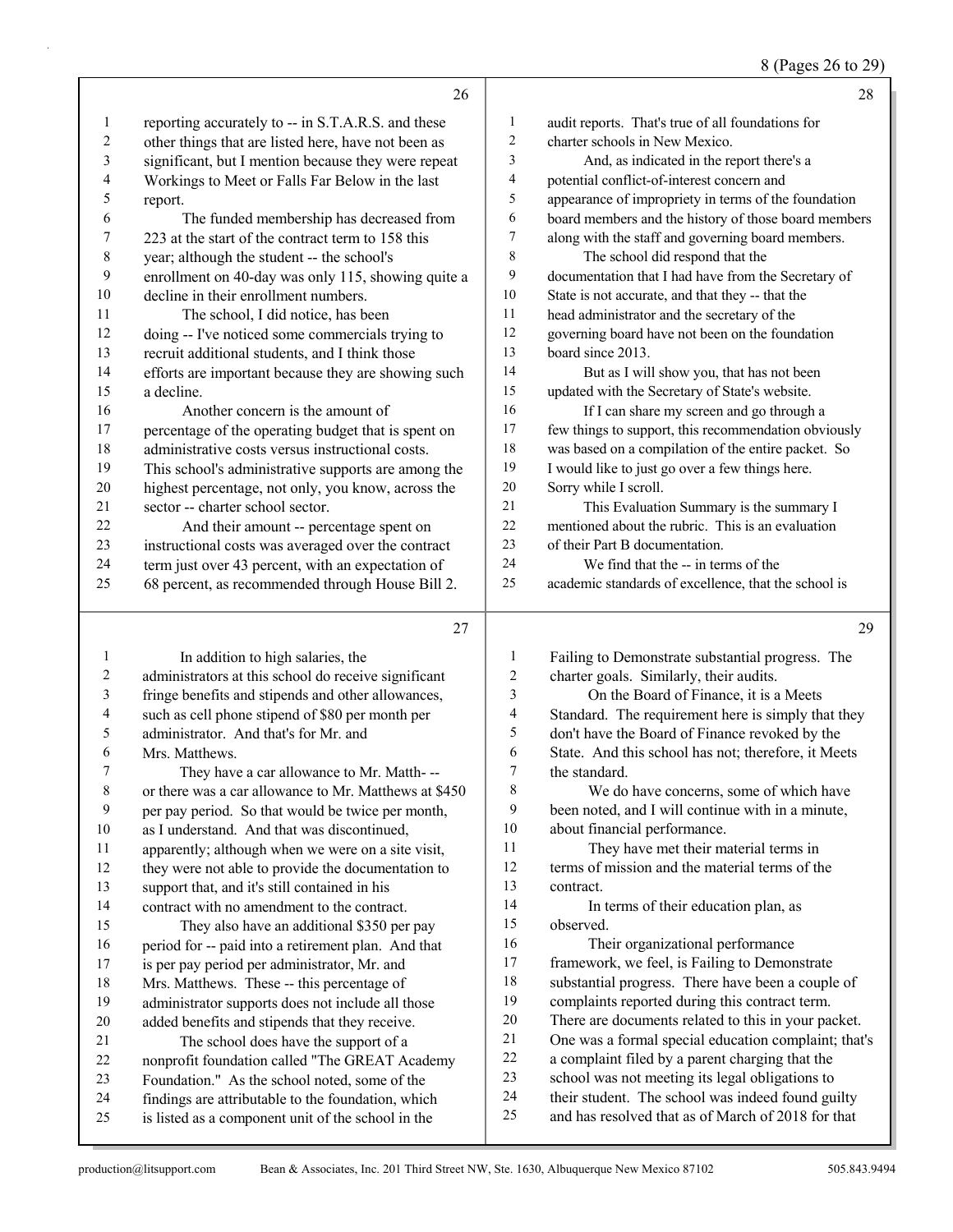9 (Pages 30 to 33)

|    | 30                                                   |                  | 32                                                   |
|----|------------------------------------------------------|------------------|------------------------------------------------------|
| 1  | complaint.                                           | 1                | really be rectified until the next audit.            |
| 2  | There is a matter that has not been                  | $\overline{c}$   | Moving on, I'd like to go to Page 27 of              |
| 3  | decided but is under review by the Attorney General, | 3                | your packet. There are a total of 219 pages. And,    |
| 4  | and that is also here in this packet.                | $\overline{4}$   | Commissioners, if you're trying to follow along,     |
| 5  | For governance responsibilities, we have a           | 5                | Page 27 -- or rather 26, excuse me -- I just wanted  |
| 6  | Meets the Standard. The requirement here is that     | 6                | to show that each -- Melissa Sanchez, who is our     |
| 7  | they maintain their five members or more, that those | 7                | financial analyst, provided a chart for every        |
| 8  | members take their training hours, et cetera. Oh.    | 8                | school's renewal that lays out the operational       |
| 9  | And do an evaluation of the head administrator is    | 9                | budget and how the expenses versus revenue compare.  |
| 10 | part of that as well.                                | 10               | Of course, the school may have other forms           |
| 11 | We did go over this data, but it's                   | 11               | of revenue. But this shows the operating budget and  |
| 12 | provided to you here in a chart. The GREAT           | 12               | the difference between instructional and             |
| 13 | Academy's academic performance and graduation rates  | 13               | administrative costs, as well as what -- this number |
| 14 | as compared to the local district of Albuquerque     | 14               | across the top is the number of funded students this |
| 15 | Public Schools and statewide.                        | 15               | school received each of those years, which is based  |
| 16 | And then you have this colorful chart that           | 16               | on prior year enrollment.                            |
| 17 | shows the ratings for each year. It's very blurry    | 17               | And you see, for this year, they have an             |
| 18 | and hard to read, but I will show you a clearer copy | 18               | enrollment cap of 360, but their budgeted membership |
| 19 | that was provided as part of the preliminary         | 19               | for this year was 158. Their actual membership at    |
| 20 | analysis.                                            | 20               | 40-day was 115.                                      |
| 21 | Please note that, obviously, there are               | 21               | So, thereby, you see the need, very much             |
| 22 | many indicators. The -- this one here, the top part  | 22               | so, to raise their membership, because at this       |
| 23 | is the academics. These are grayed out in the far    | 23               | point, they're going to owe money back out of the    |
| 24 | right column because we don't have academic data for | 24               | SEG funding because their membership is low.         |
| 25 | the '19-'20 school year and -- due to the waiver of  | 25               | Next, I would like to show you -- point              |
|    | 31                                                   |                  | 33                                                   |
| 1  | State assessments.                                   | 1                | out the -- Page 39 is their -- shows the graduation  |
| 2  | This Meets the Standard across here is               | $\boldsymbol{2}$ | rates for the four-year graduates.                   |
| 3  | financial performance. But this indicator just       | 3                | The other page that I showed you earlier             |
| 4  | requires the school to provide a self-assessment     | 4                | had also the five- and six-year, particularly since  |

survey. If they provide that survey, they Meet the

 Standard. Down here in red are financial concerns that are based on audit findings and other financial concerns.

10 And then the other indicators cover the rest of the organizational performance framework,

most of which is reviewed on-site during site

 visits. 14 In addition, I want to point out that Meets the Standard -- as you know, these visits are sort of like an audit. And so depending on which files we pick and what we look at or what compliance we see or don't, Meets the Standard means we did not see any evidence of non-compliance. When we do see some non-compliance, the school is given a chance to work on something or develop an action plan on it, and they get a Workings to Meet Standard.

- 23 And the Falls Far Below here are because of the repeat audit findings and significant
- deficiencies or material weaknesses. Those can't

| 1              | out the -- Page 39 is their -- shows the graduation  |
|----------------|------------------------------------------------------|
| $\overline{2}$ | rates for the four-year graduates.                   |
| 3              | The other page that I showed you earlier             |
| $\overline{4}$ | had also the five- and six-year, particularly since  |
| 5              | the students had worked with adult learners that may |
| 6              | have longer or students that had taken more time.    |
| 7              | But as you can see, their graduates there are pretty |
| 8              | low.                                                 |
| 9              | And, then, if I can go to Page 43, we have           |
| 10             | here the percentages of students remaining enrolled  |
| 11             | within the school year have improved here slightly   |
| 12             | at the end. Again, that's during the school year.    |
| 13             | The contract does say that students must remain      |
| 14             | enrolled between school years with a goal of         |
| 15             | 85 percent. And so you can see that the school,      |
| 16             | again, is showing a slight increase, which is good,  |
| 17             | but has hovered around the 70 percent mark in terms  |
| 18             | of students returning from one year to the next.     |
| 19             | Continuing on, we talked about the teacher           |
| 20             | retention rate. I did say that the school is         |
| 21             | correct. There was an error in the first year on     |
| 22             | the first report we provided. This was not correct.  |
| 23             | It is 50 percent. That is correct. And the school    |
| 24             | has been increasing its retention of teachers these  |
| 25             | last couple of years.                                |
|                |                                                      |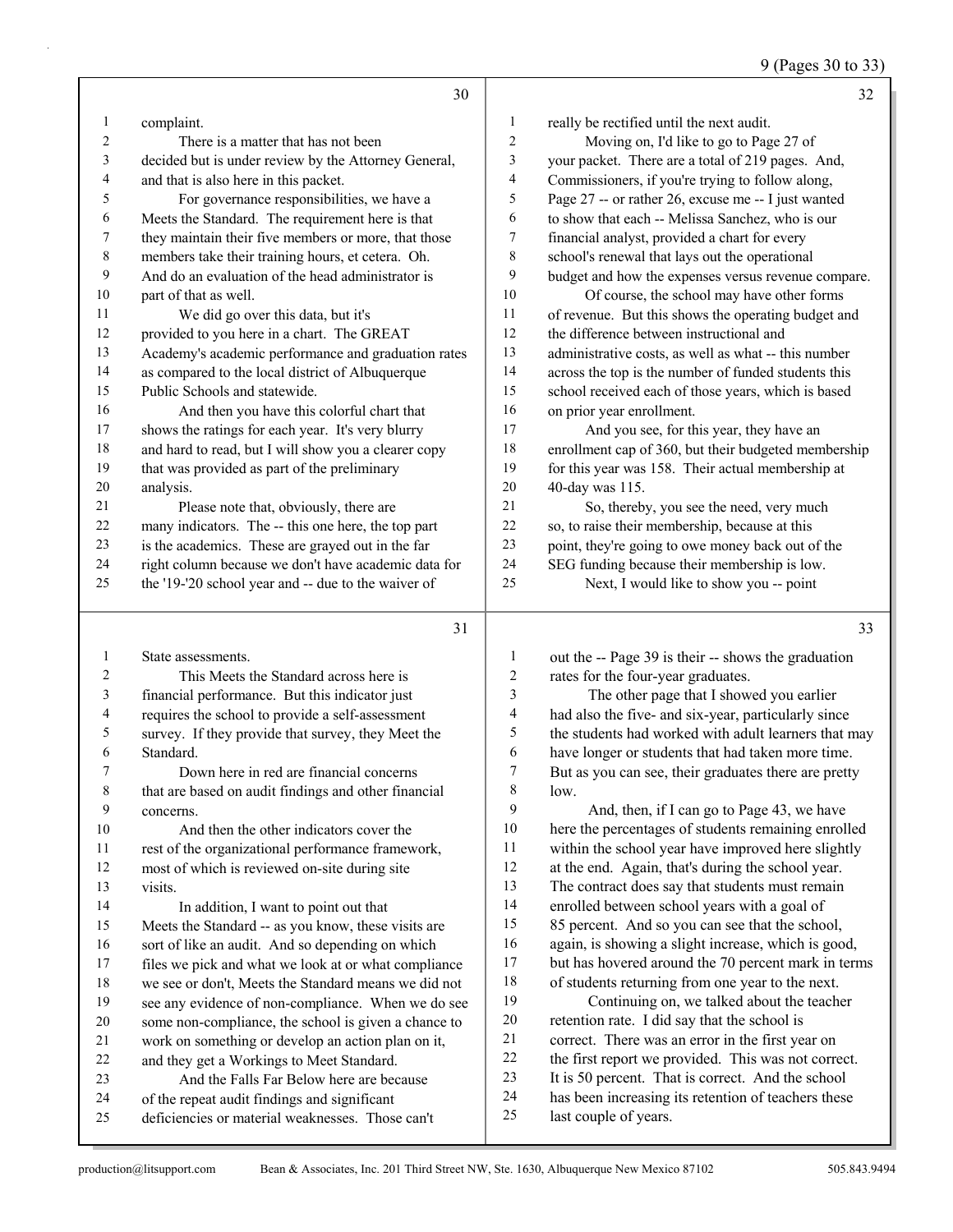|  | 10 (Pages 34 to 37) |  |  |  |
|--|---------------------|--|--|--|
|--|---------------------|--|--|--|

|                          | 34                                                                                             |                         | 36                                                                      |
|--------------------------|------------------------------------------------------------------------------------------------|-------------------------|-------------------------------------------------------------------------|
| 1                        | Audit findings, you saw these here. But I                                                      | 1                       | But since last week, the school did                                     |
| $\sqrt{2}$               | just wanted to point out -- this is on Page 45 --                                              | $\mathbf{2}$            | provide this actual complaint submission that was                       |
| 3                        | and shows that the school did have fewer audit                                                 | 3                       | submitted to the Attorney General's Office. And                         |
| 4                        | findings in the first two years here. Obviously, we                                            | $\overline{\mathbf{4}}$ | that's on Pages 112 to 117. And I want to be                            |
| 5                        | don't have FY '20's results yet; however, the school                                           | 5                       | sure -- we just added that; it was inadvertently                        |
| 6                        | has received them.                                                                             | 6                       | omitted from the packet. So it is in there for you                      |
| 7                        | But you can see that our concern is not                                                        | $\overline{7}$          | today, but I'm not sure if you had seen that before.                    |
| $\,$ $\,$                | only in the number of findings, but that two are                                               | 8                       | And also at the end of your packet,                                     |
| 9                        | repeats and four of the seven are Material Weakness                                            | 9                       | starting on Page 213, I did provide the                                 |
| $10\,$                   | and Significant Deficiency findings. And they're                                               | $10\,$                  | information -- and this was printed on December 2nd.                    |
| $11\,$                   | described on Pages 45 to 47 for you.                                                           | 11                      | This is the information from the Secretary of                           |
| $12\,$                   | And then as promised, I wanted to scoot                                                        | $12\,$                  | State's website regarding The GREAT Academy                             |
| 13                       | down to the colored chart for the ratings, so that                                             | 13                      | Foundation and its contact information, its                             |
| 14                       | you can see -- you do have this in your packet                                                 | 14                      | registered agent, its board members, and any of its                     |
| 15                       | that's a little clearer to read. But I just went                                               | 15                      | filings from '13 to 2019.                                               |
| 16                       | over that this is academics. There is a financial                                              | 16                      | And then also the TGA Foundation, LLC,                                  |
| $17\,$                   | survey, and the bulk of this is around                                                         | $17\,$                  | which was recently formed -- and I'm not sure the                       |
| $18\,$                   | organizational pieces.                                                                         | $18\,$                  | relationship with The GREAT Academy. But this is a                      |
| 19                       | I will note that the school had, on                                                            | 19                      | for-profit corporation and only lists one registered                    |
| $20\,$                   | serving English Language Learners, that for three                                              | $20\,$                  | agent, Mr. Shorter, who is also listed as -- on this                    |
| 21                       | years in a row, they had a Working to Meet Standard.                                           | 21                      | document as the president of the nonprofit                              |
| 22                       | And I credit Ms. Matthews with really working hard                                             | 22                      | foundation, along with -- and this is where I got                       |
| 23                       | to improve their processes and has now earned a                                                | 23                      | the information about Mr. Matthews on the board as                      |
| 24                       | Meets Standard for -- in terms of identifying and                                              | 24                      | well as registered agent, and then the secretary of                     |
| 25                       | servicing English Language Learners. So I                                                      | 25                      | the board -- school's board on this foundation                          |
|                          |                                                                                                |                         |                                                                         |
|                          |                                                                                                |                         |                                                                         |
|                          | 35                                                                                             |                         | 37                                                                      |
| $\mathbf{1}$             | congratulate them on that work, and thank you,                                                 | 1                       | board. And those are Pages 213 to 219 of your                           |
| $\boldsymbol{2}$         | Ms. Matthews.                                                                                  | 2                       | packet.                                                                 |
| 3                        | The other -- another -- not to say any of                                                      | 3                       | I think, with that, I will also just stop                               |
| $\overline{\mathcal{L}}$ | these are not important, but certainly the one about                                           | 4                       | sharing this and advise you that I have not had an                      |
| 5                        | protecting the rights of students with special needs                                           | 5                       | opportunity, probably like you all, but to read the                     |
| 6<br>7                   | is of a concern for us. It does say here a Meets                                               | 6<br>$\overline{7}$     | handouts that the school had submitted. Although I                      |
|                          | Standard in '17-'18.                                                                           |                         | did open it, and the first page addresses some                          |
| 8<br>9                   | Again, I am not sure who on the team -- I<br>have to go back and check what they reviewed. But | 8<br>9                  | concerns related to the Charter Schools Division in                     |
| 10                       | it does mean that they didn't see evidence of                                                  | 10                      | terms of late -- late reports.<br>And I would ask for an opportunity to |
| 11                       | non-compliance.                                                                                | 11                      | respond to that. But I'll let the school present it                     |
| 12                       | In the other three years, it's been                                                            | $12\,$                  | as is, and then would like an opportunity to respond                    |
| 13                       | Working To Meets Standard. And if you have any                                                 | 13                      | to their allegations of the charter school teams and                    |
| 14                       | questions about this, certainly let me know.                                                   | 14                      | the later ones.                                                         |
| 15                       | I do want to add that the Commissioners --                                                     | 15                      | THE CHAIR: Okay. And I think that's --                                  |
| 16                       | I know some of you may have reviewed this packet                                               | 16                      | because I've had just a little bit of time --                           |
| 17                       | maybe even a week ago or so ago. But I want to                                                 | 17                      | MS. KAREN WOERNER: In fact, I think with                                |
| 18                       | point out that the school did provide -- in relation                                           | 18                      | that, I've covered the reasons that we recommend                        |
| 19                       | to the complaint that was filed with the Attorney                                              | 19                      | nonrenewal.                                                             |
| $20\,$                   | General's Office, the school did provide its -- as                                             | $20\,$                  | I would ask the Commission that if you are                              |
| 21                       | required -- sorry. It did provide the letter that                                              | 21                      | so inclined to renew this school, that you                              |
| $22\,$                   | it received in July from the Attorney General's                                                | 22                      | consider -- please consider a Corrective Action Plan                    |
| 23                       | Office, and it did provide the response that they --                                           | 23                      | or conditions that will allow the school to address                     |
| 24<br>25                 | the school submitted back and summaries of the<br>allegations.                                 | 24<br>25                | these significant concerns of ours.<br>THE CHAIR: Okay.                 |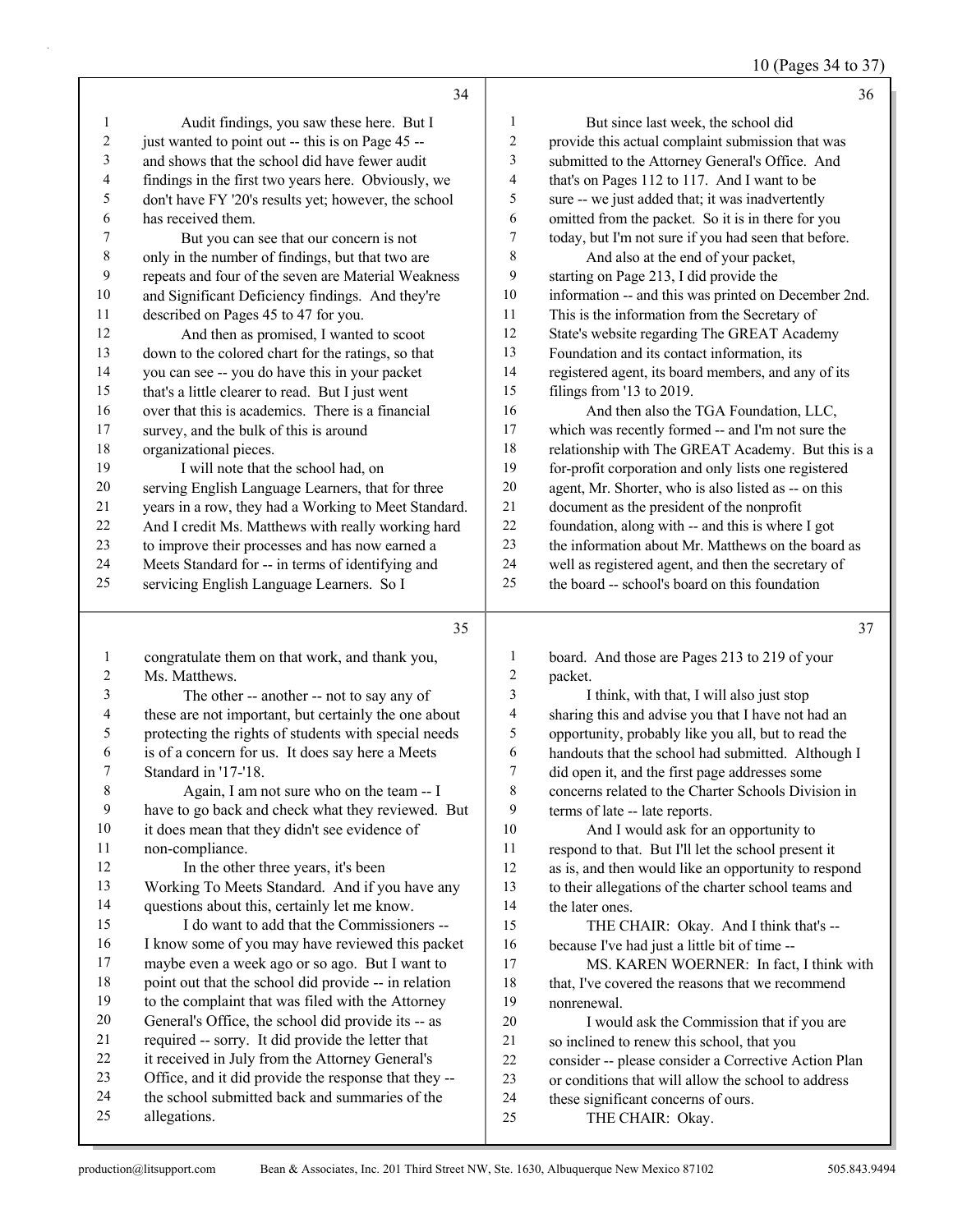11 (Pages 38 to 41)

|                | 38                                                   |                | 40                                                   |
|----------------|------------------------------------------------------|----------------|------------------------------------------------------|
| 1              | MS. KAREN WOERNER: Thank you,                        | 1              | THE CHAIR: What's in our packet is                   |
| $\overline{c}$ | Madam Chair.                                         | $\overline{c}$ | publicly posted. We don't have any information that  |
| 3              | THE CHAIR: Thanks. And I think I need                | 3              | the public doesn't see. So there's no reason why --  |
| 4              | just a little bit of clarification, because this did | 4              | to say we haven't seen what's in your packet. We     |
| 5              | come in late.                                        | 5              | don't have anything that hasn't been publicly        |
| 6              | So the --                                            | 6              | posted. My concern is that if there is a new         |
| 7              | MS. KAREN WOERNER: Madam Chair, I can't              | 7              | response that's in there that we didn't get to see   |
| 8              | hear you. You don't appear to be muted. Is that      | 8              | until this morning, that makes it very difficult for |
| 9              | just me or --                                        | 9              | us to see it, because we haven't had time -- you     |
| 10             | UNIDENTIFIED COMMISSIONERS: I can hear               | 10             | know, we got it this morning, and we're -- you saw   |
| 11             | you.                                                 | 11             | the -- you know, what went -- what went through this |
| 12             | THE CHAIR: Karen, you shut me off                    | 12             | morning so that there's really very little time.     |
| 13             | finally.                                             | 13             | So that's why I'm saying there may be new            |
| 14             | So I guess before we do this 15-minute --            | 14             | information in there, and that's what concerns me.   |
| 15             | and I know the school has their 15 minutes, and then | 15             | MS. FOX: I understand that concern, and              |
| 16             | we do the other 15-minute presentation.              | 16             | that's certainly not the intent is to add new        |
| 17             | So what was submitted -- Karen, what                 | 17             | information. However, I would point out that         |
| 18             | you're referencing and the response by the school,   | 18             | Ms. Woerner related that you -- she expects to have  |
| 19             | is that being submitted as part of that 15-minute -- | 19             | some special ed folks available to testify today.    |
| 20             | the second 15-minute presentation of the school? Is  | 20             | And we haven't had that information provided to us.  |
| 21             | that part of that packet?                            | 21             | I'm not trying to get into the weeds here.           |
| 22             | I guess I'm a little confused, and I need            | 22             | But I'm just saying this is -- this is designed to   |
| 23             | a little clarification on that.                      | 23             | be a hearing. It's what the statute requires. And    |
| 24             | MS. KAREN WOERNER: We may need to ask                | 24             | so in the interest of us providing as much           |
| 25             | Mr. Matthews. But I understand that the packets      | 25             | information to you as we can to allow you to make an |
|                | 39                                                   |                | 41                                                   |
| 1              | they provided to you via e-mail are their first      | 1              | informed decision, that's what we're trying to do.   |
| $\overline{2}$ | 15-minute presentation. And then they intend to      | 2              | I believe that the only thing that you may           |
| 3              | show a video for the optional presentation section.  | 3              | not have seen before, or CSD may not have seen       |

| 4  | But you may want to ask Mr. Matthews to confirm.     |
|----|------------------------------------------------------|
| 5  | THE CHAIR: Maybe it's just me. My                    |
| 6  | understanding was that that packet was being         |
| 7  | provided, because that's what we would be looking at |
| 8  | as we went through the video.                        |
| 9  | MR. JASPER MATTHEWS: No, ma'am.                      |
| 10 | THE CHAIR: So that's where my confusion              |
| 11 | is, because we don't take new information from part  |
| 12 | of the regular piece of the renewal application.     |
| 13 | So -- and maybe it got -- there was confusion in the |
| 14 | communication. So I'm -- so I need some              |
| 15 | clarification here.                                  |
| 16 | MS. FOX: It's -- Madam Chair and members             |
| 17 | of the Commission, it's not new information. It's    |
| 18 | follow-along information, exhibits to what the folks |
| 19 | who are going to be speaking today are going to be   |
| 20 | speaking about so that you can follow along.         |

### 21 Much of it is probably -- although we haven't seen what's in your packet -- is probably already in your packet or somewhere. But it was

- designed to allow the Commission to follow along
- with -- with more fluency, I guess, given --
- before, is the written-out statement of The GREAT Academy's representatives. And that was just merely 6 to allow you for convenience. They will be<br>
2 eventually presenting that information orally eventually presenting that information orally. 8 THE CHAIR: Okay. And let me make it clear, because Ms. Woerner did make it clear, that special ed is here to answer any questions we may have. It has been clearly identified, the special ed concerns of the school. So there's no -- nothing new that's coming up, and we don't have -- they're not here to offer any new information or to testify outside of answering any questions we may have. 16 Okay. Let's just move on. 17 Well, before we do this, there's a half-hour time period for the school. I'm going to ask Commissioners if they want a short break before this half-hour time period.
- 21 (Commissioners indicate in the
- 22 affirmative.)
- 23 COMMISSIONER VOIGT: Sure. Five or ten
- minutes would be great.
- 25 THE CHAIR: I'm sorry, Glenna. Could you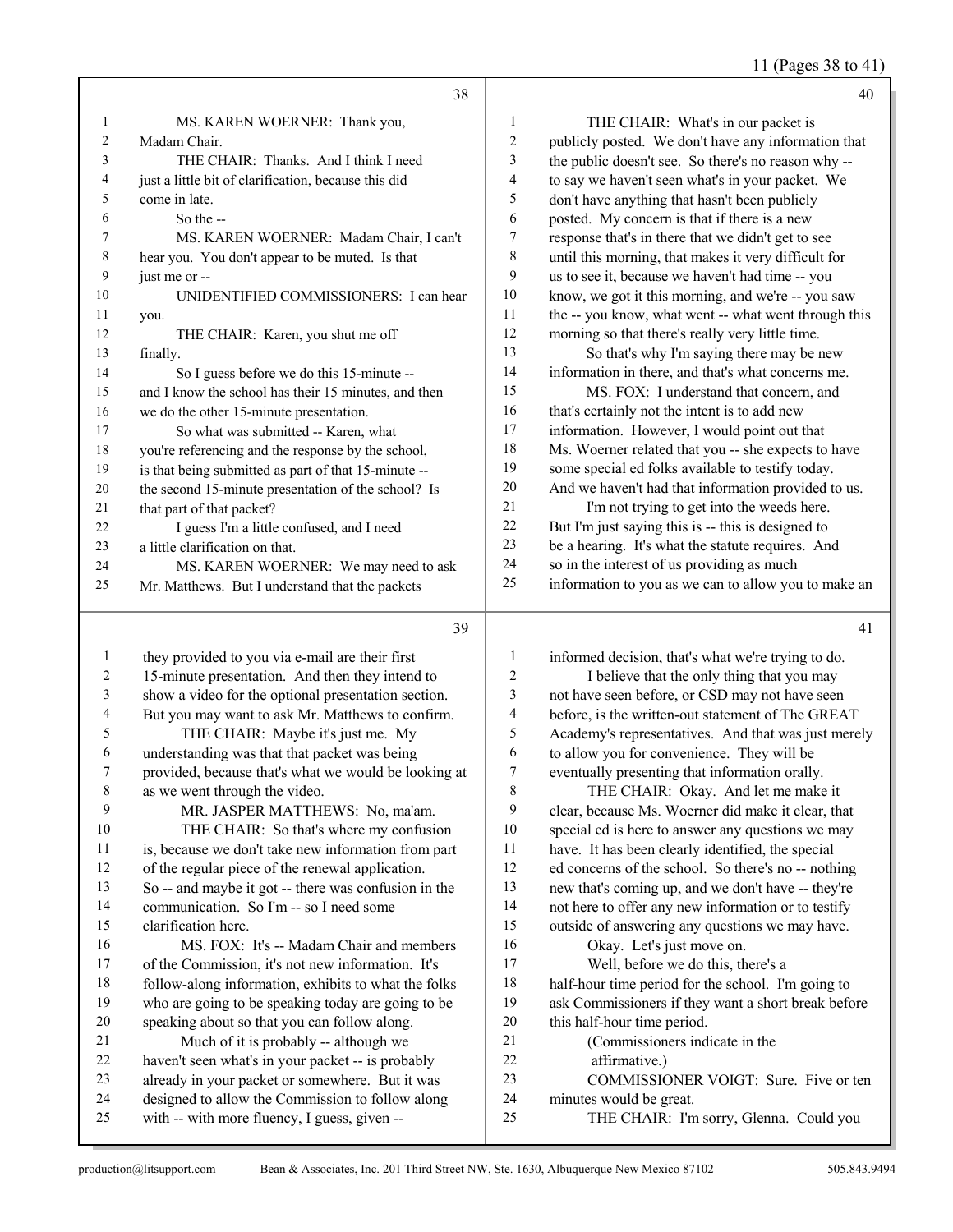12 (Pages 42 to 45)

|              | 42                                                   |                         | 44                                                   |
|--------------|------------------------------------------------------|-------------------------|------------------------------------------------------|
| $\mathbf{1}$ | repeat that?                                         | 1                       | opportunity. My name is Jasper Matthews. I'm the     |
| 2            | COMMISSIONER VOIGT: I said, "Sure. Five              | $\overline{c}$          | founder and executive director. Next to me is        |
| 3            | or 10 minutes would be great."                       | 3                       | Keisha Matthews, the co-founder and director of      |
| 4            | THE CHAIR: Okay. All right. So if I can              | $\overline{\mathbf{4}}$ | academics. And then we have Susan Fox from Matthews  |
| 5            | indulge this so that we can give -- and I will also  | 5                       | Fox; she's our school attorney.                      |
| 6            | say if we create a problem if we just double-checked | 6                       | We have Charlotte Archuleta; she's our               |
| 7            | those that want to do public comment for the school  | $\tau$                  | school business manager. And then we have Lonnie     |
| 8            | at this time?                                        | 8                       | Juarez; he's our contracted CPA consultant.          |
| 9            | MS. KAREN WOERNER: Madam Chair, I was                | 9                       | THE CHAIR: So there is no one from your              |
| 10           | just going to ask you.                               | 10                      | governance council here today?                       |
| 11           | THE CHAIR: Can we do that? Okay.                     | 11                      | MR. JASPER MATTHEWS: We have two                     |
| 12           | Thanks.                                              | 12                      | governing council members present, but they're not   |
| 13           | MS. KAREN WOERNER: I opened up the Chat.             | 13                      | on the panel to present. And that would be Stacey    |
| 14           | So, people in the audience, if you haven't signed up | 14                      | Boyd and Retired Lieutenant Colonel Michael Pitts,   |
| 15           | to speak for The GREAT Academy, now is your chance   | 15                      | the vice chair.                                      |
| 16           | in the Chat option.                                  | 16                      | THE CHAIR: So could I ask, if you                    |
| 17           | THE CHAIR: Thank you. And could the                  | 17                      | wouldn't mind, that they be brought in just in case  |
| 18           | record also reflect that Commissioner Raftery has    | 18                      | Commissioners have questions? It would be easier     |
| 19           | joined us?                                           | 19                      | for them to be in at the beginning.                  |
| 20           | Welcome. Welcome to the break.                       | 20                      | It's fine if they're not a piece of your             |
| 21           | MS. KAREN WOERNER: She apparently can't              | $21\,$                  | presentation, but that they're here so that in case  |
| 22           | speak. She's on her phone. Can you unmute your       | 22                      | anyone had a question for them.                      |
| 23           | phone?                                               | 23                      | MR. JASPER MATTHEWS: Yes. I mean, I'm --             |
| 24           | COMMISSIONER RAFTERY: Am I unmuted?                  | 24                      | I'm -- yes.                                          |
| 25           | MS. KAREN WOERNER: Now you are.                      | 25                      | THE CHAIR: Okay. So could you repeat                 |
|              | 43                                                   |                         | 45                                                   |
| $\mathbf{1}$ | COMMISSIONER RAFTERY: All right. I'm on              | 1                       | those names again so Karen can do that?              |
| 2            | my phone, because my iPad -- I don't know what       | 2                       | MR. JASPER MATTHEWS: So Retired                      |
| 3            | happened. So I am on my phone. So here I am.         | 3                       | Lieutenant Colonel Michael Pitts is the              |
| 4            | MS. KAREN WOERNER: Thank you,                        | 4                       | vice president of the board of directors. And then   |
| 5            | Commissioner.                                        | 5                       | Stacey Boyd is a board member.                       |
| 6            | COMMISSIONER RAFTERY: It has been the                | 6                       | MS. KAREN WOERNER: So Stacey Boyd and                |
|              | biggest hassle getting this iPad to work. So here I  | 7                       | Michael Pitts have been added to the panel. If       |
| 8            | am. I'll take a break, and I'll leave the phone on.  | 8                       | required to speak, they'll have to unmute.           |
| 9            | Thank you.                                           | 9                       | THE CHAIR: Thank you very much. So                   |
| 10           | MS. BEVERLY FRIEDMAN: The people I have              | 10                      | welcome, once again, and thank you for all the time  |
| 11           | listed to speak for The GREAT Academy are Maria      | 11                      | and effort that you put into this renewal            |
| 12           | Escalante, Deanna Pina, Isaiah Gallegos, Charles     | 12                      | application. And especially this year, I know that   |
| 13           | Lakins, and Sue Fox. If there is anyone else who     | 13                      | there were, you know, a multitude of challenges for  |
| 14           | would like to speak, please sign up in the Chat.     | 14                      | what we're all going through.                        |
| 15           | (Recess held, 10:04 a.m. to 10:18 a.m.)              | 15                      | I mean, you saw just a little bit of our             |
| 16           | THE CHAIR: So thank you. And the school              | 16                      | challenges today. We understand that that happens    |
| 17           | has 15 minutes to do their whatever comments, and    | 17                      | each and every day in schools. So we appreciate,     |
| 18           | then there's the 15 minutes for their presentation   | 18                      | always, everything that you're doing and what it     |
| 19           | on equity and identity.                              | 19                      | took to get this all ready for today, because we --  |
| 20           | So I will ask for the school -- Jasper, if           | $20\,$                  | like I said, we know it's never easy, and we know it |
| 21           | you can just introduce everyone from the school and  | $21\,$                  | always takes extra time that so many of us don't     |
| 22           | what their role is so that the record is clear for   | $22\,$                  | have.                                                |
| 23           |                                                      |                         |                                                      |
|              | that, I'd appreciate it.                             | 23                      | And to be able to get this completed for             |

and thank you very much for giving me this

it's -- there's those unique challenges with it. So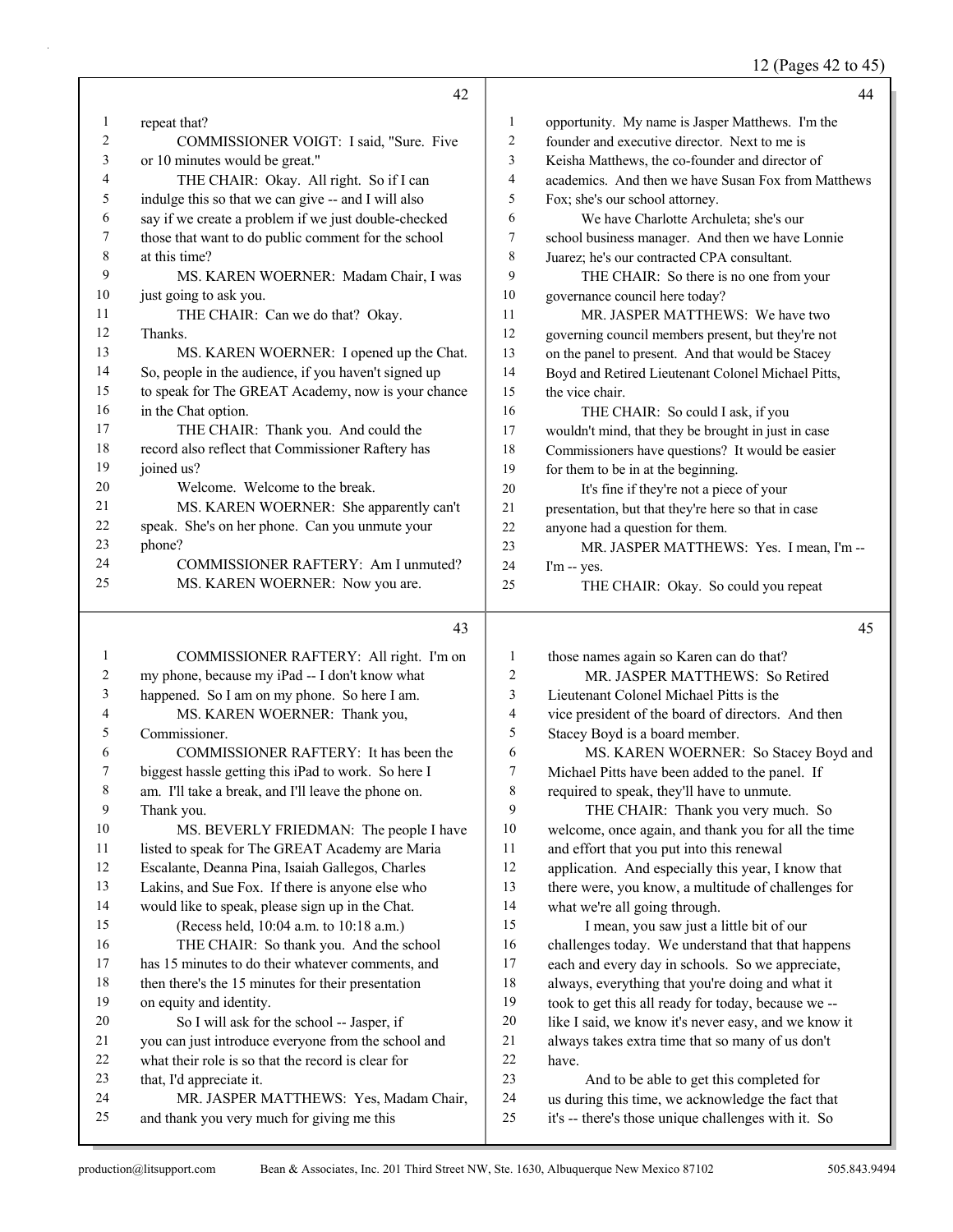13 (Pages 46 to 49)

|                | 46                                                                             |                          | 48                                                                                               |
|----------------|--------------------------------------------------------------------------------|--------------------------|--------------------------------------------------------------------------------------------------|
| 1              | thank you.                                                                     | $\mathbf{1}$             | included in your packet, Exhibit 2 from CSD dated                                                |
| 2              | And Beverly is doing the timing. So                                            | $\sqrt{2}$               | July 24th, 2019, the school was notified that the                                                |
| 3              | you've got your 15 minutes.                                                    | 3                        | preliminary site visit report for the '18-'19 school                                             |
| 4              | I'm sorry. Did someone want to say                                             | 4                        | year, the site visit was on March 26th of 2019, was                                              |
| 5              | something?                                                                     | 5                        | ready to be viewed in Web EPSS five months later.                                                |
| 6              | MS. BEVERLY FRIEDMAN: Madam Chair, I just                                      | 6                        | Please note that this was prior to COVID.                                                        |
| 7              | wanted to question the timing. Fifteen minutes for                             | 7                        | Note also Page 22 of the contract states,                                                        |
| 8              | a presentation, and then an additional fifteen                                 | 8                        | "Following the site visit, the authorizer or its                                                 |
| 9              | minutes --                                                                     | 9                        | designee shall complete a draft of the annual site                                               |
| 10             | THE CHAIR: Correct.                                                            | $10\,$                   | visit report and present it to the school within                                                 |
| 11             | MS. BEVERLY FRIEDMAN: -- for the                                               | 11                       | 45 days after completion of the site visit."                                                     |
| 12             | optional?                                                                      | 12                       | You will find several more in our response                                                       |
| 13             | THE CHAIR: Correct. Yes.                                                       | 13                       | to the renewal recommendation, Exhibit 3, that you                                               |
| 14             | MS. BEVERLY FRIEDMAN: And I will be                                            | 14                       | will find in your packet.                                                                        |
| 15             | timing the first 15 minutes.                                                   | 15                       | I would like to point out that the                                                               |
| 16             | THE CHAIR: Okay. And Bev does have                                             | 16                       | majority of the concerns that CSD highlighted in                                                 |
| 17             | little reminder cards as well. So thanks.                                      | 17                       | their renewal recommendation have strictly been from                                             |
| 18             | All right. Thank you. And welcome, once                                        | 18                       | the '19-'20 school year. Due to limited time, we're                                              |
| 19             | again.                                                                         | 19                       | not able to address each of the concerns that CSD                                                |
| 20             | MS. KEISHA MATTHEWS: Madam Chair, if I                                         | $20\,$                   | listed in the renewal recommendation in our oral                                                 |
| 21             | might before the time starts, just a point of                                  | 21                       | presentation. Therefore, we would like to enter                                                  |
| $22\,$         | procedure. As a part of our presentation, we do                                | 22                       | into the record a four-year analysis of the ratings                                              |
| 23             | have statements from both Charlotte Archuleta and                              | 23                       | that we received in the following areas: Special                                                 |
| 24             | Lonnie Juarez. But just to make sure we fit it all                             | 24                       | education, recurrent enrollment, staff turnover,                                                 |
| 25             | in the 15 minutes and to cut down on technical                                 | 25                       | Next Step Plans, S.T.A.R.S. reporting,                                                           |
|                |                                                                                |                          |                                                                                                  |
|                | 47                                                                             |                          | 49                                                                                               |
| $\mathbf{1}$   | issues, I'm just going to read their statement, if                             | $\mathbf{1}$             | McKinney-Vento, and background checks. That's                                                    |
| 2              | that's okay.                                                                   | $\overline{c}$           | Exhibit 4. We feel that we should be evaluated on                                                |
| 3              | THE CHAIR: Sure. Sure.                                                         | 3                        | the entire term of the charter contract and not just                                             |
| $\overline{4}$ | MS. KEISHA MATTHEWS: All right. Thank                                          | $\overline{\mathcal{A}}$ | one year.                                                                                        |
| 5              | you.                                                                           | 5                        | In reference to the organizational                                                               |
| 6              | Good morning. We hope that you all are                                         | 6                        | performance framework on Page 20 of CSD's Part A                                                 |
| 7              | making it through these challenging times in good                              | 7                        | data analysis, over the course of the term, TGA                                                  |
| 8              | health. Thank you for providing us this time to                                | $\,$ 8 $\,$              | received a rating of Falls Far Below for only                                                    |
| 9              | share information about our successes at TGA and to                            | 9                        | 15 percent, or 12 out of 78 indicators during the                                                |
| 10             | respond to the CSD's analysis of our performance                               | 10                       | entire term of the contract. Only two of these                                                   |
| 11             |                                                                                |                          |                                                                                                  |
| 12             | over the term of our contract.                                                 | 11                       |                                                                                                  |
|                | It should be noted that TGA's '19-'20 site                                     | 12                       | ratings were in the '19-'20 school year. This means                                              |
|                |                                                                                | 13                       | that 85 percent of the time, TGA received a rating                                               |
| 13<br>14       | visit was March 3rd, 2020. We received an e-mail,                              | 14                       | of Working to Meet or Meets or Exceeds.                                                          |
| 15             | Exhibit 1, from CSD on Tuesday, December 8th -- that                           | 15                       | The rating of Working to Meet was received                                                       |
| 16             | was yesterday -- stating that the final site visit                             | 16                       | 31 percent of the time, or 24 ratings out of                                                     |
|                | report was available for our review just one day                               | 17                       | 78 indicators. And Meets or Exceeds was earned                                                   |
| $17$<br>18     | prior to this hearing, giving us less than 24 hours                            | $18\,$                   | 54 percent of the time, 42 ratings out of                                                        |
| 19             | to be able to prepare and respond.<br>We have also identified several mistakes | 19                       | 78 indicators. Exhibit 5.                                                                        |
| $20\,$         | and inconsistencies in Part A, the preliminary                                 | $20\,$                   | During the remainder of this presentation,<br>we will focus on CSD's concerns regarding academic |

- analysis, and the renewal recommendation; so we
- appreciate the opportunity to address those. 23 CSD has repeatedly not abided by its own
- timeline established for the site visit and
- reporting process. As you will see from the e-mail

production@litsupport.com Bean & Associates, Inc. 201 Third Street NW, Ste. 1630, Albuquerque New Mexico 87102 505.843.9494

22 management.<br>23 We are

We are extremely proud of the fact that

 the graduates from the '16-'17 school year to the '19-'20 school year have earned 1,182 college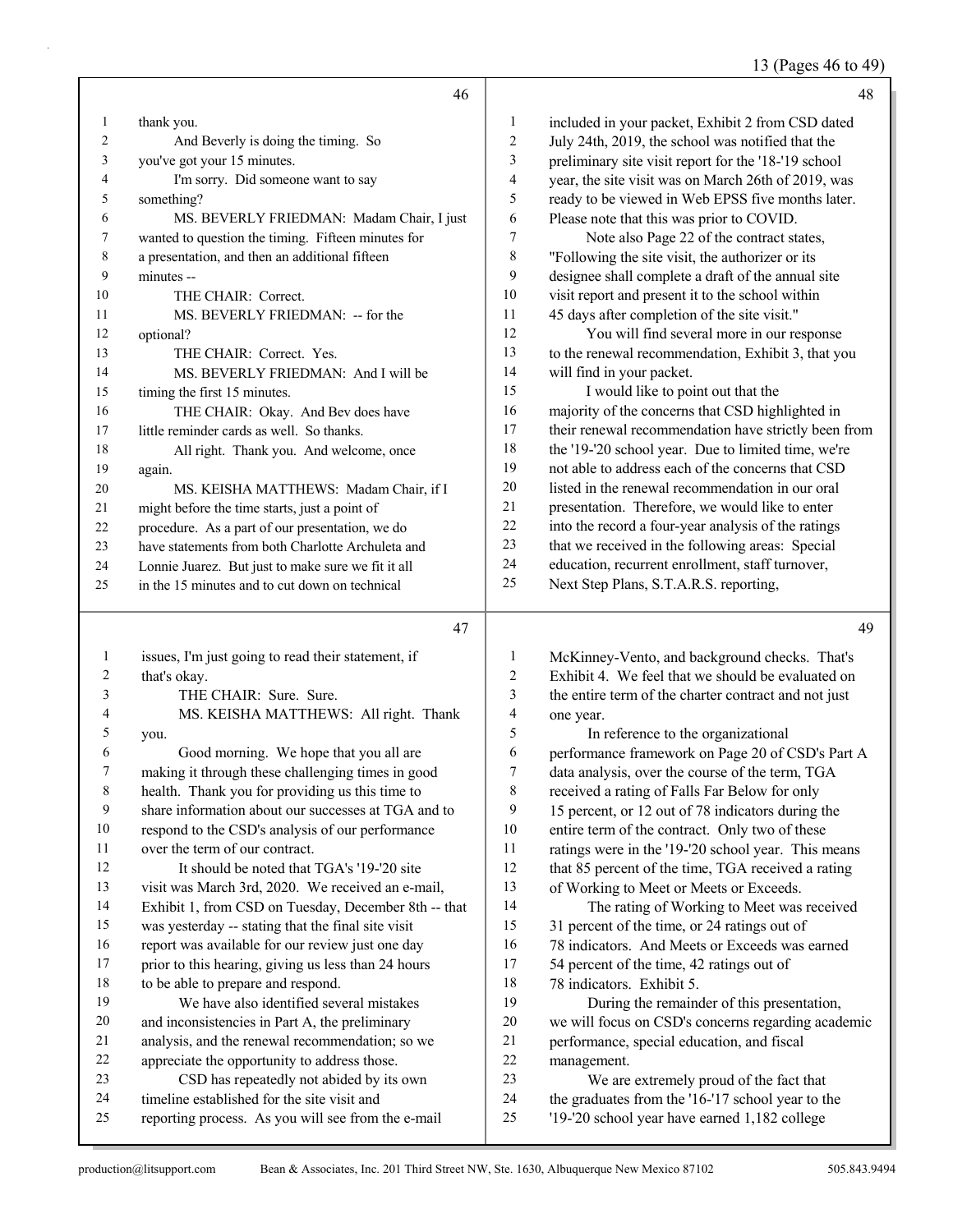14 (Pages 50 to 53)

|                          | 50                                                   |                          | 52                                                   |
|--------------------------|------------------------------------------------------|--------------------------|------------------------------------------------------|
| $\mathbf{1}$             | credits. This shows that our students are            | 1                        | It should be noted that the school's                 |
| $\overline{c}$           | college-ready and that we have been able to          | $\overline{\mathbf{c}}$  | mission-specific indicators are listed on Pages 3,   |
| 3                        | consistently give students who would not have        | 3                        | 4, and 5 of the performance framework, Exhibit 8;    |
| $\overline{\mathcal{A}}$ | otherwise had the opportunity to get such a          | 4                        | and the performance of these indicators should be    |
| 5                        | jump-start with college credits the means to do so.  | 5                        | considered individually and not grouped together as  |
| 6                        | TGA did not meet its mission-specific goal           | 6                        | one indicator.                                       |
| 7                        | to have qualified TGA graduates complete 12 college  | 7                        | As you can see in TGA's response to the              |
| $\,$ $\,$                | credits each year. This goal was met in the '17-'18  | 8                        | renewal recommendation, we attempted to clear up     |
| 9                        | school year. All TGA graduates were able to take     | 9                        | and/or correct some of the concerns that CSD         |
| 10                       | college courses and were able to broaden their       | $10\,$                   | presented as grounds for nonrenewal. We were         |
| 11                       | horizons by experiencing the level of academic rigor | 11                       | surprised that CSD listed non-compliance for the     |
| 12                       | that college courses present.                        | 12                       | "protecting the rights of students" indicator as a   |
| 13                       | Not only did TGA grads get the chance to             | 13                       | reason for nonrenewal. TGA received Working to Meet  |
| 14                       | enter college with multiple courses completed,       | 14                       | in '16-'17, Meets or Exceeds in '17-'18, Working to  |
| 15                       | several got close to earning Associate's degrees,    | 15                       | Meet in '18-'19, and Working to Meet in '19-'20 for  |
| 16                       | and one did earn his AA and is currently attending   | 16                       | this indicator.                                      |
| 17                       | New Mexico Tech.                                     | 17                       | Please note that TGA never received a                |
| 18                       | Some participated in career focus programs           | 18                       | rating of Falls Far Below during the entire term of  |
| 19                       | that led to employment in fields such as banking and | 19                       | the contract for this indicator.                     |
| $20\,$                   | health care.                                         | $20\,$                   | First, we reject CSD's insistence on only            |
| 21                       | In addition, many of these graduates were            | $21\,$                   | counting one-on-one special education service direct |
| $22\,$                   | between the ages of 22 and 49. These were students   | $22\,$                   | service and ignoring the full range of special       |
| 23                       | who would not have earned their high school diplomas | 23                       | education services that we provide our special       |
| 24                       | if it had not been for TGA's program.                | 24                       | education students at TGA.                           |
| 25                       | We are also proud to share that, over the            | 25                       | CSD is aware that we utilize our SEMS case           |
|                          | 51                                                   |                          | 53                                                   |
| $\mathbf{1}$             | term of our contract, we met the school-specific     | $\mathbf{1}$             | management system. SEMS is an acronym for Special    |
| $\overline{c}$           | goals related to reading three out of four years and | $\overline{c}$           | Education Accountability and Management System,      |
| $\mathfrak{Z}$           | two out of four years for math.                      | 3                        | Exhibit 9.                                           |
| 4                        | The reading goal in the '17-'18 school               | $\overline{\mathcal{A}}$ | And CSD is also aware that TGA uses a                |
| 5                        | year was only missed by 5.9 points. The math goal    | 5                        | full-inclusion delivery method to provided special   |
| 6                        | was missed in that same year by only 2.4 points.     | 6                        | education services for our students. Special         |
| 7                        | Not only that, but the student growth index, as      | 7                        | education supports are provided during Edgenuity,    |
| 8                        | evidenced by CSD's Part A data analysis, Pages 6 and | 8                        | face-to-face classes, co-teaching, small group,      |
| 9                        | 7, Exhibit 6, has been higher than that of the State | 9                        | pullout, and ancillary.                              |
| $10\,$                   | in both reading and math.                            | $10\,$                   | In an attempt to clear up this                       |
| 11                       | On the 2017 school grade report card, TGA            | 11                       | misunderstanding, Jasper had a conversation with CSD |
| $12\,$                   | renewal application, Page 22, or Exhibit 7, TGA      | $12\,$                   | where he posed a scenario using an example of a      |
| 13                       | ranked higher on a majority of the indicators than   | 13                       | student who has 20 hours of special education        |
| 14                       | 36 similar schools.                                  | 14                       | services on their IEP. Based on CSD's position on    |
| 15                       | All of this illustrates that TGA's program           | 15                       | direct service, their expectation is for us to pull  |

 is making academic progress. 17 I would like to reiterate that

properly in the recommendation.

mission-specific indicators.

mission-specific indicators are given equal weight

 Department's Standards of Excellence. In 2017 and 2019, TGA met or exceeded at least two of the three mission-specific goals that should be reflected

24 In 2019, TGA met one out of three of the

statutorily and contractually to that of the

 that student out of the classroom to work with that student one-on-one for 20 hours per week, only on

19 So the question was when would the student work on the general education curriculum? If the student is in the school for the typical 32 hours per week, then that student would only have 12 hours

24 He tried to explain to CSD that the

essence of special education is to provide special

18 the goals in the IEP.

of class time remaining.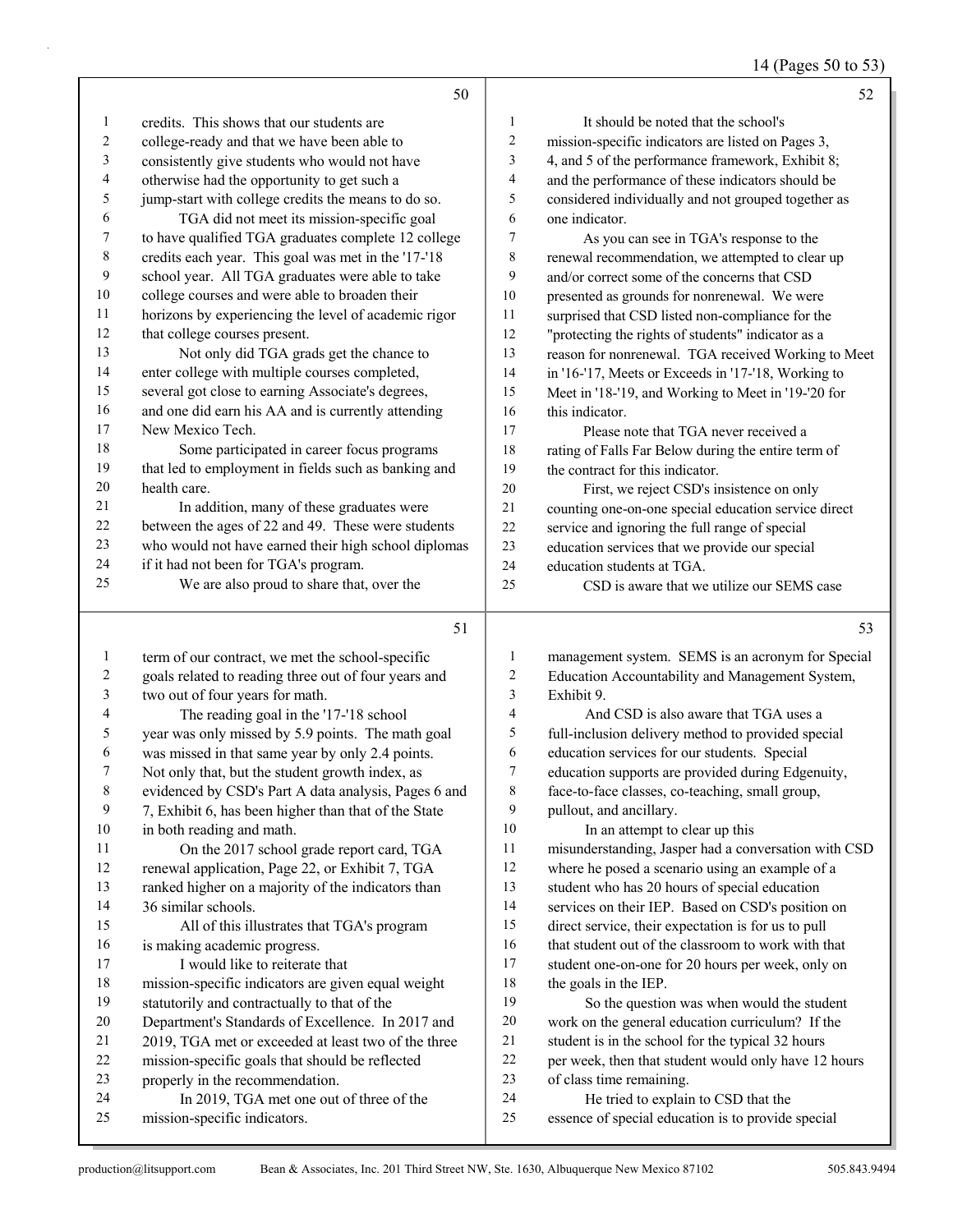15 (Pages 54 to 57)

|                | 54                                                                                                         |                          | 56                                                                                                  |
|----------------|------------------------------------------------------------------------------------------------------------|--------------------------|-----------------------------------------------------------------------------------------------------|
| $\mathbf{1}$   | education students access to the general education                                                         | 1                        | Exhibit 13. That was uploaded to Web EPSS.                                                          |
| $\overline{c}$ | curriculum while taking into account their least                                                           | $\overline{c}$           | Unfortunately for us, this still didn't meet CSD's                                                  |
| 3              | restrictive environment.                                                                                   | 3                        | expectations.                                                                                       |
| 4              | To the layperson, this means that the                                                                      | $\overline{\mathbf{4}}$  | Lastly, during our renewal site visit, a                                                            |
| 5              | students with IEPs should be educated in the general                                                       | 5                        | member of CSD's site visit team asked Jasper to                                                     |
| 6              | education setting for the maximum extent that is                                                           | 6                        | contact our special education liaison to get a                                                      |
| 7              | appropriate with nondisabled peers.                                                                        | $\tau$                   | better clarification on how to count direct service                                                 |
| $\,8\,$        | Next, TGA strongly disagrees with CSD's                                                                    | $\,$ $\,$                | versus indirect service, because, at the time, it                                                   |
| 9              | assertion that services are not being provided as                                                          | 9                        | seemed like there was still some confusion.                                                         |
| 10             | described in the IEP. This, we believe, is another                                                         | 10                       | After reaching out to our special                                                                   |
| 11             | misunderstanding, because during the '19-'20 site                                                          | 11                       | education liaison by e-mail, included in your                                                       |
| 12             | visit, CSD reviewed an IEP of a student who came to                                                        | 12                       | packet, Exhibit 14, the liaison said, quote, "All                                                   |
| 13             | us from APS. In the '19-'20 CSD monitoring report,                                                         | 13                       | service should be direct service unless otherwise                                                   |
| 14             | on Page 6 in the last sentence of the first                                                                | 14                       | indicated on the IEP," end quote.                                                                   |
| 15             | paragraph -- this paragraph continues from Page 5;                                                         | 15                       | None of the APS IEPs that CSD reviewed                                                              |
| 16             | it's Exhibit 10 -- CSD states, "One of the students                                                        | 16                       | during the site visits separated direct service from                                                |
| 17             | was identified as a Service Level D and Setting 3                                                          | 17                       | indirect service.                                                                                   |
| 18             | from an IEP from an APS school that this school                                                            | 18                       | Charlotte Archuleta, Business Manager:                                                              |
| 19             | adopted; yet the services were not being provided as                                                       | 19                       | TGA feels that we have not failed to meet                                                           |
| $20\,$         | described."                                                                                                | 20                       | Generally Accepted Standards of Fiscal Management,                                                  |
| 21             | We attempted to explain to CSD that once                                                                   | 21                       | as stated by CSD.                                                                                   |
| 22             | we receive an incoming student with an IEP, we                                                             | 22                       | First, in the past four years the school                                                            |
| 23             | implement it immediately.                                                                                  | 23                       | has never received more than five findings during                                                   |
| 24             | Next, the special education team completes                                                                 | 24                       | the term of the contract. In Fiscal Year '17, the                                                   |
| 25             | an IEP info sheet -- that's Exhibit 11 -- for all of                                                       | 25                       | school only received one finding. Fiscal Year '18,                                                  |
|                |                                                                                                            |                          |                                                                                                     |
|                | 55                                                                                                         |                          | 57                                                                                                  |
| $\mathbf{1}$   |                                                                                                            | 1                        |                                                                                                     |
| $\overline{2}$ | the teachers who will be working with that student.<br>The IEP info sheet has the eligibility, the level,  | $\boldsymbol{2}$         | the school received one finding. And in Fiscal<br>Year '19, the school received three findings, and |
| 3              | the goals, modifications, accommodations, and                                                              | $\mathfrak{Z}$           | the school has only received a rating of Falls Far                                                  |
| 4              | testing accommodations.                                                                                    | $\overline{\mathcal{L}}$ | Below only one of the last four years during the                                                    |
| 5              | Then we explained that it typically takes                                                                  | 5                        | term of the contract, as per the 3.b. organizational                                                |
| 6              | about 45 days for a new school to gather enough data                                                       | 6                        | performance framework.                                                                              |
| 7              | to draft a well-written IEP that is specific to the                                                        | 7                        | Secondly, we would like to point out that                                                           |
| $\,8\,$        | student's needs, taking into account the setting the                                                       | 8                        | the school has never lost its Board of Finance or                                                   |
| 9              | student is in.                                                                                             | 9                        | been placed on monthly monitoring during the entire                                                 |
| 10             | Within that time frame, we are able to                                                                     | 10                       | term of its contract. Plus, the school has always                                                   |
| 11             | establish present levels of performance through                                                            | 11                       | had a healthy cash balance for the entire term of                                                   |
| 12             | Short Cycle Assessment, Edgenuity progress reports,                                                        | 12                       | the contract.                                                                                       |
| 13             | report card grades, teacher and parent input,                                                              | 13                       | Lastly, regarding CSD's concern about                                                               |
| 14             | attendance, and behavioral reports.                                                                        | 14                       | HB 2, 68 percent of annual budgeted for direct                                                      |
| 15             | To further examine this issue we pulled                                                                    | 15                       | instruction, this budget snapshot was taken on the                                                  |
| 16             | three student IEPs who came from APS. As you can                                                           | 16                       | 40th day. The original amount budgeted for the                                                      |
| 17             | see on your redacted copies of the service page,                                                           | 17                       | direct instruction and instructional support was                                                    |
| 18             | Exhibit 12, none of those IEPs differentiated direct                                                       | 18                       | 72 percent of the budget; but because of the                                                        |
| 19             | service from indirect service. When we transferred                                                         | 19                       | September 2020 budget adjustment for PED in the                                                     |
| 20             | them to TGA's IEPs, we did not differentiate                                                               | 20                       | operational fund, the school's budget was decreased                                                 |
| 21             | services, either.                                                                                          | 21                       | by \$81,637.                                                                                        |
| 22             | After the site visit in '19-'20, we began                                                                  | 22                       | The school will be hiring two teachers and                                                          |
| 23<br>24       | differentiating direct service from indirect service<br>based on the feedback we received from CSD, as you | 23<br>24                 | an educational assistant in January 2021. Next<br>year, with the two additional teachers and        |

will see from our CAP included in your packet,

educational assistant, the percent of dollars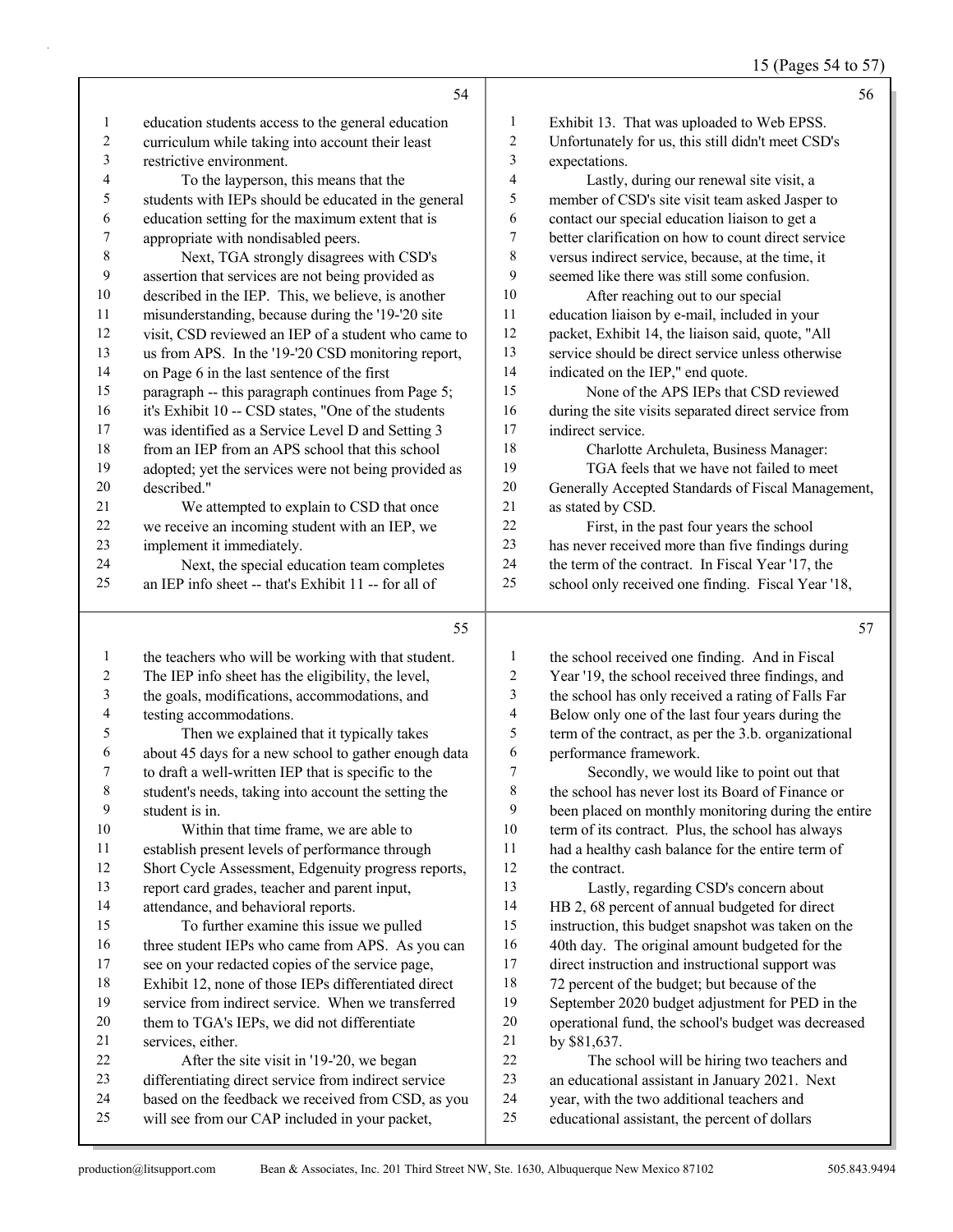16 (Pages 58 to 61)

|           | 58                                                                                 |          | 60                                                                                                     |
|-----------|------------------------------------------------------------------------------------|----------|--------------------------------------------------------------------------------------------------------|
| 1         | budgeted for the 1000, 2100, and 2200 functions will                               | 1        | MR. JASPER MATTHEWS: You know what? Let                                                                |
| 2         | be at 70 percent for direct instruction and                                        | 2        | me try it. If somebody can just let me know that                                                       |
| 3         | instructional support.                                                             | 3        | the screen -- something's going on with the screen.                                                    |
| 4         | Lonnie Juarez, CPA. Mr. Juarez is a CPA                                            | 4        | So I will try it --                                                                                    |
| 5         | and partner with the SJT Group, a New Mexico CPA                                   | 5        | THE CHAIR: Sure.                                                                                       |
| 6         | firm. He's been in public accounting for over                                      | 6        | MR. JASPER MATTHEWS: -- in advance mode.                                                               |
| 7         | 20 years, and has been a practicing CPA in the state                               | 7        | Uh-oh. I don't see it. How are we going                                                                |
| $\,$ $\,$ | since 2003. During his time in public accounting,                                  | 8        | to do that?                                                                                            |
| 9         | he's focused nearly all his time in auditing                                       | 9        | Okay. Can everybody see that video?                                                                    |
| 10        | government entities, including charter schools,                                    | 10       | THE CHAIR: Yes. Yeah.                                                                                  |
| 11        | tribal schools, and other public institutions. He                                  | 11       | MS. KAREN WOERNER: You might want to make                                                              |
| 12        | served as one of the lead auditors in the Public                                   | 12       | it full screen in the lower right corner, Mr.                                                          |
| 13        | Education Department's audit for four years, and his                               | 13       | Matthews, the four little corner boxes. Then it'll                                                     |
| 14        | firm was responsible for auditing approximately                                    | 14       | fill the screen instead of all the white space.                                                        |
| 15        | 25 of the State charters.                                                          | 15       | MR. JASPER MATTHEWS: Okay. Is that                                                                     |
| 16        | Based on his review of the GREAT Academy's                                         | 16       | better?                                                                                                |
| 17        | audit findings for the last three years and his                                    | 17       | THE CHAIR: No, not really.                                                                             |
| 18        | understanding and review of the school's financial                                 | 18       | MS. KAREN WOERNER: Well, not much bigger,                                                              |
| 19        | situation, he would not conclude that The GREAT                                    | 19       | but -- mine filled the screen, if you want me to --                                                    |
| 20        | Academy has failed to meet Generally Accepted                                      | 20       | MR. JASPER MATTHEWS: Let me try one more                                                               |
| 21        | Standards of Fiscal Management.                                                    | 21       | thing.                                                                                                 |
| 22        | In closing, none of the concerns that have                                         | 22       | Okay. What about that?                                                                                 |
| 23        | been highlighted have been pervasive over the term                                 | 23       | MS. KAREN WOERNER: It's about the same.                                                                |
| 24        | of the contract. Although TGA got audit findings,                                  | 24       | But go ahead and play it. We can see it.                                                               |
| 25        | we've followed the auditors' recommendations and                                   | 25       | THE CHAIR: Yeah, I think we can see it.                                                                |
|           |                                                                                    |          |                                                                                                        |
|           |                                                                                    |          |                                                                                                        |
|           | 59                                                                                 |          | 61                                                                                                     |
| 1         | have addressed the issues via an LPA that has been                                 | 1        | (Video is played.)                                                                                     |
| 2         | pending at PED since April of 2020.                                                | 2        | MR. JASPER MATTHEWS: Okay. Did I stop                                                                  |
| 3         | TGA entered into and completed Corrective                                          | 3        | sharing, Karen?                                                                                        |
| 4         | Action Plans where and when required by CSD or PED                                 | 4        | MS. KAREN WOERNER: You did.                                                                            |
| 5         | relating to many of these issues. At no time has                                   | 5        | THE CHAIR: Yes, you did.                                                                               |
| 6         | PED taken over the school's Board of Finance. At no                                | 6<br>7   | MR. JASPER MATTHEWS: All right.                                                                        |
| 7         | time have the school's contracts or performance                                    |          | THE CHAIR: Okay. So thank you very much                                                                |
| 8<br>9    | frameworks been amended by both parties, as would be                               | 8<br>9   | for that.                                                                                              |
| 10        | required in law and in the contract for any                                        | 10       | MR. JASPER MATTHEWS: You're welcome.                                                                   |
| 11        | amendment or deviation to be effective. TGA --<br>almost made it.                  | 11       | THE CHAIR: That's -- you know, it's                                                                    |
| 12        |                                                                                    | 12       | always -- when we were talking about adding this, we                                                   |
| 13        | THE CHAIR: Thank you. Appreciate it.<br>And now we've got the 15 minutes for your  | 13       | actually were led into adding this based on some                                                       |
| 14        | Equity and Identity presentation.                                                  | 14       | presentations last year and how they so profoundly<br>affected the Commissioners. So we appreciate the |
| 15        | MR. JASPER MATTHEWS: Is someone going to                                           | 15       | time and effort and energy in showing us what your                                                     |
| 16        | giving me the ability to share the screen? Or,                                     | 16       | school means to you and the community. And that's                                                      |
| 17        | Karen, are you going to show the --                                                | 17       | what, hopefully, we're all about here.                                                                 |
| 18        | MS. KAREN WOERNER: I just gave you the                                             | 18       | So I have a couple of areas that I'd like                                                              |
| 19        | ability. If you'd prefer me to go to the link, I                                   | 19       | to address. And I think Commissioners will probably                                                    |
| 20        | can do that, too.                                                                  | 20       | weigh in on some as well, and some can ask probably                                                    |
| 21        | MR. JASPER MATTHEWS: Let me see if I can                                           | 21       | some more in-depth questions. But --                                                                   |
| 22        | do it. Well, I tell you what. It might be easier                                   | $22\,$   | MS. KAREN WOERNER: Madam Chair? Excuse                                                                 |
| 23        | for you to share. I appreciate it.                                                 | 23       | me.                                                                                                    |
| 24<br>25  | MS. KAREN WOERNER: Okay. Sorry. I<br>didn't have it queued up, so let me get that. | 24<br>25 | THE CHAIR: Yeah? I'm sorry.<br>MS. KAREN WOERNER: I don't know if you                                  |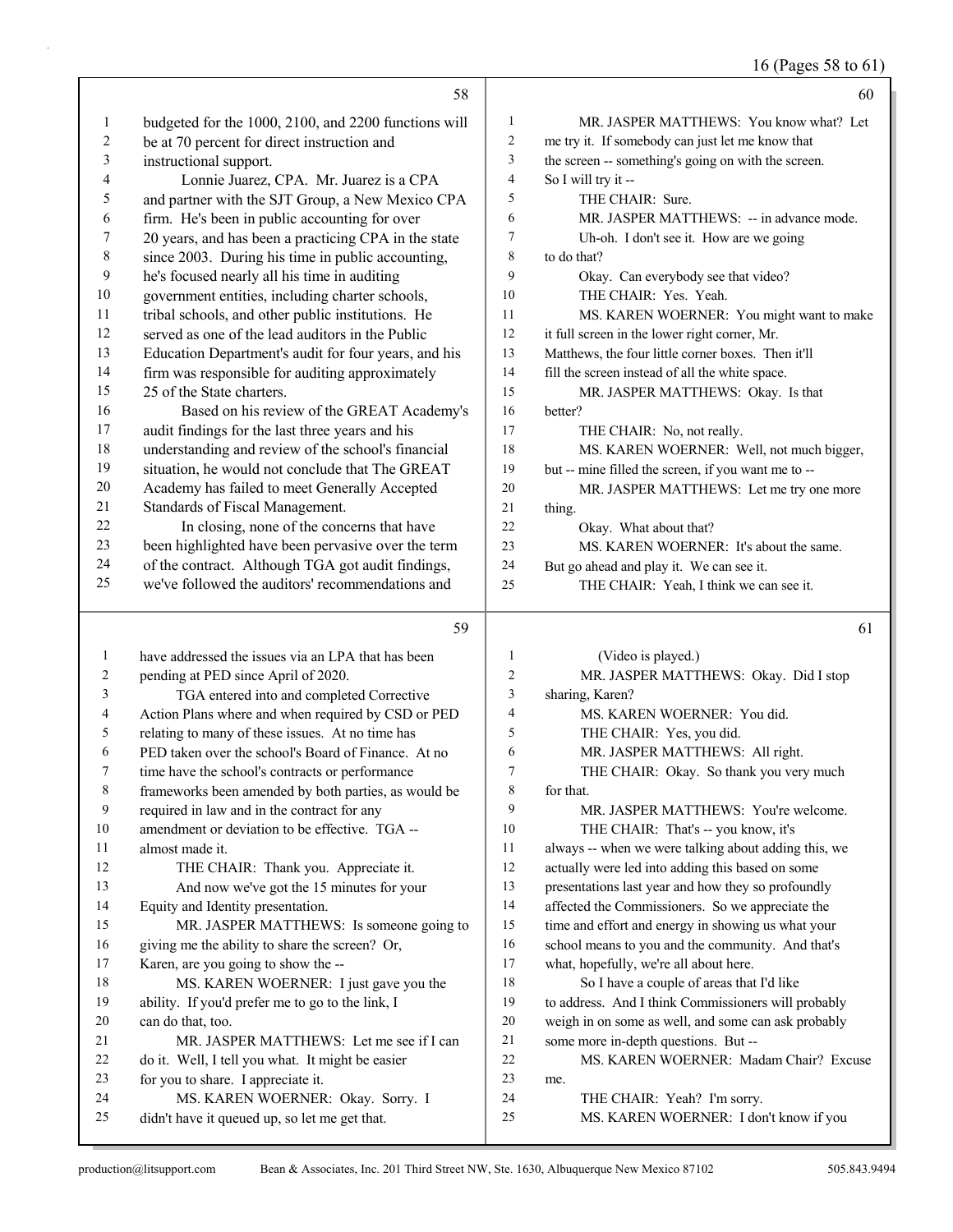17 (Pages 62 to 65)

|    | 62                                                                                                                                   |              | 64                                                   |
|----|--------------------------------------------------------------------------------------------------------------------------------------|--------------|------------------------------------------------------|
| 1  | intended to do the public comments next.                                                                                             | 1            | MS. BEVERLY FRIEDMAN: No. The timer is               |
| 2  | THE CHAIR: Oh, I'm sorry. You're right.                                                                                              | 2            | stopped.                                             |
| 3  | Sorry. Sorry. You are right. I overstepped.                                                                                          | 3            | THE CHAIR: Okay. Thanks.                             |
| 4  | MS. BEVERLY FRIEDMAN: Madam Chair, we                                                                                                | 4            | MS. AMI JAEGER: Just quickly for the                 |
| 5  | have six people who are signed up for public                                                                                         | 5            | record, this issue has actually already been         |
| 6  | comment, and we have eight minutes.                                                                                                  | 6            | litigated by the Fox Matthews firm. And it was at    |
| 7  | THE CHAIR: Okay. So everyone has a                                                                                                   | 7            | the administrative level where the Secretary         |
| 8  | minute-and-a-quarter, I guess, about? Okay. All                                                                                      | 8            | confirmed that this indeed is a license. It's a      |
| 9  | right.                                                                                                                               | 9            | license to operate a school, that the charter        |
| 10 | MS. SUSAN FOX: Madam Chair, members of                                                                                               | 10           | contract is really just the process by which the     |
| 11 | the Commission, I'm going to start this off, if                                                                                      | 11           | license is implemented.                              |
| 12 | that's okay.                                                                                                                         | 12           | So this -- this question has been                    |
| 13 | Beverly, is that all right?                                                                                                          | 13           | presented. The PEC prevailed on that at the highest  |
| 14 | MS. BEVERLY FRIEDMAN: Sure.                                                                                                          | 14           | administrative level when this issue was appealed to |
| 15 | MS. SUSAN FOX: Okay. Hi. I'm Sue Fox.                                                                                                | 15           | the district court. And the other issue, it was not  |
| 16 | I've already been introduced. I just wanted to                                                                                       | 16           | brought up on appeal as part of the process to       |
| 17 | lodge a quick procedural objection to the                                                                                            | 17           | district court.                                      |
| 18 | deliberation in Closed Session that's proposed on                                                                                    | 18           | So, I mean, we can proceed. And if this              |
| 19 | your agenda, pursuant to the Open Meetings Act,                                                                                      | 19           | becomes part of additional litigation, we'll just    |
| 20 | Exception 8-1, which reads, "Meetings pursuant to                                                                                    | 20           | deal with that at that time. Thank you.              |
| 21 | issuance, suspension, renewal, or revocation of a                                                                                    | 21           | THE CHAIR: Okay. Thanks.                             |
| 22 | license, except at a hearing at which evidence is                                                                                    | 22           | Bev, do you want to call the next person?            |
| 23 | offered or rebutted, shall be open."                                                                                                 | 23           | MS. BEVERLY FRIEDMAN: Yes. You have six              |
| 24 | So, first of all, this isn't a license                                                                                               | 24           | minutes and 50 seconds left. The next speaker is     |
| 25 | renewal; it's a statutory contract renewal. And                                                                                      | 25           | Maria Escalante.                                     |
|    | 63                                                                                                                                   |              | 65                                                   |
| 1  | even if this exception is deemed to apply, the                                                                                       | $\mathbf{1}$ | COMMISSIONER CABALLERO: Madam Chair, may             |
| 2  | second clause in that exception provides that                                                                                        | 2            | I bring up a point prior to the open forum, or       |
|    | $\mathbf{a}$ and $\mathbf{a}$ are a set of $\mathbf{a}$ and $\mathbf{a}$ and $\mathbf{a}$ are a set of $\mathbf{a}$ and $\mathbf{a}$ |              |                                                      |

- inasmuch as this process involves a hearing at which evidence is being offered, it requires the entire
- process to be open. There's not a provision in the
- 
- Open Meetings Act allowing just the deliberations part to be closed.
- 8 So deliberating in Closed Session in the
- context of these contract proceedings deprives the
- appellants of the right to transparency in
- governmental proceedings, their rights to due
- process, and a right to a fair appeal on the full
- record.
- 14 Thanks. Needed to state that for the record.
- 
- 16 MS. AMI JAEGER: And I have a -- just a
- quick response, as counsel to the PEC. 18 THE CHAIR: Hold on just a sec. I don't
- want this to take from the rest of the public. So
- could you just stop timing at this point in time?
- Thanks.
- 22 MS. BEVERLY FRIEDMAN: Our next speaker is Maria Escalante.
- 24 THE CHAIR: No, no, no, Ami is going to
- talk. But I don't want Ami to eat into their time.
- - public comment for the school.

 people from the public? I -- I don't -- I prefer not to count the school's time with attorneys' time. I think the school has a right to -- to representation and not be limited so that the public has its full time. If they had eight minutes, they should have their eight minutes. 9 THE CHAIR: Okay. The only thing I'm going to say, Commissioner Caballero, it was the school's attorney that chose to sign up during this 12 time. The school's attorney could have signed up during public comment and not taken the school's time. So it was the school's attorney's time, and she was specifically asked, and she said she would speak during that time. And that -- and it's clearly stated that it's timed. 18 COMMISSIONER CABALLERO: Okay. 19 MS. SUSAN FOX: Madam Chair, just to point that out, I did ask -- 21 THE CHAIR: You know, we're not -- this isn't open discussion for -- this is the -- you know, I'm not entering into any more discussion on this. I'm sorry. This is the public -- this is the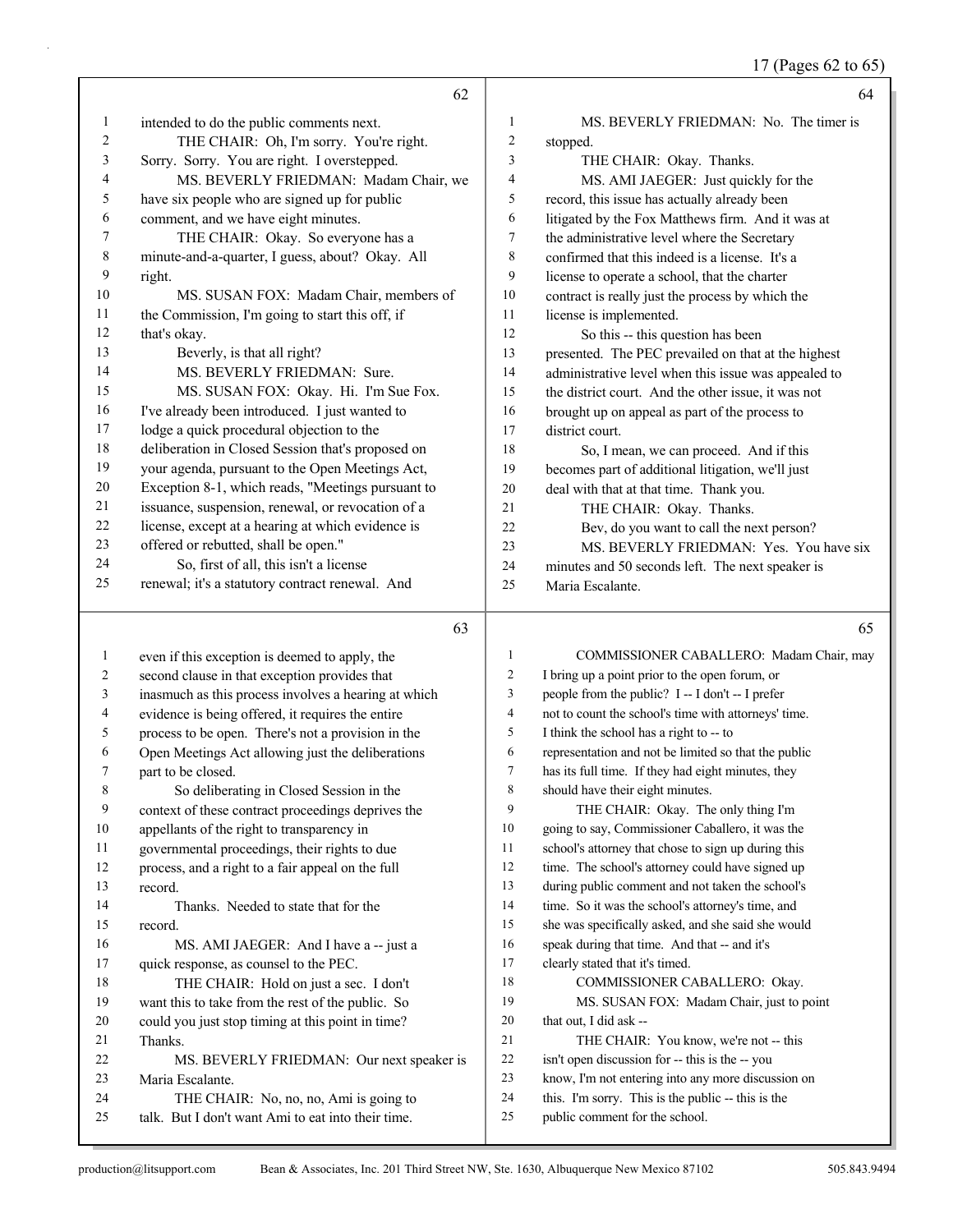### 18 (Pages 66 to 69)

|                | 66                                                                                                     |                     | 68                                                                         |
|----------------|--------------------------------------------------------------------------------------------------------|---------------------|----------------------------------------------------------------------------|
| $\mathbf{1}$   | MS. BEVERLY FRIEDMAN: Ms. Escalante.                                                                   | 1                   | basically about five minutes left in the response                          |
| $\overline{c}$ | MS. KAREN WOERNER: So I'm going to                                                                     | $\overline{c}$      | time. And there are four more -- three more people                         |
| 3              | promote Maria Escalante to the panel.                                                                  | 3                   | to speak.                                                                  |
| 4              | Maria, you have been added to the panel.                                                               | 4                   | MS. KAREN WOERNER: Deanna, if you could                                    |
| 5              | You can unmute yourself, please, and make your                                                         | 5                   | unmute yourself.                                                           |
| 6              | comments.                                                                                              | 6                   | PUBLIC COMMENTER: I'm Deanna Pina, and                                     |
| 7              | PUBLIC COMMENTER: Good morning. My name                                                                | 7                   | I'm a junior at The GREAT Academy. Before The GREAT                        |
| 8              | is Maria Escalante, and I am in favor to this                                                          | 8                   | Academy, I wasn't as confident as I am now. I was                          |
| 9              | school's renewal because they care about our mental                                                    | 9                   | bullied so that really bogged down my confidence.                          |
| 10             | health and they make sure that the students are not                                                    | 10                  | But during The GREAT Academy, feeling the warm                             |
| 11             | overload. They give us opportunity --                                                                  | 11                  | embrace from all the teachers, and then helping me                         |
| 12             | MS. KAREN WOERNER: Maria, I think you've                                                               | 12                  | along the way making me more successful, I'm very                          |
| 13             | muted yourself again somehow.                                                                          | 13                  | grateful to have teachers like them in my life, and                        |
| 14             | PUBLIC COMMENTER: Sorry. They give us                                                                  | 14                  | I'm really grateful to The GREAT Academy.                                  |
| 15             | the opportunity to get ahead and learn as we go, and                                                   | 15                  | So I'm in favor of the school renewal.                                     |
| 16             | so we don't have this need to be on the same level                                                     | 16                  | They, like, just brought so much joy to my life.                           |
| 17             | as other students. We can go at our own path.                                                          | 17                  | They helped me through this pandemic. I'm going to                         |
| 18             | We have the chance to graduate early, and                                                              | 18                  | graduate early already. I'm already a junior. So                           |
| 19             | that is a great opportunity for many of us.                                                            | 19                  | it's really, like, unexpected. But I'm really proud                        |
| 20             | And students who are struggling with                                                                   | 20                  | of myself for, like, becoming more confident because                       |
| 21             | something, we can talk to them about anything, and                                                     | 21                  | of them.                                                                   |
| 22             | they will always give us advice and solutions to                                                       | 22                  | They made me open and to share my story.                                   |
| 23             | solve anything that we needed solutions. And we                                                        | 23                  | And I now feel proud to share my story that I was                          |
| 24             | also have amazing teachers.                                                                            | 24                  | bullied. So thank you.                                                     |
| 25             | THE CHAIR: Maria, unfortunately -- well,                                                               | 25                  | MS. KAREN WOERNER: Thank you, Deanna.                                      |
|                | 67                                                                                                     |                     | 69                                                                         |
| $\mathbf{1}$   | Maria you muted yourself again; but,                                                                   | 1                   |                                                                            |
| 2              |                                                                                                        |                     |                                                                            |
|                |                                                                                                        |                     | THE CHAIR: Thank you. And it's hard to                                     |
| 3              | unfortunately --                                                                                       | $\overline{c}$<br>3 | believe that you didn't have confidence.                                   |
| 4              | PUBLIC COMMENTER: They also have amazing                                                               | $\overline{4}$      | MS. BEVERLY FRIEDMAN: Our next speaker is                                  |
| 5              | teachers that are there in the full schedule, and<br>always try to tell us (indiscernible due to audio | 5                   | Isaiah Gallegos.                                                           |
| 6              |                                                                                                        | 6                   | MS. KAREN WOERNER: Isaiah, I'm going to                                    |
| 7              | distortion) as well. So, yeah.<br>THE CHAIR: Okay. Thank you.                                          | 7                   | promote you to the panel. Where is Isaiah? There<br>he comes.              |
| 8              | MS. KAREN WOERNER: Thank you, Maria.                                                                   | 8                   | Isaiah, if you could unmute yourself, when                                 |
| 9              | THE CHAIR: Thank you.                                                                                  | 9                   | you're ready, you can make your comments.                                  |
| 10             | MS. KAREN WOERNER: I'm going to move you                                                               | 10                  | PUBLIC COMMENTER: Well, good morning. My                                   |
| 11             | back to an attendee. So you can finish watching the                                                    | 11                  | name is Isaiah Gallegos. I can't see myself. Can                           |
| 12             | meeting if you want.                                                                                   | 12                  | you guys see me?                                                           |
| 13             | PUBLIC COMMENTER: Okay. Thank you.                                                                     | 13                  | MS. KAREN WOERNER: No. But we can hear                                     |
| 14             | THE CHAIR: I think we had a big time gap                                                               | 14                  | you.                                                                       |
| 15             | there.                                                                                                 | 15                  | PUBLIC COMMENTER: That's fine. Once                                        |
| 16             | MS. KAREN WOERNER: That was                                                                            | 16                  | again, my name is Isaiah Gallegos. Once again, I'm                         |
| 17             | technological.                                                                                         | 17                  | representing the staff and teachers at The GREAT                           |
| 18             | THE CHAIR: So, Bev, if we need to scooch                                                               | 18                  | Academy. And, of course, we all unanimously are in                         |
| 19             | a few more seconds on, we can, because that was                                                        | 19                  | favor of the school's renewal.                                             |
| 20             | completely out of our control.                                                                         | 20                  | I have taught here at The GREAT Academy                                    |
| 21             | MS. BEVERLY FRIEDMAN: Yeah. Okay. Our                                                                  | 21                  | for the past ten years. I teach science and CNM                            |
| 22             | next speaker is Deanna Pina.                                                                           | 22                  | dual-credit courses. And I have seen success                               |
| 23             | MS. KAREN WOERNER: Okay, Deanna. I'm                                                                   | 23                  | stories. Of course, you guys just saw that video.                          |
| 24<br>25       | going to move you to the panel.<br>MS. BEVERLY FRIEDMAN: And you have                                  | 24<br>25            | You heard from Deanna and Maria.<br>But the countless success stories that |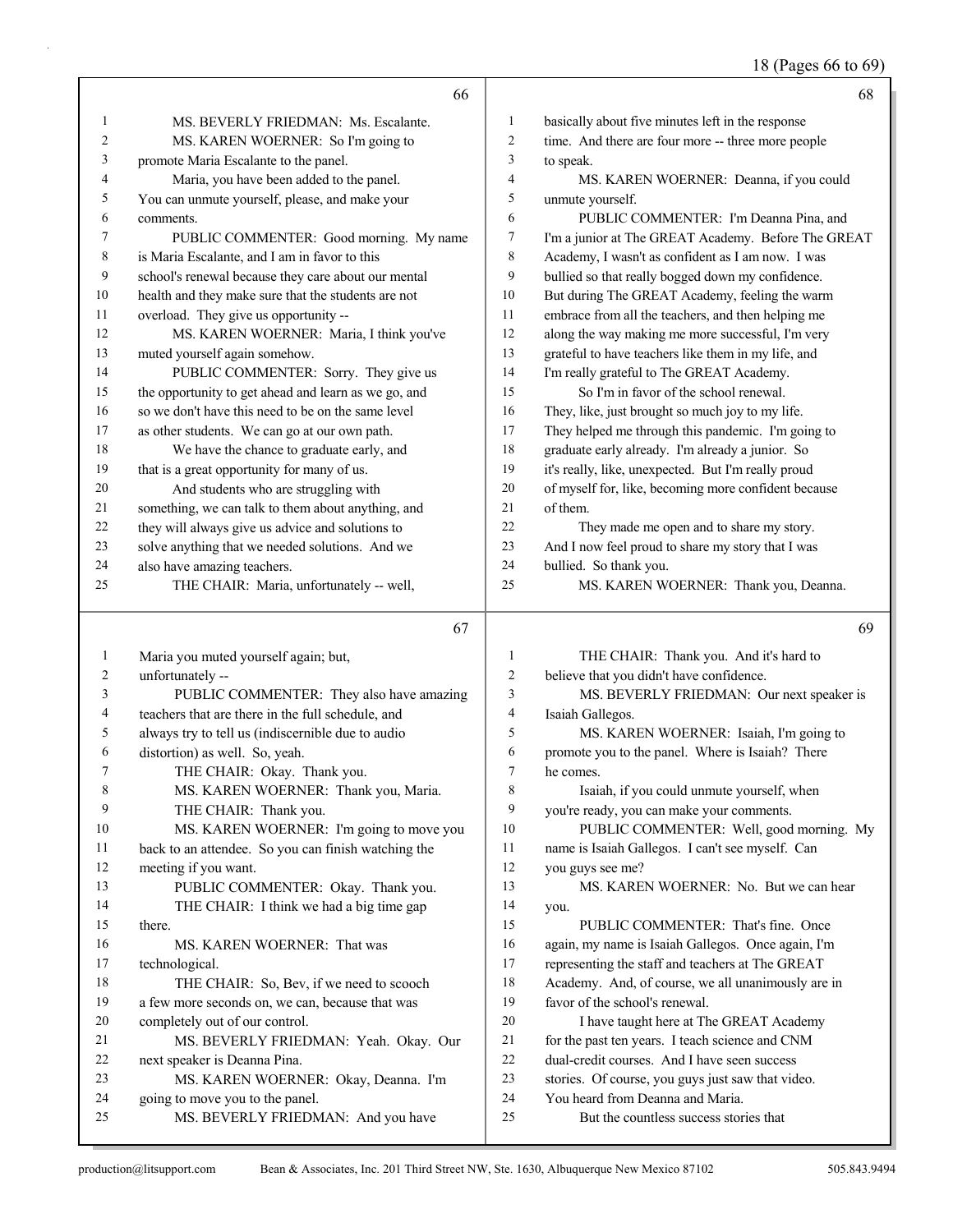# 19 (Pages 70 to 73)

|    | 70                                                   |                 | 72                                                   |
|----|------------------------------------------------------|-----------------|------------------------------------------------------|
| 1  | I've seen, Mrs. Matthews and I have said that we've  | 1               | And I just -- I can't speak wholeheartedly           |
| 2  | graduated students from 15 to 50. So, of course,     | $\overline{2}$  | enough for support of The GREAT Academy, because     |
| 3  | you guys have heard about those success stories.     | 3               | closing this school would be an impact and a         |
| 4  | But one thing that I do want to say is               | $\overline{4}$  | devastation to kids who really need what's offered.  |
| 5  | that The GREAT Academy serves an invaluable function | 5               | And the needs of those few kids that The GREAT       |
| 6  | in this community, being around for the past ten     | 6               | Academy so well serves should be taken into account  |
| 7  | years, partnering with CNM, and, of course, having   | $7\phantom{.0}$ | here and recognized, and The GREAT Academy should be |
| 8  | that transition process where students can go from   | 8               | given another chance to continue to do what they are |
| 9  | knowledge and understanding to application in the    | 9               | doing, which is such a superb job for the kids that  |
| 10 | real world.                                          | 10              | are there.                                           |
| 11 | I am -- excuse me once again -- in favor             | 11              | All of the students, all of the faculty              |
| 12 | of this charter's renewal, because we serve a        | 12              | I've ever dealt with is top-notch, above and beyond  |
| 13 | purpose in this community far more than just a       | 13              | everything I've ever seen from any teacher. And I    |
| 14 | quality education.                                   | 14              | just hope and pray that the PED takes action to keep |
| 15 | Thank you.                                           | 15              | this school open and to take action, just do some    |
| 16 | THE CHAIR: Thank you.                                | 16              | administrative things to institute a Corrective      |
| 17 | MS. BEVERLY FRIEDMAN: Our next speaker is            | 17              | Action Plan. Please, please, please do not close     |
| 18 | Charles Lakins.                                      | 18              | this school down.                                    |
| 19 | MS. KAREN WOERNER: Charles, I'm promoting            | 19              | Thank you.                                           |
| 20 | you to the panel. Charles, if you could unmute       | 20              | THE CHAIR: Thank you so much.                        |
| 21 | yourself, you can make your comments to the          | 21              | MS. KAREN WOERNER: Thank you. And I'm                |
| 22 | Commission.                                          | 22              | going to move Mr. Lakins back to the attendees.      |
| 23 | There he is.                                         | 23              | Somebody remember to mute your microphone            |
| 24 | PUBLIC COMMENTER: Madam Chair,                       | 24              | if you're not speaking. We could hear something in   |
| 25 | Commissioners, thank you very much. My name is       | 25              | the background.                                      |

### 

| -1             | Charles Lakins. I have a junior at GREAT Academy.    | 1  | MS. BEVERLY FRIEDMAN: Our next speaker is      |
|----------------|------------------------------------------------------|----|------------------------------------------------|
| 2              | She's my fifth kid in school. I'm a little bit       | 2  | Lorenzo Christie Pina [verbatim].              |
| $\mathfrak{Z}$ | older than a lot of the parents.                     | 3  | MS. KAREN WOERNER: I do not see -- I do        |
| $\overline{4}$ | The motto, "Together we can," is so much             | 4  | not see that name in our list. Can you help me |
| 5              | more than just a motto; it's the real world.         | 5  | look, Madam Chair and Bev? I don't see --      |
| 6              | My child has -- this is her fifth school.            | 6  | MS. BEVERLY FRIEDMAN: This was from            |
| 7              | She went to one public, a couple of parochials and   | 7  | Deanna Pina. And she said, "Lorenzo," comma,   |
| $8\,$          | another charter school. And I can't speak highly     | 8  | "Christie Pina, The GREAT Academy, in favor."  |
| 9              | enough of my years of comparisons at school, the     | 9  | MS. KAREN WOERNER: So should I -- let's        |
| 10             | GREAT Academy is just far and above everything else. | 10 | see if -- I see a Deanna Pina. But didn't she  |
| 11             | My daughter will be a senior here in just the next   | 11 | already speak?                                 |
| 12             | couple of weeks next year because of Edgenuity.      | 12 | MS. BEVERLY FRIEDMAN: Yes, she did.            |
| 13             | She's enrolled in CNM dual-credit classes. And by    | 13 | MS. KAREN WOERNER: Maybe she knows who         |
| 14             | the time her graduation comes, she'll be about       | 14 | that is. Maybe it's her daughter?              |
| 15             | halfway through an Associate's degree. That          | 15 | Let me allow her to talk and see what's        |
| 16             | wouldn't be possible anywhere else.                  | 16 | going on.                                      |
| 17             | I really don't think that the school                 | 17 | Deanna, do you know who Christie or            |
| 18             | should be closed. I think the recommendation for a   | 18 | Lorenzo Pina are?                              |
| 19             | Corrective Action Plan is appropriate. What I heard  | 19 | PUBLIC COMMENTER: They're using my Zoom.       |
| 20             | was basically about just a few things that           | 20 | MS. KAREN WOERNER: So would it be here         |
| 21             | Ms. Matthews also addressed as concerning the audit, | 21 | that we -- they would speak from this account? |
| 22             | really just a few minor financial issues that have   | 22 | PUBLIC COMMENTER: Yeah. Yes.                   |
| 23             | to be cleared up and tended to appropriately.        | 23 | MS. KAREN WOERNER: Let me fix that.            |
| 24             | Almost everything on that chart that was shown is in | 24 | Sorry. A little confusing there.               |
| 25             | the green on the performance evaluations.            | 25 | MS. BEVERLY FRIEDMAN: You have one minute      |
|                |                                                      |    |                                                |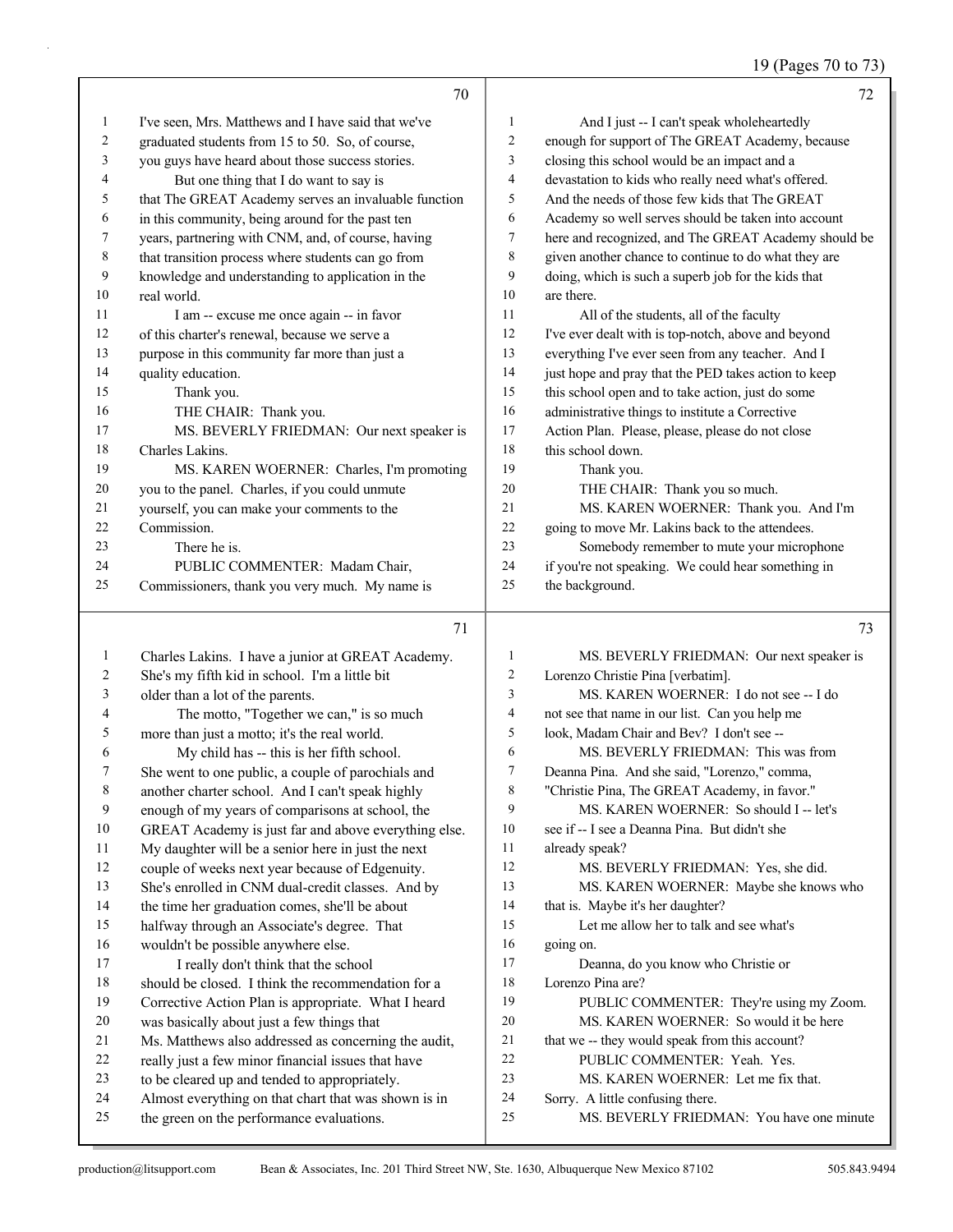20 (Pages 74 to 77)

|    | 74                                                   |                | 76                                                   |
|----|------------------------------------------------------|----------------|------------------------------------------------------|
| 1  | left in the comment period.                          | 1              | This unique business model allows student            |
| 2  | MS. KAREN WOERNER: But for some reason --            | $\mathfrak{2}$ | to work at their own pace, earn college credits      |
| 3  | let me promote.                                      | 3              | while in school and at no cost, and participate in   |
| 4  | Hold on, Bev, because I want to promote              | $\overline{4}$ | internships and SMART Labs to encourage career       |
| 5  | them to the panel officially.                        | 5              | exploration.                                         |
| 6  | MS. BEVERLY FRIEDMAN: They are shown.                | 6              | For all these reasons, we strongly support           |
| 7  | MS. KAREN WOERNER: There we go. You have             | 7              | the renewal of The GREAT Academy. Thank you.         |
| 8  | to unmute yourself, Mr. and Mrs. Pina. Thank you.    | 8              | THE CHAIR: Thank you. Thank you.                     |
| 9  | PUBLIC COMMENTER: Good morning. My name              | 9              | MS. BEVERLY FRIEDMAN: No further                     |
| 10 | is Lorenzo, and my wife, Christie, Pina. We're       | 10             | speakers.                                            |
| 11 | parents at The GREAT Academy. My daughter is now a   | 11             | THE CHAIR: All right. Thank you. And                 |
| 12 | junior and is participating in a dual credit program | 12             | thank everyone for your time and your thoughts for   |
| 13 | at CNM.                                              | 13             | the school.                                          |
| 14 | I am strongly in favor of The GREAT                  | 14             | Okay. So let me just ask some general                |
| 15 | Academy charter renewal. The school is small, but    | 15             | areas, and you can answer them in whatever order you |
| 16 | (indiscernible). The (indiscernible) population is   | 16             | wish.                                                |
| 17 | conductive of the strong learning environment. The   | 17             | But I guess I'm -- my first question is              |
| 18 | GREAT Academy is a free public charter school for    | 18             | about the special ed servicing issues. So I'm going  |
| 19 | Grades Six through Twelve, and it embraces a unique, | 19             | to ask if you've had any communication from the      |
| 20 | one-of-a-kind business school model. The mission     | 20             | Special Ed Bureau in relation to the concerns that   |
| 21 | statement and motto of the school is to ensure their | 21             | have been addressed.                                 |
| 22 | students gain real-world experience through active   | 22             | MR. JASPER MATTHEWS: No. No, ma'am. We               |
| 23 | learning. The GREAT Academy not only improves the    | 23             | have not.                                            |
| 24 | education for students, but provides students with   | 24             | THE CHAIR: So the Special Ed Bureau                  |
| 25 | the necessary skills for career success.             | 25             | hasn't indicated any concern about servicing or      |
|    | 75                                                   |                | 77                                                   |

1 The GREAT Academy ensures seniors are well prepared for the demands that come after graduation. Having a prepared graduate improves the community by improving its residents. 5 The GREAT Academy is committed to providing students with an education that is relevant and meaningful to their journey of achieving success. 9 The GREAT Academy model is a business setting. School hours are based on a regular business day from 9:00 to 5:00. Everyone at the school is expected to wear a uniform, and even casual Friday requires a school tee shirt. This requirement sets the standard for an equal setting where no one is either over- or underdressed. 16 In class, students (indiscernible) computer (indiscernible) -- 18 MS. BEVERLY FRIEDMAN: Time is up. 19 PUBLIC COMMENTER: -- that's it? -- 20 through their Edgenuity classes, where an instructor lectures students, takes notes, and students get to answer questions following class instruction. All lectures are followed by an assignment and then an assessment. They must score a grade of 70 or better to move on to the next section. service logs to you or through any audits?

2 MR. JASPER MATTHEWS: No, ma'am, Madam Commissioner. The communication that we had with Special Ed was prompted after the site visit. And the communication that I received back from our liaison, Liz, was included as one of those exhibits. 7 But we have not had any contact regarding any non-compliance or deficiency areas or anything having to do with our special ed program. 10 And I would like to add, in the past, during our site visits, we've always actually been praised for the level of service that we offer with our case management system, that includes communication logs, service logs, accommodations, modifications, how well we include our students in the general ed setting, which is one of the reasons many of our special ed parents choose The GREAT Academy, because they don't want their kids to be pulled out and segregated and not allowed to even sometimes eat or take breaks with their peers. 21 THE CHAIR: Okay. And outside of the complaint, which it's clear that was satisfied, there hasn't been any Corrective Action Plans that

have been created between the school and the Special

Ed Bureau; correct?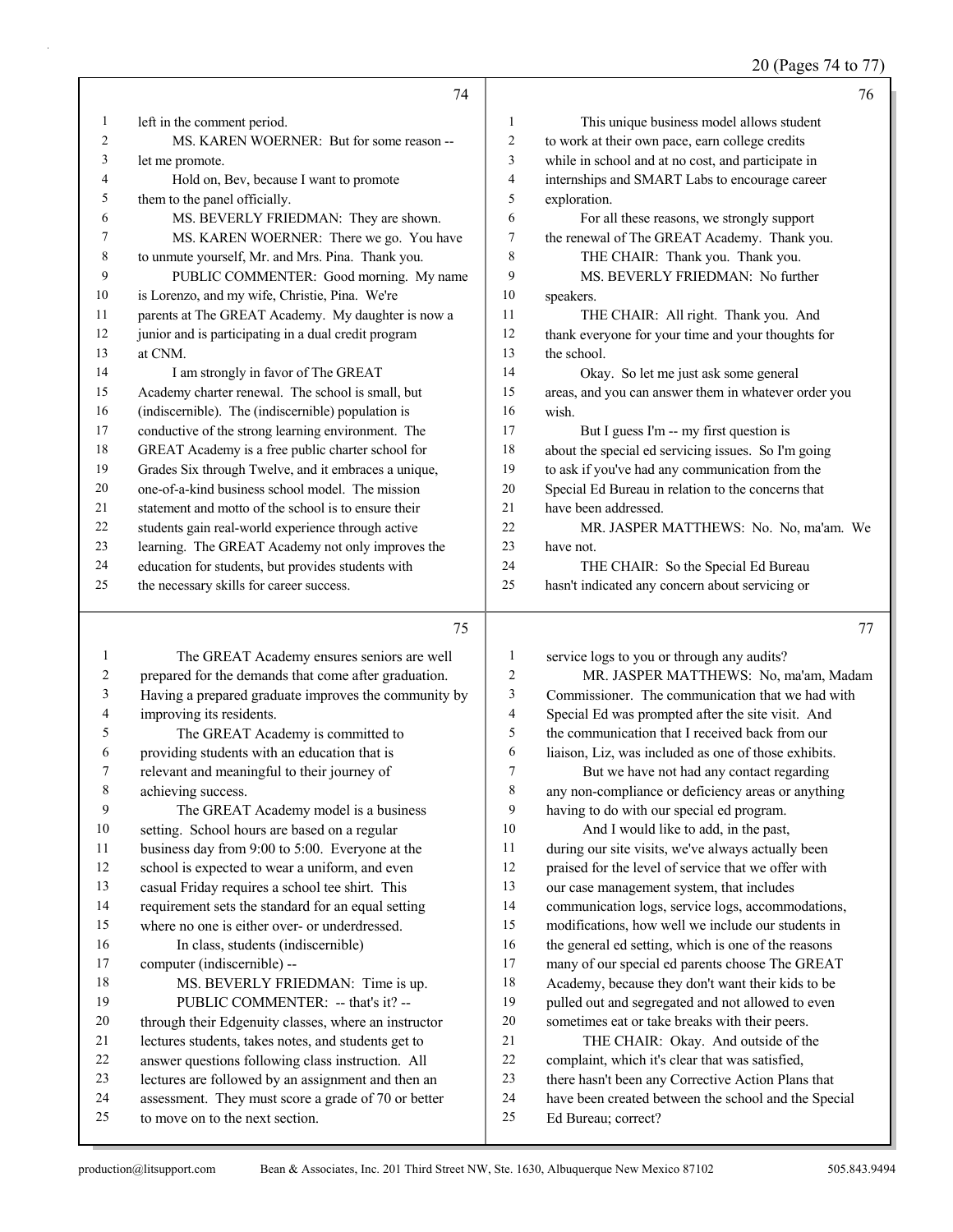# 21 (Pages 78 to 81)

|              | 78                                                                                                  |                         | 80                                                                                                       |
|--------------|-----------------------------------------------------------------------------------------------------|-------------------------|----------------------------------------------------------------------------------------------------------|
| $\mathbf{1}$ | MR. JASPER MATTHEWS: No, Madam                                                                      | 1                       | then that will hurt our maintenance of effort.                                                           |
| 2            | Commissioner. And if I could also add, on that                                                      | $\overline{c}$          | But, like I said, if -- that's my                                                                        |
| 3            | special ed complaint, it actually happened during                                                   | 3                       | understanding. But Ms. Archuleta may have something                                                      |
| 4            | the last cycle. But we received the complaint right                                                 | $\overline{\mathbf{4}}$ | to add to that or a better understanding of that.                                                        |
| 5            | in July of this cycle of '16. (Verbatim.)                                                           | 5                       | THE CHAIR: Okay. And, Karen, Palacios                                                                    |
| 6            | And the -- you see in that complaint,                                                               | 6                       | has been added. If it's the Robert Palacios I'm                                                          |
| 7            | there was a lot of things that was actually alleged.                                                | 7                       | familiar with, he's with La Academia.                                                                    |
| 8            | But the only thing that was substantiated is                                                        | 8                       | MS. KAREN WOERNER: I don't know why he's                                                                 |
| 9            | compensatory time for speech and occupational                                                       | 9                       | added. I will demote him to attendee. Sorry. I                                                           |
| 10           | therapy.                                                                                            | 10                      | don't even see him in my panelist list.                                                                  |
| 11           | What happened was the parent brought in                                                             | 11                      | THE CHAIR: Yeah. He's on mine.                                                                           |
| 12           | the IEP when we registered the student. So we                                                       | 12                      | Okay. Sorry.                                                                                             |
| 13           | implemented the level of ancillary hours based on                                                   | 13                      | MS. KAREN WOERNER: While I'm -- I don't                                                                  |
| 14           | that IEP. Then when we did a records request, it                                                    | 14                      | see him on my panelist list, I do not know how that                                                      |
| 15           | took months -- probably February -- before the IEP                                                  | 15                      | happened.                                                                                                |
| 16           | came from the previous school.                                                                      | 16                      | THE CHAIR: Okay. Yeah. He's on my --                                                                     |
| 17           | And there was a update -- there was a                                                               | 17                      | MS. KAREN WOERNER: I see him on the                                                                      |
| 18           | newer IEP that had more ancillary time than what we                                                 | $18\,$                  | screen. But in the list of panelists and attendees,                                                      |
| 19           | had in the previous IEP.                                                                            | 19                      | I don't see him in either list so that I can adjust                                                      |
| 20           | So if you look at that complaint, you will                                                          | 20                      | him.                                                                                                     |
| 21           | see the only thing that was substantiated is that we                                                | 21                      | THE CHAIR: He was on the attendees. But                                                                  |
| 22           | owed some compensatory time to that family, which we                                                | 22                      | I haven't looked lately. That's all right.                                                               |
| 23           | provided at the family's new school. They                                                           | 23                      | MS. KAREN WOERNER: Also, Madam Chair, I                                                                  |
| 24           | transferred to Southwest Secondary. And our speech                                                  | 24                      | know there are several folks here from the Special                                                       |
| 25           | and OT person went to Southwest Secondary and                                                       | 25                      | Ed Bureau in case there are detailed questions                                                           |
|              |                                                                                                     |                         |                                                                                                          |
|              |                                                                                                     |                         |                                                                                                          |
|              | 79                                                                                                  |                         | 81                                                                                                       |
| 1            | finished that ancillary time off to complete that                                                   | $\mathbf{1}$            | around this. Should I add them, or should I wait                                                         |
| 2            | corrective action.                                                                                  | $\overline{c}$          | until we have questions? Or how would you like me                                                        |
| 3            | THE CHAIR: Okay. So let me ask you,                                                                 | 3                       | to handle that?                                                                                          |
| 4            | because there was raised the concern that you may                                                   | 4                       | THE CHAIR: Well, you know, I guess, if                                                                   |
| 5            | have a potential liability for a lack of Maintenance                                                | 5                       | there's been no communication from the Special Ed                                                        |
| 6            | of Effort.                                                                                          | 6                       | Bureau directly to the school, I don't know what                                                         |
| 7            | So have you been notified of any of that?                                                           | 7                       | they can add at this point in time, because it would                                                     |
| 8            | Or can you add any information on that for us?                                                      | 8                       | be something that the school would not have been --                                                      |
| 9            | MR. JASPER MATTHEWS: That would -- that's                                                           | 9                       | you know, if they're adding something, it truly is                                                       |
| 10           | more. But it's a special ed and budget question.                                                    | 10                      | new information, that if there had been                                                                  |
| 11           | And Ms. Archuleta would be probably better equipped                                                 | 11                      | communication between the Special Ed Bureau and the                                                      |
| 12           | than me to speak to that.                                                                           | 12                      | school, I'd be fine with them speaking to that and                                                       |
| 13           | THE CHAIR: Okay.                                                                                    | 13                      | addressing any of those concerns.                                                                        |
| 14           | MR. JASPER MATTHEWS: I know that my                                                                 | 14                      | But for the Special Ed Bureau to have --                                                                 |
| 15           | understanding is we have to spend a certain amount                                                  | 15                      | bring a concern now, I'm going to -- I'm going to                                                        |
| 16           | every year out of operational on our special ed                                                     | 16                      | say I have difficulty with this.                                                                         |
| 17           | program, and then we get the additional federal                                                     | 17                      | If other Commissioners wish to hear from                                                                 |
| 18           | money to -- to support our special ed program. So                                                   | 18                      | Special Ed, I'll hear from the other Commissioners                                                       |
| 19           | every year, we have to provide a certain amount --                                                  | 19                      | to get a consensus. But I have a concern about                                                           |
| 20           | spend a certain amount ourselves. Then we get                                                       | $20\,$                  | that, because it's new information and information                                                       |
| 21           | additional money.                                                                                   | 21                      | that the school would not have been able to address.                                                     |
| 22           | So we fall short -- so let's say, for                                                               | $22\,$                  | COMMISSIONER CABALLERO: I have that                                                                      |
| 23           | instance, we have a high special ed population one                                                  | $23\,$                  | similar concern, Madam Chair, that they be brought                                                       |
| 24<br>25     | year, and then it dips down. Then the amount of<br>money we spend towards special ed will drop, and | 24<br>$25\,$            | in. We can only deal with what's on the table. And<br>nothing is on the table that would require them to |

Τ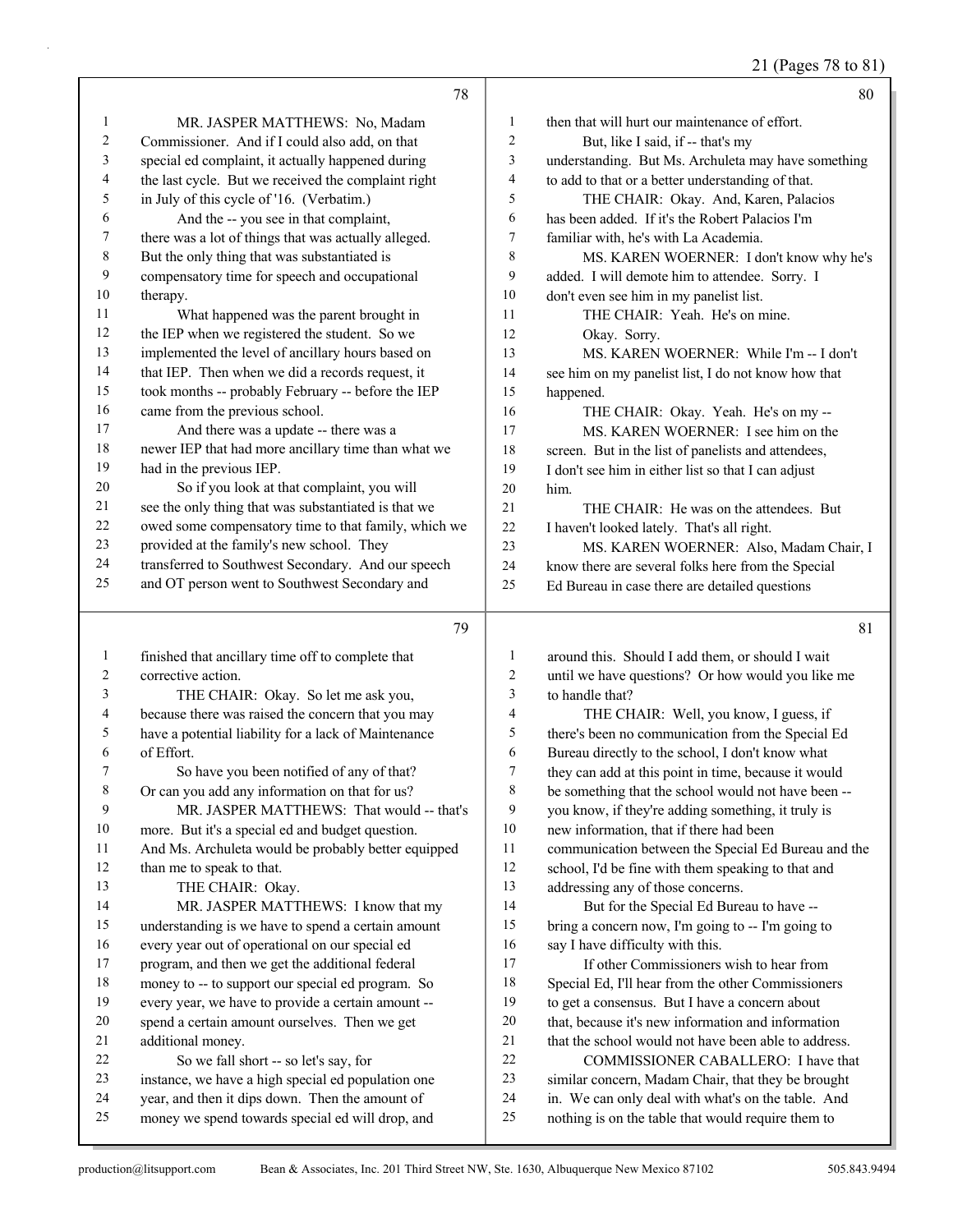22 (Pages 82 to 85)

|                | 82                                                                                                        |                | 84                                                                                          |
|----------------|-----------------------------------------------------------------------------------------------------------|----------------|---------------------------------------------------------------------------------------------|
| $\mathbf{1}$   | speak to.                                                                                                 | $\mathbf{1}$   | they did do. This isn't new information. This was                                           |
| $\overline{c}$ | I don't think we should talk in                                                                           | $\overline{c}$ | information that was presented.                                                             |
| 3              | probabilities and potentiality and that kind of                                                           | 3              | But this is -- you know -- and I                                                            |
| 4              | stuff. And that's what it amounts to. They could                                                          | 4              | appreciate the -- Ms. Woerner's -- Deputy Director's                                        |
| 5              | be there in case that is needed. But to bring them                                                        | 5              | concerns. But I'm going to say that if the Special                                          |
| 6              | in at this point, I don't think it's proper. That's                                                       | 6              | Ed bureau did -- has not communicated any concerns                                          |
| 7              | my point of view.                                                                                         | $\tau$         | over this directly to the school, I have difficulty                                         |
| 8              | COMMISSIONER DAVIS: I agree with                                                                          | 8              | having the Special Ed Bureau now weigh in on this,                                          |
| 9              | Chairwoman Gipson.                                                                                        | 9              | because this would be opening up for new                                                    |
| 10             | MS. KAREN WOERNER: Madam Chair, I just                                                                    | 10             | information.                                                                                |
| 11             | want to add that the MOE -- there's been frequent                                                         | 11             | And as I addressed the attorney, that                                                       |
| 12             | correspondence with any schools that have MOE                                                             | 12             | Special Ed was here to answer any questions that we                                         |
| 13             | liability. And Special Ed has been in constant                                                            | 13             | had, not to provide any new information.                                                    |
| 14             | communication with the school about this to try to                                                        | 14             | Commissioner Robbins, I apologize.                                                          |
| 15             | resolve any MOE calculations. And so I do think                                                           | 15             | COMMISSIONER ROBBINS: No. I'm sorry I                                                       |
| 16             | that Mr. Jasper -- Mr. Matthews may have                                                                  | 16             | spoke over you.                                                                             |
| $17\,$         | misrepresented a little bit.                                                                              | 17             | I would just like to hear from Special Ed                                                   |
| $18\,$         | Also, the school has introduced an e-mail                                                                 | 18             | Bureau whether or not they actually did send a                                              |
| 19             | from Liz as evidence of their IEPs being correct.                                                         | 19             | communication to the school.                                                                |
| 20             | And Liz is here as well. I'm not sure that that was                                                       | 20             | THE CHAIR: Okay.                                                                            |
| 21             | an accurate presentation of the meaning of her                                                            | 21             | COMMISSIONER ROBBINS: The school is                                                         |
| 22             | e-mail, and they included that as an exhibit.                                                             | 22             | saying they have not. I think Special Ed should say                                         |
| 23             | I do think that the school has also                                                                       | 23             | whether or not they have.                                                                   |
| 24             | misrepresented my comments about special ed to them,                                                      | 24             | And if they haven't, then I agree that any                                                  |
| 25             | implying that we don't understand and that there's                                                        | 25             | new evidence at this time would be inappropriate.                                           |
|                |                                                                                                           |                |                                                                                             |
|                | 83                                                                                                        |                | 85                                                                                          |
|                |                                                                                                           |                |                                                                                             |
| $\mathbf{1}$   | some confusion. There's not been confusion on my                                                          | $\mathbf{1}$   | But if they have, I think that counters what the                                            |
| 2              | part.                                                                                                     | 2              | school says. So I would like to hear whether or not                                         |
| 3              | We have -- I was -- I -- at least on one                                                                  | 3              | they have notified the school.                                                              |
| 4              | visit, maybe two, I was the one who reviewed their                                                        | 4              | THE CHAIR: Okay. Fair enough.                                                               |
| 5              | IEP files. And they are -- I understand about full                                                        | 5              | COMMISSIONER ARMBRUSTER: And,                                                               |
| 6<br>7         | inclusion, and I'm wholeheartedly behind the least                                                        | 6<br>7         | Madam Chair?                                                                                |
|                | restrictive environments is what we always aim for                                                        |                | MR. JASPER MATTHEWS: Madam Chair? I'm                                                       |
| 8              | in all of our schools. But to suggest that I was                                                          | 8<br>9         | sorry. Go ahead, Commissioner.                                                              |
| 9<br>10        | saying that that's not what we're looking for is                                                          | 10             | THE CHAIR: I don't know who's --<br>COMMISSIONER ARMBRUSTER: It's fine. I                   |
| 11             | incorrect.                                                                                                | 11             | just wanted to say that I think there's a number of                                         |
| 12             | What the school is doing is counting hours                                                                | 12             | questions around special ed. And I think whether or                                         |
| 13             | of Edgenuity classroom. Because the teacher in the                                                        | 13             | not Special Ed Bureau has contacted them or not, I                                          |
| 14             | classroom is a special ed teacher, they're counting<br>those hours in that classroom as service, when, in | 14             | think there's a lot of issues here that are not                                             |
| 15             | fact, what's happening --                                                                                 | 15             | clear. And I personally want to at least hear --                                            |
| 16             | COMMISSIONER CABALLERO: Madam Chair,                                                                      | 16             | I'm not asking them to condemn or do anything. I                                            |
| 17             | we're getting into the meat and substance of the                                                          | 17             | just wanted to get the picture here of how services                                         |
| 18             | school by way of the Division. And we were just                                                           | 18             | are delivered.                                                                              |
| 19             | getting a consensus by the Commissioners whether to                                                       | 19             | THE CHAIR: But that's from the school.                                                      |
| 20             | invite those folks in or not. And we're going                                                             | 20             | That's not the --                                                                           |
| 21             | somewhere else. I don't get it.                                                                           | 21             | COMMISSIONER ARMBRUSTER: Right.                                                             |
| 22             | THE CHAIR: No. Commissioner Caballero,                                                                    | 22             | THE CHAIR: You want information from the                                                    |
| 23             | this was brought up in the school's presentation.                                                         | 23             | school. Absolutely. Absolutely.                                                             |
| 24<br>25       | They did rebut the Charter School's Division's<br>comments and assessment at the site visit. So that,     | 24<br>25       | COMMISSIONER ARMBRUSTER: But I also think<br>Special Ed Bureau should be listening to this. |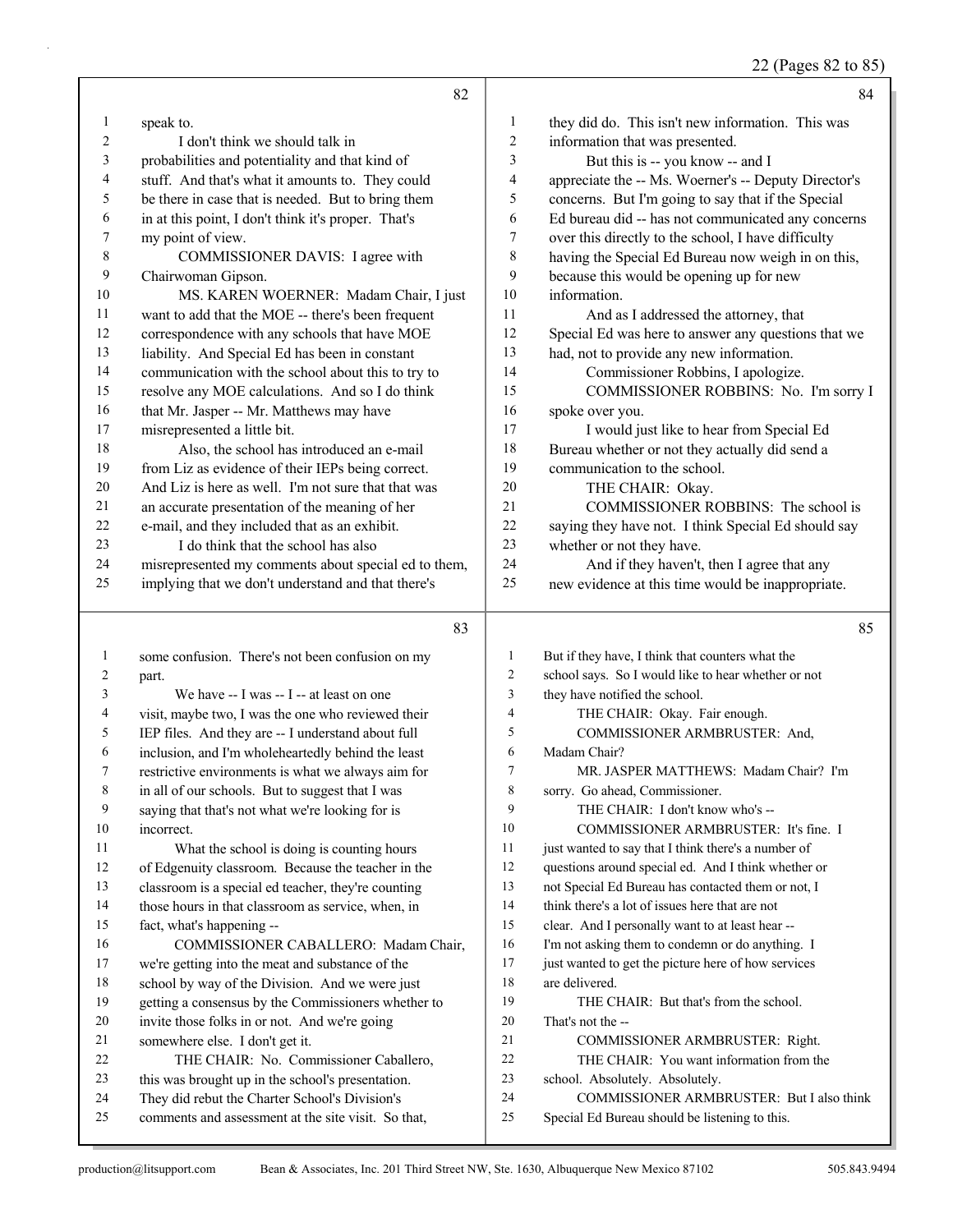23 (Pages 86 to 89)

|          | 86                                                                                                  |                         | 88                                                   |
|----------|-----------------------------------------------------------------------------------------------------|-------------------------|------------------------------------------------------|
| 1        | Otherwise, we have to repeat it, and I don't want to                                                | 1                       | find that out from her.                              |
| 2        | repeat it.                                                                                          | $\overline{\mathbf{c}}$ | MS. KAREN WOERNER: Shall we proceed with             |
| 3        | THE CHAIR: Oh, they are.                                                                            | 3                       | Special Ed, first, Madam Chair? Or shall I respond   |
| 4        | COMMISSIONER ARMBRUSTER: I think we                                                                 | 4                       | to Commissioner Raftery?                             |
| 5        | should just let them in. It just seems easier.                                                      | 5                       | THE CHAIR: No. Let's do Special Ed first             |
| 6        | THE CHAIR: I'm going to let them in.                                                                | 6                       | and get that done with.                              |
| 7        | MR. JASPER MATTHEWS: Madam Chair, as a                                                              | 7                       | MS. KAREN WOERNER: Tim Crum, can you                 |
| 8        | point of clarification -- may I be recognized,                                                      | 8                       | unmute yourself. Is there someone else from your     |
| 9        | please?                                                                                             | 9                       | bureau I should add, or will you speak to the        |
| 10       | THE CHAIR: Sure.                                                                                    | 10                      | question about communication?                        |
| 11       | MR. JASPER MATTHEWS: So communication                                                               | 11                      | You're muted.                                        |
| 12       | regarding the MOE is a --                                                                           | 12                      | MR. TIM CRUM: I think it would be good if            |
| 13       | THE CHAIR: No.                                                                                      | 13                      | Liz was added in the event that she's had            |
| 14       | MR. JASPER MATTHEWS: Oh, okay. You don't                                                            | 14                      | communication. She works directly with the school.   |
| 15       | want --                                                                                             | 15                      | She's the educator that works with the school.       |
| 16       | THE CHAIR: Just all communication.                                                                  | 16                      | MS. KAREN WOERNER: Yeah. And I don't see             |
| 17       | MR. JASPER MATTHEWS: Oh, okay. So, yeah,                                                            | 17                      | her in the Attendees list anymore.                   |
| 18       | they -- we always have to do maintenance and efforts                                                | 18                      | MR. TIM CRUM: She may have dropped off.              |
| 19       | to satisfy the MOE. So that's regular                                                               | 19                      | MS. KAREN WOERNER: She was there earlier.            |
| 20       | communication. My understanding was, was there --                                                   | 20                      | MR. TIM CRUM: I did speak with Liz.                  |
| 21       | has the Special Ed Bureau ever contacted The GREAT                                                  | 21                      | MS. KAREN WOERNER: Oh, here she is. I                |
| 22       | Academy Charter School during the term of this                                                      | 22                      | think Bev found her, or somebody found her.          |
| 23       | contract regarding any issues or concerns about how                                                 | 23                      | MR. TIM CRUM: All right.                             |
| 24       | we deliver our special ed program?                                                                  | 24                      | MS. KAREN WOERNER: Bev, was that you that            |
| 25       | And that answer is --                                                                               | 25                      | added her? I don't know what happened, Tim.          |
|          |                                                                                                     |                         |                                                      |
|          |                                                                                                     |                         |                                                      |
|          | 87                                                                                                  |                         | 89                                                   |
| 1        | THE CHAIR: Correct. And I'm simply going                                                            | 1                       | MR. TIM CRUM: That's okay.                           |
| 2        | $to -$                                                                                              | 2                       | MS. KAREN WOERNER: She was there; but                |
| 3        | MR. JASPER MATTHEWS: Okay. Okay.                                                                    | 3                       | MR. TIM CRUM: I can try to answer the                |
| 4        | THE CHAIR: And I'm simply going to ask                                                              | 4                       | questions that you would have. I've been in          |
| 5        | the Special Ed Bureau to come in, as Commissioner                                                   | 5                       | communication with her.                              |
| 6        | Robbins requested, to respond to that question, and                                                 | 6                       | MS. KAREN WOERNER: So if I --                        |
| 7        | then we can move on. And then we can move on to                                                     | 7                       | Madam Chair, you're muted. I think the question was  |
| 8        | Commissioner Armbruster's concerns so we can move                                                   | 8                       | around has there been any communication with the     |
| 9        | on. Okay?                                                                                           | 9                       | school? And it seems, from the last discussion,      |
| 10       | MR. JASPER MATTHEWS: Yes, ma'am.                                                                    | 10                      | that they're saying beyond the MOE.                  |
| 11       | MS. KAREN WOERNER: So, Madam Chair, I've                                                            | 11                      | So we know that there was communication.             |
| 12       | added Tim Crum. I don't know if he'll need to add                                                   | 12                      | Now it's clear that there's been communication       |
| 13       | anyone else that's with him from the Special Ed                                                     | 13                      | around the Maintenance of Effort issues. But have    |
| 14       | Bureau. I know that Liz --                                                                          | 14                      | there been any other communications from Special Ed, |
| 15       | COMMISSIONER CABALLERO: There's a                                                                   | 15                      | and would there be?                                  |
| 16       | Commissioner that wants to speak, Madam Chair.                                                      | 16                      | THE CHAIR: Correct.                                  |
| 17       | THE CHAIR: Oh, I'm sorry.                                                                           | 17                      | MR. TIM CRUM: Are you asking me that                 |
| 18       | COMMISSIONER RAFTERY: Yeah. I wanted to                                                             | 18                      | question, Karen?                                     |
| 19       | finish --                                                                                           | 19                      | MS. KAREN WOERNER: Yes.                              |
| 20       | THE CHAIR: Commissioner Raftery, I                                                                  | 20                      | THE CHAIR: Unfortunately, Liz is on my               |
| 21       | apologize.                                                                                          | 21                      | screen, but she's not -- she's muted, and I'm unable |
| 22<br>23 | COMMISSIONER RAFTERY: That's okay. I                                                                | $22\,$<br>23            | to unmute her.                                       |
| 24       | wanted to finish hearing Karen's explanation as to                                                  | 24                      | MS. KAREN WOERNER: That's not the right              |
| 25       | how she saw them servicing the special ed kids;<br>because I thought that was pretty interesting to | 25                      | Liz.<br>THE CHAIR: Okay.                             |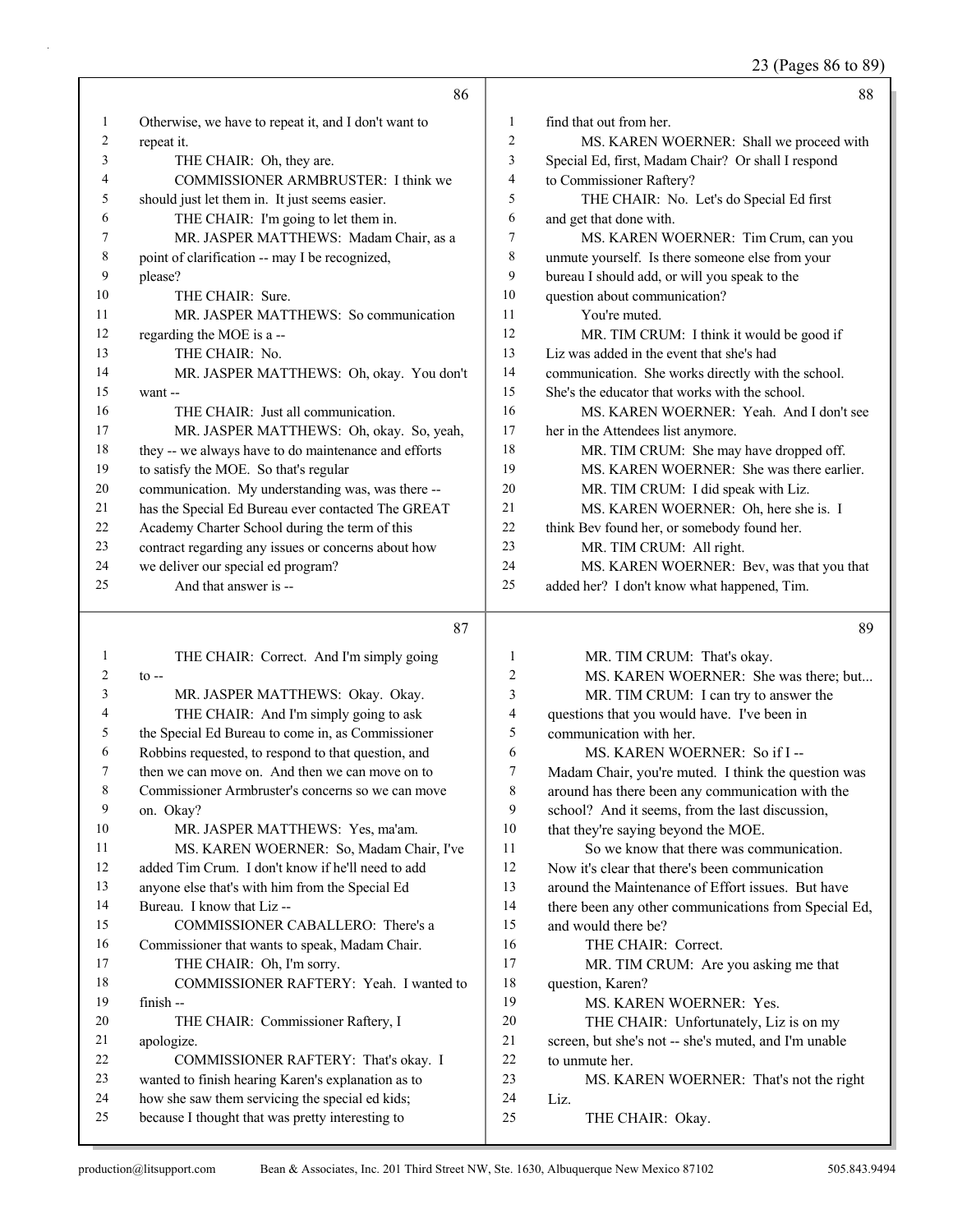|                         | 90                                                   |                         | 92                                                   |
|-------------------------|------------------------------------------------------|-------------------------|------------------------------------------------------|
| $\mathbf{1}$            | MR. TIM CRUM: I also have -- pardon me.              | $\mathbf{1}$            | distortion) progress.                                |
| $\overline{c}$          | I have Charlene Marcotte, who's our data supervisor, | $\overline{2}$          | So those direct services have to be                  |
| 3                       | who's on the meeting, too, who could be let in,      | 3                       | provided directly from a special education teacher,  |
| $\overline{4}$          | because she would be privy to communication with all | 4                       | generally, it is, to the student themselves in an    |
| 5                       | the LEAs when it comes to data and other things.     | 5                       | individualized manner and not in a group setting,    |
| 6                       | MS. KAREN WOERNER: So I've added                     | 6                       | generally.                                           |
| 7                       | Charlene. But I'm not finding -- Liz was on the      | 7                       | I mean, I'm not aware of -- especially all           |
| $\,8\,$                 | list, but a different Liz. I don't know how to       | $\,8\,$                 | individualized services would have to be produced    |
| 9                       | pronounce her name. There's a different Liz in the   | 9                       | that way. So that would be a clarification that I    |
| 10                      | attendees, but not the Liz we wanted. She was there  | 10                      | would provide.                                       |
| 11                      | earlier, but I don't know if we've lost the          | 11                      | MR. JASPER MATTHEWS: Madam --                        |
| 12                      | connection or what happened.                         | 12                      | THE CHAIR: I appreciate it. And I                    |
| 13                      | But Charlene is now on the panel and can             | 13                      | believe that this was -- this e-mail that Tim is     |
| 14                      | unmute herself if she wants to.                      | 14                      | referencing is the e-mail that Mr. Matthews also     |
| 15                      | THE CHAIR: All right. Thank you. And                 | 15                      | referenced; correct?                                 |
| 16                      | Tim, Charlene, thank you, and it's good to see you.  | 16                      | MR. JASPER MATTHEWS: Yes, that's correct,            |
| 17                      | MR. TIM CRUM: Nice to see you, Chairwoman            | $17$                    | Madam -- and, Madam Chair, may I piggyback off of    |
| $18\,$                  | Gipson and all the Commissioners and everybody here. | 18                      | Mr. Crum?                                            |
| 19                      | THE CHAIR: So, Tim, any information that             | 19                      | And, hi, Tim, you've been very helpful               |
| $20\,$                  | you can provide in terms of any possible             | 20                      | over the years, and I know Mrs. Matthews has talked  |
| 21                      | communications that have come regarding concerns     | 21                      | to you a number of times.                            |
| 22                      | over servicing -- servicing the students to The      | 22                      | So when -- so if you look at the -- if you           |
| 23                      | GREAT Academy, we'd appreciate it.                   | 23                      | remember Exhibit No. 12, where we took three APS     |
| 24                      | MR. TIM CRUM: Yeah. Chairwoman Gipson,               | 24                      | IEPs, and then Student A, we followed from the APS   |
| 25                      | the only communication that I'm familiar with -- and | 25                      | service page to The GREAT Academy service page to    |
|                         |                                                      |                         |                                                      |
|                         | 91                                                   |                         | 93                                                   |
| $\mathbf{1}$            | I did a little research before I was invited in      | $\mathbf{1}$            | the post-site-visit service page.                    |
| $\overline{c}$          | today -- was a communication regarding direct        | $\overline{c}$          | And what you will see is that APS did not            |
| $\overline{\mathbf{3}}$ | services and nondirect services. And that            | $\mathfrak{Z}$          | distinguish or separate direct service from indirect |
| $\overline{4}$          | communication was with Liz. And it was a fairly      | $\overline{\mathbf{4}}$ | service. And that was the feedback I was trying to   |
| 5                       | short communication; it was an e-mail communication. | 5                       | get from -- you know, when I reached out to Liz.     |
| $\sqrt{6}$              | And Mr. Matthews was inquiring about what            | $\epsilon$              | Because I was asked to reach out to our liaison,     |
| 7                       | differentiates direct services and indirect          | $\boldsymbol{7}$        | because it really didn't seem like everybody was on  |
| $\,$ 8 $\,$             | services. And I must (indiscernible due to audio     | $\,$ $\,$               | the same page.                                       |
| $\mathbf{9}$            | distortion) earlier with a definition around         | 9                       | I mean, I -- special ed is -- is -- is --            |
| 10                      | indirect services for special education. I don't     | 10                      | is my passion, like I'm sure many of you-all. My     |
| 11                      | know that the Idea B puts out that definition.       | 11                      | son graduated from The GREAT Academy with an IEP.    |
| 12                      | There are some group contexts, where                 | 12                      | This is not. like -- I mean, we embedded our case    |

- 12 There are some group contexts, where related services can be provided in a work group
- setting, work setting, generally around the
- discipline category; but not around academics. 16 So direct services would be the more
- appropriate, because direct services, to me, would
- tie into individualized services, which are
- delineated in all of the IEPs and must be out --
- delivered in a timely fashion to -- it's very key to
- produce goals.
- 22 And those goals are based around academic achievement, access to Free and Appropriate Public
- Education, and, if you look at the Supreme Court
- decision, around (indiscernible due to audio
- from Exhibit 12, you will see that we did distinguish, because we were taking guidance from

22 But then if you see the last student A

 know, it's a big deal around here. 15 And so if you look at that -- if you

management system in our charter application. You

16 follow Student A, what you will see is that the APS service page did not distinguish direct from

19 Then we transferred the IEP to The GREAT Academy service page. We didn't distinguish the

CSD after the site visit.

indirect service.

difference.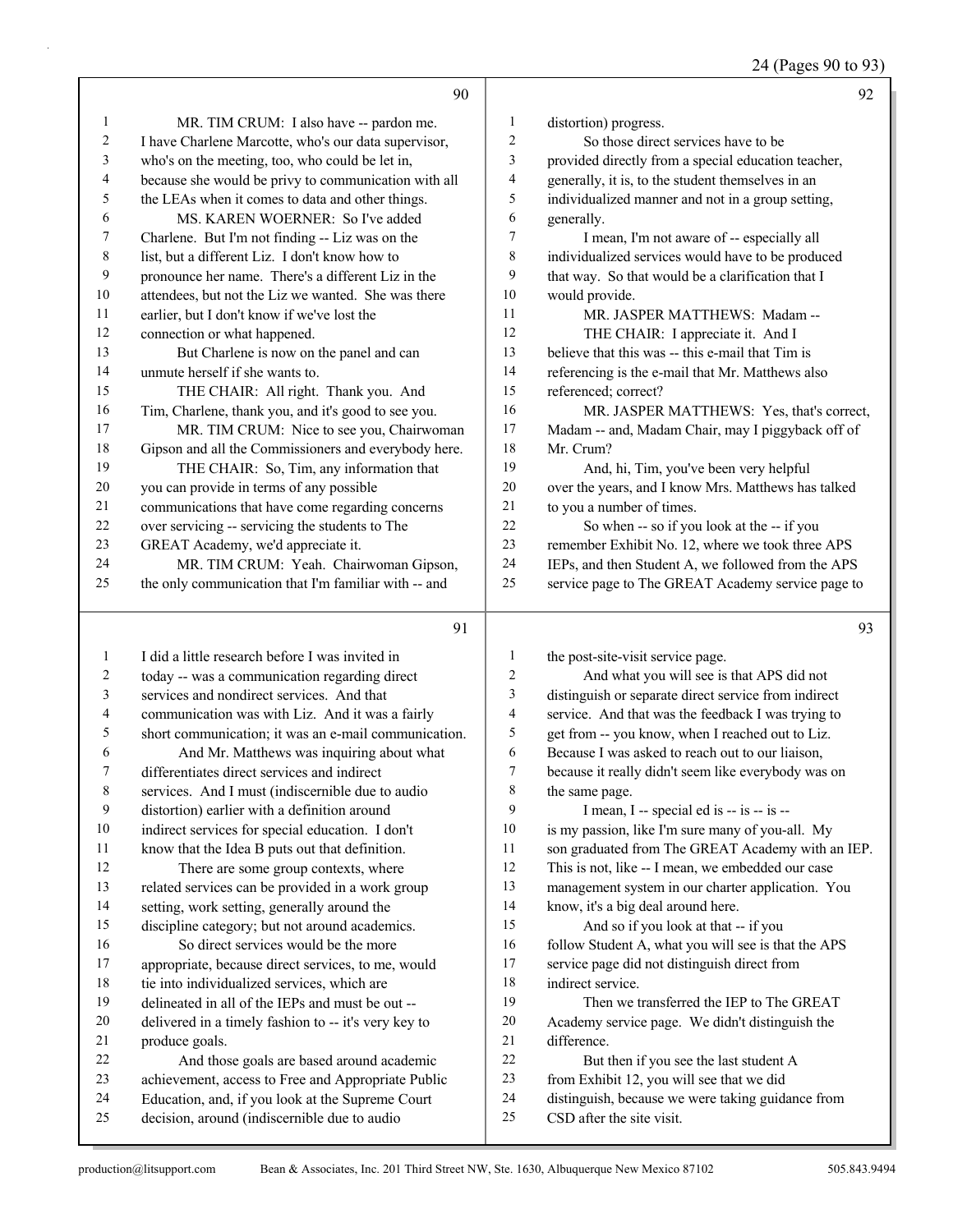# 25 (Pages 94 to 97)

|                         | 94                                                                                                         |                          | 96                                                                                           |
|-------------------------|------------------------------------------------------------------------------------------------------------|--------------------------|----------------------------------------------------------------------------------------------|
| 1                       | And so we included the hour of direct                                                                      | 1                        | very much. I appreciate the time, and thanks for                                             |
| 2                       | service -- I think, in that particular example, it                                                         | $\overline{c}$           | being available for us.                                                                      |
| 3                       | might have been an hour, and then the remainder of                                                         | 3                        | MR. TIM CRUM: Sure. Uh-huh.                                                                  |
| 4                       | the time was ancillary and indirect service.                                                               | 4                        | THE CHAIR: Okay.                                                                             |
| 5                       | So we attempted to satisfy the concern,                                                                    | 5                        | MS. KAREN WOERNER: Should I move Tim and                                                     |
| 6                       | even though we did not see anything in the federal                                                         | 6                        | Charlene off?                                                                                |
| $\overline{7}$          | guidance -- and I even had our Teach for America,                                                          | 7                        | THE CHAIR: Yeah, please. So if we can                                                        |
| $\,$ $\,$               | Dr. Linda Gregg, research this and did some research                                                       | 8                        | look just briefly at some of the data that did come                                          |
| 9                       | on my own. And we did not see any federal                                                                  | 9                        | in through '17, '18, and '19 -- and I don't know if                                          |
| $10\,$                  | definition of "direct service" in IDEA legislation,                                                        | $10\,$                   | the page number is correct or not, because I                                                 |
| 11                      | you know.                                                                                                  | 11                       | downloaded this a while ago.                                                                 |
| 12                      | So all I ask is, hey, if Southwest                                                                         | 12                       | But I'm looking at Page 9 of 22, and I                                                       |
| 13                      | Secondary -- if I was told that there was an issue                                                         | 13                       | think it's from the original submission. But the --                                          |
| 14                      | with Southwest Secondary a few years ago about this,                                                       | 14                       | the subgroup proficiency in both '17, '18 and '19 is                                         |
| 15                      | and you all were able to sit down with them and the                                                        | 15                       | really significantly low; so that we're, you know,                                           |
| 16                      | SpEd Bureau and work this out, then why are we not                                                         | 16                       | not just looking at last year, but looking at the                                            |
| 17                      | afforded the same opportunity, especially since                                                            | 17                       | performance from prior years. You're looking at it                                           |
| 18                      | we've never fell "Far Below" on this indicator for                                                         | 18                       | in terms of reading, anywhere from 27 percent                                                |
| 19                      | the entire term of our charter. We've never had any                                                        | 19                       | overall to 20 percent for your English Language                                              |
| $20\,$                  | issues with special ed until this time.                                                                    | 20                       | Learners. And that was in '17.                                                               |
| 21                      | And if somebody -- and I know -- I don't                                                                   | 21                       | And in '19, you had dropped down to your                                                     |
| $22\,$                  | want to go back too far. But in our last renewal,                                                          | 22                       | overall being 21 percent from your original high of                                          |
| 23                      | there was no issues with our special ed. And we                                                            | $23\,$                   | 27 percent.                                                                                  |
| 24                      | didn't change anything. For ten years, we've been                                                          | 24                       | So that is concerning. And that was in                                                       |
| 25                      | doing the same thing, until '19, we started                                                                | 25                       | reading and your math.                                                                       |
|                         |                                                                                                            |                          |                                                                                              |
|                         |                                                                                                            |                          |                                                                                              |
|                         | 95                                                                                                         |                          | 97                                                                                           |
| $\mathbf{1}$            | separating direct service from indirect service.                                                           | $\mathbf{1}$             | A little bit of kudos, because your math                                                     |
| $\overline{\mathbf{c}}$ | And that's still not seemed like it's enough.                                                              | $\overline{c}$           | did -- overall, your math dropped. But with your                                             |
| 3                       | So whatever we need to do, I've asked,                                                                     | 3                        | English Language Learners, it was better, and it                                             |
| 4                       | "Hey, let's sit down and let's all get in the same                                                         | $\overline{\mathcal{A}}$ | stayed fairly consistent over those three years, but                                         |
| 5                       | Zoom and let's figure this out so that we're                                                               | 5                        | still significantly low.                                                                     |
| 6                       | compliant."                                                                                                | 6                        | And, in addition, even though I appreciate                                                   |
| 7                       | There's no reason or rationale for us                                                                      | $\overline{7}$           | the fact that you've got kids that are graduating                                            |
| $\,$ 8 $\,$             | to -- to willfully be non-compliant with an issue                                                          | 8                        | and getting scholarships -- and I absolutely                                                 |
| 9                       | that is as important as special education. That's                                                          | 9                        | appreciate that -- the message also is that college                                          |
| 10                      | just not who we are as a school. We don't butt                                                             | 10                       | isn't for everyone and that there's a lot of                                                 |
| 11                      | heads with our authorizers. We try to work with                                                            | 11                       | opportunities to be successful and not go to                                                 |
| 12                      | them so that we do what we need to do.                                                                     | 12                       | college. And especially with the population that                                             |
| 13<br>14                | THE CHAIR: Okay. So -- but we brought                                                                      | 13<br>14                 | tends to -- to attend your school, there are those                                           |
| 15                      | Tim in just to clarify for Commissioner Robbins that<br>outside of that one e-mail, which Mr. Matthews did | 15                       | alternate career options that are great and have<br>significant value.                       |
| 16                      |                                                                                                            | 16                       | But your graduation rate as a whole is                                                       |
| 17                      | reference, and any communications regarding<br>Maintenance of Effort -- we know those occurred --          | 17                       | still very low, that for those that do graduate,                                             |
| 18                      | there's been no additional communications addressing                                                       | 18                       | yes, there is great successes. But the graduation                                            |
| 19                      | concerns or expressing a concern and asking the                                                            | 19                       | rate itself is -- is really quite low. So if -- you                                          |
| $20\,$                  | school to respond to a specific concern from the                                                           | $20\,$                   | know, if you could spend some time talking about                                             |
| 21                      | Special Ed Bureau. Correct?                                                                                | 21                       | that, I'd appreciate it.                                                                     |
| $22\,$                  | MS. KAREN WOERNER: I don't know if we                                                                      | 22                       | MS. KEISHA MATTHEWS: Thank you,                                                              |
| 23                      | lost you, Tim. But I think that was correct from                                                           | 23                       | Commissioner, and thank you for that question.                                               |
| 24<br>25                | what I heard, Madam Chair.<br>THE CHAIR: All right. So, Tim, thank you                                     | 24<br>25                 | As you are aware, we -- up until House<br>Bill 5 passed adding an age cap, prior to that, we |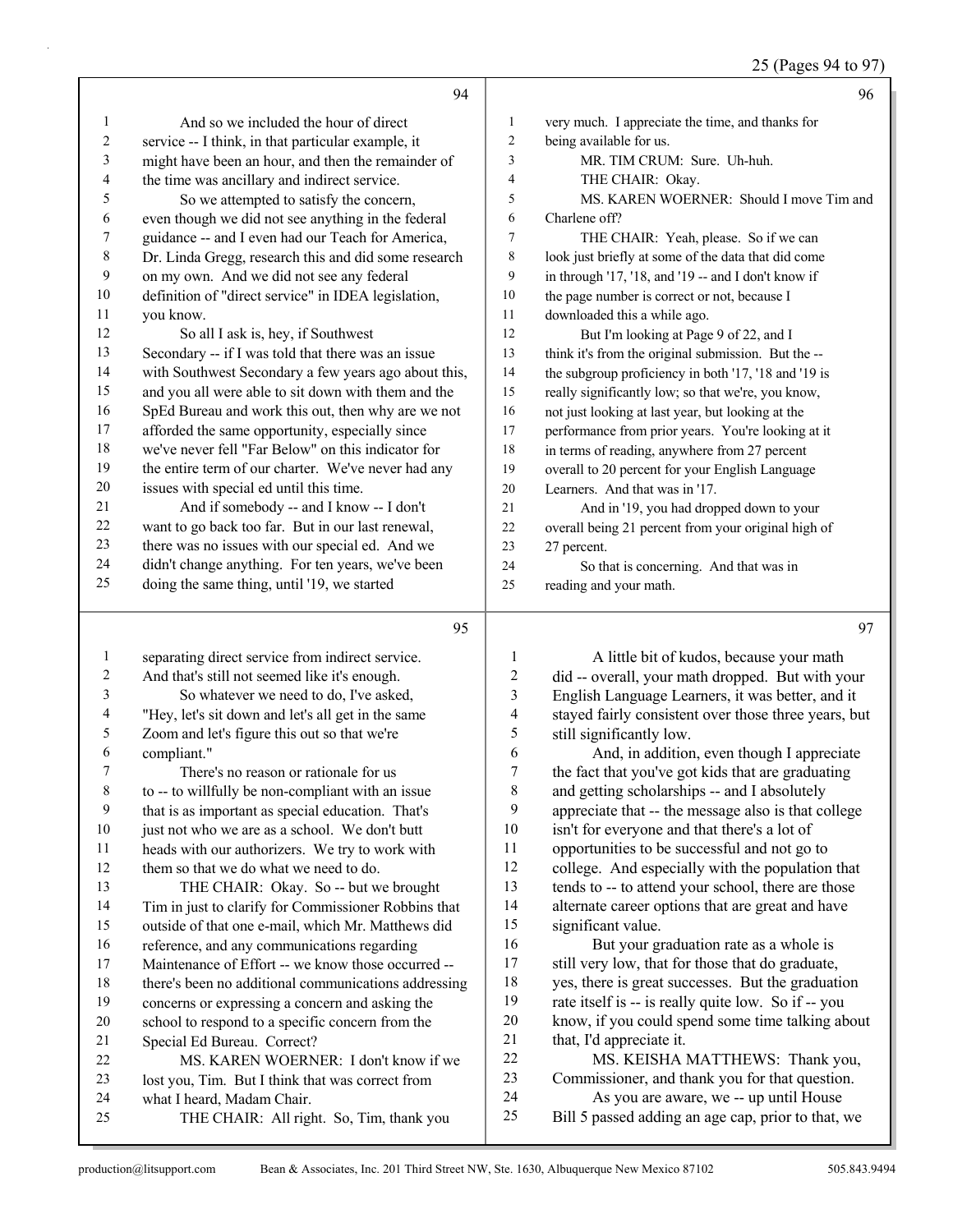| 26 (Pages 98 to 101) |  |
|----------------------|--|
|----------------------|--|

|                |                                                                                                      |                         | $20 \text{ (1460)}$                                                                                      |
|----------------|------------------------------------------------------------------------------------------------------|-------------------------|----------------------------------------------------------------------------------------------------------|
|                | 98                                                                                                   |                         | 100                                                                                                      |
| $\mathbf{1}$   | did serve a -- numerous population of students over                                                  | 1                       | realized that some of them were really just using                                                        |
| $\overline{c}$ | the age of 18. And a good number of those students                                                   | $\sqrt{2}$              | them for GED prep. Even though we told them we                                                           |
| $\mathfrak{Z}$ | weren't just over 18; they were in their mid to late                                                 | 3                       | don't offer GED prep, they were taking classes in                                                        |
| $\overline{4}$ | 20s, 30s, even 40s.                                                                                  | $\overline{4}$          | order to better themselves in order to pass the GED.                                                     |
| $\mathfrak{S}$ | And so because we make the program -- or                                                             | 5                       | What we did was we rebranded that program.                                                               |
| 6              | made the program -- available to those students,                                                     | 6                       | We thought the term "Second Chance" had a negative                                                       |
| 7              | these are students who are very non-traditional;                                                     | 7                       | connotation. You'll see in that response to the                                                          |
| $\,8\,$        | they have families; they have full-time jobs. They,                                                  | $\,8\,$                 | preliminary analysis in the green box, we rebranded                                                      |
| 9              | a lot of times, came to us with all intentions of                                                    | 9                       | that program right around '16-'17 or '17-'18 and                                                         |
| 10             | completing their high school diploma and program,                                                    | $10\,$                  | rebranded it to the Bridge to Success program. And                                                       |
| 11             | but, a lot of times, would enroll and either become                                                  | 11                      | then we required those students to participate in                                                        |
| 12             | inactive, or, you know, have life situations that                                                    | 12                      | more of the dual enrollment courses.                                                                     |
| 13             | happened to them that caused them not to be able to                                                  | 13                      | And so we recognized that that graduation                                                                |
| 14             | continue.                                                                                            | 14                      | rate was really low, and we were not satisfied with                                                      |
| 15             | As you're aware, these students calculate                                                            | 15                      | it. But we have -- over the last few years, have                                                         |
| 16             | into our -- our graduation rate, because they start                                                  | 16                      | made some efforts to improve that graduation rate,                                                       |
| 17             | the year. They fizzle out or something happens, and                                                  | 17                      | not just limit it to rebranding that program, but                                                        |
| 18             | they're not able to continue. So those students                                                      | 18                      | also bringing on American Teacher Academy that's led                                                     |
| 19             | count against our graduation rate.                                                                   | 19                      | by Dr. Linda Gregg, and she has had about 40-plus                                                        |
| 20             | In addition, you know, with serving this                                                             | 20<br>21                | years in education.                                                                                      |
| 21<br>22       | type of population, a lot of times a student in                                                      | 22                      | So she's been working directly with the                                                                  |
| 23             | their late 20s is coming to us having been                                                           | 23                      | team as a whole for our monthly professional                                                             |
| 24             | disconnected from academics for quite a few years.                                                   | 24                      | developments, and then she works with individual                                                         |
| 25             | And so, you know, when they start with us, we do<br>everything that we can to remediate and get them | 25                      | teachers to help them with challenges, you know. So<br>we -- we -- we understand that we're -- you know, |
|                |                                                                                                      |                         |                                                                                                          |
|                | 99                                                                                                   |                         | 101                                                                                                      |
| $\mathbf{1}$   | to -- to proficiency.                                                                                | 1                       | we're as dissatisfied with that graduation rate as I                                                     |
| $\overline{c}$ | But as you know, that takes some time.                                                               | 2                       | think anybody else, and we're really working hard                                                        |
| $\mathfrak{Z}$ | And because that population tended to be kind of                                                     | 3                       | and trying to implement and change some things to --                                                     |
| $\overline{4}$ | start-and-stop because of their real-life                                                            | $\overline{\mathbf{4}}$ | to improve that. And so we expect to see that go                                                         |
| 5              | situations, we weren't always afforded the amount of                                                 | 5                       | up, you know, over the years.                                                                            |
| 6              | time that it does take to show that growth and to --                                                 | 6                       | MS. KEISHA MATTHEWS: And,                                                                                |
| 7              | to help those students perform more proficiently.                                                    | 7                       | Madam Chairwoman, if I could, just addressing your                                                       |
| $\,8\,$        | MR. JASPER MATTHEWS: And, also, if I                                                                 | 8                       | comment about the fact that all students are not                                                         |
| 9              | would like to add, you know, we definitely were                                                      | 9                       | college-bound, we do recognize that. And what we                                                         |
| $10\,$         | not -- are not satisfied and was not satisfied with                                                  | $10\,$                  | found, especially when working with our over-age                                                         |
| 11             | the graduation rates that we have been receiving,                                                    | 11                      | population, is we work with them to discover what --                                                     |
| 12             | you know, even back when we was designated as a SAM                                                  | 12                      | what things they want to do.                                                                             |
| 13             | school, before that went away and -- you know.                                                       | 13                      | A lot of times, they come to us, and                                                                     |
| 14<br>15       | So you will see in -- I want to say one of                                                           | 14<br>15                | they're working in a particular area. I'm thinking                                                       |
|                | our responses; it's probably to the preliminary                                                      | 16                      | of a young man who graduated last year who was                                                           |
| 16<br>17       | analysis, we -- what we notice is after doing a data                                                 | 17                      | working in nursing homes. And he's a cook in                                                             |
| 18             | analysis, that the students that signed up for our                                                   | 18                      | nursing homes. And he stated that he had the                                                             |
| 19             | Second Chance program were only coming to get a high<br>school diploma.                              | 19                      | opportunity to get a -- to advance with the company                                                      |
| 20             | And so when we looked at those students in                                                           | $20\,$                  | that he was with, but because he didn't have a high<br>school diploma, he had a hard time with that.     |
| 21             | the Second Chance program, the over-age population,                                                  | 21                      | So we hooked him up with CNM's culinary                                                                  |
| 22             | those that were taking dual credit classes tended to                                                 | $22\,$                  | arts program, and so he was able to take some                                                            |
| 23             | graduate at a much higher rate than those that                                                       | 23                      | courses with that and was working on certifications                                                      |
|                |                                                                                                      |                         |                                                                                                          |

- 22 those that were taking dual credit classes tended to graduate at a much higher rate than those that
- graduate at a much higher rate than those that didn't. So -- and then after having some
- conversations with some of those students, we
- 25 I'm thinking of a young man who came to us

to further the position that he was currently in.

courses with that and was working on certifications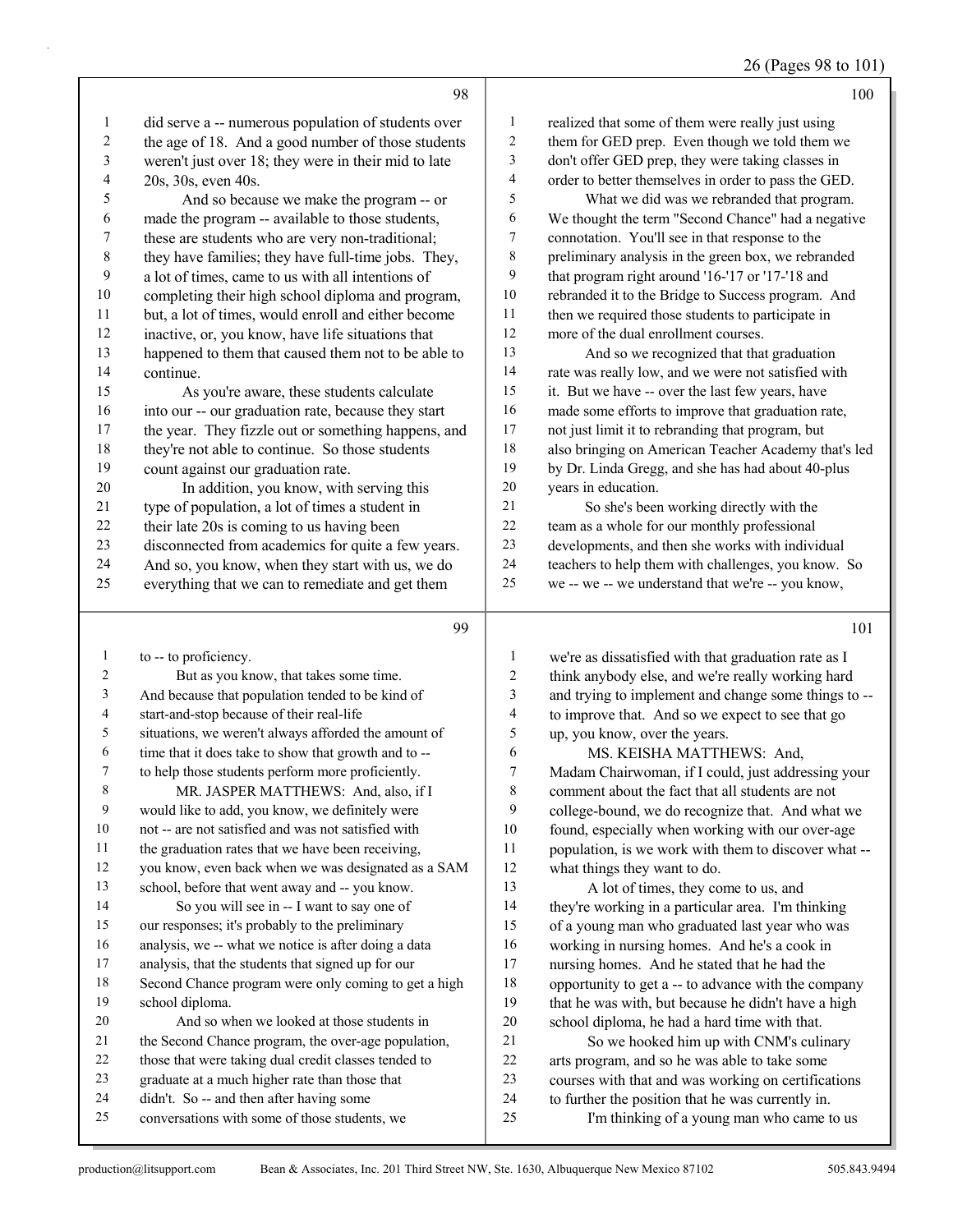27 (Pages 102 to 105)

|    | 102                                                  |    | 104                                                  |
|----|------------------------------------------------------|----|------------------------------------------------------|
| 1  | who was interested in HVAC. CNM has a -- as you are  | 1  | and the -- the chart going down in terms of your     |
| 2  | probably aware, I'm sure -- has a number of --       | 2  | numbers. I appreciate the fact -- and one of the     |
| 3  | number of just career-focused programs that lead to  | 3  | reasons we look at staff retention when we're        |
| 4  | a certification rather than a degree. And so we do   | 4  | talking about retention, it's sometimes a symptom of |
| 5  | try to get students involved in those. We kind of    | 5  | what's going on at the school if you can't keep      |
| 6  | think of those classes as the carrot. A lot of our   | 6  | staff. It's not something that we're going to make   |
| 7  | over-age students, they're -- while they want their  | 7  | the decision about. But it is part of the picture    |
| 8  | high school diploma, while they need their high      | 8  | of the story.                                        |
| 9  | school diploma, their focus is how can they put      | 9  | But student retention is important for us            |
| 10 | themselves in a situation to better provide for      | 10 | for a variety of reasons, especially now, because    |
| 11 | their families and to put themselves in a position   | 11 | everyone's concerned about kids getting lost during  |
| 12 | where they can, you know, earn -- you know, be       | 12 | this time period. They've left your school, and,     |
| 13 | better earners.                                      | 13 | you know, are they picked up? So we worry about,     |
| 14 | And so getting those students hooked up in           | 14 | you know, the lost souls at this point in time.      |
| 15 | those different programs really has been a benefit.  | 15 | But can you just talk a little bit about             |
| 16 | But a lot of times there are several programs that   | 16 | what you think might be happening in regards to      |
| 17 | are fewer than four classes to get a certification.  | 17 | student retention?                                   |
| 18 | And those students, depending on when they start     | 18 | MS. KEISHA MATTHEWS: Sure. So the first              |
| 19 | with us, you know, may start on that path and then   | 19 | part of that answer is when -- when House Bill 5 was |
| 20 | kind of run out of time, or, in their own lives,     | 20 | enacted, we did lose a good chunk of students based  |
| 21 | they have to decide, okay, I have to work on my high | 21 | on some of the language in that House bill. If       |
| 22 | school. I want to take these CNM classes but, you    | 22 | those students were enrolled with us -- I believe it |
| 23 | know, my kids have school, and I have work.          | 23 | was the 120th day of the '18-'19 school year, we     |
| 24 | And so, you know, their main focus tends             | 24 | were advised that we could keep those students.      |
| 25 | to be high school. So I just wanted to add that.     | 25 | (Commissioner Robbins exits screen).                 |
|    |                                                      |    |                                                      |
|    |                                                      |    |                                                      |

#### 

1 THE CHAIR: Okay. Thanks. And thanks for -- I think it was all of our heartbreak when the funding went away for those over 21. Unfortunately, there's buyer's remorse with a lot of legislators as well. And it was sad that -- you know. And the 6 expressions that they said that they were sorry<br>
7 about it after the fact. it's too late. And you're about it after the fact, it's too late. And you're not looking at the folks that were truly lost. 9 So let's look just a little bit at student retention. And I don't know if student retention goes into that piece that, you know, you've got those, at the time, somewhat over-aged students so that they are difficult to hold onto, because we know life happens with a lot of those students. And as much as you want to help them, it does become challenging. 17 But there seems to be a drop from last year to this year as well. And I guess -- I mean, we've seen a number of charters, because they've had the infrastructure and the capacity to do online, actually picked up students through this unfortunate, you know, circumstances. And that doesn't seem to be the case with your school. 24 So I'd just like you to spend a little bit of time talking about the -- you know, the charts

| $\mathbf{1}$   | And as it turns out, PED has informed us             |
|----------------|------------------------------------------------------|
| 2              | that now they won't be funding those students, even  |
| 3              | though they were enrolled on the 120th day of the    |
| $\overline{4}$ | '18-'19 school year. But any students past that,     |
| 5              | you know, we were -- we were required to drop. And   |
| 6              | so that's one part of the decrease.                  |
| 7              | Another part of the decrease, I believe,             |
| 8              | was some of the unsurity [ph] -- lack of knowing     |
| 9              | what was going to happen, families wanting to be     |
| 10             | closer to -- I had a few discussions with a few      |
| 11             | parents who withdrew. Parents had lost their jobs.   |
| 12             | There were a few families who lost their             |
| 13             | transportation because their cars were repoed        |
| 14             | because they lost their jobs, and thinking that, you |
| 15             | know, soon we would be reopening, they wanted to be  |
| 16             | closer to a neighborhood school so they didn't have  |
| 17             | to worry about transportation, because we -- you     |
| 18             | know, we don't provide transportation.               |
| 19             | Our students either catch the bus or their           |
| 20             | parents bring them. So I can think of about five     |
| 21             | families that were affected in that way.             |
| 22             | So, you know, those are just a few of                |
| 23             | the -- of the reasons.                               |
| 24             | MR. JASPER MATTHEWS: And, also,                      |
| 25             | Madam Chair, if -- so when we do a projection, we'll |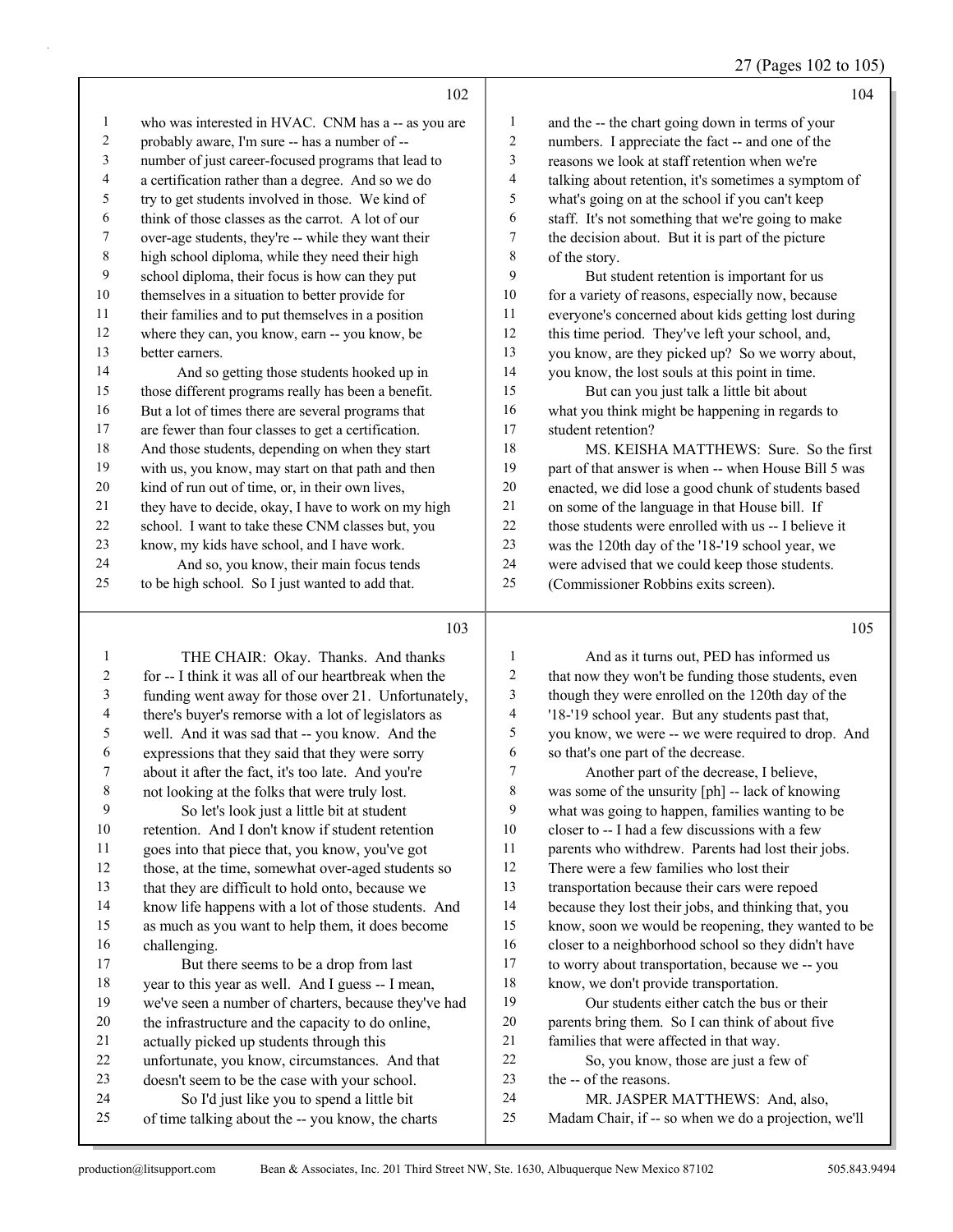28 (Pages 106 to 109)

|              | 106                                                  |                | 108                                                  |
|--------------|------------------------------------------------------|----------------|------------------------------------------------------|
| 1            | project what we think our enrollment is going to be. | $\mathbf{1}$   | sort of thing.                                       |
| 2            | And then -- then -- so when we did our projections   | 2              | And so, you know, we're struggling with              |
| 3            | last go-round, I think we projected around -- even   | 3              | that, just like the rest of the state is. I think    |
| 4            | though we had about 156 or 160 kids, we projected    | 4              | the number that I heard the other day was            |
| 5            | 180. Then when COVID hit, then we saw the decline.   | 5              | 14,000 students that, you know, we don't -- we       |
| 6            | So not only did we see the decline, but it           | 6              | haven't been able to track them down. You know,      |
| 7            | hurt our ability to successfully reach those         | 7              | some of those students are our students. So just     |
| 8            | projections that we projected. And, you know, we --  | 8              | wanted to add that.                                  |
| 9            | we've always been pretty aggressive in our           | 9              | THE CHAIR: Okay. Thank you. And because              |
| 10           | marketing. And I think right -- you know, COVID hit  | 10             | I'm home, I have to -- I'm sorry. I've got to go     |
| 11           | (Commissioner Robbins returns) in our big spring     | 11             | get my dog, who's -- so I will be right back.        |
| 12           | marketing campaign that we typically do every year.  | 12             | (Commissioner Caballero leaves screen.)              |
| 13           | And so what we found out is, even though             | 13             | (Commissioner Chavez leaves screen.)                 |
| 14           | we were pretty aggressive on numerous platforms -- I | 14             | (Chair momentarily leaves screen.)                   |
| 15           | think we had a billboard for two or three months;    | 15             | COMMISSIONER ARMBRUSTER: Maybe I could               |
| 16           | we've had TV; we've had -- and I think radio. But    | 16             | ask a couple of yes-no questions while we're letting |
| 17           | what we didn't anticipate is that during the         | 17             | the dog in. Mine just came in.                       |
| 18           | shutdown from March to August, that people just      | 18             | So how many special ed students do you               |
| 19           | really wasn't thinking about school, at least, you   | 19             | have?                                                |
| 20           | know, based on the numbers. We got very few          | 20             | MR. JASPER MATTHEWS: Currently, I think              |
| 21           | numbers -- we actually got more activity from this   | 21             | we have 13. It kind of fluctuates. (Commissioner     |
| 22           | campaign than we got from our spring campaign.       | 22             | Caballero returns.) We have a couple that just       |
| 23           | So, yeah. It's -- you know, it's been a              | 23             | applied yesterday. But 13 to 15.                     |
| 24           | challenge. But we've seen -- you know, we've kind    | 24             | COMMISSIONER ARMBRUSTER: And how many EL             |
| 25           | of seen the cycles, you know, over the years, where  | 25             | students?                                            |
|              |                                                      |                |                                                      |
|              | 107                                                  |                | 109                                                  |
| $\mathbf{1}$ | some years, we do a lot better, and then some years, | $\mathbf{1}$   | MS. KEISHA MATTHEWS: Sixteen, I believe.             |
| 2            | it'll drop off. But I think this was, like, the      | $\overline{c}$ | COMMISSIONER ARMBRUSTER: So, really, you             |
| 3            | perfect storm that came all at once.                 | $\mathfrak{Z}$ | have about a significant portion of your school is   |
| 4            | And I think it really has impacted us.               | $\overline{4}$ | either special ed or EL; correct?                    |
| 5            | But because we carry such a healthy cash balance --  | 5              | MS. KEISHA MATTHEWS: Yes, ma'am.                     |
| 6            | you know, you can't anticipate everything. But it's  | 6              | COMMISSIONER ARMBRUSTER: That's about 30.            |
| 7            | always good to be able to not have to go beg for     | $\tau$         | And of those special ed, I think we're still calling |
| 8            | money when something does happen. So, you know,      | 8              | them A- and B-level, or are they 1 and 2? D -- the   |
| 9            | fiscally, you know, even though our numbers are      | 9              | D-levels, how many of those students do you have,    |
| 10           | lower than what we want it to be, you know, we're -- | 10             | would you say?                                       |
| 11           | we're fiscally in good shape as far as, you know, we | 11             | MR. JASPER MATTHEWS: I would have to go              |
| 12           | pay all our bills; we pay all our taxes. You know,   | 12             | back -- one or two. We tend not to get a lot of      |
| 13           | we pay everything. We don't owe anybody anything.    | 13             | D-level students because they -- you know, the       |
| 14           | So that's always good.                               | 14             | online learning tends not to be their preference.    |
| 15           | MS. KEISHA MATTHEWS: And one more thing              | 15             | They tend to -- we do have it. We do the core        |
| 16           | that I'll add, if I might. When the initial closure  | 16             | courses on Edgenuity, and then we do the             |
| 17           | happened in March, similar to stories that I think   | 17             | face-to-face classes. But they tend to prefer        |
| 18           | you guys are familiar with, because of job loss and  | 18             | the --                                               |
| 19           | students -- we had several students who ended up     | 19             | COMMISSIONER ARMBRUSTER: Face-to-face.               |
| 20           | having to double up with other families and, you     | $20\,$         | MR. JASPER MATTHEWS: The traditional                 |
| 21           |                                                      | 21             | classrooms.                                          |
|              | know, situations changing, we, like the State, you   |                |                                                      |
| 22           | know, did lose some students that we were not able   | $22\,$         | COMMISSIONER ARMBRUSTER: I would suspect             |
| 23           | to reach, because we didn't have current addresses,  | 23             | that. So are those D-level students -- I mean, I'm   |
| 24           | you know, because they had, you know, moved or -- or | 24             | not asking you to identify them, of course. But I'm  |
| 25           | had to relocate because of job loss and all that     | 25             | asking, in terms of their services, does a lot of it |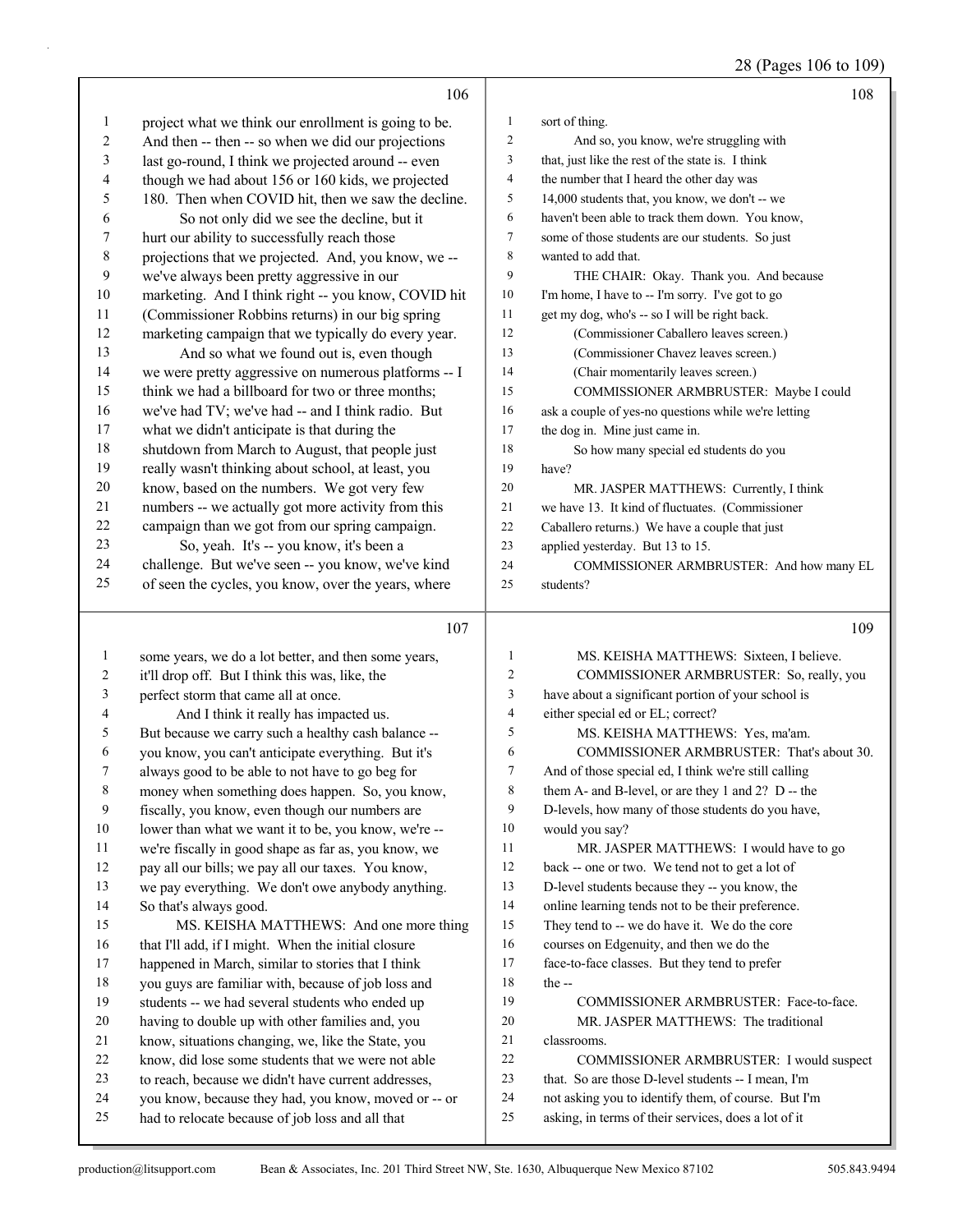29 (Pages 110 to 113)

|                | 110                                                  |    | 112                                               |
|----------------|------------------------------------------------------|----|---------------------------------------------------|
| 1              | deal with behavior issues and those kinds of things? | 1  | business-and-entrepreneurship lab.                |
| $\overline{c}$ | Or is it more like life skills?                      | 2  | So we matriculate the middle-school               |
| 3              | MR. JASPER MATTHEWS: Well, can I -- the              | 3  | students through those four labs throughout their |
| $\overline{4}$ | one D-level kid that comes to mind is SLD and        | 4  | middle-school time with us.                       |
| 5              | dyslexic. But not as far as behaviors. It's more     | 5  | And then the high-schoolers, ninth and            |
| 6              | of an academic deficit.                              | 6  | tenth grade, they will take the second version of |
| 7              | (Chair returns to screen.)                           | 7  | those SMART Labs.                                 |
| 8              | COMMISSIONER ARMBRUSTER: Okay. I was                 | 8  | And then what we try to do -- see, we             |
| 9              | just taking up time, Madam Chair, while you were     | 9  | don't do field trips. We do career expeditions.   |
| 10             | there, to get some information.                      | 10 | Now, to the kids, they look like a field trip and |
| 11             | THE CHAIR: I know. Thanks. I'm sorry.                | 11 | feel like a field trip. But we tell them, "No,    |
| 12             | Dog's bell. I'm sorry.                               | 12 | we're not going just to have fun; we're going to  |
| 13             | So let me -- let me ask you, because you             | 13 | learn something."                                 |
| 14             | did mention, you do your academics through           | 14 | So we would take them into the community          |
| 15             | Edgenuity, and then you do your electives live or in | 15 | to see how those skills that they're learning in  |
| 16             | a more traditional setting.                          | 16 | those SMART Labs apply to real-world application. |
| 17             | But in the video, there was a -- there was           | 17 | And so those SMART Labs are about an hour         |
| 18             | a segment that talked about project-based learning.  | 18 | and 15 minutes. And they usually have them --     |
| 19             | So how do you blend the online learning with the     | 19 | they'll have one lab on Monday and Wednesday per  |
| 20             | project-based learning? And about how much time      | 20 | semester. So each person will have -- throughout  |
| 21             | would you say the -- is it through the electives     | 21 | the year, they will attend two SMART Labs.        |
| 22             | that they're doing the project-based learning? Or    | 22 | Now, the challenge has been, since --             |
| 23             | how do you split out that time?                      | 23 | since COVID, is we focus on the Edgenuity classes |
| 24             | And I'll make this even more difficult.              | 24 | and face-to-face. And then we maintain our Double |
| 25             | Now that we're in this, what have been the           | 25 | Dose reading and Double Dose math for our         |
|                | 111                                                  |    | 113                                               |

#### 111

| $\mathbf{1}$   | challenges that you've had to address with that in   | 1              |
|----------------|------------------------------------------------------|----------------|
| 2              | light of what we're going through now?               | 2              |
| 3              | MR. JASPER MATTHEWS: That's a very good              | $\overline{3}$ |
| $\overline{4}$ | question, and I'll see if I can handle it. So        | $\overline{4}$ |
| 5              | Edgenuity is our primary curriculum for our core     | 5              |
| 6              | courses; so for math, language arts, science, and    | 6              |
| 7              | social studies. And then there are some other        | 7              |
| 8              | Edgenuity courses that we utilize for elective.      | 8              |
| 9              | Like we have -- for language, we have Rosetta Stone  | 9              |
| 10             | for our language courses.                            | 10             |
| 11             | So about four hours a day, the students              | 11             |
| 12             | are on Edgenuity. So kind of here's how it works.    | 12             |
| 13             | So you have your middle-schoolers -- and             | 13             |
| 14             | this is before COVID. So everything is before        | 14             |
| 15             | COVID. Then I'll talk post-COVID.                    | 15             |
| 16             | You have your middle-schoolers in our                | 16             |
| 17             | face-to-face classes in the morning and our          | 17             |
| 18             | high-schoolers doing their Edgenuity in the morning. | 18             |
| 19             | And so after lunch, they just swap. So then you had  | 19             |
| 20             | your middle-schoolers doing Edgenuity in the         | 20             |
| 21             | afternoon, high-school kids doing your face-to-face  | 21             |
| 22             | classes.                                             | 22             |
| 23             | So we have four SMART Labs: The STEMS                | 23             |
| 24             | lab; you saw the audio-video-production lab. We      | 24             |
| 25             | have a health-and-education lab, and we also have a  | 25             |
|                |                                                      |                |

interventions.

So we maintain those. But we physically, right now, are not doing the project-based SMART Labs, because we really need to be hands-on, especially with that level of equipment that we have. It's kind of hard to do that. Now, there are some Edgenuity classes that have STEMS-type classes. But we prefer to do that more in-house, hands-on. They just -- the kids like the robots; they like the drones; they -- in the business and entrepreneur lab when Mr. Komp [ph] was with us -- he was in the video -- they did a Shark Tank activity where we invited sharks and they had to evaluate their product. So they really like -- you know, when you're sitting in front a computer -- and we make sure during those four core courses, those core courses are only -- at least an hour long. So they would get a break in between to give their eyes some rest. So after lunch, we want to make sure that we focus more on the tactileness of them acquiring their education. So we try to blend it really well with the computer-based learning and then the more hands-on, face-to-face, traditional, project-based.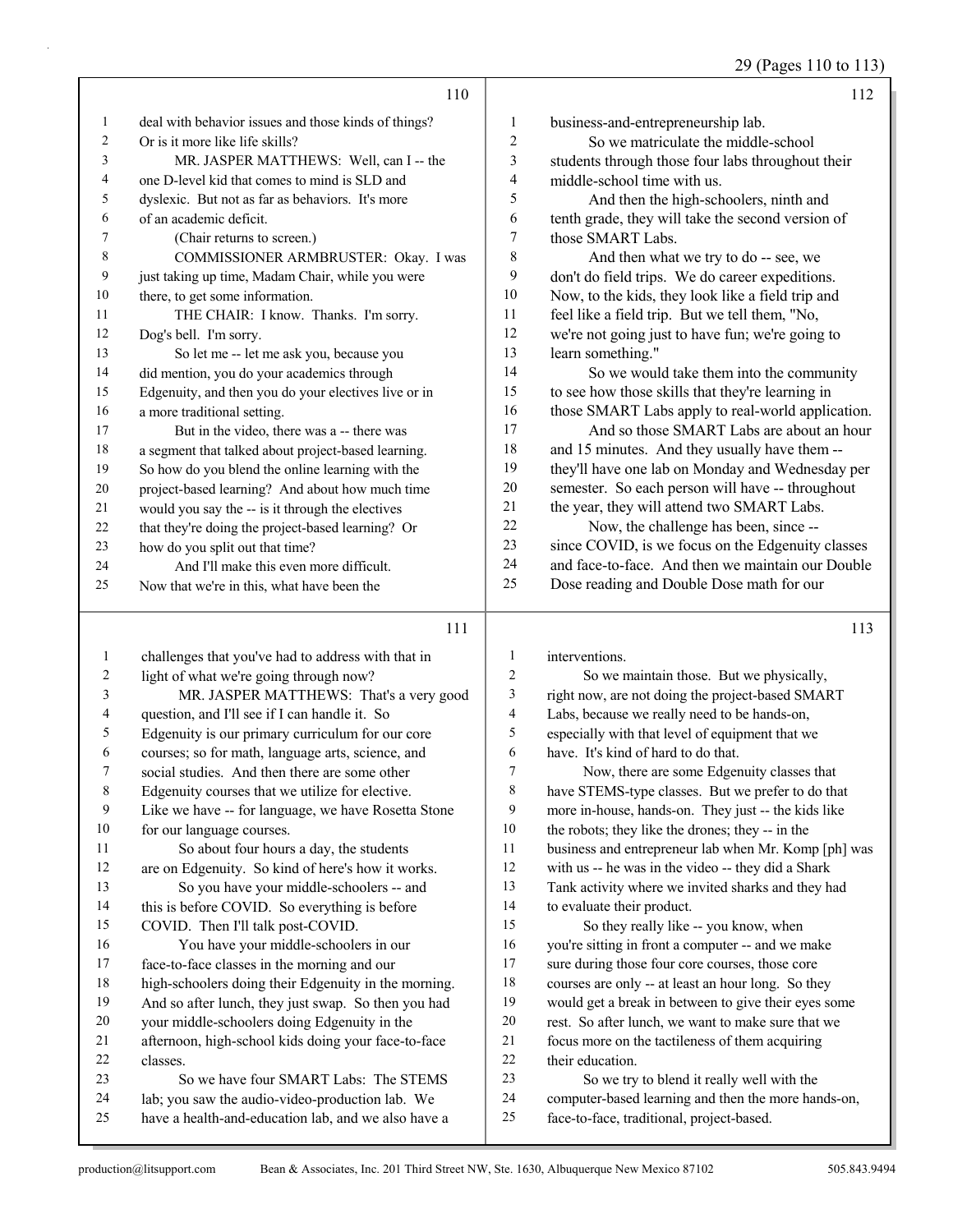30 (Pages 114 to 117)

| $\mathbf{1}$<br>And I appreciate that.<br>$\mathbf{1}$<br>And then the kids present those. Like, in<br>$\overline{c}$<br>So let's just take a quick glimpse at what<br>$\sqrt{2}$<br>a STEMS lab a couple of years ago, the kids<br>3<br>a day may look like now during -- during this school<br>3<br>presented a video game, and they presented it at<br>4<br>$\overline{\mathbf{4}}$<br>year, in particular.<br>parent night.<br>5<br>5<br>So they showcase their products, their<br>And have you changed in terms of how much<br>6<br>6<br>face time does a student have? Because we know that<br>finished products.<br>7<br>7<br>MS. KEISHA MATTHEWS: And a few of the<br>that's one of the significant concerns that everyone<br>$\,$ $\,$<br>8<br>has. Social-emotional, kids are disconnected. We<br>challenges that we've seen and have been<br>9<br>9<br>experiencing -- like many of you have experienced<br>need to try to keep track of them.<br>$10\,$<br>$10\,$<br>using Zoom, I'm sure -- you know, we have students<br>And, yes, some of them are fading away on<br>11<br>who have and have had Internet access. But with the<br>$11\,$<br>us, and it's a concern. So based on the fact that<br>$12\,$<br>12<br>increased need and with the increased bandwidth<br>your kids do spend so much time, you know, and they<br>13<br>13<br>that's required, we found that a lot of students<br>can, off face-time or Zoom, on Edgenuity, how much<br>14<br>14<br>screen time do they get with a physical teacher at<br>that had Internet, one, especially if there's, you<br>15<br>15<br>know, a parent that needs the Internet and siblings<br>this point in time?<br>16<br>16<br>sharing the -- the Internet connection that they<br>MS. KEISHA MATTHEWS: Certainly. I can<br>$17\,$<br>$17\,$<br>have has been an issue.<br>break that down for you.<br>18<br>18<br>Students who -- we have very few students<br>So I'll speak to middle-schoolers first.<br>19<br>19<br>who don't have Internet access at all. But we do<br>Middle-schoolers have -- they have Double Dose math,<br>$20\,$<br>$20\,$<br>have that issue. We have students who didn't have<br>a math intervention, Double Dose reading, which is a<br>$21\,$<br>$21\,$<br>reading intervention. And we continue those during<br>devices to work on so that we were able to issue<br>22<br>22<br>this time to help address the learning loss that may | 114                                            | 116 |
|------------------------------------------------------------------------------------------------------------------------------------------------------------------------------------------------------------------------------------------------------------------------------------------------------------------------------------------------------------------------------------------------------------------------------------------------------------------------------------------------------------------------------------------------------------------------------------------------------------------------------------------------------------------------------------------------------------------------------------------------------------------------------------------------------------------------------------------------------------------------------------------------------------------------------------------------------------------------------------------------------------------------------------------------------------------------------------------------------------------------------------------------------------------------------------------------------------------------------------------------------------------------------------------------------------------------------------------------------------------------------------------------------------------------------------------------------------------------------------------------------------------------------------------------------------------------------------------------------------------------------------------------------------------------------------------------------------------------------------------------------------------------------------------------------------------------------------------------------------------------------------------------------------------------------------------------------------------------------------------------------------------------------------------------------------------------------------------------------------------------------------------------------------------------------------------------------------------------------------------------------------------------------------------------------------------------------------------------------------------------------------------------------------------------------------|------------------------------------------------|-----|
|                                                                                                                                                                                                                                                                                                                                                                                                                                                                                                                                                                                                                                                                                                                                                                                                                                                                                                                                                                                                                                                                                                                                                                                                                                                                                                                                                                                                                                                                                                                                                                                                                                                                                                                                                                                                                                                                                                                                                                                                                                                                                                                                                                                                                                                                                                                                                                                                                                    |                                                |     |
|                                                                                                                                                                                                                                                                                                                                                                                                                                                                                                                                                                                                                                                                                                                                                                                                                                                                                                                                                                                                                                                                                                                                                                                                                                                                                                                                                                                                                                                                                                                                                                                                                                                                                                                                                                                                                                                                                                                                                                                                                                                                                                                                                                                                                                                                                                                                                                                                                                    |                                                |     |
|                                                                                                                                                                                                                                                                                                                                                                                                                                                                                                                                                                                                                                                                                                                                                                                                                                                                                                                                                                                                                                                                                                                                                                                                                                                                                                                                                                                                                                                                                                                                                                                                                                                                                                                                                                                                                                                                                                                                                                                                                                                                                                                                                                                                                                                                                                                                                                                                                                    |                                                |     |
|                                                                                                                                                                                                                                                                                                                                                                                                                                                                                                                                                                                                                                                                                                                                                                                                                                                                                                                                                                                                                                                                                                                                                                                                                                                                                                                                                                                                                                                                                                                                                                                                                                                                                                                                                                                                                                                                                                                                                                                                                                                                                                                                                                                                                                                                                                                                                                                                                                    |                                                |     |
|                                                                                                                                                                                                                                                                                                                                                                                                                                                                                                                                                                                                                                                                                                                                                                                                                                                                                                                                                                                                                                                                                                                                                                                                                                                                                                                                                                                                                                                                                                                                                                                                                                                                                                                                                                                                                                                                                                                                                                                                                                                                                                                                                                                                                                                                                                                                                                                                                                    |                                                |     |
|                                                                                                                                                                                                                                                                                                                                                                                                                                                                                                                                                                                                                                                                                                                                                                                                                                                                                                                                                                                                                                                                                                                                                                                                                                                                                                                                                                                                                                                                                                                                                                                                                                                                                                                                                                                                                                                                                                                                                                                                                                                                                                                                                                                                                                                                                                                                                                                                                                    |                                                |     |
|                                                                                                                                                                                                                                                                                                                                                                                                                                                                                                                                                                                                                                                                                                                                                                                                                                                                                                                                                                                                                                                                                                                                                                                                                                                                                                                                                                                                                                                                                                                                                                                                                                                                                                                                                                                                                                                                                                                                                                                                                                                                                                                                                                                                                                                                                                                                                                                                                                    |                                                |     |
|                                                                                                                                                                                                                                                                                                                                                                                                                                                                                                                                                                                                                                                                                                                                                                                                                                                                                                                                                                                                                                                                                                                                                                                                                                                                                                                                                                                                                                                                                                                                                                                                                                                                                                                                                                                                                                                                                                                                                                                                                                                                                                                                                                                                                                                                                                                                                                                                                                    |                                                |     |
|                                                                                                                                                                                                                                                                                                                                                                                                                                                                                                                                                                                                                                                                                                                                                                                                                                                                                                                                                                                                                                                                                                                                                                                                                                                                                                                                                                                                                                                                                                                                                                                                                                                                                                                                                                                                                                                                                                                                                                                                                                                                                                                                                                                                                                                                                                                                                                                                                                    |                                                |     |
|                                                                                                                                                                                                                                                                                                                                                                                                                                                                                                                                                                                                                                                                                                                                                                                                                                                                                                                                                                                                                                                                                                                                                                                                                                                                                                                                                                                                                                                                                                                                                                                                                                                                                                                                                                                                                                                                                                                                                                                                                                                                                                                                                                                                                                                                                                                                                                                                                                    |                                                |     |
|                                                                                                                                                                                                                                                                                                                                                                                                                                                                                                                                                                                                                                                                                                                                                                                                                                                                                                                                                                                                                                                                                                                                                                                                                                                                                                                                                                                                                                                                                                                                                                                                                                                                                                                                                                                                                                                                                                                                                                                                                                                                                                                                                                                                                                                                                                                                                                                                                                    |                                                |     |
|                                                                                                                                                                                                                                                                                                                                                                                                                                                                                                                                                                                                                                                                                                                                                                                                                                                                                                                                                                                                                                                                                                                                                                                                                                                                                                                                                                                                                                                                                                                                                                                                                                                                                                                                                                                                                                                                                                                                                                                                                                                                                                                                                                                                                                                                                                                                                                                                                                    |                                                |     |
|                                                                                                                                                                                                                                                                                                                                                                                                                                                                                                                                                                                                                                                                                                                                                                                                                                                                                                                                                                                                                                                                                                                                                                                                                                                                                                                                                                                                                                                                                                                                                                                                                                                                                                                                                                                                                                                                                                                                                                                                                                                                                                                                                                                                                                                                                                                                                                                                                                    |                                                |     |
|                                                                                                                                                                                                                                                                                                                                                                                                                                                                                                                                                                                                                                                                                                                                                                                                                                                                                                                                                                                                                                                                                                                                                                                                                                                                                                                                                                                                                                                                                                                                                                                                                                                                                                                                                                                                                                                                                                                                                                                                                                                                                                                                                                                                                                                                                                                                                                                                                                    |                                                |     |
|                                                                                                                                                                                                                                                                                                                                                                                                                                                                                                                                                                                                                                                                                                                                                                                                                                                                                                                                                                                                                                                                                                                                                                                                                                                                                                                                                                                                                                                                                                                                                                                                                                                                                                                                                                                                                                                                                                                                                                                                                                                                                                                                                                                                                                                                                                                                                                                                                                    |                                                |     |
|                                                                                                                                                                                                                                                                                                                                                                                                                                                                                                                                                                                                                                                                                                                                                                                                                                                                                                                                                                                                                                                                                                                                                                                                                                                                                                                                                                                                                                                                                                                                                                                                                                                                                                                                                                                                                                                                                                                                                                                                                                                                                                                                                                                                                                                                                                                                                                                                                                    |                                                |     |
|                                                                                                                                                                                                                                                                                                                                                                                                                                                                                                                                                                                                                                                                                                                                                                                                                                                                                                                                                                                                                                                                                                                                                                                                                                                                                                                                                                                                                                                                                                                                                                                                                                                                                                                                                                                                                                                                                                                                                                                                                                                                                                                                                                                                                                                                                                                                                                                                                                    |                                                |     |
|                                                                                                                                                                                                                                                                                                                                                                                                                                                                                                                                                                                                                                                                                                                                                                                                                                                                                                                                                                                                                                                                                                                                                                                                                                                                                                                                                                                                                                                                                                                                                                                                                                                                                                                                                                                                                                                                                                                                                                                                                                                                                                                                                                                                                                                                                                                                                                                                                                    |                                                |     |
|                                                                                                                                                                                                                                                                                                                                                                                                                                                                                                                                                                                                                                                                                                                                                                                                                                                                                                                                                                                                                                                                                                                                                                                                                                                                                                                                                                                                                                                                                                                                                                                                                                                                                                                                                                                                                                                                                                                                                                                                                                                                                                                                                                                                                                                                                                                                                                                                                                    |                                                |     |
|                                                                                                                                                                                                                                                                                                                                                                                                                                                                                                                                                                                                                                                                                                                                                                                                                                                                                                                                                                                                                                                                                                                                                                                                                                                                                                                                                                                                                                                                                                                                                                                                                                                                                                                                                                                                                                                                                                                                                                                                                                                                                                                                                                                                                                                                                                                                                                                                                                    |                                                |     |
|                                                                                                                                                                                                                                                                                                                                                                                                                                                                                                                                                                                                                                                                                                                                                                                                                                                                                                                                                                                                                                                                                                                                                                                                                                                                                                                                                                                                                                                                                                                                                                                                                                                                                                                                                                                                                                                                                                                                                                                                                                                                                                                                                                                                                                                                                                                                                                                                                                    |                                                |     |
|                                                                                                                                                                                                                                                                                                                                                                                                                                                                                                                                                                                                                                                                                                                                                                                                                                                                                                                                                                                                                                                                                                                                                                                                                                                                                                                                                                                                                                                                                                                                                                                                                                                                                                                                                                                                                                                                                                                                                                                                                                                                                                                                                                                                                                                                                                                                                                                                                                    | devices so that every student definitely had a |     |
| 23<br>23<br>Chromebook to work on. We had families with<br>have happened due to the closure last year.                                                                                                                                                                                                                                                                                                                                                                                                                                                                                                                                                                                                                                                                                                                                                                                                                                                                                                                                                                                                                                                                                                                                                                                                                                                                                                                                                                                                                                                                                                                                                                                                                                                                                                                                                                                                                                                                                                                                                                                                                                                                                                                                                                                                                                                                                                                             |                                                |     |
| 24<br>24<br>multiple siblings that were sharing, so we made sure<br>Those students also have a                                                                                                                                                                                                                                                                                                                                                                                                                                                                                                                                                                                                                                                                                                                                                                                                                                                                                                                                                                                                                                                                                                                                                                                                                                                                                                                                                                                                                                                                                                                                                                                                                                                                                                                                                                                                                                                                                                                                                                                                                                                                                                                                                                                                                                                                                                                                     |                                                |     |
| 25<br>25<br>homeroom/advisory period, where our social-emotional<br>that each student had a Chromebook.                                                                                                                                                                                                                                                                                                                                                                                                                                                                                                                                                                                                                                                                                                                                                                                                                                                                                                                                                                                                                                                                                                                                                                                                                                                                                                                                                                                                                                                                                                                                                                                                                                                                                                                                                                                                                                                                                                                                                                                                                                                                                                                                                                                                                                                                                                                            |                                                |     |
| 115                                                                                                                                                                                                                                                                                                                                                                                                                                                                                                                                                                                                                                                                                                                                                                                                                                                                                                                                                                                                                                                                                                                                                                                                                                                                                                                                                                                                                                                                                                                                                                                                                                                                                                                                                                                                                                                                                                                                                                                                                                                                                                                                                                                                                                                                                                                                                                                                                                |                                                | 117 |
| $\,1$<br>$\mathbf{1}$<br>Another one of the challenges that we face<br>curriculum is taught, where they get to have, like,                                                                                                                                                                                                                                                                                                                                                                                                                                                                                                                                                                                                                                                                                                                                                                                                                                                                                                                                                                                                                                                                                                                                                                                                                                                                                                                                                                                                                                                                                                                                                                                                                                                                                                                                                                                                                                                                                                                                                                                                                                                                                                                                                                                                                                                                                                         |                                                |     |
| is, you know, we do have students with parents who<br>$\overline{c}$<br>$\overline{\mathbf{c}}$<br>social time and play games and do those sorts of                                                                                                                                                                                                                                                                                                                                                                                                                                                                                                                                                                                                                                                                                                                                                                                                                                                                                                                                                                                                                                                                                                                                                                                                                                                                                                                                                                                                                                                                                                                                                                                                                                                                                                                                                                                                                                                                                                                                                                                                                                                                                                                                                                                                                                                                                |                                                |     |
| $\mathfrak{Z}$<br>3<br>things.<br>are still working, be that in health care, or, you                                                                                                                                                                                                                                                                                                                                                                                                                                                                                                                                                                                                                                                                                                                                                                                                                                                                                                                                                                                                                                                                                                                                                                                                                                                                                                                                                                                                                                                                                                                                                                                                                                                                                                                                                                                                                                                                                                                                                                                                                                                                                                                                                                                                                                                                                                                                               |                                                |     |
| $\overline{\mathcal{A}}$<br>4<br>know, fast food, or anything that has been deemed<br>Our special ed teachers also have a                                                                                                                                                                                                                                                                                                                                                                                                                                                                                                                                                                                                                                                                                                                                                                                                                                                                                                                                                                                                                                                                                                                                                                                                                                                                                                                                                                                                                                                                                                                                                                                                                                                                                                                                                                                                                                                                                                                                                                                                                                                                                                                                                                                                                                                                                                          |                                                |     |
| 5<br>5<br>essential. So those (Commissioner Caballero leaves<br>resource room period, where they meet with their                                                                                                                                                                                                                                                                                                                                                                                                                                                                                                                                                                                                                                                                                                                                                                                                                                                                                                                                                                                                                                                                                                                                                                                                                                                                                                                                                                                                                                                                                                                                                                                                                                                                                                                                                                                                                                                                                                                                                                                                                                                                                                                                                                                                                                                                                                                   |                                                |     |
| 6<br>6<br>screen) parents are not at home during the day<br>caseload.                                                                                                                                                                                                                                                                                                                                                                                                                                                                                                                                                                                                                                                                                                                                                                                                                                                                                                                                                                                                                                                                                                                                                                                                                                                                                                                                                                                                                                                                                                                                                                                                                                                                                                                                                                                                                                                                                                                                                                                                                                                                                                                                                                                                                                                                                                                                                              |                                                |     |
| $\boldsymbol{7}$<br>7<br>making sure that their student is doing, you know,<br>And then I'm probably getting ahead of                                                                                                                                                                                                                                                                                                                                                                                                                                                                                                                                                                                                                                                                                                                                                                                                                                                                                                                                                                                                                                                                                                                                                                                                                                                                                                                                                                                                                                                                                                                                                                                                                                                                                                                                                                                                                                                                                                                                                                                                                                                                                                                                                                                                                                                                                                              |                                                |     |
| 8<br>8<br>myself. So those Double Dose classes and the<br>what they need to do with school.                                                                                                                                                                                                                                                                                                                                                                                                                                                                                                                                                                                                                                                                                                                                                                                                                                                                                                                                                                                                                                                                                                                                                                                                                                                                                                                                                                                                                                                                                                                                                                                                                                                                                                                                                                                                                                                                                                                                                                                                                                                                                                                                                                                                                                                                                                                                        |                                                |     |
| 9<br>9<br>homeroom classes are twice a week. And so the<br>So, just, we have a huge focus on                                                                                                                                                                                                                                                                                                                                                                                                                                                                                                                                                                                                                                                                                                                                                                                                                                                                                                                                                                                                                                                                                                                                                                                                                                                                                                                                                                                                                                                                                                                                                                                                                                                                                                                                                                                                                                                                                                                                                                                                                                                                                                                                                                                                                                                                                                                                       |                                                |     |
| 10<br>10<br>communicating with the parents so that they know how<br>classes are about an hour apiece. And so the time                                                                                                                                                                                                                                                                                                                                                                                                                                                                                                                                                                                                                                                                                                                                                                                                                                                                                                                                                                                                                                                                                                                                                                                                                                                                                                                                                                                                                                                                                                                                                                                                                                                                                                                                                                                                                                                                                                                                                                                                                                                                                                                                                                                                                                                                                                              |                                                |     |

- much time their student is working, or whether they missed their Zoom classes or didn't do what they
- needed to do with their core classes and Edgenuity.
- Those are a few of the challenges that we've
- experienced. 16 MR. JASPER MATTHEWS: We apologize for being long-winded on some of these answers. We are going to try to make them a little more concise.
- But we really like talking about The GREAT Academy. So we really don't get a lot of opportunity. So
- please forgive us for being long-winded.
- 22 THE CHAIR: No problem. And can the
- record please reflect that Commissioner Caballero
- and Commissioner Raftery have stepped away?
- 25 Oh, Commissioner Caballero is back.
- 

 outside of that is focused on Edgenuity. 12 And we also have teachers who will get small groups together to work with the students while they're working on Edgenuity, so that it's -- and those are typically students who have just have a little bit of an issue with time management and making sure that they're doing what they need to do.

18 So we try to push into Edgenuity so to speak.<br>19 And then -- and we have had students c

 into the building, also, of course, abiding by the -- by the health order, you know, working with

23 When it comes to high school students, it's rather similar. We don't call it Double Dose for the high school students. It's reading

small groups here in the building.

And then -- and we have had students come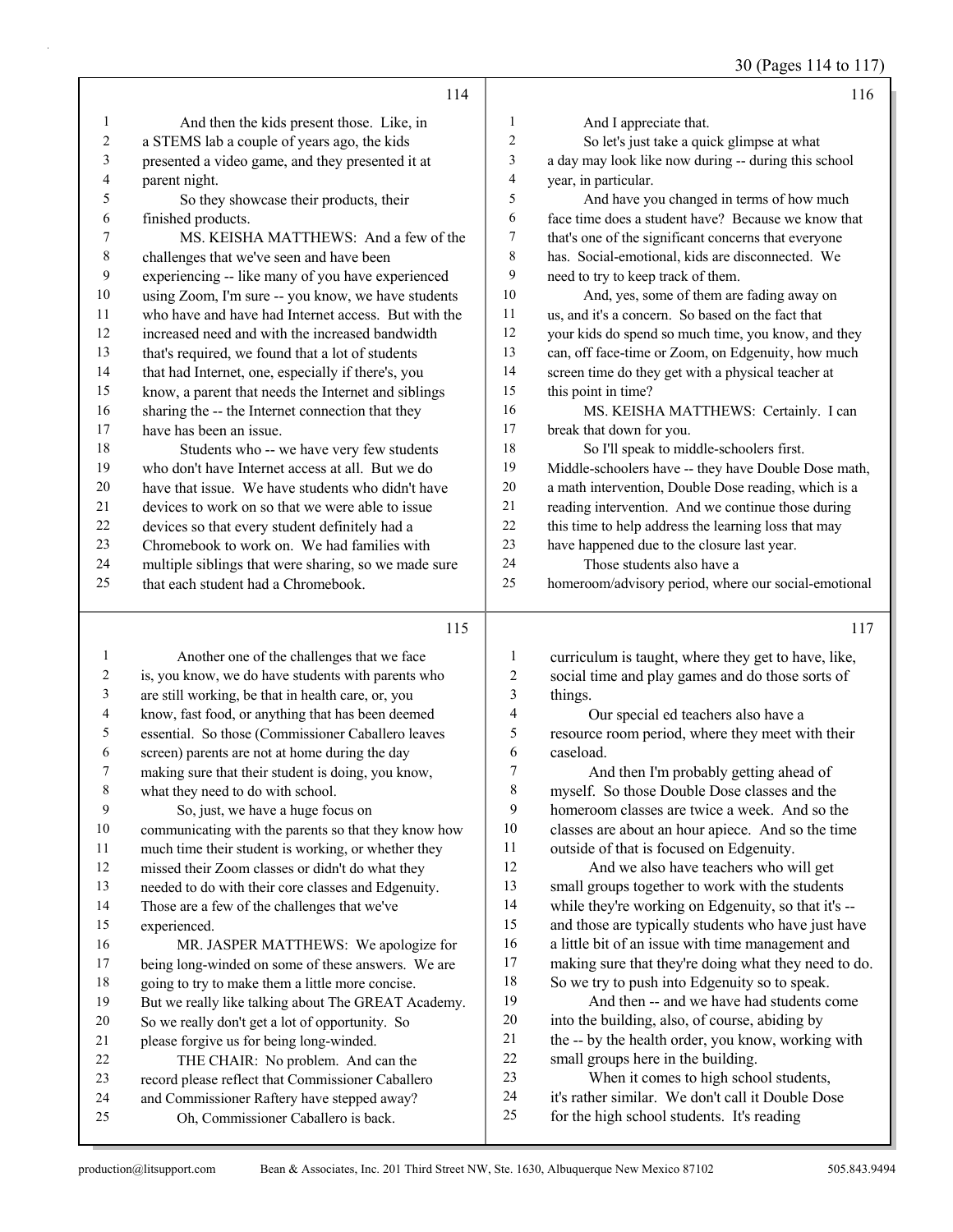31 (Pages 118 to 121)

|                | 118                                                  |                | 120                                                 |
|----------------|------------------------------------------------------|----------------|-----------------------------------------------------|
| 1              | intervention; it's math intervention. They also      | 1              | some kind of, you know, like escrow-type account.   |
| 2              | have homeroom advisory, where their social-emotional | 2              | I don't know, you know, exactly what the            |
| 3              | curriculum is taught.                                | 3              | term would be. But that seems to be an ongoing      |
| $\overline{4}$ | Our teachers have gone above and beyond.             | 4              | concern. But I'm guessing that it's a concern that  |
| 5              | This Friday, we have a movie night. I have teachers  | 5              | the foundation may be -- I don't know -- spending   |
| 6              | who have gotten kids together for guitar lessons.    | 6              | down that money. So that is a concern.              |
| 7              | We have a group of students working on -- I'm not    | $\overline{7}$ | And I -- you mentioned that -- or Karen             |
| 8              | sure if you're familiar with National -- National    | 8              | mentioned that there was an LLC that was created,   |
| 9              | Writing Month, which is November. But we extended    | 9              | The GREAT Academy. And if you could just explain a  |
| 10             | it, because they're doing a presentation at our      | 10             | little bit about the relationship between what      |
| 11             | parent night in January. They're working on their    | 11             | appears to be now two foundations, a for-profit and |
| 12             | own novels.                                          | 12             | a non-for-profit foundation. Because it's a         |
| 13             | And so they have a Tuesday -- they have a            | 13             | little -- somewhat confusing to me.                 |
| 14             | name for it. I can't think of it. It meets on        | 14             | MR. JASPER MATTHEWS: Yes, ma'am.                    |
| 15             | Tuesday evenings. They get together and write        | 15             | COMMISSIONER ARMBRUSTER: Maybe add in to            |
| 16             | together and share ideas and do their thing with     | 16             | that, like R. Shorter is the president of the       |
| 17             | their novels.                                        | 17             | nonprofit and the sole person that's listed on the  |
| 18             | But the teachers have really gone above              | 18             | for-profit LLC. Maybe just do that all at once.     |
| 19             | and beyond trying to be present for the students in  | 19             | MR. JASPER MATTHEWS: Yes, ma'am, I can do           |
| 20             | ways that are not strictly academic, just giving     | 20             | that. So let's -- we'll go back a little bit.       |
| 21             | them outlets, be it music with the guitar lessons -- | 21             | So myself and Mr. Liu, which was the                |
| 22             | we had one student who offered to do workouts, and   | 22             | business manager at the time in 2013, we were the   |
| 23             | he was the workout instructor.                       | 23             | founding members of the foundation. Because we had  |
| 24             | And so that's -- that's kind of how things           | 24             | a lease -- our first lease had a purchase option    |
| 25             | run right now.                                       | 25             | that we wanted to execute. But it had a time limit  |
|                | 119                                                  |                | 121                                                 |

1 THE CHAIR: Okay. Thanks. And just real quick, now that people are so remote, how do you keep track of their time on Edgenuity? 4 MS. KEISHA MATTHEWS: So Edgenuity keeps track of that time. It logs it. We have continued our weekly progress reports. And a part of the weekly progress reports, it lays out for the parent how many activities the student has completed within Edgenuity for the week. 10 We have kind of a -- a baseline, so to speak, of activities that they did complete for middle school and high school. And so if they fall below that, or if they go above that, it's addressed with the parents on a weekly basis. 15 THE CHAIR: Okay. Thanks. And I've got one more thing, and then I can -- I'm sure others have some things. 18 The foundation. So there has been continuing ongoing concerns, it appears, through the audits, with the prepayment of the -- the lease. And the auditor, I think, addressed, through two separate audits -- I think that was one of the repeat findings -- a concern over the school's prepayment of the lease and the fact that the foundation appears to not be holding those funds in that it was going to run out. 2 So working with the -- with Matthews Fox

 and with -- not -- well, Connie Dove, as our consultant, and the other law firm for the foundation. So we had to beat that timeline, 6 because the owner wanted  $-$  once it expired, she said she wasn't going to renew it. And we didn't said she wasn't going to renew it. And we didn't want to be in a lease relationship with no real benefits, you know, forever. 10 So we -- so myself and Mr. Liu were two of 11 the founding members. But that was in 2013. Once the foundation was formed, we immediately transitioned off the board. We have not been on the board of the foundation since its inception. And I 15 wanted to make sure that I -- I -- I expressed that. 16 So, secondly -- so when we started the prepayment process -- and it was a long process, a 18 process of about seven years or so -- we -- one of<br>19 the things that we saw was the lease assistance. the things that we saw was the lease assistance. And I think we put that in one of our answers. The

 lease assistance -- and definitely in the answer for the audit finding that we received on that. Because

we had never received an audit finding on that for

'13, '14, '15, '16, '17. And then we got -- and

then '18, '18 it was a going concern.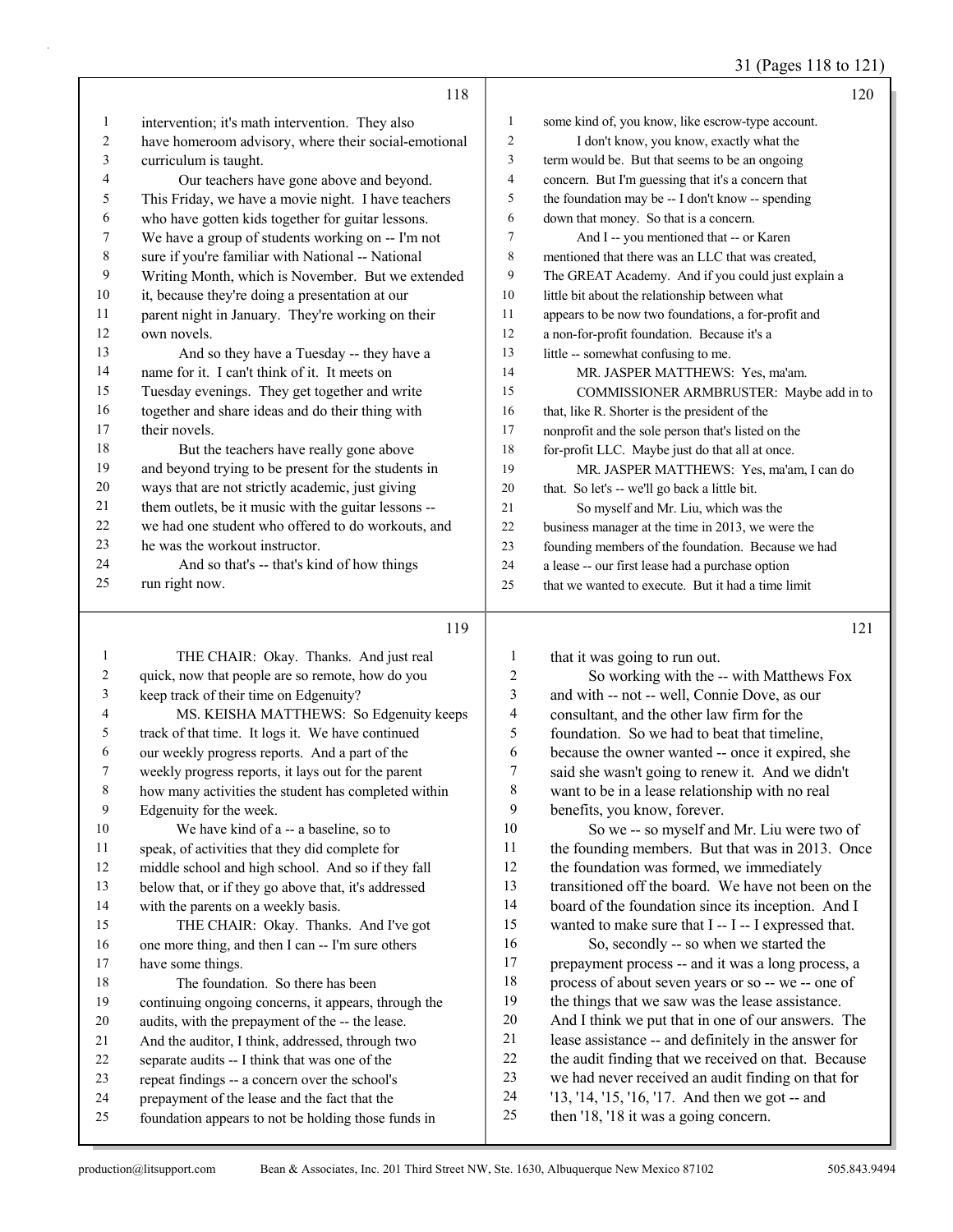32 (Pages 122 to 125)

|                          | 122                                                  |                          | 124                                                  |
|--------------------------|------------------------------------------------------|--------------------------|------------------------------------------------------|
| 1                        | And one of the -- and if you look at the             | $\mathbf{1}$             | Now -- so -- I wasn't sure about the other           |
| $\overline{c}$           | answer in FY '18's audit regarding that, it wasn't a | $\overline{c}$           | part of the question.                                |
| $\overline{\mathbf{3}}$  | finding; it was a going concern.                     | 3                        | THE CHAIR: Okay. So I'm sorry. So let                |
| 4                        | And so what me and the auditor did, in               | $\overline{4}$           | me just clarify this. And I didn't mean to           |
| 5                        | conjunction with the foundation, is say, "Hey, how   | 5                        | interrupt. I thought you were done. So the LLC,      |
| 6                        | are you going to address this going concern? It's    | 6                        | for all intents and purposes, is not operating. Is   |
| $\boldsymbol{7}$         | not a finding, but we just want you to know that we  | $\tau$                   | that what you're saying?                             |
| $\,$ $\,$                | want a response."                                    | 8                        | MR. JASPER MATTHEWS: No. It doesn't --               |
| 9                        | So the answer that I remember -- and I'm             | 9                        | it exists in that initial filing, but it's not       |
| $10\,$                   | trying to do all this from memory, so please forgive | $10\,$                   | complete. It didn't have any transactions, so        |
| 11                       | me if I'm not 100 percent on this. But the plan was  | 11                       | that's why it wasn't audited during this last cycle. |
| 12                       | for the foundation to refinance the building and     | 12                       | THE CHAIR: And I -- honestly, I don't --             |
| 13                       | pull some cash out of the building.                  | 13                       | okay. Okay. All right.                               |
| 14                       | So there was two lenders that said no.               | 14                       | Commissioner Ruiz expressed --                       |
| 15                       | And then the current lender used to be People's      | 15                       | MR. JASPER MATTHEWS: Oh. I'm sorry.                  |
| 16                       | Bank. People's Bank got bought up by Hillcrest.      | 16                       | THE CHAIR: I'm sorry.                                |
| 17                       | People's Bank used to be a community bank, where     | 17                       | MR. JASPER MATTHEWS: Glenna, I've seen               |
| 18                       | they finance charter schools. Now they don't         | 18                       | your hand up, and I've been wanting to say           |
| 19                       | anymore, because they're Hillcrest. Hillcrest even   | 19                       | something, but I didn't want to step out of line.    |
| $20\,$                   | said no. Even though there was over a million        | 20                       | But -- so in the audit finding we did get in '19,    |
| 21                       | dollars of equity in the building, they still said   | 21                       | the recommendation was, if you enter into a          |
| 22                       | no.                                                  | 22                       | lease-purchase agreement, then that prepaid rent can |
| 23                       | So in that going concern, if you see that            | 23                       | be rolled into that agreement, and then it would     |
| 24                       | for 2018, it was, "Hey, first thing we'll do is try  | 24                       | disappear as a liability the way that it's           |
| 25                       | to refinance the building."                          | 25                       | structured now.                                      |
|                          | 123                                                  |                          | 125                                                  |
| 1                        | So when that failed, then the banker at              | 1                        | Because right now, it's amortized over the           |
| 2                        | Hillcrest said, "You know, it's hard to find people  | $\sqrt{2}$               | course of 20 years. It's about \$44,000 a year of    |
| 3                        | to loan to not-for-profits. If you change it to an   | 3                        | lease benefit that we get. And, you know, you just   |
| $\overline{\mathcal{L}}$ | LLC, you may have a better opportunity to -- to get  | $\overline{\mathcal{A}}$ | never know how much money we will get for lease      |
| 5                        | your building refinanced."                           | 5                        | assistance. So that's what we were trying to pace    |

6 So that process was started, but never<br>
7 finished. So there was a lawyer that the -- if finished. So there was a lawyer that the  $-$  if I remember, from the foundation -- hired, and she started the paperwork. But in the process in working with the accountant, the last nine (indiscernible) could not be filed until assets were transferred and liabilities, which would be the building and the prepaid rent. 14 So then it was discovered that, well, that can't be -- that can't be transferred to a 16 for-profit LLC; it has to go to a tax-exempt LLC, 17 and then you have to do another 1023, which is the

18 same thing you've got to do to get the<br>19 not-for-profit. not-for-profit. 20 So that process basically just stalled, even though the initial filing had been done for the name change. But the process at this point, to my understanding, has stalled. So that's kind of how that whole thing, that whole history, how that whole thing happened.

 assistance. So that's what we were trying to pace 6 ourselves to keep up with.<br>7 And so I remember t And so I remember the last charter school

 director, he actually attended our exit conference. And he was there to answer questions regarding the lease-purchase agreement.

11 But that was the recommendation from the auditor. We accepted the recommendation. And in April, I think, we submitted a lease-purchase agreement. And that's what -- to my understanding, you know, there was some communication back and 16 forth. But there was an analysis done by one of the budget people that myself and Ms. Archuleta 18 participated in last week or week before last.<br>19 So to resolve that issue, because it seen So to resolve that issue, because it seems like it caused a lot of heartburn with a lot of people, we agreed to enter into this lease-purchase because that's what the auditor said would satisfy this finding.

24 And CSD at the time, the director -- and I can't remember this guy's name for anything in the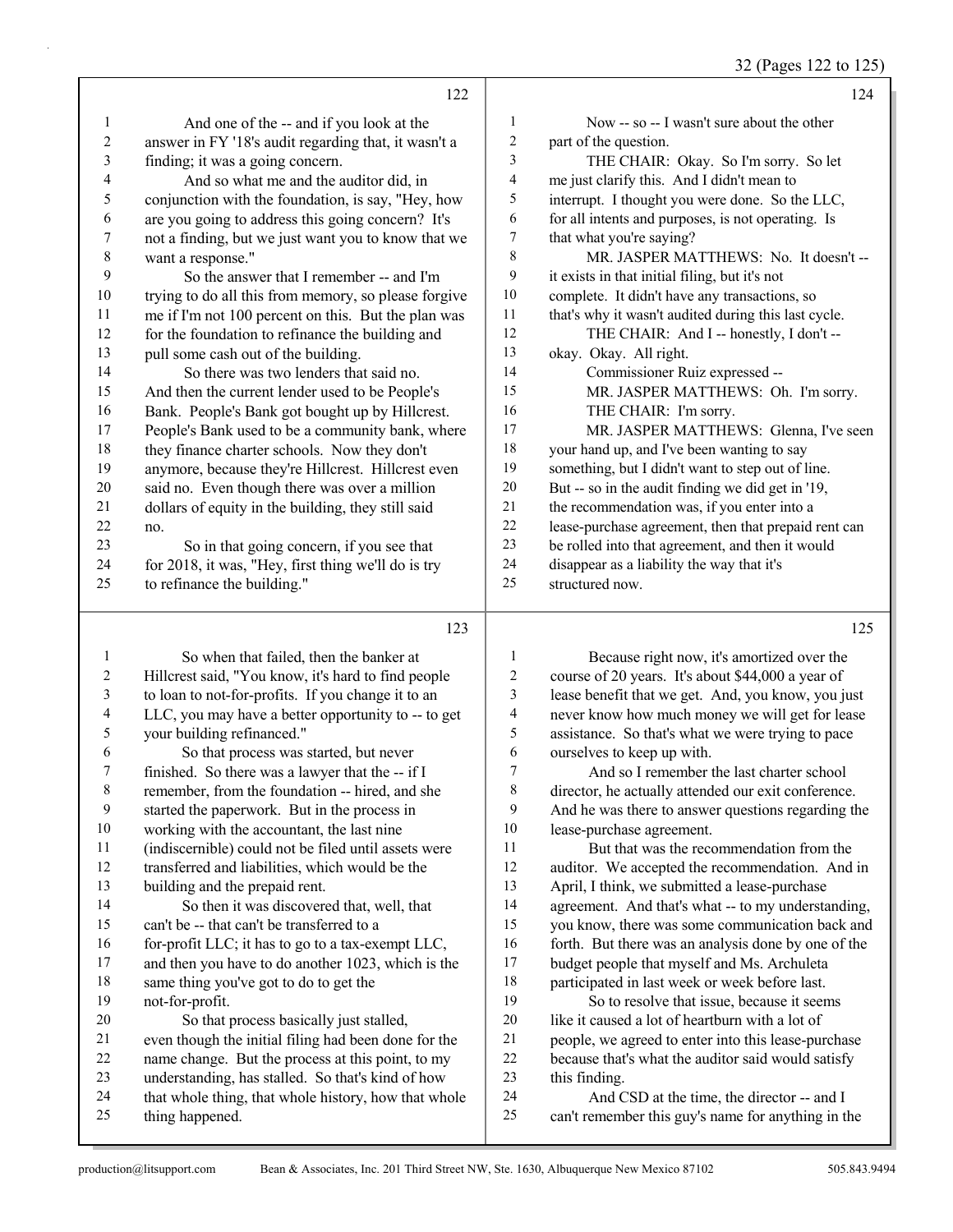# 33 (Pages 126 to 129)

|    | 126                                                  |    | 128                                                  |
|----|------------------------------------------------------|----|------------------------------------------------------|
|    | world. Tall. Blonde.                                 |    | already mentioned that big population of our kids    |
| 2  | THE CHAIR: Alan Brauer.                              | 2  | are -- a population of our seniors don't go on to    |
| 3  | MR. JASPER MATTHEWS: Yes, he was there.              | 3  | college, the point is they still have to have a      |
| 4  | We followed the recommendation that was given to --  | 4  | diploma. And that is a huge concern for me because   |
| 5  | you know, that was given because we don't want to be | 5  | that is the goal of public education.                |
| 6  | in bad standing or in any kind of -- be perceived in | 6  | The other thing is I will tell you, I'm              |
| 7  | any kind of negative light.                          | 7  | glad that you did improve on your ELLs. But even     |
| 8  | So we -- it's -- we was given the                    | 8  | with that, in SpEd, there's so much room for         |
| 9  | recommendation at the exit conference in December.   | 9  | improvement. I mean, there is just a vast area       |
| 10 | And by April, we had already submitted the           | 10 | there that still needs to be addressed.              |
| 11 | lease-purchase agreement, which is a very big packet | 11 | And so I do want you to talk to me about             |
| 12 | of a lot of stuff.                                   | 12 | your food service program. And then another huge     |
| 13 | So we feel we were very proactive in                 | 13 | concern that I have -- because one of the things     |
| 14 | trying to resolve that -- that issue. And I know     | 14 | that is very telling of any organization, not just a |
| 15 | that -- that, you know, Budget is aware, because     | 15 | school, is if you have problems at the upper end and |
| 16 | they have the packet, and we've been communicating   | 16 | with management and just a lot of different concerns |
| 17 | regarding the packet.                                | 17 | and issues like that, that's going to trickle down   |
| 18 | THE CHAIR: Okay. Thank you. And I am                 | 18 | to your students. You cannot be successfully         |
| 19 | going to turn it over to Commissioner Ruiz.          | 19 | ensuring that your students are getting a quality    |
| 20 | Let me just get a clarification. That                | 20 | education and ultimately graduating if you can't     |
| 21 | exit conference was for the audit?                   | 21 | even take care of business in your own front.        |
| 22 | MR. JASPER MATTHEWS: Yes, the exit                   | 22 | The fact that you've been involved in                |
| 23 | conference for the audit for FY '19.                 | 23 | cases that have been referred to the Attorney        |
| 24 | THE CHAIR: Okay. Thanks.                             | 24 | General is very, very much concerning to me.         |
| 25 | Commissioner Ruiz?                                   | 25 | And then, also, the fact that a lot of               |
|    | 127                                                  |    | 129                                                  |

|    | And then Commissioner Voigt.                        | 1  | money is spent for upper administrative positions    |
|----|-----------------------------------------------------|----|------------------------------------------------------|
| 2  | COMMISSIONER RUIZ: Thank you. Just a                | 2  | and different benefits. And it appears, from         |
| 3  | couple of questions, please, and comments. First of | 3  | everything that I've read, that the money is not     |
| 4  | all, kudos to Karen and Lee and everybody for       | 4  | spent perhaps where it should be, which is more on   |
| 5  | getting all this information ready for us. And      | 5  | student support and student services; but, instead,  |
| 6  | thank you.                                          | 6  | it's very, very top-heavy. A lot of money is going   |
| 7  | Also, I have concerns. And one of them              | 7  | to that upper administrative ladder.                 |
| 8  | being that -- that I really want to address. And I  | 8  | And so I really want you to discuss all              |
| 9  | am still actively employed in the schools. And I am | 9  | that with me, because I have a real big concern for  |
| 10 | a counselor and a test coordinator. And so the      | 10 | our children. I do not believe they are being        |
| 11 | goal -- the goal for our students, the primary goal | 11 | serviced as well as they should with all those       |
| 12 | for our secondary students is that we get them to   | 12 | reasons listed and many more. Thank you.             |
| 13 | graduate.                                           | 13 | MS. KEISHA MATTHEWS: Thank you, I'll --              |
| 14 | And I know you talked about your                    | 14 | MR. JASPER MATTHEWS: Okay. Are we free               |
| 15 | graduation rates. But I am really concerned when    | 15 | to address --                                        |
| 16 | Albuquerque has a 70 percent, and statewide, it's a | 16 | THE CHAIR: Yeah, absolutely.                         |
| 17 | 78 percent, and you only have 33 percent graduation | 17 | MS. KEISHA MATTHEWS: Thank you,                      |
| 18 | rate.                                               | 18 | Commissioner Ruiz. And I've -- I feel for your       |
| 19 | And I understand this is a different year           | 19 | health right now. And I hope you have a very speedy  |
| 20 | for all of us. But when you only have a third of    | 20 | recovery.                                            |
| 21 | your students actually completing and graduating    | 21 | As we were talking about before, with the            |
| 22 | from high school, that is a huge concern. And that  | 22 | population that we were serving up until last year   |
| 23 | has been going on even prior to COVID.              | 23 | when House Bill 5 was enacted, you know, in our      |
| 24 | That's a big concern, because for -- you            | 24 | prior -- what's the word? -- renewal process for     |
| 25 | know, even though Commissioner -- Chairwoman Gipson | 25 | the -- for the first cycle that we went through, the |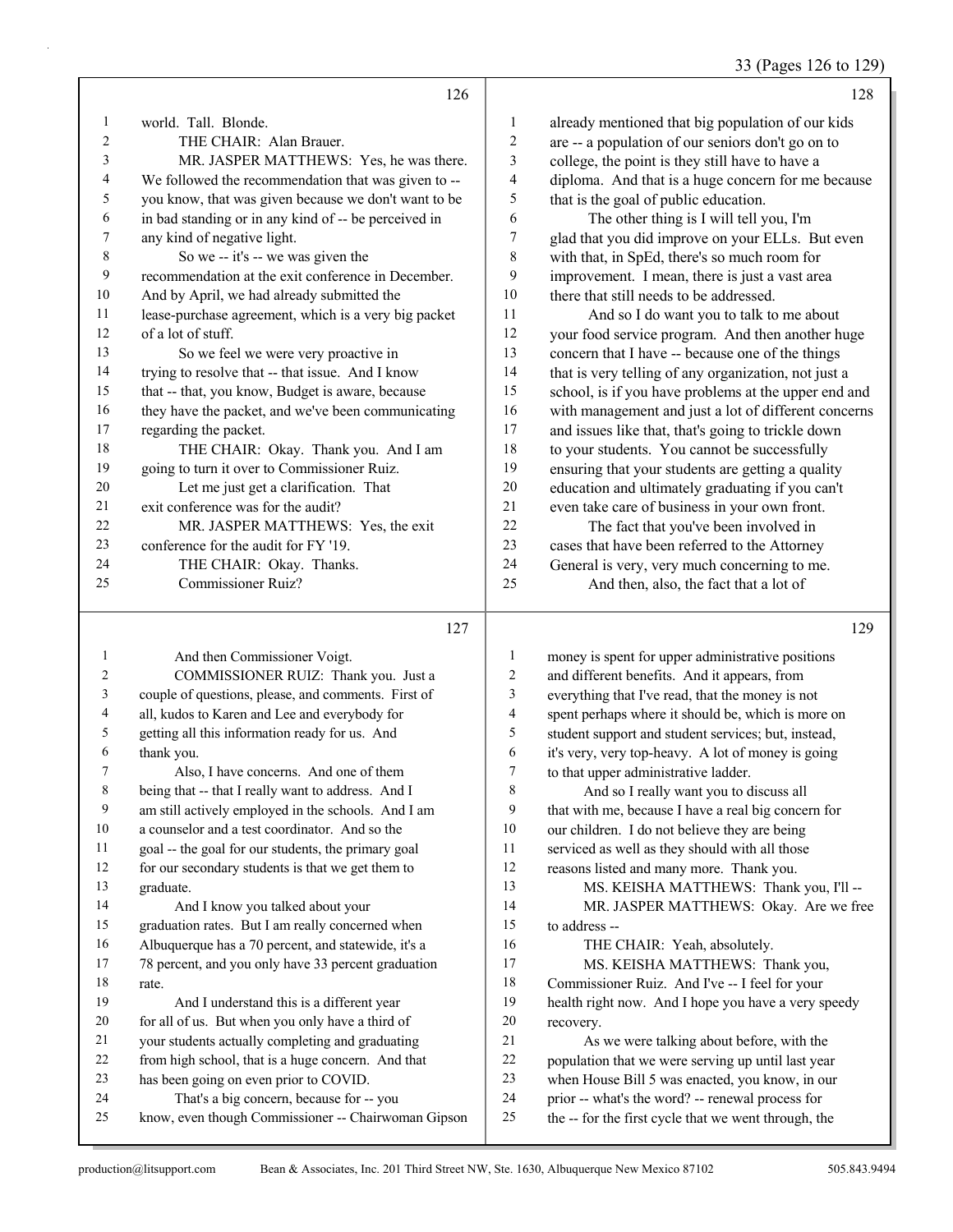|                | 130                                                  |                | 132                                                  |
|----------------|------------------------------------------------------|----------------|------------------------------------------------------|
| $\mathbf{1}$   | Commissioners stated, you know, "Hey, you have a     | 1              | MR. JASPER MATTHEWS: And if I can address            |
| $\overline{2}$ | population of students (Commissioner Crone leaves    | 2              | the other issues.                                    |
| 3              | screen) that's dragging your performance, your       | 3              | So for food service, we don't have a lunch           |
| $\overline{4}$ | graduation rate, your proficiency down.              | 4              | program at The GREAT Academy. So what we do is we    |
| 5              | And we acknowledged that. We understood              | 5              | provide the students with a free, healthy breakfast  |
| 6              | that because of the population that we were serving. | 6              | when they come in in the morning. That's free to     |
| 7              | But we felt that, as a benefit to the community and  | 7              | all students. And then we have a -- a healthy snack  |
| 8              | a benefit to the state, we were attempting to        | 8              | program.                                             |
| 9              | provide a service to students who otherwise, you     | 9              | One of our components in our health and              |
| 10             | know, might not have the opportunity to complete     | 10             | education lab is having healthy lifestyles and       |
| 11             | their high school -- high school diploma and         | 11             | choices. And so we -- because the kids are here      |
| 12             | graduate.                                            | 12             | from 9:00 to 5:00, we provide them that snack        |
| 13             | You know, it is a hit that we took                   | 13             | around -- roughly around 4:00 between that last two  |
| 14             | knowingly. And now that we're not able to serve      | 14             | periods to hold them over till -- until lunchtime.   |
| 15             | that population, unfortunately and fortunately, we   | 15             | But they bring their own lunch, and then             |
| 16             | feel like we will see an increase in our graduation  | 16             | we provide lunch for students that can't afford to   |
| 17             | rate. There's really not a good way previous -- you  | 17             | bring lunch.                                         |
| 18             | know, when we were serving that population of        | 18             | One of the things that I remember, not too           |
| 19             | students (Commissioner Crone returns) to know if a   | 19             | long ago, we did -- we used to do canned food drives |
| 20             | particular student would enroll and hang in there,   | 20             | as part of our service learning. But we realized we  |
| 21             | would, you know, stay for the duration and get       | 21             | had so many needy families that we started doing     |
| 22             | their -- get their diploma.                          | 22             | canned food drives for our own families. We would    |
| 23             | We did everything that we could as a                 | 23             | create the boxes, and the families would come in     |
| 24             | school to ensure that they did. But just a lot of    | 24             | during off times so that kids wouldn't see that      |
| 25             | times, by the nature of the situation that they were | 25             | they're getting food so that we can assist them in   |
|                | 131                                                  |                | 133                                                  |
| $\mathbf{1}$   | in, their age, you know, their family status, you    | 1              | that food insecurity area.                           |
| $\overline{2}$ | know, it's just a -- an unfortunate fact that we had | $\overline{c}$ | The AG complaint, I was blown away,                  |
| 3              | to face in serving that population.                  | 3              | actually, when I received that initial               |
| 4              | As you can see, our -- our graduation rate           | $\overline{4}$ | communication. And then it took a while for Sue and  |

 is increasing, and we feel like you'll probably see it shoot up here in the next few years. Unfortunately, because we don't have that population

- 
- for our more average students, you know, we are a
- small school. Each year, we do have a small
- graduating class. And, you know, our seniors, who are more traditional seniors, you know, we will have
- probably, you know, 75 or higher percentage
- graduation rate with that population, with the
- traditional population of seniors.

15 We are bringing on a graduation coach in January. I have served in that position up until now. But, of course, I wear a lot of different hats. I do have a teacher on staff that assists with that. But we will have a person who at least half of their main job will be just focusing on

- assisting students to getting to graduation. 22 But we share the same concern, and we have the same belief and the same heart for making sure that students get all that they need to graduate,
- and you know, move on to college or a career.
- I to actually get our hands on the actual complaint, 6 because I was, like, "Well, what in the world is  $\frac{7}{7}$  this?"
- this?"
- 8 And after reading the complaint, I don't feel better; I feel worse. I feel like who -- you know, who would spend the time to do an anonymous complaint and use -- use somebody else's name? You
- know, if they don't have a student there, what --
- they think that -- I'm not in a position to go after
- anybody for filing a complaint. You know, just
- trying to read through that complaint and trying to
- make any kind of co- -- you know, trying to understand what it is they're alleging and what
- they're saying is happening.
- 19 And it seemed like it was -- just, to me, after reading it, it was, like -- so they're
- implying. They're not saying they know.
- 22 I think something in the complaint said,
- "Well, I saw that the vehicles wasn't there one day.
- So I just assume the Matthews have them."
- 25 Well, if the Matthews is at work, how can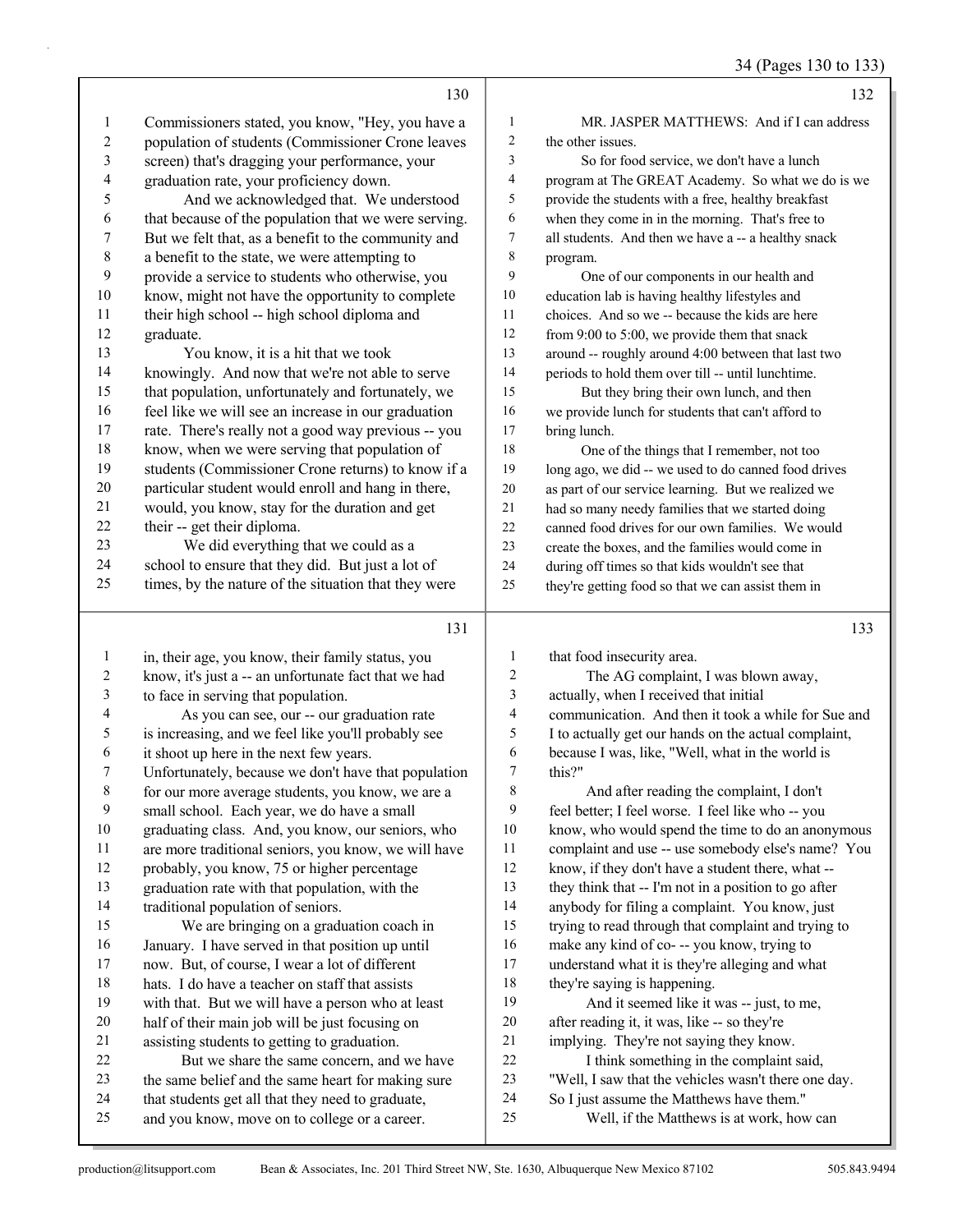35 (Pages 134 to 137)

|                          | 134                                                                                   |                  | 136                                                                                                 |
|--------------------------|---------------------------------------------------------------------------------------|------------------|-----------------------------------------------------------------------------------------------------|
| 1                        | they be in the vehicles at the same time?                                             | 1                | So I understand that you have a                                                                     |
| $\boldsymbol{2}$         | You know, it's -- I really kind of was                                                | $\overline{c}$   | challenging group. But we have to do that. In                                                       |
| $\mathfrak{Z}$           | kind of really caught offguard -- you know, caught                                    | $\mathfrak{Z}$   | education, you have to take them where they're at                                                   |
| $\overline{\mathcal{A}}$ | offguard with that, you know.                                                         | $\overline{4}$   | and bring them to a successful passing graduation.                                                  |
| 5                        | The other part of that complaint about the                                            | 5                | And so that's just what education does is                                                           |
| 6                        | double billing, you know, we both wear multiple                                       | 6                | that we take kids where they're at, and we bring                                                    |
| 7                        | hats. You know, I do the director; I do the special                                   | 7                | them up to where they need to be to be successful                                                   |
| $\,$ $\,$                | ed piece; I do the facilities piece; I do the                                         | $\,$ $\,$        | students.                                                                                           |
| 9                        | personnel piece.                                                                      | 9                | And the other thing I have an issue with,                                                           |
| 10                       | I can't even name all the positions that                                              | 10               | the fact that your kids attend all day and they get                                                 |
| $11\,$                   | Mrs. Matthews has.                                                                    | 11               | breakfast and a snack? Because there's a lot of                                                     |
| $12\,$                   | So, yeah, it looks, you know, like, on the                                            | 12               | money that's spent on salaries and benefits. And to                                                 |
| 13                       | surface, yes, administratively, we're heavy. And                                      | 13               | me, if you have those kids, and you know that                                                       |
| 14                       | we're actually heavier than what we want to be. And                                   | 14               | they -- if you're going that long, they need to be                                                  |
| 15                       | as we identify more teachers that have the skill                                      | 15               | having some kind of food service at lunch. I'm                                                      |
| 16                       | sets where they can take some of these other jobs                                     | 16               | sorry. A snack and a breakfast for an all-day                                                       |
| $17\,$                   | from us, you know, we want to have a life, too, one                                   | 17               | school attendance does not work.                                                                    |
| $18\,$                   | day. But we want to make sure the school goes well,                                   | 18               | MR. JASPER MATTHEWS: Okay. And I                                                                    |
| 19                       | too, you know.                                                                        | 19               | appreciate your -- your service towards education.                                                  |
| $20\,$                   | But our plan definitely is to -- you know,                                            | 20               | And I just want to clarify. So the students bring                                                   |
| 21                       | as the staffing patterns have stabilized -- because,                                  | 21               | lunch, and the students that don't bring lunch, we                                                  |
| $22\,$                   | you know, we had the 50 percent, 50 percent, 75, and                                  | 22               | provide lunch free of charge to all students.                                                       |
| 23                       | this year, we have 100 percent staff retention. Now                                   | 23               | So no student ever goes a whole day                                                                 |
| 24                       | those guys have been around. They've made licensure                                   | 24               | without eating. Actually, one of my rules is you                                                    |
| 25                       | jumps, and they're ready to take on some of those                                     | 25               | have to eat. We talk to the kids about, you know,                                                   |
|                          | 135                                                                                   |                  | 137                                                                                                 |
|                          |                                                                                       | $\mathbf{1}$     |                                                                                                     |
| $\mathbf{1}$             | responsibilities so we can reduce our administrative                                  |                  |                                                                                                     |
|                          |                                                                                       |                  | their glucose level dropping and how it's going to                                                  |
| $\overline{c}$           | load and actually take a walk out to dinner one of                                    | $\overline{c}$   | be hard to concentrate.                                                                             |
| $\mathfrak{Z}$           | these days.                                                                           | 3                | You know, we have had struggles trying to                                                           |
| $\overline{\mathcal{A}}$ | So, hopefully, I was clear enough to                                                  | 4                | convince kids to eat. We actually have put kids in                                                  |
| 5                        | address -- you know, I'm -- you know, no bones about                                  | 5                | rooms until they can finish eating. Then they can                                                   |
| 6                        | it. I'm one of those people -- I tell people, "I                                      | 6                | go out for the rest of their lunch with their peers.                                                |
| 7                        | wish I had the ability to sugar-coat. But on the                                      | $\boldsymbol{7}$ | So we take the eating really seriously.                                                             |
| 8                        | surface, it looks -- it looks really bad."                                            | 8                | We budget an amount of money every year to                                                          |
| 9                        | And it looks bad to me. And I don't want                                              | 9<br>10          | provide -- we do not let our kids go, and we do not                                                 |
| $10\,$                   | it to look that way. And we're going to, you know,                                    | 11               | allow our kids to go without eating. If a kid                                                       |
| 11<br>12                 | work and do everything we can to -- to not only                                       | 12               | doesn't bring lunch, then we don't chastise them for                                                |
| 13                       | improve the surface level but, you know, underneath.                                  | 13               | it or criticize them for it. We just provide the<br>lunch for them, and we make sure that there's a |
| 14                       | So, hopefully, I answered -- answered your question.<br>COMMISSIONER RUIZ: Thank you. | 14               | variety of -- of healthy nutritious choices.                                                        |
| 15                       | Madam Chair, can I just respond something to that?                                    | 15               | So I just wanted to make sure that there                                                            |
| 16                       | THE CHAIR: Sure.                                                                      | 16               | wasn't an understanding that our kids only got a                                                    |
| 17                       | COMMISSIONER RUIZ: Okay. So I -- just so                                              | 17               | breakfast and a snack throughout a full day of the                                                  |
| 18                       | you know, I work in an alternative campus for Hobbs                                   | 18               | school.                                                                                             |
| 19                       | Schools. So I understand the challenge of having                                      | 19               | THE CHAIR: Thank you.                                                                               |
| $20\,$                   | students that -- you know, we have 99 percent of our                                  | $20\,$           | Commissioner Voigt?                                                                                 |
| 21                       | kids that have -- that come in with issues and                                        | 21               | COMMISSIONER VOIGT: Thank you,                                                                      |
| 22                       | failing grades and returning seniors.                                                 | 22               | Madam Chairwoman. And thank you to the Matthews for                                                 |
| 23                       | But, even still, we -- the goal of our                                                | 23               | being here and representing and giving us so much                                                   |
| 24<br>25                 | school is to make sure that our kids are successful<br>and graduate.                  | 24<br>$25\,$     | information about The GREAT Academy.<br>I also -- I had a whole lot of questions                    |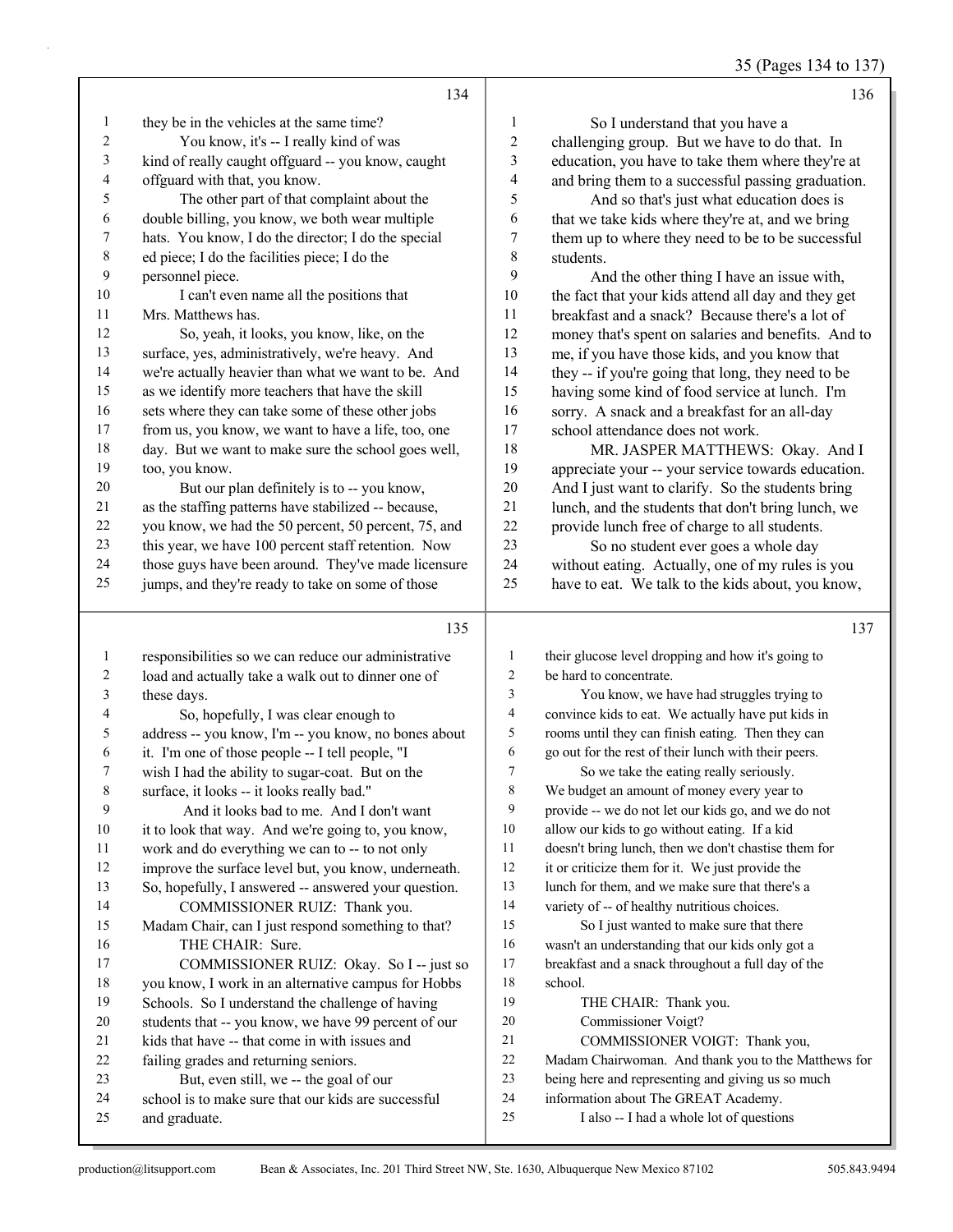36 (Pages 138 to 141)

|                | 138                                                                                                 |                         | 140                                                            |
|----------------|-----------------------------------------------------------------------------------------------------|-------------------------|----------------------------------------------------------------|
| 1              | when I was reading through the packet. A lot of                                                     | 1                       | board?                                                         |
| $\overline{c}$ | those questions have been answered.                                                                 | $\sqrt{2}$              | MR. JASPER MATTHEWS: Well, the board.                          |
| 3              | I just want to follow up with some                                                                  | 3                       | ended -- ended the vehicle stipend I want to say               |
| 4              | clarification and some cleanup questions.                                                           | 4                       | that December, after that audit, where the auditor             |
| 5              | But I wanted to say, I do have a concern                                                            | 5                       | confused -- because the finding was -- okay.                   |
| 6              | also about the non-lunch service. So you're not                                                     | 6                       | So the auditor -- you know, they do their interviews,          |
| 7              | participating in the Free and Reduced Lunch program;                                                | $\boldsymbol{7}$        | right?                                                         |
| $\,$ 8 $\,$    | right?                                                                                              | 8                       | COMMISSIONER VOIGT: Yeah.                                      |
| 9              | MR. JASPER MATTHEWS: No, ma'am, we're                                                               | 9                       | MR. JASPER MATTHEWS: So he asked me about                      |
| $10\,$         | not. So we don't have -- we have an office building                                                 | 10                      | the vehicles, and I told him what they were for. We            |
| 11             | that was converted into a school building. So we do                                                 | 11                      | use them for service learning, for college tours,              |
| 12             | not have kitchen facilities.                                                                        | 12                      | career expeditions. In our shared parking                      |
| 13             | There is a restaurant next door before it                                                           | 13                      | agreement, we're not allowed to park a bus on the              |
| 14             | was vacant. Our plan was to lease that restaurant                                                   | 14                      | premises. So we had to purchase three Suburbans                |
| 15             | and turn it into our food services; but then it was                                                 | 15                      | with our I think it was HB 33 money years ago. In              |
| 16             | leased. So we're just waiting for them to go out of                                                 | 16                      | fact, there are two -- we bought them in 2014.                 |
| 17             | business. Then we can get that building and have --                                                 | 17                      | And so he asked me -- so he said, "So why                      |
| 18             | then we can have our intro culinary program in                                                      | 18                      | do -- you know, why did your board agree to give you           |
| 19             | conjunction with CNM and what were our plans on                                                     | 19                      | a stipend for car allowance?"                                  |
| $20\,$         | that.                                                                                               | 20                      |                                                                |
| 21             | COMMISSIONER VOIGT: That's great. But                                                               | 21                      | I said, "Because when I have to go to                          |
| $22\,$         | lunch service can be very minimal and simplified.                                                   | 22                      | meetings, when I have to do things, I can't take one           |
| 23             | Most charter schools don't have full-on kitchens;                                                   | 23                      | of the school vehicles, because it only seats" --              |
| 24             | they don't. A refrigerator, maybe an ice machine.                                                   | 24                      | so they seat seven -- they seat eight passengers               |
| 25             | A salad bar takes nothing to implement. And kids                                                    | 25                      | each with one driver each. So, really, it's only               |
|                |                                                                                                     |                         | seven passengers each. So it's 21 students, which              |
|                |                                                                                                     |                         |                                                                |
|                | 139                                                                                                 |                         | 141                                                            |
|                |                                                                                                     |                         |                                                                |
| $\mathbf{1}$   | love salad bars because they can make their own                                                     | $\mathbf{1}$            | is about the class of one class size if everybody              |
| 2              | lunch.                                                                                              | $\overline{c}$          | doesn't show up.                                               |
| 3              | So, you know, there's -- it just -- you're                                                          | 3                       | So the vehicle stipend was given so that I                     |
| 4              | missing out. I'm just going to say you're missing                                                   | $\overline{\mathbf{4}}$ | can still participate in trainings and move about              |
| 5              | out by not having a Free and Reduced Lunch program.                                                 | 5                       | without impacting the SUVs that the school has.                |
| 6              | That could also help subsidize, for whatever it's                                                   | 6                       | And so when the auditor asked me, "Do you                      |
| 7              | worth, a nickel profit per lunch. After a while it                                                  | $\boldsymbol{7}$        | go to some of these service learning outings," I               |
| 8              | can go somewhere. It can help fund an activity.                                                     | 8                       | said, "Yes. I will take my personal car to the                 |
| 9              | So I don't know. It's a pile of                                                                     | 9                       | service learning outing. And if a teacher gets                 |
| 10             | paperwork. But if you have an EA or someone                                                         | 10                      | sick, or a student, you know, gets sick, if that               |
| 11             | dedicated to your lunch program, it doesn't take a                                                  | 11                      | happens, then we will have an extra vehicle there,             |
| 12             | big lift.                                                                                           | 12                      | you know, in case of emergency."                               |
| 13             | MR. JASPER MATTHEWS: We can take a second                                                           | 13                      | And so what he took that at is, "Oh, okay.                     |
| 14             | look at that. We're open to that.                                                                   | 14                      | So you're transporting students in your private                |
| 15             | COMMISSIONER VOIGT: Yeah. Check it out.                                                             | 15                      | vehicle."                                                      |
| 16             | I mean, it would only -- it might even help you                                                     | 16                      | And I said, "No, I'm not. I gave you a                         |
| 17             | retain students. There's many reasons why students                                                  | 17                      | scenario that I'm there for emergencies and as the             |
| $18\,$         | come to certain schools, right? And I'll tell you,                                                  | 18                      | administrator on site for these outings. And so he             |
| 19             | lunch is a hot topic on the open house nights                                                       | 19                      | was, like, "Okay." And he went and wrote it that               |
| $20\,$         | sometimes. It can be a pretty hot topic.                                                            | 20                      | way, you know.                                                 |
| 21             | Some of the big questions have already                                                              | 21                      | So the board just said, you know, "If --                       |
| 22             | been asked, so I just want to ask you. So this                                                      | 22                      | if it's going to cause this much heartburn, you                |
| 23             | whole thing about the vehicle. That's already been                                                  | 23                      | know, let's just end the -- the vehicle allowance."            |
| 24<br>25       | clarified, and your -- your stipend for having a<br>vehicle, has that already been approved by your | 24<br>25                | And so that's what they did that December<br>after that audit. |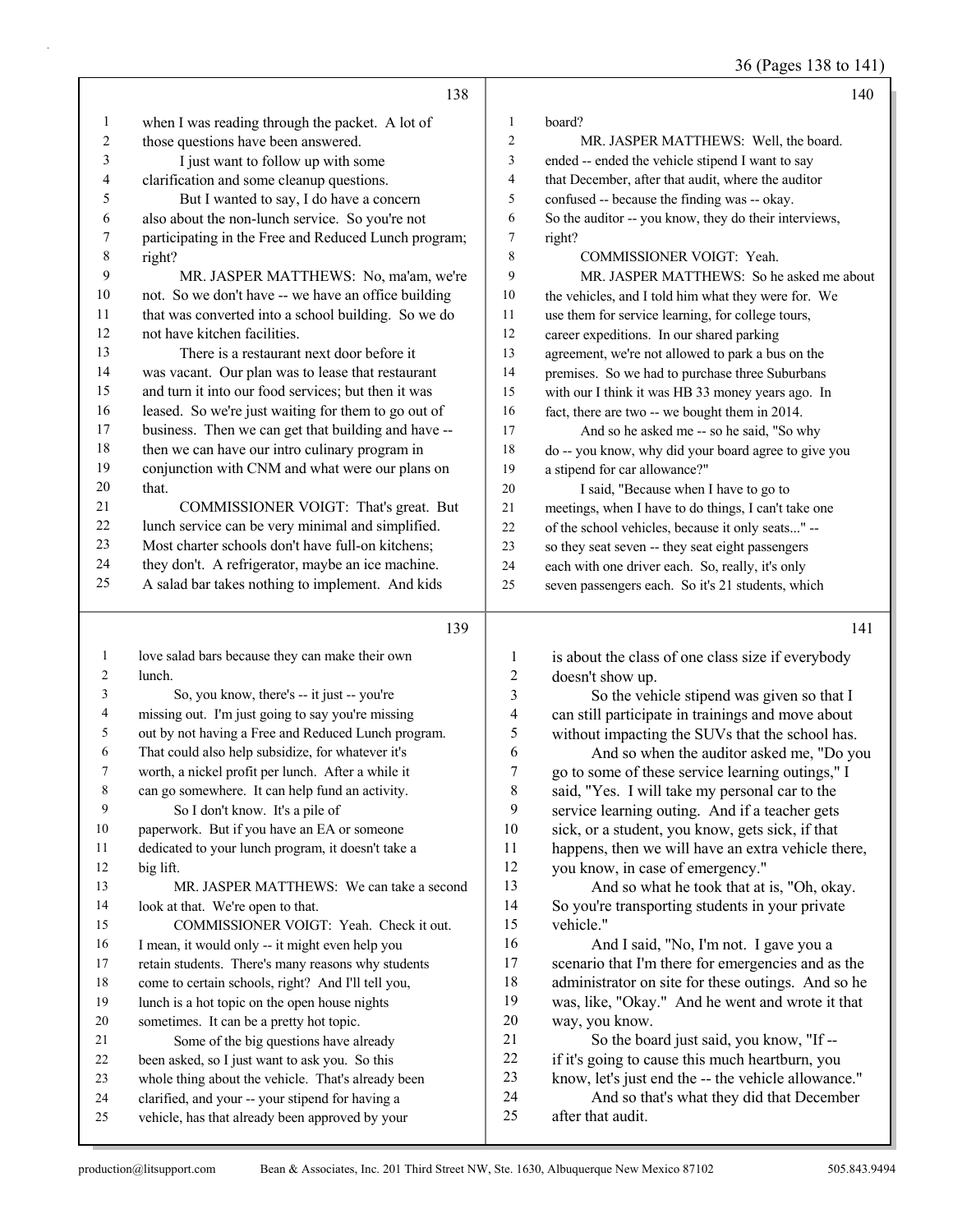37 (Pages 142 to 145)

|    | 142                                                  |    | 144                                                |
|----|------------------------------------------------------|----|----------------------------------------------------|
| 1  | COMMISSIONER VOIGT: Okay. Thanks. I'm                | 1  | they were doing on Edgenuity. You can teach math   |
| 2  | glad they did that. That's better optics for sure.   | 2  | 5,085 different ways; but oftentimes it looks the  |
| 3  | And then so the vehicles stay parked at              | 3  | same. So they're doing something different.        |
| 4  | the campus, correct?                                 | 4  | MS. KEISHA MATTHEWS: Right. And the goal           |
| 5  | MR. JASPER MATTHEWS: Yes. We have three              | 5  | of those face-to-face interventions is so that it  |
| 6  | designated parking spaces for them.                  | 6  | can be more hands-on, you know, in the remote      |
| 7  | COMMISSIONER VOIGT: Okay. Good. So can               | 7  | learning, but more hands-on, more projects, just a |
| 8  | you tell me -- I know you use Edgenuity for your     | 8  | different way of attacking it.                     |
| 9  | curriculum. Is that also something that you use for  | 9  | COMMISSIONER VOIGT: And I'm sure it's              |
| 10 | remediation? Edgenuity?                              | 10 | more individualized.                               |
| 11 | MR. JASPER MATTHEWS: I don't think we --             | 11 | So how do you connect? I know you have an          |
| 12 | MS. KEISHA MATTHEWS: The majority of our             | 12 | SEL, a social-emotional learning, and a curriculum |
| 13 | remediation comes directly from the teachers during  | 13 | for that. But how do you connect that to your      |
| 14 | reading and math intervention. We utilize the NWEA   | 14 | learning outcomes?                                 |
| 15 | MAPs. And so every month during PB, we do, like,     | 15 | MS. KEISHA MATTHEWS: So one of the                 |
| 16 | data dives, as we call them. And teachers use those  | 16 | things, because of the MLSS rollout process we're  |
| 17 | specific reports from NWEA to determine the areas of | 17 | gearing up for, one of the things that we've had a |
| 18 | need for individual students. And so that's how      | 18 | focus on this year is professional development     |
| 19 | they -- that's how they -- that's what drives their  | 19 | around SEL in helping our staff understand how to  |
| 20 | instruction for the -- for the interventions.        | 20 | make those connections.                            |
| 21 | And also looking in Edgenuity and where              | 21 | And I just had a brain fart. I'm sorry.            |
| 22 | kids tend to struggle on certain -- certain concepts | 22 | Can you repeat your question?                      |
| 23 | and such, they pull from those two sources to drive  | 23 | COMMISSIONER VOIGT: How do you connect             |
| 24 | their focus for instruction for those classes.       | 24 | your social-emotional learning curriculum to the   |
| 25 | COMMISSIONER VOIGT: Yeah. I'm very                   | 25 | learning outcomes? What does that look like?       |
|    | 143                                                  |    | 145                                                |
|    |                                                      |    |                                                    |

familiar with both of those. So what do they do

| 2              | during remediation?                                  |                |
|----------------|------------------------------------------------------|----------------|
| 3              | MS. KEISHA MATTHEWS: So I'll use a high              |                |
| $\overline{4}$ | school example. For math, we have an Algebra 1       |                |
| 5              | intervention class, a geometry intervention class,   |                |
| 6              | and an Algebra 2 intervention class. So in those     |                |
| 7              | math classes, that teacher looks at, like I said,    |                |
| 8              | the NWEA class reports and the different reports     |                |
| 9              | that are available and discovers -- finds different  |                |
| 10             | areas where kids are having a harder time, and, you  | 1              |
| 11             | know, using anecdotal evidence, and, like I said,    | 1              |
| 12             | evidence out of Edgenuity, to build -- to build      | 1              |
| 13             | lessons.                                             | 1              |
| 14             | That math teacher, during this, you know,            | 1              |
| 15             | time of remote learning, has gotten really, really   | 1              |
| 16             | creative and found a particular program called "Boom | 1              |
| 17             | Learning" that the kids have just really gotten      | 1              |
| 18             | into. It's very interactive. It's kind of like       | 1              |
| 19             | Google Classroom, where she can see what the         | 1              |
| 20             | students are doing in realtime. She divides them     | $\overline{c}$ |
| 21             | into different groups to address different pieces of | $\overline{c}$ |
| 22             | a particular topic. She is able to differentiate     | $\overline{c}$ |
| 23             | and give students --                                 | $\overline{2}$ |
| 24             | COMMISSIONER VOIGT: I get that. And so               | $\overline{c}$ |
| 25             | my point is they're not doing the same thing that    | $\overline{2}$ |
|                |                                                      |                |

1 MS. KEISHA MATTHEWS: So one of the portions of SEL, as you're probably very familiar with, is decision-making, right? And so helping students make the decisions that they make related to am I going to do my homework? Am I going to engage in school? Am I going to just, you know, participate? Helping students understand that those decisions that they make lend themselves to the success that they have in school, taking a -- a whole-kid approach, helping our staff understand, and, you know, helping -- reminding all of us of the 12 hierarchy of needs and how that affects student outcomes. 14 And, honestly, like I said, we're -- this is our first year with a focus on SEL. So I feel like I'm getting close to an answer for the question that you have. But this is our first year with that focus on social-emotional learning. And we -- we have a group of teachers at a social-emotional learning training right now, at a virtual training right now. We are working towards learning how to 22 bring that into using it to, you know, address

- student academic needs in the realm of
- social-emotional learning. So that's something
- we're learning and moving towards.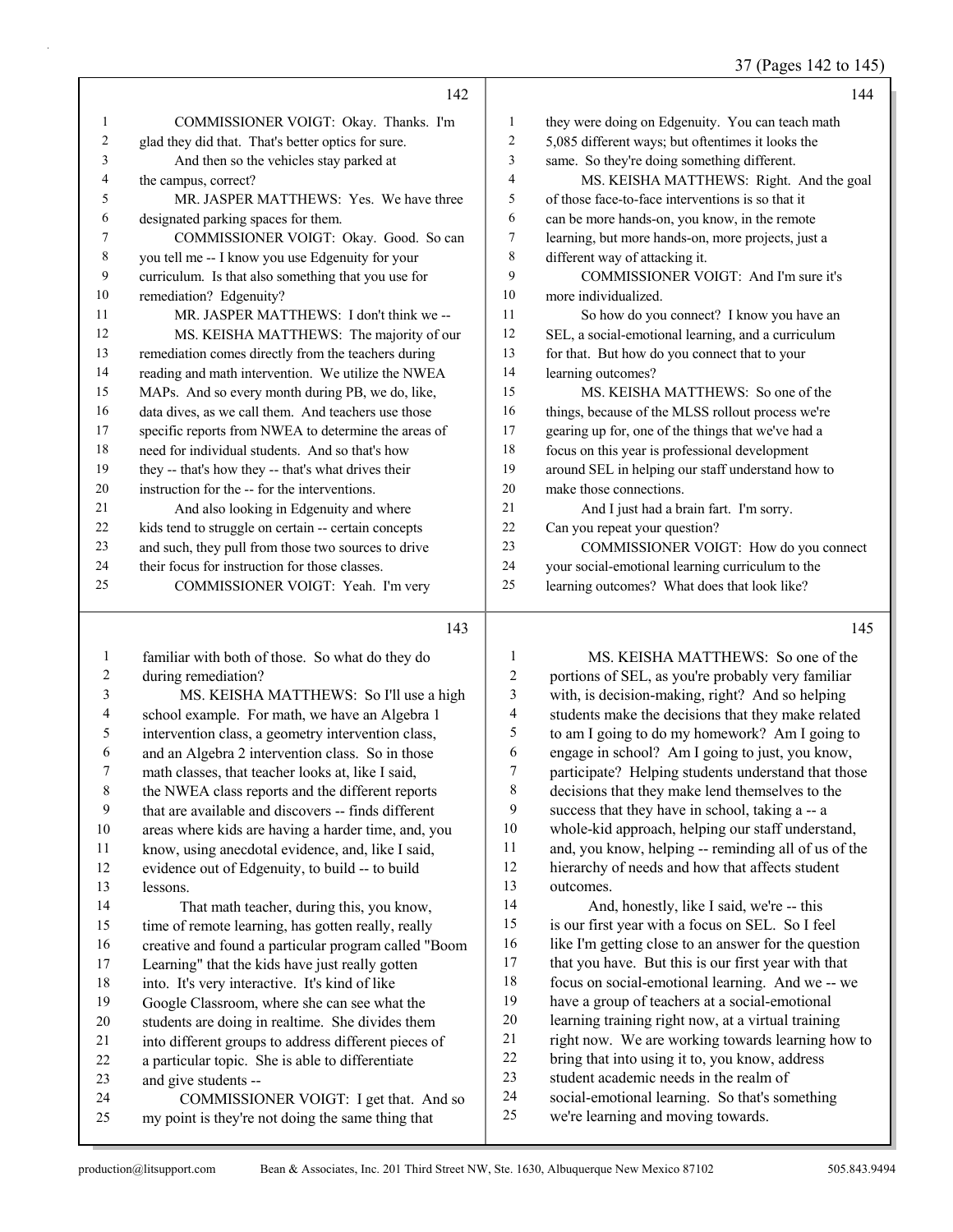|                |                                                      |                          | 38 (Pages 146 to 149)                                |
|----------------|------------------------------------------------------|--------------------------|------------------------------------------------------|
|                | 146                                                  |                          | 148                                                  |
| $\mathbf{1}$   | COMMISSIONER VOIGT: Something you might              | $\mathbf{1}$             | So it's a little more involved than that. That is a  |
| 2              | do that you can kill two birds with one stone is you | $\overline{c}$           | big piece, because we want them to, you know, go to  |
| 3              | might look at your equity and your CLR framework and | 3                        | college, if that's appropriate for them. But we      |
| 4              | look at how those can complement each other, okay?   | 4                        | also want them to -- you know, we -- as educators,   |
| 5              | Because I know your equity councils are up and       | 5                        | we've always felt like school operated in a vacuum   |
| 6              | running now.                                         | 6                        | and that everything you do, theoretically or         |
| 7              | Just a question. Does your equity council            | 7                        | hypothetically, then you go out in the real world    |
| 8              | report out to a board?                               | 8                        | and you never do it again.                           |
| 9              | MS. KEISHA MATTHEWS: I have to say -- I              | 9                        | And so what we wanted to do was make that            |
| 10             | have to say I don't think so.                        | 10                       | connection between how the world is. Because at the  |
| 11             | COMMISSIONER VOIGT: Probably not, if you             | 11                       | end of the day, if these kids cannot -- if they      |
| 12             | took that long to answer. So that's okay. So all     | 12                       | can't feed themselves and their family, then we      |
| 13             | right.                                               | 13                       | failed them. And that's not what we just got into    |
| 14             | One other thing. Your mission statement              | 14                       | this business to do. Sorry.                          |
| 15             | talks about active transition. And I know that       | 15                       | COMMISSIONER VOIGT: That's all right.                |
| 16             | talk -- that's mostly just dual-credit enrollment;   | 16                       | Thank you for that answer.                           |
| 17             | is that right?                                       | 17                       | So I presume, also, then, that you have --           |
| $18\,$         | MR. JASPER MATTHEWS: Well, yes and -- and            | 18                       | you have some skill sets of specific goal transition |
| 19             | not really. So what we define -- and I remember      | 19                       | points that you would like your students to obtain,  |
| $20\,$         | when we first drafted this mission statement a long  | $20\,$                   | some certain life skills, as you were describing it  |
| 21             | time ago. We -- the word "active transition" not     | 21                       | sounded like.                                        |
| 22             | only refers to is a seamless transition from high    | 22                       | MS. KEISHA MATTHEWS: Yes.                            |
| 23             | school into post-secondary -- we do have that career | 23                       | COMMISSIONER VOIGT: Super. So you                    |
| 24             | component that we're active- -- so part of -- when   | 24                       | mentioned the career technical ed. I think it's      |
| 25             | we do -- when we used to do trainings, and now that  | 25                       | phenomenal that you have that tech lab. And my       |
|                |                                                      |                          |                                                      |
|                | 147                                                  |                          | 149                                                  |
| $\mathbf{1}$   | we train our own staff, you know, the first question | 1                        | question about that is do you have -- do you have    |
| $\overline{c}$ | that I always ask is, "Everybody write down where    | $\overline{c}$           | pathways delineated so that there's completer        |
| $\mathfrak{Z}$ | the special ed mall is."                             | 3                        | courses, so your students can get that type of       |
| 4              | You'll be amazed at how many people                  | $\overline{\mathcal{L}}$ | certification? Apparently, they're taking a lot of   |
| 5              | really -- they get into heated debates. And it       | 5                        | dual classes at CNM and at your campus. So do you    |
| 6              | seemed like Winrock is winning. I don't know why,    | 6                        | have your pathways delineated with completer courses |
| 7              | but Winrock is winning.                              | 7                        | towards any types of certification?                  |
| $\,8\,$        | What I try to explain is there is no                 | 8                        | MR. JASPER MATTHEWS: Well, we attempted              |
| 9              | special ed mall. So when kids in this building       | 9                        | to do that when we would have the -- excuse me --    |
| 10             | behave in a certain way, special ed -- when they     | 10                       | either CNM send an instructor or one of our          |
| 11             | leave this building, special ed doesn't exist.       | 11                       | teachers, to teach and align so that they would get  |
| $12\,$         | So when we actively transition into the              | 12                       | the prerequisites in the SMART Labs and then do      |
| 13             | community, we want them to understand how the        | 13                       | the -- the post-requisites at the campus.            |
| 14             | community works. We don't want them to go out in     | 14                       | But we just haven't been able to get that            |
| 15             | the community -- and I think one of the compliments  | 15                       | alignment in place. So what we've been doing for     |
| 16             | we typically get when we do go in the community is   | 16                       | the last few years is just using it as a career      |
| 17             | how well our kids are dressed and how well they      | 17                       | exploration lab, so that they can see what kind of   |
| $18\,$         | behave when we go out.                               | $18\,$                   | jobs that they would have in those fields.           |
| 19             | So that transition piece extends beyond              | 19                       | So -- you know. And in the long run, that            |

 post-secondary, so it's college, but it's how the world works.

22 One of the financial units was about how<br>23 to build your credit, how to buy a car, how to -to build your credit, how to buy a car, how to --24 they had a budget, and they had to find an apartment<br>25 and had to do utilities and all that kind of stuff. and had to do utilities and all that kind of stuff.

24 MS. KEISHA MATTHEWS: And, in addition,

Edgenuity does have courses and strands of courses

 would be ideal, where kids can graduate with certain, you know, non-academic certificates in certain areas where they can go straight to work and

continue with college.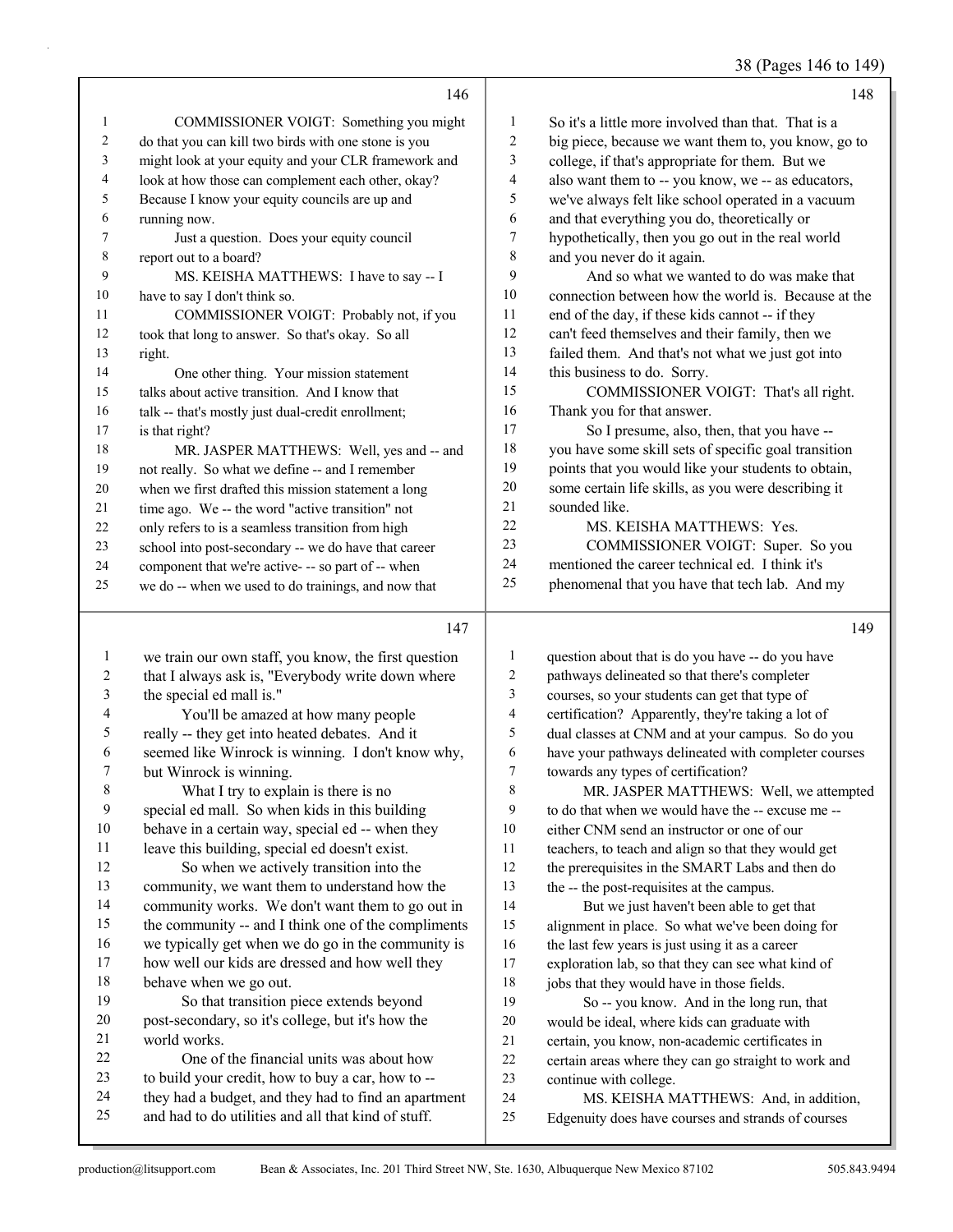## 39 (Pages 150 to 153)

|    | 150                                                  |                | 152                                                  |
|----|------------------------------------------------------|----------------|------------------------------------------------------|
| 1  | that lead to certification that we do promote. But   | 1              | Just, you know, not -- we have such a                |
| 2  | because CNM, of course, up until now does have those | $\overline{c}$ | passion for -- for students and for education. But   |
| 3  | similar programs also, and they are more hands-on,   | 3              | there is a -- there is a structure. And, you know,   |
| 4  | students tend to choose that route as opposed to the | 4              | being able to make sure that every "I" is dotted and |
| 5  | Edgenuity route.                                     | 5              | every "T" is crossed and trying to get the perfect   |
| 6  | COMMISSIONER VOIGT: Okay. Super.                     | 6              | people in each role and -- you know, there are a lot |
| 7  | I've got just a couple of more. So -- and            | 7              | of challenges. And we've learned many, many lessons  |
| 8  | I want to give -- I know there's other questions     | 8              | in making mistakes.                                  |
| 9  | that some other Commissioners are going to ask. I'm  | 9              | And, you know, one of the questions that             |
| 10 | going to let my list of questions go. I'm just       | 10             | we ask our students is, "What good mistakes did you  |
| 11 | going to ask a general question about what is --     | 11             | make today?"                                         |
| 12 | what mistake -- in all of your years of The GREAT    | 12             | So that's why I kind of laughed when you             |
| 13 | Academy, what mistake have you learned the most      | 13             | asked that question.                                 |
| 14 | from?                                                | 14             | MR. JASPER MATTHEWS: Yeah. I think now               |
| 15 | MS. KEISHA MATTHEWS: That's a good growth            | 15             | that I had a little time to think about it, I think  |
| 16 | mindset question.                                    | 16             | one of the mistakes that we made is we -- I think we |
| 17 | MR. JASPER MATTHEWS: Yeah, for sure. I               | 17             | underestimated the administrative functions to       |
| 18 | might have to put a little thought in that. I feel   | 18             | the -- compared to the day-to-day, hands-on running  |
| 19 | like that -- that the overarching, I guess, change   | 19             | of a school.                                         |
| 20 | in thinking that we had to go through is we thought  | 20             | So, for example, schools have central                |
| 21 | if we build it, they will come. And so --            | 21             | offices. School districts. And let's -- if it's a    |
| 22 | MS. KEISHA MATTHEWS: Yeah. So, you know,             | 22             | decent-sized district, that central office is away   |
| 23 | when this idea of The GREAT Academy came to us and   | 23             | from the school building. And I remember back in     |
| 24 | we worked on it over years, that was our thought.    | 24             | the day, especially when I worked in traditional     |
| 25 | If we build it, they will come.                      | 25             | school districts, central office never wanted to     |
|    | 151                                                  |                | 153                                                  |
|    |                                                      |                |                                                      |

| 1               | And over the years, what we found is                 | 1              | come to the school, because that's where all the     |
|-----------------|------------------------------------------------------|----------------|------------------------------------------------------|
| $\overline{2}$  | there's a lot more, of course, that goes into that.  | $\mathfrak{2}$ | real work was happening. They wanted to stay in the  |
| $\mathfrak{Z}$  | You mentioned something as -- I don't want to say    | 3              | building.                                            |
| $\overline{4}$  | "small"; but, you know, a lunch program could be     | 4              | And so I think we've underestimated trying           |
| 5               | something that would be more of a draw. You know,    | 5              | to do both, mainly just with us two, and run the     |
| 6               | one of the things that we have had to come to grips  | 6              | school. So I think it's just been difficult          |
| $\tau$          | with is while we believe in the positive effect of a | 7              | sometimes. So --                                     |
| $8\phantom{.0}$ | uniform and the students really get a boost from the | 8              | COMMISSIONER VOIGT: Well, thank you.                 |
| 9               | compliments that they get when they're seen in their | 9              | Yeah, it's an intense job. And your passion shines   |
| 10              | crisp white shirts and their black slacks, it's      | 10             | through. I appreciate it.                            |
| 11              | not -- it's not always practical to have such a      | 11             | And thank you again for that wonderful               |
| 12              | uniform, which, as you can see, we're sporting our   | 12             | video presentation.                                  |
| 13              | polos. I'm always cold, so I have a sweater.         | 13             | THE CHAIR: Thank you.                                |
| 14              | And so we've had to make an adjustment               | 14             | Commissioner Raftery?                                |
| 15              | with that. We have had students that come to The     | 15             | MR. JASPER MATTHEWS: Thank you. You made             |
| 16              | GREAT Academy, and they love everything about it.    | 16             | me cry. Nobody does (indiscernible) --               |
| 17              | And then we talk about the uniform, and they're,     | 17             | COMMISSIONER RAFTERY: I do remember you              |
| 18              | like, "Oh, no, no. Get me out of here." You know     | 18             | stating that you were a small school. And I'm going  |
| 19              | what I'm saying?                                     | 19             | back to the responsibilities of that position. When  |
| 20              | And so, you know, just kind of off the               | 20             | I was a superintendent, you know, it's -- you're the |
| 21              | cuff, if we had a little more time to think about    | 21             | one responsible for everything. You do special ed.   |
| 22              | it, certainly, we have made many, many mistakes.     | 22             | You do hirings. You do everything. That's your       |
| 23              | And lessons, of course, are learned from everyone.   | 23             | iob.                                                 |
| 24              | But those are two that kind of pop into my brain at  | 24             | And so, you know, to get paid an                     |
| 25              | the moment.                                          | 25             | additional amount of money for positions that you    |
|                 |                                                      |                |                                                      |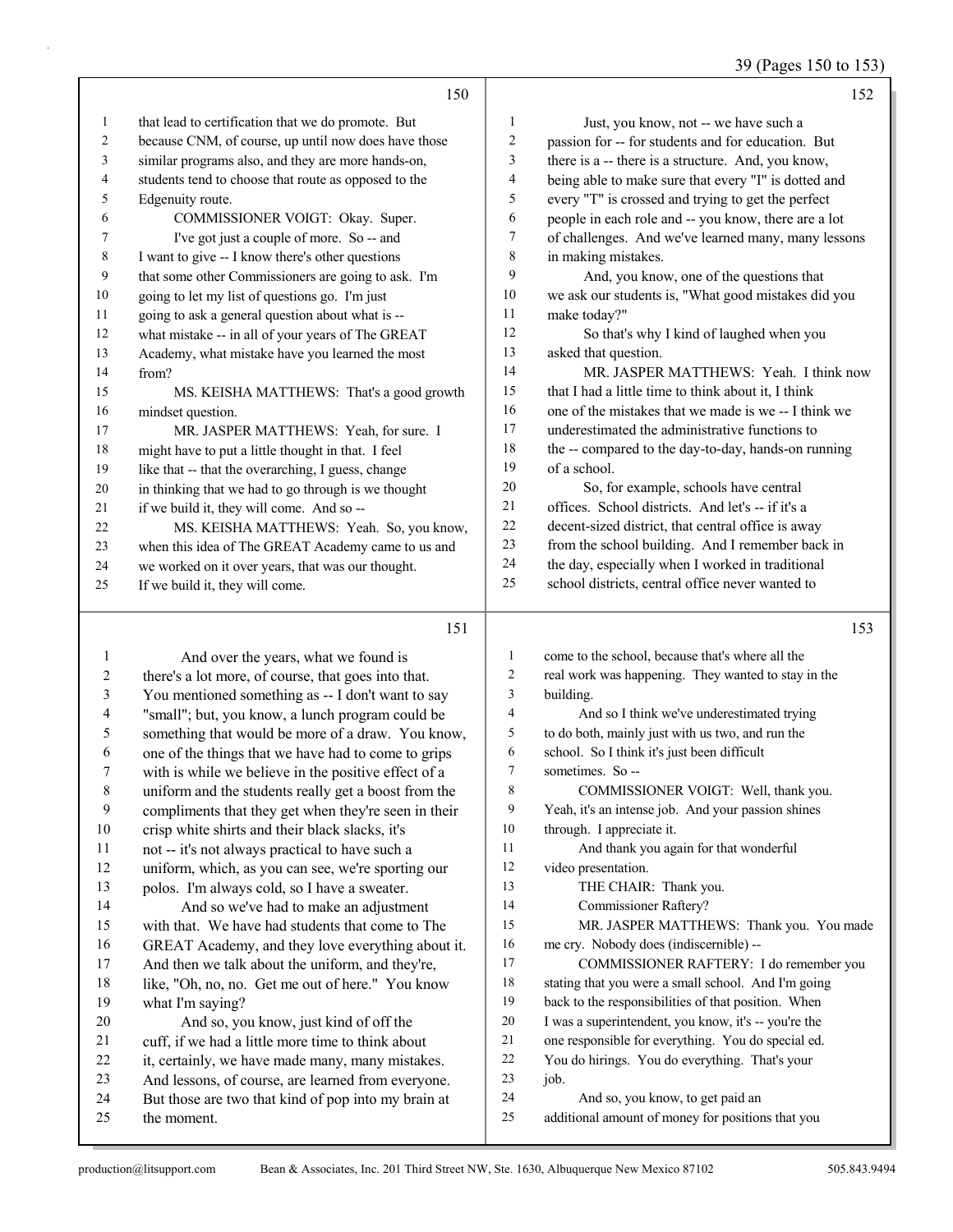40 (Pages 154 to 157)

|              | 154                                                  |                         | 156                                                  |
|--------------|------------------------------------------------------|-------------------------|------------------------------------------------------|
| $\mathbf{1}$ | are responsible for, I think is a little bit         | $\mathbf{1}$            | need, 12 students in Level B, and 4 students in      |
| 2            | unethical, because there are a lot of small school   | $\boldsymbol{2}$        | Level C. And at 40-day they didn't have any at       |
| 3            | superintendents out there who work really hard at    | 3                       | Level D, although we did see a Level D previously.   |
| 4            | putting it together. And it's only the one. And      | 4                       | One of those that we viewed last year -- I           |
| 5            | there are two of you. And coordinating maybe         | 5                       | did review IEP files, and I reviewed I think it was  |
| 6            | perhaps would be a good idea in learning how to be   | $\epsilon$              | eight or nine of them. One of them was from APS, as  |
| 7            | better at administration, along with your other      | $\boldsymbol{7}$        | Mr. Matthews described. However, our visit was in    |
| 8            | duties.                                              | $\,$ 8 $\,$             | the spring. And this student, they were still        |
| 9            | That being said, I'm still waiting for               | 9                       | operating on the APS IEP, which is fine if they're   |
| 10           | Karen -- Karen's answer to the special ed question   | 10                      | going to adopt that IEP. But then they have to be    |
| 11           | that I asked her and her finding when she went over  | 11                      | offering it as described, and they were not.         |
| 12           | there. I'm real interested in that. If you would     | 12                      | It had minutes per week -- 600 minutes per           |
| 13           | comment, please.                                     | 13                      | week of ELA in a special ed setting, 300 minutes per |
| 14           | MS. KAREN WOERNER: Madam Chair,                      | 14                      | week in a special ed setting to address some needs   |
| 15           | Commissioner Raftery, thank you. So a couple of      | 15                      | of that student.                                     |
| 16           | things. I do want to say, if I may, just to          | 16                      | As a result of counting the hours working            |
| 17           | underscore the part about being a school -- a state  | 17                      | on Edgenuity -- I did observe those. They may have   |
| 18           | charter school leader is like being a district       | $18\,$                  | them in a smaller group classroom, which is a great  |
| 19           | office. And I think what a lot of school leaders     | 19                      | accommodation and modification for kids to be in a   |
| $20\,$       | find is that the district office actually did do a   | 20                      | smaller group. But they were just working in their   |
| $21\,$       | lot of things for the schools. And now they are      | 21                      | Edgenuity online and being supervised by a teacher.  |
| 22           | having to do it all themselves.                      | 22                      | Mr. Matthews mentioned in his -- or                  |
| 23           | So I don't -- I think it's a huge amount             | 23                      | Ms. Matthews, I guess, read it in her report -- that |
| 24           | of work. But, you know, the school's been operating  | 24                      | the -- likened it to something at Southwest          |
| 25           | for ten years.                                       | 25                      | Secondary. And, yes, in my conversation with         |
|              | 155                                                  |                         | 157                                                  |
| $\mathbf{1}$ | So to special ed to your question.                   | $\mathbf{1}$            | Southwest Secondary, I mentioned that Southwest      |
| 2            | The concerns that we mention--- and I do             | $\overline{c}$          | Secondary also offers a lot of courses on Edgenuity. |
| 3            | want to thank the Matth- -- Mr. and Ms. Matthews for | 3                       | And when we pointed out to them that this            |
| 4            | their comments around being willing to work around   | $\overline{\mathbf{4}}$ | small group was a great accommodation but didn't     |
| 5            | correcting some of these issues, because we have     | $\mathfrak s$           | count as direct service, Southwest Secondary         |
| 6            | found that they're very serious issues.              | 6                       | immediately took action after our exit interview,    |
| 7            | And, for example, their service levels are           | 7                       | without any report necessary, to make the changes.   |
| 8            | inflated from our review, because of the counting    | 8                       | We did not have to engage Special Ed Bureau to make  |

 We did not have to engage Special Ed Bureau to make those things happen.

- 10 So I kind of resent the likening to Southwest Secondary in his report. 12 At our visit, there were no direct service logs, no student schedules they could show us that
- would match what we saw in the IEPs. And that is a huge concern. 16 I do expect that, if renewed, we will work
- very closely together with the Special Ed Bureau and 18 the school, to correct these -- addressing the needs of these students. I think there is more to be done in that arena.
- 21 Am I allowed to speak to other things,
- Chairwoman, or just to the question of Commissioner Raftery?
- 24 THE CHAIR: No, just to the question that you were asked.

 the time in the classroom doing Edgenuity, that the teacher, the special ed teacher, as service hours. 11 So this school has inflated hours. And, by that, I mean the service levels are A, B, C, D, based on the amount of service a student needs; A being minimal support, B being an extreme amount of

 support. Typically, a D-level student is, as Commissioner Armbruster referred -- alluded to earlier, either something when a severe behavior issue or a student who needs life skills training. 19 So I haven't observed, you know, that at the school. But the school, at the 40-day this year, and similarly last year, had -- I just pulled it up from S.T.A.R.S. earlier; I don't know -- I didn't think I was going to be sharing this. 24 But there were roughly 12 students; no students in Level A, which is the lowest support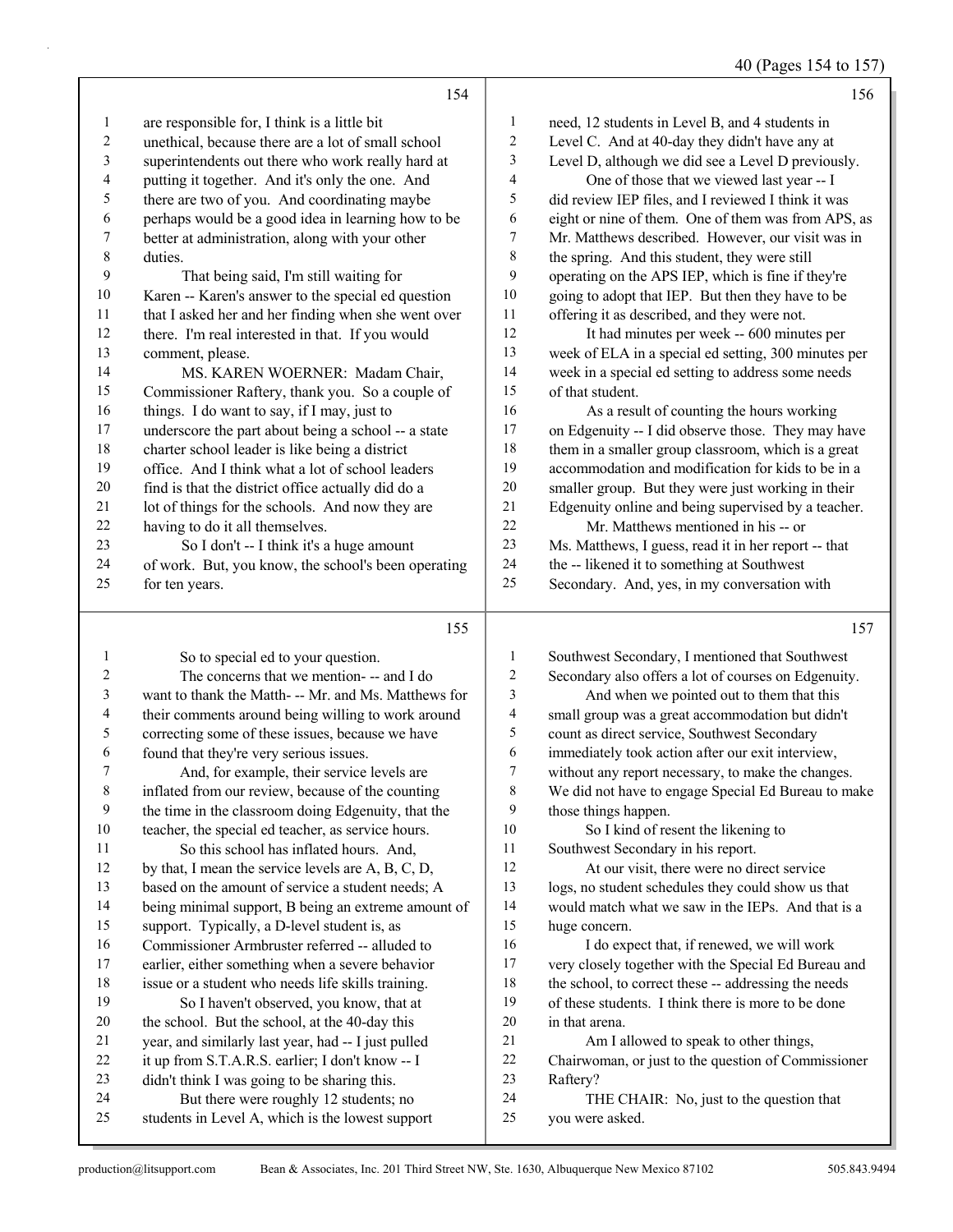41 (Pages 158 to 161)

|                |                                                      |                | $+1$ (Fages 1.30 to 101)                             |
|----------------|------------------------------------------------------|----------------|------------------------------------------------------|
|                | 158                                                  |                | 160                                                  |
| 1              | MS. KAREN WOERNER: Okay.                             | $\mathbf{1}$   | proficiency, science.                                |
| $\overline{c}$ | COMMISSIONER RAFTERY: Thank you.                     | $\overline{c}$ | And yet your video that you showed us had            |
| 3              | THE CHAIR: Thanks.                                   | 3              | these wonderful projects of people working with      |
| 4              | Commissioner Robbins?                                | 4              | drones, people working with 3D printers and things   |
| 5              | COMMISSIONER ROBBINS: Yes. You know, one             | 5              | like that. It looks like it's a -- you know, from a  |
| 6              | quick question. You mentioned the number of older    | 6              | video -- and I've seen recently your advertisements  |
| 7              | students that you had previously, non-traditional    | 7              | on TV -- it looks really neat. But when I look at    |
| 8              | students, that, you know, they wouldn't stick around | 8              | the numbers, I don't see the result there. And I'm   |
| 9              | to graduate; they'd go get a GED.                    | 9              | very, very, very concerned.                          |
| 10             | What percentage of students were 19 and              | 10             | Also, when I look at the ethnic breakdown            |
| 11             | above in your previous years? I mean, was it         | $11\,$         | of your school, it's very similar to APS. But when   |
| 12             | 10 percent? 20 percent? 30 percent?                  | 12             | I look at those who qualify, you have a much lower   |
| 13             | MR. JASPER MATTHEWS: Mrs. Matthews is                | 13             | percentage of students who qualify for Free and      |
| 14             | going to try to get you closer. But it was enough    | 14             | Reduced Lunch than APS in general. Now, that may be  |
| 15             | to designate us as a SAM school when that            | 15             | a reason why you don't go through the efforts of     |
| 16             | designation was around. So whatever percentage that  | 16             | getting federal dollars for lunch and things like    |
| 17             | was, we met that -- you know, we met that threshold. | 17             | that.                                                |
| 18             | Because we were a SAM school until that designation  | 18             | But given the nature of the rest of your             |
| 19             | went away.                                           | 19             | students, it seems that there's a lot of emphasis on |
| 20             | THE CHAIR: You know, I'm just going to               | 20             | hands-on. But I'm concerned that the basic reading,  |
| 21             | just say, unfortunately, that definition of SAM      | 21             | which -- you know, my son-in-law has a machining     |
| 22             | school changed so many times that you can't use that | 22             | business. He went to CNM, got his certificate and    |
| 23             | as a -- as a hallmark. Because four years ago, PED   | 23             | everything. You have to be able to read. You have    |
| 24             | couldn't even tell you what designated a school as a | 24             | to be able to do math to program these computers to  |
| 25             | SAM school. So I'm sorry to interrupt that --        | 25             | do that.                                             |
|                | 159                                                  |                | 161                                                  |
| 1              | COMMISSIONER ROBBINS: No. I mean, was it             | $\mathbf{1}$   | Operating a robot is one thing.                      |
| $\overline{c}$ | less than 20 percent?                                | $\overline{2}$ | Programming the robot is something else.             |
| 3              | MR. JASPER MATTHEWS: Well, it was -- I               | 3              | Programming a 3D printer to do something where you   |
| 4              | can -- let's go back. I remember when we first       | $\overline{4}$ | just punch in a simple design is one thing.          |
| 5              | opened--                                             | 5              | Building that 3D printer, which -- you know, that    |
| 6              | COMMISSIONER ROBBINS: I'm looking at the             | 6              | would be a goal for a lot of students to say, "I     |
| 7              | last three or four years, not ten years ago.         | 7              | don't want to just operate it; I want to be able to  |
| 8              | MR. JASPER MATTHEWS: I'm assuming it had             | 8              | make those things." That's a higher level of         |
| 9              | to be at least 30, 40 percent, easy. It was almost   | 9              | science and math capability than what I'm seeing in  |
| 10             | half-and-half at one point.                          | 10             | the results. So that's a concern that there's not    |
| 11             | COMMISSIONER ROBBINS: Okay. But most                 | 11             | enough emphasis on that.                             |
| 12             | recently, when you had those, and you were being     | 12             | The finances. There's been a                         |
| 13             | compensated for those older students, what           | 13             | deterioration over three years in your finances due  |

percentage of those students were -- I mean, was it

 as much as 40 or 50 percent? You said at one time. But most recently.

17 MR. JASPER MATTHEWS: Most recently, it was at least 30 percent. 19 COMMISSIONER ROBBINS: 30 percent. Okay. So that could account for part of your low performance and low graduation if they left. But, you know, that would only account for it if every one of those 30 percent left. Otherwise, if only

half of them left, you're still substantially below

APS in terms of reading proficiency, math

deterioration over three years in your finances due

to the audit findings and the increase in material

and significant deficiencies. I think -- I

 understand that you're saying you didn't realize how much effort it was going to take for doing the

administrative work and things like that. But every

small charter school has to do that. And I don't

think their charter administrators are paying

themselves to the degree that you guys are.

22 I see a very deficient allocation of

resources when I look at the spending and the

budgets over the last several years. I'm very

concerned about that when we look at, you know, a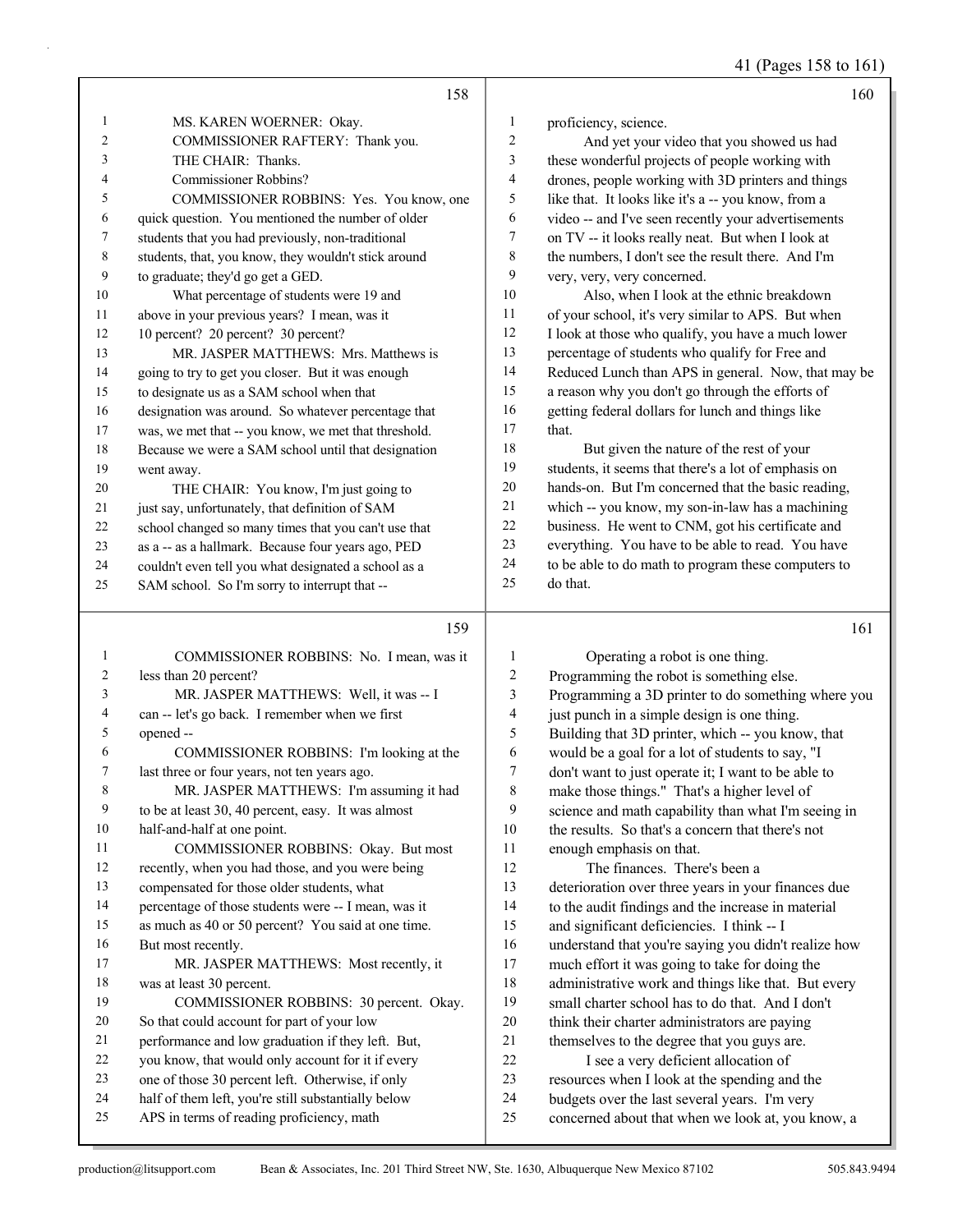42 (Pages 162 to 165)

|             | 162                                                                                                    |                  | 164                                                                                                      |
|-------------|--------------------------------------------------------------------------------------------------------|------------------|----------------------------------------------------------------------------------------------------------|
| 1           | large district like APS bringing to the attention of                                                   | 1                | that's material.                                                                                         |
| 2           | the Legislature putting forth saying, "A minimum                                                       | $\overline{c}$   | Secondly regarding the HB 2 requirement,                                                                 |
| 3           | amount has to go into the classroom," and you're                                                       | 3                | see, we budgeted -- and I think 70 or 72 percent                                                         |
| 4           | nowhere near that.                                                                                     | 4                | towards instruction. But when we lost the number of                                                      |
| 5           | So I have a real concern when we have a                                                                | 5                | students, we didn't bring those teachers on yet.                                                         |
| 6           | charter school that, you know, wants to do a great                                                     | 6                | And so I think what we're doing is we're looking at                                                      |
| 7           | job. And I believe -- I believe the intent is                                                          | 7                | this from a 40th-day snapshot. But by the time that                                                      |
| 8           | there. But when I see the budgets that are put                                                         | 8                | the year ends, this 43 percent should get up to --                                                       |
| 9           | forth and the spending that has been done over the                                                     | 9                | at least to the 70 percent with our planned hiring                                                       |
| 10          | last few years, I mean, an enormous amount of                                                          | 10               | patterns to -- to do that.                                                                               |
| 11          | operating funds, it seems, going into the building,                                                    | 11               | We just -- we didn't want to bring them on                                                               |
| 12          | disproportionate to -- I mean, in some years, it was                                                   | 12               | during -- during COVID when the kids wasn't there.                                                       |
| 13          | 26, 27 percent of your total budget just going to                                                      | 13               | And I've seen a number of charter schools,                                                               |
| 14          | the building. That just seems to be out of kilter                                                      | 14               | you know, if they budget for ten FTEs, they'll go                                                        |
| 15          | with what really should be happening.                                                                  | 15               | and hire ten FTEs. And when their projection come                                                        |
| 16          | What will you be doing going forward if                                                                | 16               | in, then they have to RIF and lay people off when                                                        |
| 17          | this Commission were to authorize -- reauthorize                                                       | 17               | they've turned down jobs from other schools.                                                             |
| 18          | your charter? What will you do to correct these                                                        | 18               | We didn't want to do that. We wanted to                                                                  |
| 19          | deficiencies? I mean, we've talked about, you know,                                                    | 19               | bring on the additional staff as we saw the                                                              |
| 20          | why things have happened. What are you going to do                                                     | $20\,$           | enrollment increasing. And so that's a part of our                                                       |
| 21          | to correct the deficiencies that we've observed?                                                       | $21\,$           | plan, to -- you know, to rectify some of that.                                                           |
| 22          | And I'll leave it at that, and you can                                                                 | 22               | And, also, some of it is -- well, I'll                                                                   |
| 23          | answer.                                                                                                | 23               | just leave it at that. That's the two big things I                                                       |
| 24          | MR. JASPER MATTHEWS: Okay. Appreciate                                                                  | 24               | know that we're planning on doing that we have                                                           |
| 25          | the question, sir.                                                                                     | 25               | decided to do to help get us to a better place with                                                      |
|             |                                                                                                        |                  |                                                                                                          |
|             |                                                                                                        |                  |                                                                                                          |
|             | 163                                                                                                    |                  | 165                                                                                                      |
| 1           | So one of the things that -- and we -- I                                                               | $\mathbf{1}$     | our -- with our audit findings and our -- our                                                            |
| 2           | believe this is in one of the answers for the                                                          | $\overline{c}$   | financial position.                                                                                      |
| 3           | preliminary analysis -- is when we had the two years                                                   | 3                | COMMISSIONER ROBBINS: What about                                                                         |
| 4           | with the two findings, one was for the school, one                                                     | 4                | academically?                                                                                            |
| 5           | was for the foundation for those two years. And the                                                    | 5                | MR. JASPER MATTHEWS: Well, academically,                                                                 |
| 6           | school got the three findings last year, and one was                                                   | 6                | one of the positions we're going to bring on is a                                                        |
| 7           | material.                                                                                              | $\boldsymbol{7}$ | Level III instructional leader to be the graduation                                                      |
| $\,$ 8 $\,$ | So one thing that we did back then is we                                                               | $\,8\,$          | coach, to work specifically with our seniors and                                                         |
| 9           | contracted with an accounting firm to assist us and                                                    | 9                | case-manage those guys and work with those guys to                                                       |
| 10          | the business -- the school and the business manager                                                    | 10<br>11         | get them across the finish line.                                                                         |
| 11<br>12    | to avoid getting those kind of -- those kind of                                                        | 12               | You know, by the time they get to senior                                                                 |
| 13          | audit findings.                                                                                        | 13               | year, sometimes they get -- they're tired; they're                                                       |
| 14          | So when you look at, you know, '17, we had                                                             | 14               | beat-up, worn out. So we just felt like we needed<br>to bring somebody onboard to assist in getting them |
| 15          | two findings. And, you know, technically, the                                                          | 15               | across the finish line.                                                                                  |
| 16          | school only had one; second year the school had one;<br>and then the third year, the school had three. | 16               | In addition to the graduation coach, we do                                                               |
| 17          | So we said in our response that something                                                              | 17               | plan to hire a special ed teacher and a -- an                                                            |
| 18          | that we plan to do for our own internal corrective                                                     | 18               | additional EA to help us get our percentage there;                                                       |
| 19          | action is to -- and that's why Lonnie is on from the                                                   | 19               | because, see, our contract -- see, I have an                                                             |
| 20          | accounting firm, because we've already engaged them                                                    | 20               | administrative contract and a special education                                                          |
| 21          | to help us clear up those -- those audit findings                                                      | 21               | contract for my special ed piece, because I'm a                                                          |
| 22          | that we have. So that's one corrective action that                                                     | 22               | licensed special ed teacher.                                                                             |
| 23          | we took it upon ourselves to do.                                                                       | 23               | So we have a middle-school teacher that's                                                                |
| 24<br>25    | And we recognized that we don't want any<br>audit findings, but -- and definitely anything             | 24<br>25         | special ed. She has the middle school kids on her<br>caseload. So we couldn't put all of her kids, all   |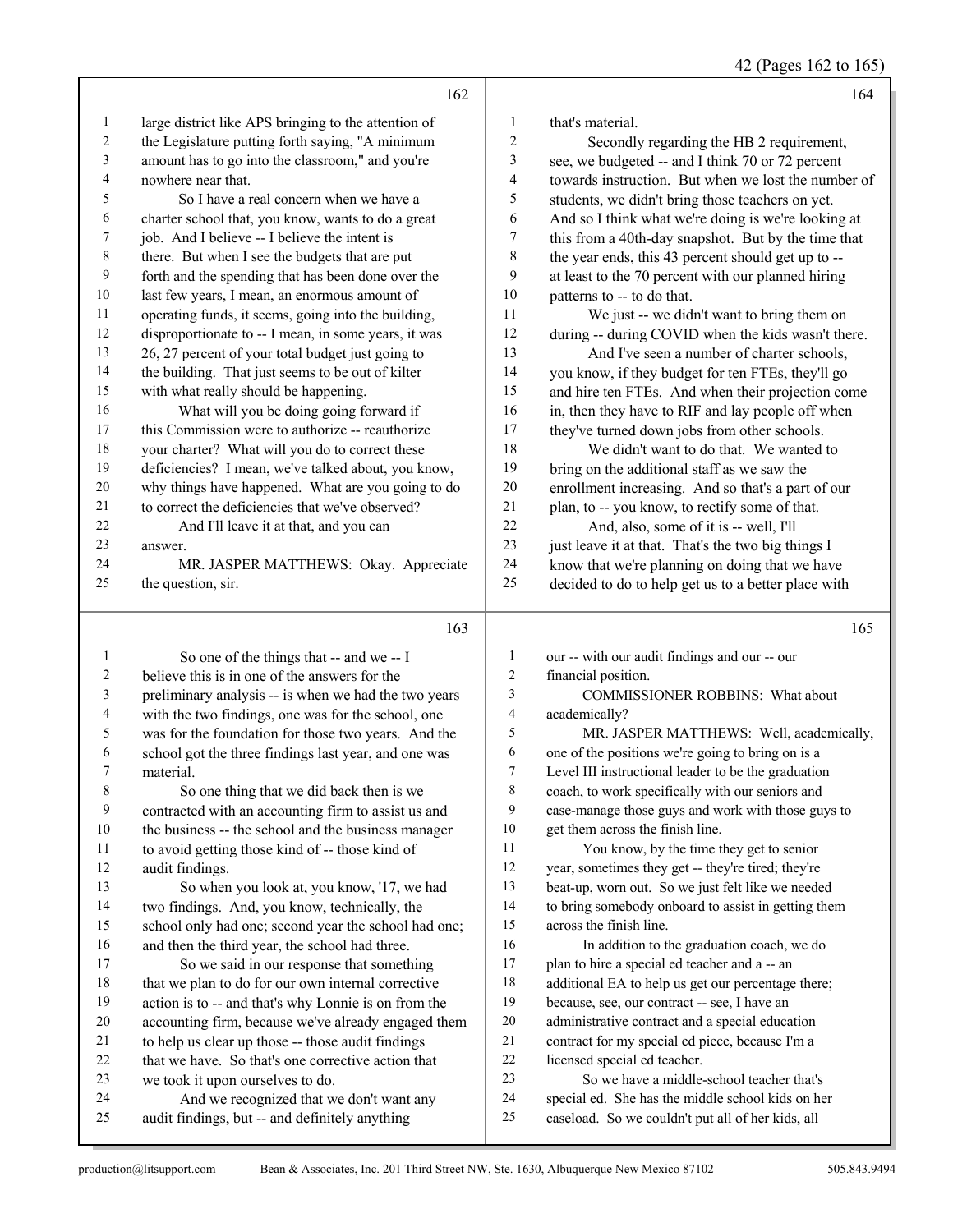43 (Pages 166 to 169)

|              | 166                                                                    |                | 168                                                                  |
|--------------|------------------------------------------------------------------------|----------------|----------------------------------------------------------------------|
| $\mathbf{1}$ | the special ed kids, under her FTE, because we would                   | 1              | COMMISSIONER ARMBRUSTER: And I know our                              |
| 2            | have had to get a waiver, and they're not going to                     | $\overline{c}$ | Deputy Director has her hand up as well.                             |
| 3            | waive that many students on one.                                       | 3              | THE CHAIR: I know, but we're at                                      |
| 4            | So my caseload is the high school special                              | 4              | Commissioners' questions right now.                                  |
| 5            | ed teacher. So that's why I'm a part-time teacher.                     | 5              | COMMISSIONER ARMBRUSTER: I want to know,                             |
| 6            | And that's why Mrs. Matthews is the part-time EL                       | 6              | what is the base salary that each of you gets?                       |
| 7            | teacher.                                                               | $\tau$         | MR. JASPER MATTHEWS: The special ed piece                            |
| 8            | So our -- you know, so our compensation is                             | 8              | or the admin piece?                                                  |
| 9            | a combination between administration and teaching                      | 9              | COMMISSIONER ARMBRUSTER: Well, maybe                                 |
| 10           | duties. And so I just want to make sure that                           | 10             | separately.                                                          |
| 11           | that's -- that that's -- you know, it's not like --                    | 11             | MR. JASPER MATTHEWS: Okay. So my admin                               |
| 12           | you know, that we are just getting paid for                            | 12             | is 117, and my special ed is 26.                                     |
| 13           | additional things. We get paid for the things that                     | 13             | COMMISSIONER ARMBRUSTER: And your wife                               |
| 14           | we do. So I just wanted to make sure that that                         | 14             | is?                                                                  |
| 15           | was -- that was understood. I'm sorry.                                 | 15             | MR. JASPER MATTHEWS: I think it's --                                 |
| 16           | THE CHAIR: Can I just tag in there for                                 | 16             | Charlotte may know it quicker. But it's, like, 115,                  |
| 17           | just a second? So your contract as an administrator                    | 17             | and then her-                                                        |
| 18           | says it is for what percentage of time?                                | 18             | MS. KEISHA MATTHEWS: It's 114, and then                              |
| 19           | MR. JASPER MATTHEWS: .78.                                              | 19             | 20, 25, 26.                                                          |
| 20           | THE CHAIR: I'm sorry?                                                  | 20             | COMMISSIONER ARMBRUSTER: For EL?                                     |
| 21           | MR. JASPER MATTHEWS: .78.                                              | 21             | MR. JASPER MATTHEWS: Yes.                                            |
| 22           | THE CHAIR: .78? Okay. Thanks. Sorry.                                   | 22             | COMMISSIONER ARMBRUSTER: And then I heard                            |
| 23           | MS. KEISHA MATTHEWS: And I just wanted to                              | 23             | you're getting \$395 a month for an IRA? Is that                     |
| 24           | speak to the academic concerns that he had.                            | 24             | each of you, and is it once a month or twice a                       |
| 25           | We are making growth. And if you look at                               | 25             | month? And how is it paid? What funds is it coming                   |
|              |                                                                        |                |                                                                      |
|              |                                                                        |                |                                                                      |
|              | 167                                                                    |                | 169                                                                  |
| 1            | our school-specific mission-specific indicators,                       | 1              | from?                                                                |
| 2            | those show that we're making growth. We're growing                     | $\overline{2}$ | MR. JASPER MATTHEWS: That's the -- I want                            |
| 3            | kids towards proficiency. And I feel like several                      | 3              | to say it's -- the \$325 is a monthly amount, right?                 |
| 4            | of the things that we are doing on campus are                          | $\overline{4}$ | Or is it a paycheck amount?                                          |
| 5            | lending itself towards that.                                           | 5              | MS. KEISHA MATTHEWS: Paycheck.                                       |
| 6            | You know, one of the things that we work                               | 6              | MR. JASPER MATTHEWS: \$325 per paycheck?                             |
| 7            | really hard at is keeping students for a number of                     | 7              | COMMISSIONER ARMBRUSTER: For each of you?                            |
| 8            | years so that we can -- so that we can build on what                   | 8              | MS. KEISHA MATTHEWS: Yes.                                            |
| 9            | we're -- you know, the foundation that we start with                   | 9              | MR. JASPER MATTHEWS: We might want to                                |
| 10           | them.                                                                  | 10             | double-check. That doesn't sound right.                              |
| 11           | You know, a lot of the -- one of the                                   | 11             | COMMISSIONER ARMBRUSTER: What about the                              |
| 12           | challenges that we face as a charter school is that                    | 12             | cell phone? Is that 80 each?                                         |
| 13           | we have students that hop from charter school to                       | 13             | MR. JASPER MATTHEWS: 80 stipend for a                                |
| 14           | charter school and school to school. But when we're                    | 14             | cell phone.                                                          |
| 15           | able to keep a student for three, four, or five                        | 15             | COMMISSIONER ARMBRUSTER: For                                         |
| 16           | years, those are the students where we see the most                    | 16             | once-a-month, you get that amount? Each of you?                      |
| 17           | growth, because we're able to -- yeah. Anything                        | 17             | MR. AND MRS. MATTHEWS: (Indicate.)                                   |
| 18           | that you implement, you need three or four years                       | 18             | COMMISSIONER ARMBRUSTER: So 80 for each                              |
| 19           | to -- to see the fruits of your labor.                                 | 19             | of you once a month. And you're no longer getting a                  |
| 20           | But I just wanted to add that.                                         | 20             | car allowance; is that correct?                                      |
| 21           | COMMISSIONER ROBBINS: Thank you.                                       | 21             | MR. JASPER MATTHEWS: Yes.                                            |
| 22           | COMMISSIONER ARMBRUSTER: Maybe let Karen                               | 22             | COMMISSIONER ARMBRUSTER: Also, I wanted                              |
| 23           | go first.                                                              | 23             | to know -- I've actually forgotten how many students                 |
| 24<br>25     | THE CHAIR: Commissioner Armbruster and<br>then Commissioner Caballero. | 24<br>25       | you can have for special ed on your caseload, if<br>they're B-level. |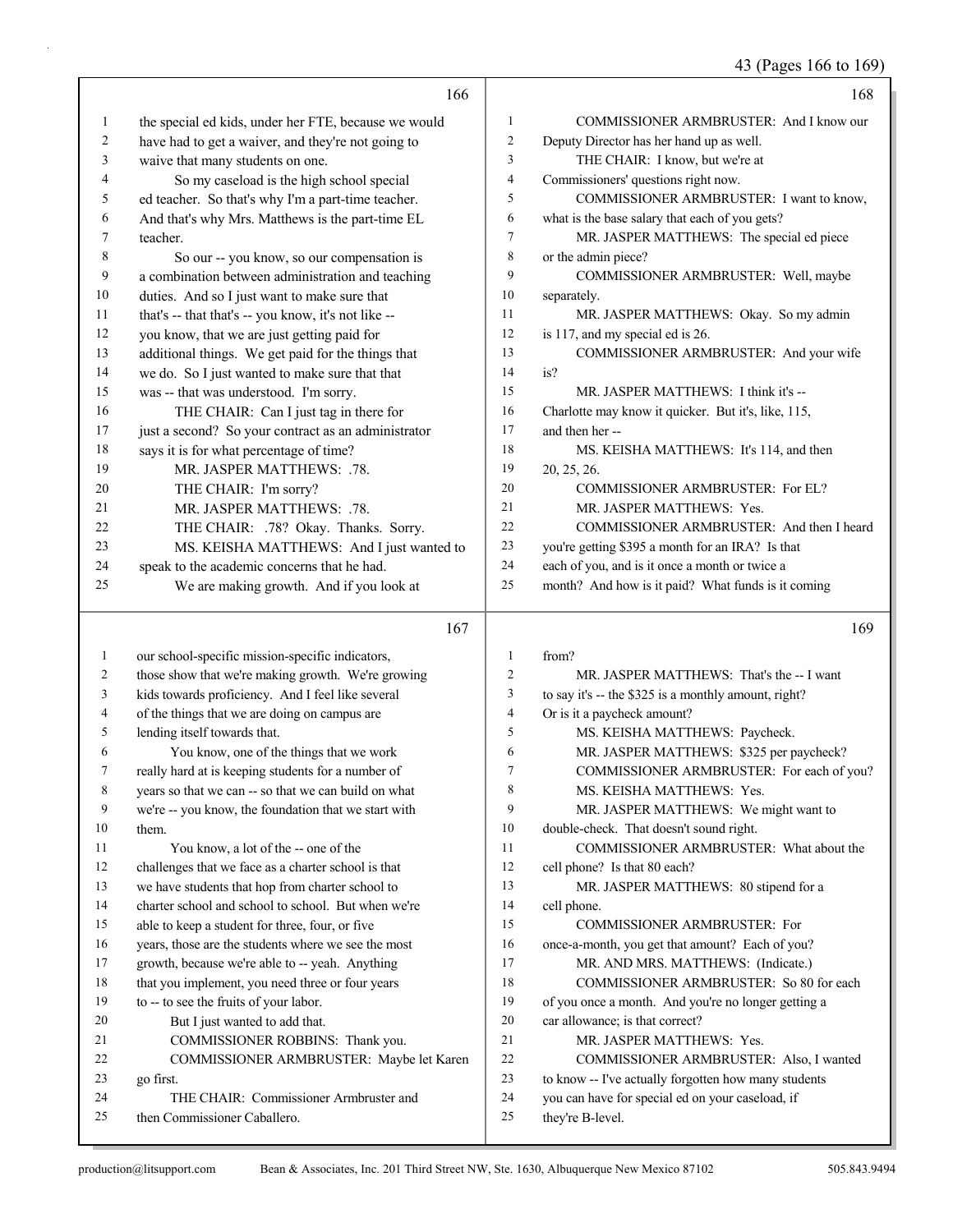44 (Pages 170 to 173)

|              | 170                                                                                   |                     | 172                                                                                                     |
|--------------|---------------------------------------------------------------------------------------|---------------------|---------------------------------------------------------------------------------------------------------|
| $\mathbf{1}$ | MR. JASPER MATTHEWS: B-level, you can                                                 | 1                   | this school with, say, Cesar Chavez or any of them,                                                     |
| 2            | have, if I remember -- C-level was -- D-level is 8;                                   | $\overline{c}$      | or just in general. I'm not picking a particular                                                        |
| 3            | C-level is 15; B-level is around 20, 21; and then                                     | 3                   | one. I want to see where is the school compared to                                                      |
| 4            | A-level is -- you know.                                                               | $\overline{4}$      | our other schools who are doing better than this                                                        |
| 5            | COMMISSIONER ARMBRUSTER: A million.                                                   | 5                   | school is doing?                                                                                        |
| 6            | So, really, your special ed is pretty                                                 | 6                   | THE CHAIR: You know -- and I'm going                                                                    |
| 7            | minimal, because you have 21 B-levels and four                                        | 7                   | to -- and I'm just going to say I don't know                                                            |
| 8            | C-levels. So that's barely two people, I would say                                    | $\,$ 8 $\,$         | whether -- because the demographics are different.                                                      |
| 9            | just in terms of caseloads.                                                           | 9                   | So if you're looking at a reengagement school in                                                        |
| 10           | The other thing I want to check was the --                                            | 10                  | Las Cruces, I don't know whether you can adequately                                                     |
| 11           | on this R. Shorter, who's a -- he's a staff member                                    | 11                  | compare that they should have the same demographics                                                     |
| 12           | at your school. And I wanted to see -- he seems to                                    | 12                  | as, you know, Albuquerque and the neighborhood of                                                       |
| 13           | appear on a number of different forms. Let me --                                      | 13                  | Albuquerque. So                                                                                         |
| 14           | how do I say -- he's in the school handouts from the                                  | 14                  | COMMISSIONER ARMBRUSTER: We don't have                                                                  |
| 15           | site visit notes.                                                                     | 15                  | any reengagement -- I guess I'm looking at                                                              |
| 16           | Maybe I need Karen, our Deputy Director,                                              | 16                  | demographics. We have other schools in Albuquerque                                                      |
| 17           | to explain that issue.                                                                | 17                  | that are reengagement.                                                                                  |
| $18\,$       | The second thing is, in terms of                                                      | 18                  | COMMISSIONER VOIGT: Can I chime in,                                                                     |
| 19           | reengagement schools, I know you have that,                                           | 19                  | Commissioner Armbruster? There are a lot of                                                             |
| $20\,$       | absolutely. But I wanted to see how that compares                                     | 20                  | reengagement schools, and they are all suffering                                                        |
| 21           | to other schools who are -- because, of course, you                                   | 21                  | because of the age caps. A lot of the APS charter                                                       |
| $22\,$       | know, in New Mexico, we have several of those. And                                    | 22                  | schools like RFK and Gordon Bernell, they're all                                                        |
| 23           | so I wanted to see how the demographics are for your                                  | 23                  | suffering because of this age cap. They were all                                                        |
| 24           | school.                                                                               | 24                  | formerly designated as the SAMs with that 30 to                                                         |
| 25           | And I guess maybe the Deputy Director may                                             | 25                  | 60 percent enrollment population.                                                                       |
|              |                                                                                       |                     |                                                                                                         |
|              |                                                                                       |                     |                                                                                                         |
|              | 171                                                                                   |                     | 173                                                                                                     |
|              |                                                                                       |                     |                                                                                                         |
| $\mathbf{1}$ | have to do this. We have La Montañas; I know they                                     | 1                   | But I think it would be hard to, straight                                                               |
| 2            | did a school redesign. And New America, we have a                                     | 2                   | across the board, make a comparison because they're                                                     |
| 3<br>4       | couple of those.                                                                      | 3<br>$\overline{4}$ | all so different with their demographics, as the                                                        |
| 5            | THE CHAIR: Las Montañas is not a                                                      | 5                   | Chairwoman was saying.                                                                                  |
| 6            | reengagement school. New Americas is. Las Montañas                                    | 6                   | COMMISSIONER ARMBRUSTER: And I'm wanting                                                                |
| 7            | doesn't classify itself as a reengagement.                                            | $\tau$              | to say does this school have 100 percent Free and                                                       |
|              | COMMISSIONER ARMBRUSTER: Cesar Chavez                                                 | 8                   | Reduced Lunch, which a number of our schools do, or                                                     |
| 8<br>9       | does; right?                                                                          | 9                   | 80 percent. Some of them only have 40 percent,                                                          |
| 10           | THE CHAIR: Yeah, they do.                                                             | 10                  | which is way different demographic than, say -- I                                                       |
| 11           | COMMISSIONER ARMBRUSTER: Okay. So,                                                    | 11                  | that's why I was asking. I don't have to have that                                                      |
| 12           | anyway, I just needed to get a picture of everybody                                   | 12                  | comparison to exactly a school.                                                                         |
| 13           | together here. And I don't know if the Deputy                                         | 13                  | But I'm just trying to put this school in                                                               |
| 14           | Director could help me with that.                                                     | 14                  | my mind in a place where I can say, "Oh. Well, of                                                       |
| 15           | MS. KAREN WOERNER: Madam Chair,<br>Commissioner Armbruster. So I think I heard two    | 15                  | course, this is this way," because I am concerned as<br>Commissioner Robbins was saying, on the reading |
| 16           | questions, one around a staff member at the school                                    | 16                  | proficiency, the math proficiency, the graduation.                                                      |
| 17           |                                                                                       | 17                  | Those are things that I'm going to be considering.                                                      |
| 18           | and our site visit notes on that, and the other was<br>comparing The GREAT Academy -- | 18                  | So that's why I was asking.                                                                             |
| 19           | THE CHAIR: The graduation rate                                                        | 19                  | MS. KEISHA MATTHEWS: I can speak to the                                                                 |
| 20           | comparison? Is that what you're asking for with                                       | 20                  | Free and Reduced Lunch for 40th day of this year.                                                       |
| 21           | those other schools? Or what exactly are you asking                                   | 21                  | Our Free and Reduced Lunch percentage was                                                               |
| 22           | for?                                                                                  | 22                  | 34 percent. One of the issues that we face in                                                           |
| 23           | COMMISSIONER ARMBRUSTER: Well, I was                                                  | 23                  | having an overage population is anyone 18 or older,                                                     |
| 24           | looking at the other reengagement schools that we                                     | 24                  | whether they would have qualified, minus their age,                                                     |
| 25           | have and I wanted to compare the demographics of                                      | 25                  | for Free and Reduced Lunch, because they're 18 and                                                      |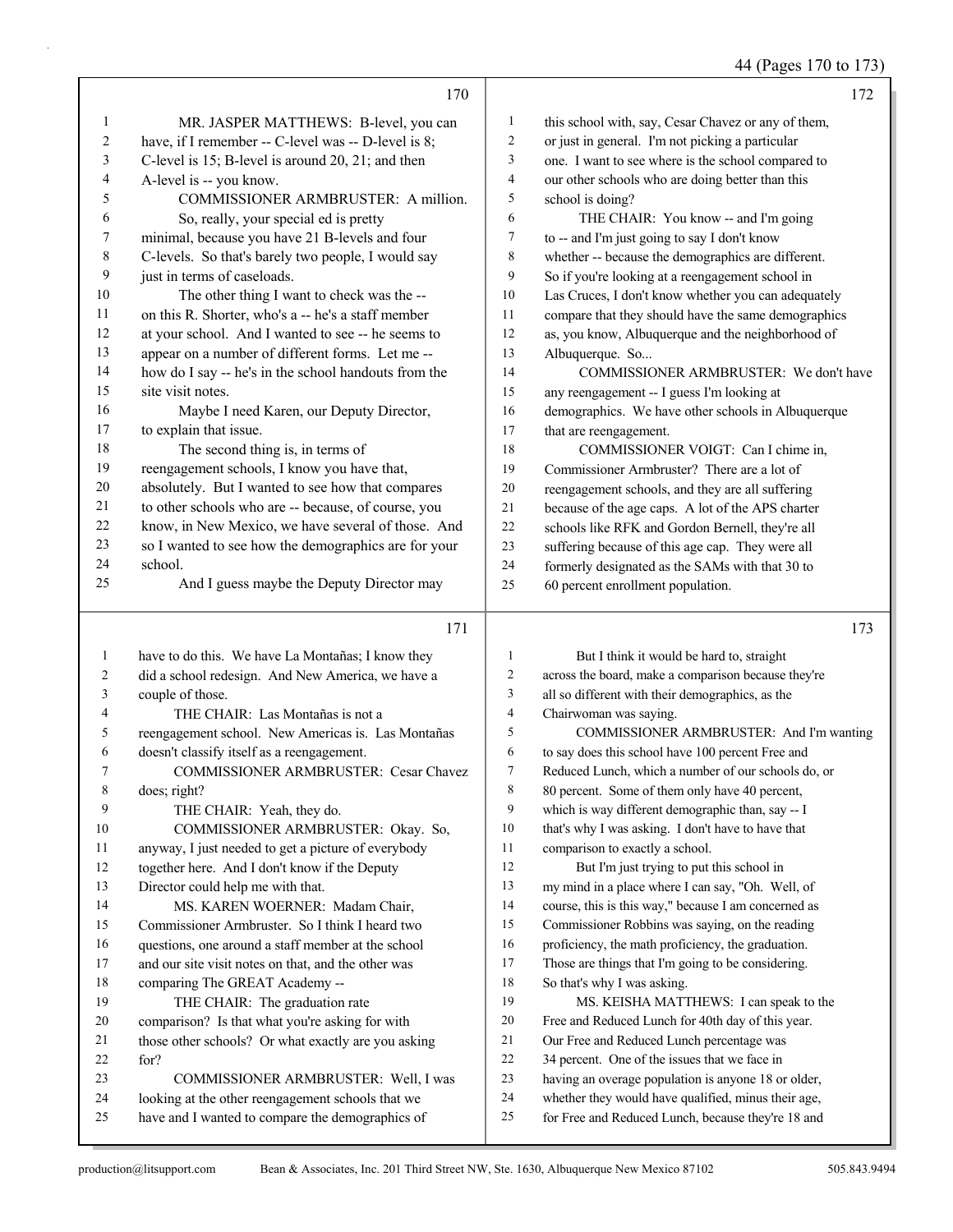(Degges 174 to

|              |                                                      |                  | 43 (Fages 174 to 177                                                 |
|--------------|------------------------------------------------------|------------------|----------------------------------------------------------------------|
|              | 174                                                  |                  | 176                                                                  |
| $\mathbf{1}$ | over, they don't get to count in those numbers. And  | $\mathbf{1}$     | students with need, based on the numbers.                            |
| 2            | so that pulls our percentage down.                   | $\sqrt{2}$       | The retention between school years, I did                            |
| 3            | COMMISSIONER ARMBRUSTER: How many do you             | 3                | note that earlier, that The GREAT Academy has been                   |
| 4            | have of the -- I don't know what we call them --     | $\overline{4}$   | hovering around 70 percent. They did have a slight                   |
| 5            | over 19-year-olds? How many of them?                 | 5                | increase up to 72 percent this year. Cesar Chavez'                   |
| 6            | MS. KEISHA MATTHEWS: Right now, we have              | 6                | retention between years is 87 percent.                               |
| 7            | four that are over 22. We do have some that are      | 7                | COMMISSIONER ARMBRUSTER: Thank you.                                  |
| 8            | over 18. But because the age gap is 22, you know,    | 8                | MS. KAREN WOERNER: Your other question                               |
| 9            | they're still -- we're good with them. Did I answer  | 9                | was about -- and I'm trying to find -- I know that                   |
| 10           | that question?                                       | 10               | we noticed the staff member you mentioned is on the                  |
| 11           | COMMISSIONER ARMBRUSTER: Thank you. And,             | 11               | foundation and was listed on the governing board;                    |
| 12           | Deputy Director?                                     | 12               | although Mr. Matthews said he's not on the -- I                      |
| 13           | MS. KAREN WOERNER: Yeah. So I just --                | 13               | don't know where he is. But I'm trying to find the                   |
| 14           | while we were talking, I pulled Cesar Chavez,        | 14               | reference to the site visit report that you                          |
| 15           | because they're an Albuquerque school that could     | 15               | mentioned.                                                           |
| 16           | sort of be considered a reengagement high school. I  | 16               | THE CHAIR: I believe it was. I believe                               |
| 17           | will tell you their race and ethnicity is similar to | 17               | the site visit report mentioned the governance --                    |
| 18           | The GREAT Academy, in that they have 7 percent       | 18               | the staff member being on the foundation board.                      |
| 19           | African-American; they have more Native American at  | 19               | COMMISSIONER VOIGT: (Indiscernible)                                  |
| 20           | 8 percent; and the rest are either Hispanic or --    | $20\,$           | packet. Mr. Fairley?                                                 |
| 21           | I'm sorry -- 13 percent Native American, 5 percent   | 21               | COMMISSIONER ARMBRUSTER: It was Shorter.                             |
| 22           | African-American.                                    | 22               | MS. KAREN WOERNER: He's the president of                             |
| 23           | I just made a note here.                             | 23               | the governing board. So there was a -- I recall --                   |
| 24           | And then 73 percent Hispanic, 9 percent              | 24               | and I don't know -- I know it's in here somewhere in                 |
| 25           | White. So similar in some regards to The GREAT       | 25               | the school's response -- oh, no, it was in the thing                 |
|              | 175                                                  |                  | 177                                                                  |
|              |                                                      |                  |                                                                      |
| $\mathbf{1}$ | Academy. However, they have 100 percent Free and     | $\mathbf{1}$     | they presented today -- where they gave out the -- I                 |
| 2            | Reduced Lunch.                                       | $\boldsymbol{2}$ | remember seeing this note.                                           |
| 3            | Our chart shows 13 percent, Ms. Matthews.            | $\mathfrak{Z}$   | There was a thing about Mr. Shorter. What                            |
| 4            | So I don't know where the 34 percent came from. I    | 4                | I remember about Mr. Shorter is he's employed at the                 |
| 5            | might need to check that.                            | 5                | school. He had been on the governing board, but he                   |
| 6            | Oh, yeah, this was last year. Okay. So               | 6                | came off the governing board appropriately and was                   |
| 7            | you've gone up since then. This was from last        | 7                | hired by the school as -- I think it was a -- I                      |
| $\,$ 8 $\,$  | year's data.                                         | 8                | don't know what it was the first year.                               |
| 9            | Also Cesar Chavez had a higher percentage            | 9                | But the contract -- I remember the                                   |
| 10           | of special ed students, of students with             | 10               | contract issue was his contract didn't have start or                 |
| 11           | disabilities, at 24 percent. They had 32 percent     | 11               | end dates and didn't have -- it had a list of duties                 |
| 12           | ELs. Similar gifted, with 4 percent. And I think     | 12               | that were not the duties he was doing, and it was a                  |
| 13<br>14     | we have -- with those demographics -- let me find it | 13<br>14         | salary of \$30 per hour.                                             |
| 15           | all. Sorry. Hold on. I'll get this report            | 15               | I think since then -- that was the first                             |
|              | switched over.                                       |                  | year. I think the second year, he was hired as more                  |
| 16           | THE CHAIR: Commissioner Armbruster, is               | 16<br>17         | of an FTE instead of by an hourly rate. I think                      |
| 17           | that answering what you wanted?                      | 18               | it's \$61,000 this year.<br>But he was hired as the dean of students |
| 18           | MS. KAREN WOERNER: They had similar --               | 19               |                                                                      |
| 19           | they had better graduation rates overall, but,       |                  | and truancy coach. Dean of students does not                         |

- state. They had 38 percent in four years,
- 42 percent in five years, and 38 percent in six
- years. So better than -- a few personal points
- better than The GREAT Academy; although their
- demographics are a little more different or more

 require a license for that title. Schools use it in different ways, but it's not a required license. Attendance coach does require a license, and I think it came up on the discrepancy report this year that Mr. Shorter doesn't have a license for that. 25 But more concerning was that he is listed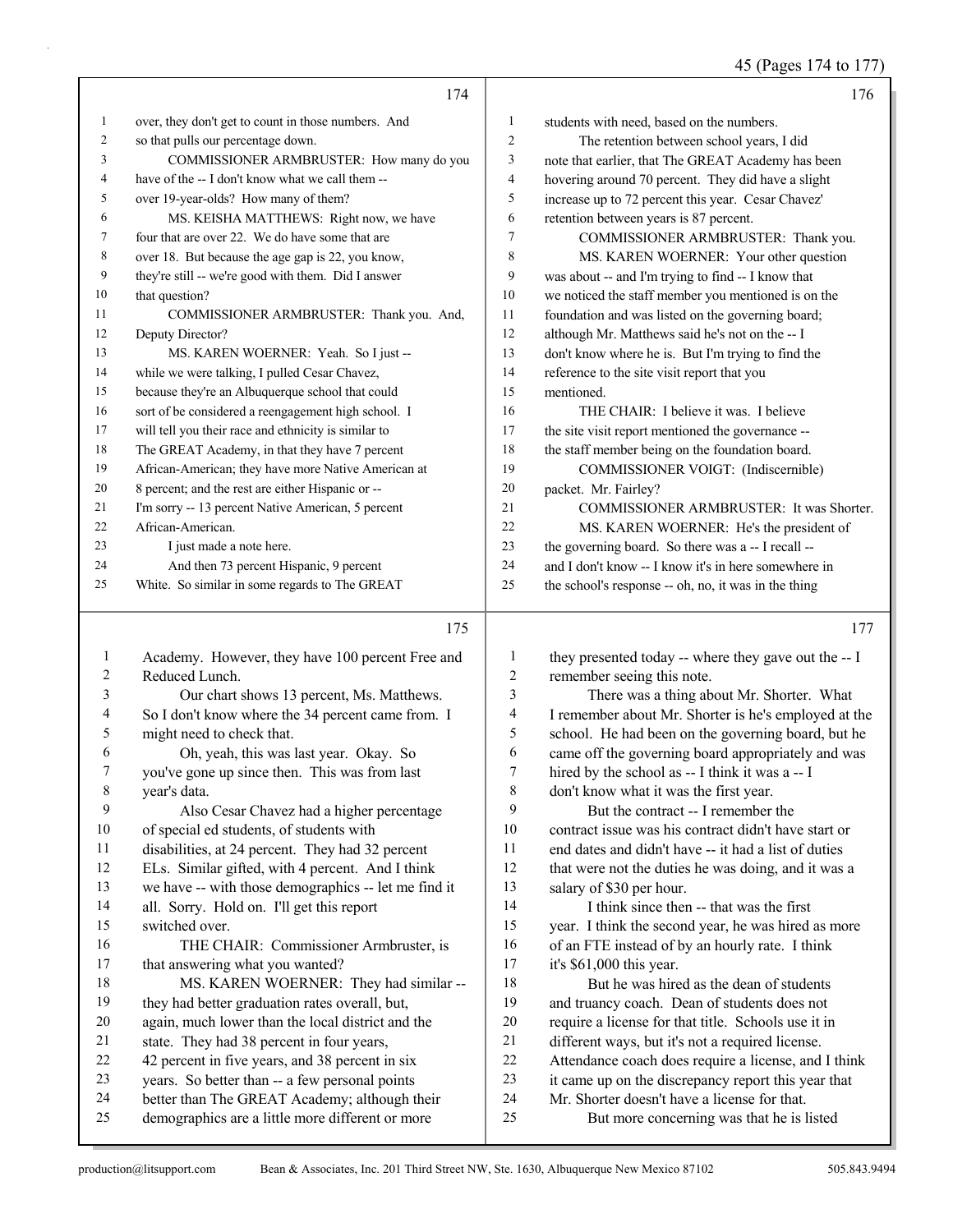46 (Pages 178 to 181)

|              | 178                                                                                                    |                | 180                                                                                 |
|--------------|--------------------------------------------------------------------------------------------------------|----------------|-------------------------------------------------------------------------------------|
| 1            | as the president of the foundation and also as the                                                     | 1              | The school itself had five.                                                         |
| 2            | only person listed on that other group that they                                                       | $\overline{c}$ | THE CHAIR: Right.                                                                   |
| 3            | were trying to transfer to but sounds like it's                                                        | 3              | MR. JASPER MATTHEWS: And then the                                                   |
| 4            | defunct.                                                                                               | 4              | foundation had the six -- the four. I'm sorry.                                      |
| 5            | So there, again, some appearance of                                                                    | 5              | THE CHAIR: Right. Okay.                                                             |
| 6            | impropriety is going on there. Nothing                                                                 | 6              | Commissioner Armbruster, do you have any                                            |
| 7            | particularly -- can't say it's illegal at this                                                         | 7              | other questions?                                                                    |
| $\,8\,$      | point. But it does present an appearance of                                                            | 8              | COMMISSIONER ARMBRUSTER: (Indicates.)                                               |
| 9            | impropriety and some potential conflict of interest.                                                   | 9              | THE CHAIR: Okay. So can I just ask --                                               |
| $10\,$       | But Mr. Shorter's name, I recognize,                                                                   | 10             | it's hard.                                                                          |
| 11           | because we had observed his file on a visit around                                                     | 11             | COMMISSIONER CABALLERO: Madam Chair, can                                            |
| 12           | those contract issues.                                                                                 | 12             | I ask my question now?                                                              |
| 13           | THE CHAIR: So does the school want to                                                                  | 13             | THE CHAIR: Certainly. I'm sorry. I                                                  |
| 14           | respond to the staff member being on the foundation                                                    | 14             | forgot. Sorry. Sorry. Absolutely.                                                   |
| 15           | board?                                                                                                 | 15             | COMMISSIONER CABALLERO: I know things                                               |
| 16           | MR. JASPER MATTHEWS: Well, as far as                                                                   | 16             | come up.                                                                            |
| 17           | going from the foundation to what was an attempt to                                                    | 17             | I just wanted to ask if the school had                                              |
| $18\,$       | switch over to the LLC, one of the board members had                                                   | 18             | ever been approached by the -- the PED Division, or                                 |
| 19           | to be designated as that person. And so -- so,                                                         | 19             | have you ever entertained, some way, somehow, to                                    |
| 20           | yeah. I mean, it's -- you know, I guess maybe it                                                       | 20             | divide or differentiate the -- the regular students                                 |
| 21           | should look like there should be six or seven, eight                                                   | 21             | that would be in high school from those that are                                    |
| 22           | people on that LLC, but really it only requires one.                                                   | $22\,$         | coming in to get their education again or get their                                 |
| 23           | THE CHAIR: No. I'm sorry. I don't think                                                                | 23             | diploma or graduate again?                                                          |
| 24           | the concern is with the LLC. I think the concern is                                                    | 24             | Have you ever been -- have you ever                                                 |
| 25           | with the existing non-profit foundation, that a                                                        | 25             | considered -- or requested or entertained this                                      |
|              | 179                                                                                                    |                |                                                                                     |
|              |                                                                                                        |                |                                                                                     |
|              |                                                                                                        |                | 181                                                                                 |
| $\mathbf{1}$ | staff member is on the board of the non-profit                                                         | $\mathbf{1}$   | notion of separating that data? I totally believe                                   |
| 2            | foundation. Let's just -- let's just pretend the                                                       | $\overline{c}$ | that that's one of the problems that we have.                                       |
| 3            | LLC doesn't exist, and we're not going to -- but                                                       | 3              | And -- but that is my question.                                                     |
| 4            | that the staff member sits on the board of the                                                         | $\overline{4}$ | MR. JASPER MATTHEWS: Okay. And that's a                                             |
| 5            | foundation.                                                                                            | 5              | great question. And Mrs. Gipson might remember this                                 |
| 6<br>7       | MR. JASPER MATTHEWS: And we, in the past,                                                              | 6<br>7         | from our last renewal hearing, Mr. -- he was from                                   |
|              | have had staff members -- for instance, a business                                                     |                | Las Cruces.                                                                         |
| 8<br>9       | manager in the past was on the foundation board.                                                       | 8<br>9         | THE CHAIR: Mr. Gant, Gene Gant, my                                                  |
| 10           | And we've never received an audit finding regarding                                                    | 10             | predecessor.                                                                        |
| 11           | that. So no one from any of the entities or -- or                                                      | 11             | MR. JASPER MATTHEWS: So he actually had                                             |
| 12           | PED has expressed any concern or interest or any<br>issues with that. This is the first time that this | 12             | proposed that at our last renewal hearing, if I                                     |
| 13           | has ever came up.                                                                                      | 13             | remember, that we can see if we can get -- because                                  |
| 14           |                                                                                                        | 14             | what we asked is, "Can we have two report cards?                                    |
| 15           | THE CHAIR: Right. And just so that<br>you're aware going forward with new contracts, the               | 15             | Can we have one report card on our day program and                                  |
| 16           | PEC did pass that a staff member can't be on the                                                       | 16             | one report card on our night program?"<br>The answer was, "No, you have to have one |
| 17           | board of the non-profit foundation.                                                                    | 17             | report card."                                                                       |
| 18           | MR. JASPER MATTHEWS: Okay. Thank you.                                                                  | 18             | So we entertained that years and years                                              |
| 19           | THE CHAIR: Okay. And that's going                                                                      | 19             | ago, but it didn't really get any traction. But                                     |
| 20           | forward. And I understand. It hasn't been -- but                                                       | 20             | that is one of the things that Mr. Gant brought up,                                 |
| 21           | we were talking about audits. In my information in                                                     | 21             | that -- you know. Because I think during that                                       |
| 22           | the Section 2, Financial Compliance, in that chart,                                                    | 22             | hearing, we might even have segregated that out                                     |
| 23           | it says you had seven audit findings. Is that                                                          | 23             | ourselves to show how each program was performing                                   |
| 24<br>25     | correct or incorrect?<br>MR. JASPER MATTHEWS: It's seven total.                                        | 24<br>25       | independently.<br>But since then, we were only going to be                          |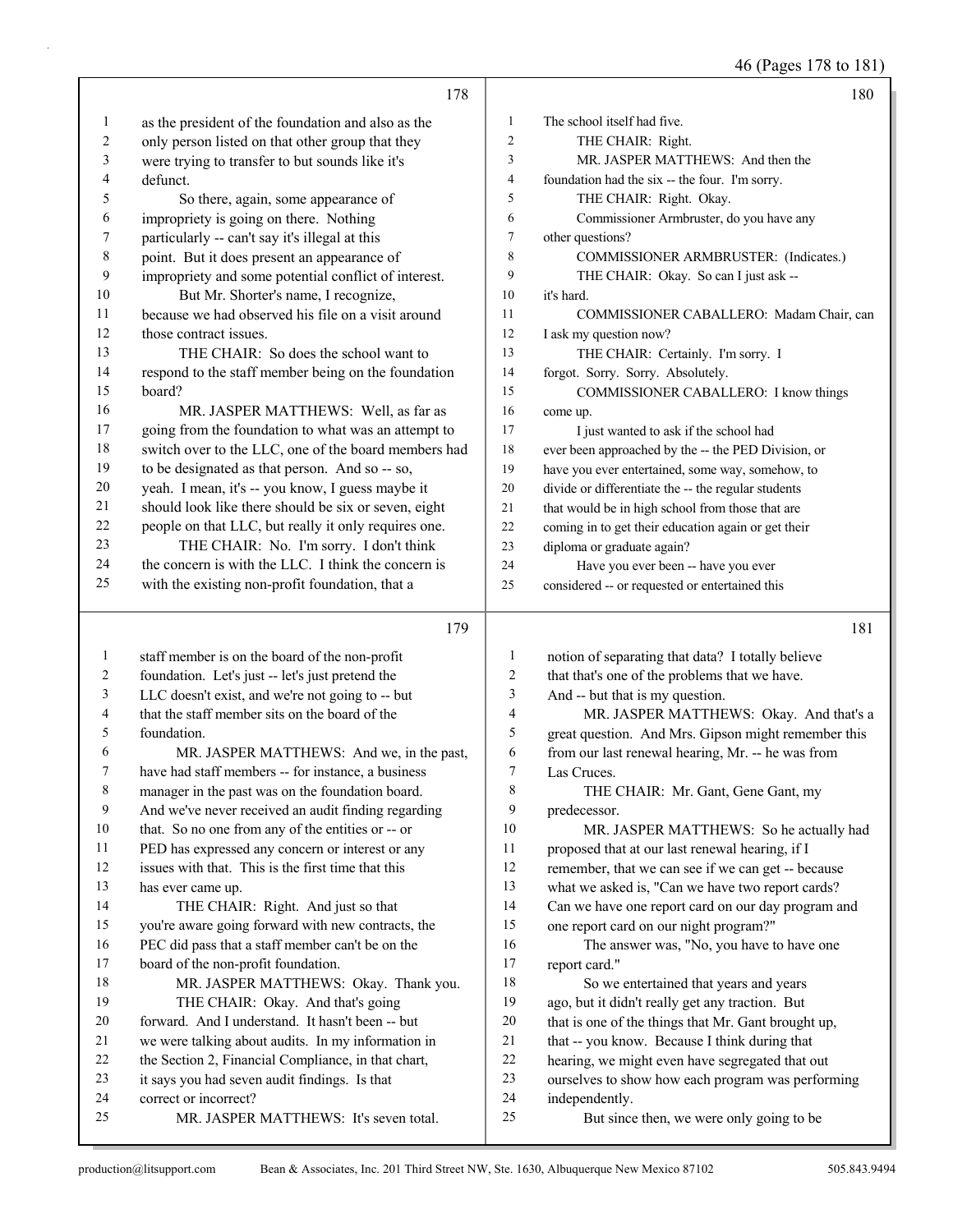47 (Pages 182 to 185)

|              | 182                                                                                        |                | 184                                                                                           |
|--------------|--------------------------------------------------------------------------------------------|----------------|-----------------------------------------------------------------------------------------------|
| 1            | scored as one school. We haven't done that for                                             | $\mathbf{1}$   | applied to be a SAM school." And we were told --                                              |
| 2            | years.                                                                                     | 2              | specifically, I remember a school coming to change                                            |
| 3            | COMMISSIONER CABALLERO: And, sir, did you                                                  | 3              | their mission because they had a document from PED                                            |
| 4            | interact with the PED Division on that request or                                          | 4              | that said, "If you put in your mission that you want                                          |
| 5            | that suggestion?                                                                           | 5              | to serve at-risk students, you will qualify as a SAM                                          |
| 6            | MR. JASPER MATTHEWS: I think                                                               | 6              | school"; so they came to change the mission                                                   |
| 7            | Mrs. Matthews did with whoever was in there at that                                        | 7              | statement a little bit so that they would get that                                            |
| 8            | time. But, again, this was during the last contract                                        | 8              | qualification.                                                                                |
| 9            | term. But there was nothing -- no additional                                               | 9              | They didn't, because they stopped making                                                      |
| 10           | conversation since this contract that we're                                                | 10             | the designation. And, unfortunately, prior                                                    |
| 11           | currently in.                                                                              | 11             | administrations and how many people have gone by,                                             |
| 12           | THE CHAIR: Right. And I'm just going to                                                    | 12             | and we were told that there was active engagement                                             |
| 13           | add a little bit to that. That has been always part                                        | 13             | and talk about SAM schools and redefining it and                                              |
| 14           | of the ongoing, but unsuccessful, conversations                                            | 14             | there would be clarification on it. And with                                                  |
| 15           | about the SAM schools and how to define them and how                                       | 15             | everything, that it is unfortunate that has never                                             |
| 16           | to report out that information. Because the State                                          | 16             | moved forward, and we still -- we're still in that                                            |
| 17           | has always refused to disaggregate that information.                                       | 17             | same gray area of not being able to explain what's                                            |
| 18           | COMMISSIONER CABALLERO: That's right,                                                      | 18             | going to happen with SAM schools.                                                             |
| 19           | Madam Chair. And in one of our open meetings at the                                        | 19             | COMMISSIONER CABALLERO: And, you know, we                                                     |
| 20           | APS administrative building with charter schools,                                          | 20             | hold our charter schools accountable from day one.                                            |
| 21           | that was one of the biggest concerns. And it was                                           | 21             | A friend of mine -- I taught alternative schools in                                           |
| 22           | fully discussed. And I walked out of there not                                             | 22             | El Paso as a teacher. Very difficult. But a friend                                            |
| 23           | knowing what a SAM school was, not understanding                                           | 23             | of mine is still with it. He has an alternative                                               |
| 24           | enough to -- as a Commissioner, to offer suggestions                                       | 24             | school within the school. And it was devised by                                               |
| 25           | on how to approach it.                                                                     | 25             | another friend of ours, who was the principal.                                                |
|              |                                                                                            |                |                                                                                               |
|              | 183                                                                                        |                | 185                                                                                           |
| $\mathbf{1}$ | And at that time, one or two directors --                                                  | $\mathbf{1}$   | And they have the luxury of -- even though                                                    |
| 2            | I don't know if they're still with the schools --                                          | $\overline{c}$ | he's in constant stress over his students and                                                 |
| 3            | told me -- and kind of advised me -- that that --                                          | 3              | getting graded and evaluated -- but they figured out                                          |
| 4            | the problem was, if not resolved, would resolve in                                         | 4              | a way to -- to drop -- that population drops in and                                           |
| 5            | the future issues with schools and -- and with us as                                       | 5              | out.                                                                                          |
| 6            | Commissioners. And I think --                                                              | 6              | THE CHAIR: Right.                                                                             |
| 7            | THE CHAIR: Sorry.                                                                          | 7              | COMMISSIONER CABALLERO: No age limit,                                                         |
| 8            | COMMISSIONER CABALLERO: Yeah. And they                                                     | 8              | which is very strange. So you have all kinds of                                               |
| 9            | were trying to say -- also with the Division. But                                          | 9              | stuff. And his evaluation is, how many students do                                            |
| 10           | at the time, we were under the -- the system of                                            | 10             | you have on an average, what is their progress,                                               |
| 11           | penalizing rather than advising to -- to improve.                                          | 11             | those that stay in until they get their GED, and                                              |
| 12           | And so they stopped short of that because somebody                                         | 12             | that's how he gets evaluated. Otherwise, that                                                 |
| 13           | got a little close.                                                                        | 13             | alternative school would be a failure.                                                        |
| 14           | And so that's been my concern since I've                                                   | 14             | And so that's the luxury that traditional                                                     |
| 15           | been reading all of the packet, Madam Chair, and                                           | 15             | public schools can do. But if we are to allow                                                 |
| 16           | that's why I asked that.                                                                   | 16             | charter schools to entertain helping these type of                                            |
| 17           | THE CHAIR: Yeah. And you are absolutely                                                    | 17             | students, we have to figure out a way to -- to do it                                          |
| $18\,$       | right. It's been an ongoing concern. We have --                                            | 18             | that's not the traditional way, Madam Chair, because                                          |
| 19           | we've -- I know we've had schools come up to us and                                        | 19             | charter schools really are supposed to be                                                     |
| 20           | say, "I don't know how they got to be a SAM school."                                       | 20             | non-traditional. We're supposed to reinvent what's                                            |
| 21           | We've had schools come up and say, "I                                                      | 21             | not there. But we -- we are trying to fit these                                               |
| 22           | don't know how we're a SAM school."                                                        | 22             | schools, the SAM schools --                                                                   |
| 23           | You know, they got the designation, and                                                    | 23             | THE CHAIR: Into the same hole.                                                                |
| 24<br>25     | they can't even tell you how they got the<br>designation. And then we had schools say, "We | 24<br>25       | COMMISSIONER CABALLERO: The same hole.<br>Yes, ma'am. And I hate -- I hate charter schools to |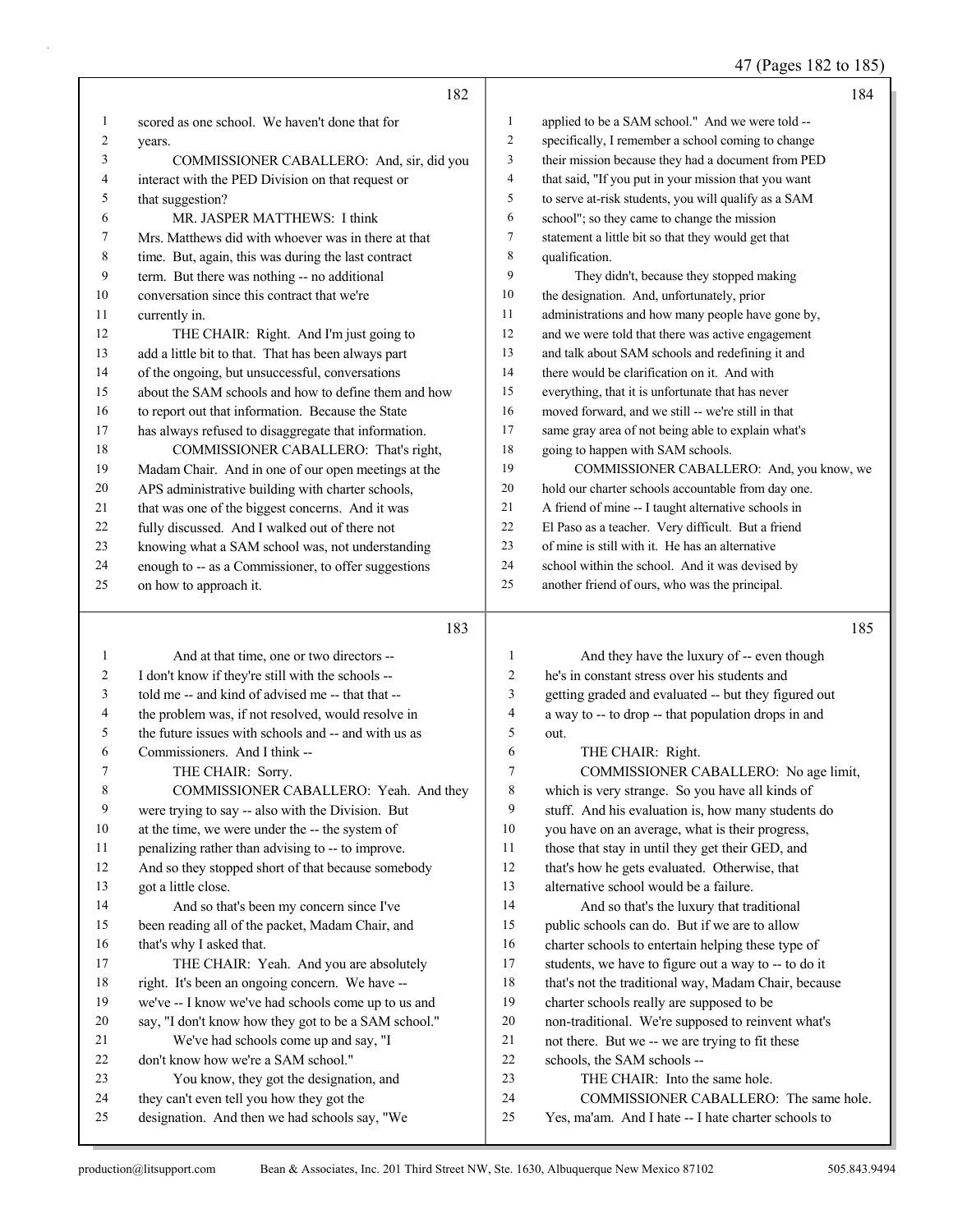48 (Pages 186 to 189)

|                | 186                                                                                          |                          | 188                                                                              |
|----------------|----------------------------------------------------------------------------------------------|--------------------------|----------------------------------------------------------------------------------|
| $\mathbf{1}$   | pull away from this, because initially they're all                                           | $\mathbf{1}$             | service time for the special ed students so that you                             |
| 2              | going to see it and say, "Hell, no. I'm not going                                            | $\overline{2}$           | know that you're staying in compliance with their                                |
| $\mathfrak{Z}$ | to entertain bringing in these reengagement stuff                                            | 3                        | IEPs?                                                                            |
| 4              | because it just doesn't help us."                                                            | $\overline{4}$           | MR. JASPER MATTHEWS: Well, we use our                                            |
| 5              | And that is why I feel that some charter                                                     | 5                        | SEMS case management system. And that info sheet                                 |
| 6              | schools make -- make themselves available to a                                               | 6                        | was in your packet. That's (indiscernible due to                                 |
| 7              | balance of their population to where they're not                                             | 7                        | audio distortion) component.                                                     |
| 8              | weighted down by the students at the bottom. And                                             | 8                        | THE CHAIR: Yeah. Right.                                                          |
| 9              | talking to parents all over my area, that's --                                               | 9                        | MR. JASPER MATTHEWS: So, basically -- so                                         |
| 10             | that's what they say.                                                                        | $10\,$                   | we have weekly progress reports that not only                                    |
| 11             | I can't prove it. But the charter schools                                                    | 11                       | special ed students get, but all students get. And                               |
| 12             | find themselves in that stress. And we have charter                                          | $12\,$                   | then we have service logs and communication logs.                                |
| 13             | schools that we put on probation that were                                                   | 13                       | And I just continue to struggle in                                               |
| 14             | 99 percent of students at the bottom, English                                                | 14                       | understanding how the service time that we're                                    |
| 15             | Learners, low-income, and they managed to pull out                                           | 15                       | providing is not being counted; because it's not                                 |
| 16             | of there. But we gave them the opportunity and the                                           | 16                       | just about direct service. If the IEP says "special                              |
| 17             | will to -- to reach their goals.                                                             | $17\,$                   | education hours," and we provide that kid with that                              |
| 18             | And so I think we need to have a view of                                                     | 18                       | many hours of -- of service, and because we don't                                |
| 19             | that with this school and see that, for one, that                                            | 19                       | one-on-one the kid during that period of time that's                             |
| $20\,$         | with a SAM school, nobody knew what to do with them.                                         | $20\,$                   | in the IEP just to work on the goal, that's not even                             |
| 21             | Two, they were under an administration that was                                              | $21$                     | the essence of inclusion.                                                        |
| 22             | pro-punishment. It took us at PEC a long time to                                             | 22                       | So, you know, as far as I respect Karen,                                         |
| 23             | get to where we're at. And in the meantime, we had                                           | 23<br>24                 | you know, I almost feel like -- like we're -- we're                              |
| 24             | to morph and change our evaluating system.                                                   | 25                       | talking past each other and not understanding -- I                               |
| 25             | Right now, we give a lot of status to                                                        |                          | think I understand what she is saying; but I don't                               |
|                |                                                                                              |                          |                                                                                  |
|                | 187                                                                                          |                          | 189                                                                              |
| $\mathbf{1}$   | mission, which, at one time, we hardly did. We're                                            | $\mathbf{1}$             | think she's understanding what I'm saying.                                       |
| $\overline{c}$ | now doing that, and we're looking back, years back,                                          | 2                        | The comment that was made a few minutes                                          |
| 3              | at mission, which, in those years, we weren't doing                                          | $\mathfrak{Z}$           | ago about, "Well, Southwest Secondary                                            |
| 4              | that. So charter schools didn't feel like --                                                 | $\overline{\mathcal{L}}$ | immediately" -- well, when we got feedback from                                  |
| 5              | probably, "Well, it's only 5 percent. Let's look at                                          | 5                        | the site visit, we immediately started                                           |
| 6              | other stuff."                                                                                | 6                        | disaggregating direct service from indirect                                      |
|                | And so that's -- that's my feeling,                                                          | 7                        | services. So how is The GREAT Academy not taking it                              |
| 8              | Madam Chair. And I kind of feel like the system                                              | 8                        | upon itself doing what we need to do to satisfy our                              |
| 9              | dropped somewhat because of various reasons, not --                                          | 9                        | authorizer?                                                                      |
| 10             | a lot of which this Commission did not have control                                          | 10                       | Before we went electronic, we had binders                                        |
| 11             | over. But now we are in control, but we're                                                   | 11                       | and binders and binders full of communication logs,                              |
| 12             | reviewing schools as though everything that they did                                         | 12                       | service logs. The ancillary service had to keep                                  |
| 13             | happened in the evaluation period this time.                                                 | 13                       | that. And so that whole model kind of was borne out                              |
| 14             | And we're in the pandemic, which is not                                                      | 14                       | of ancillary, how they kept notes and logs and time.                             |
| 15             | going to ease up for the next two years; not next                                            | 15                       | So we are a lot more hands-on when it                                            |
| 16             | year, maybe the following year. And so I just throw                                          | 16                       | comes to special ed than just about any school I                                 |
| 17             | it out there to Commissioners that it's going to be                                          | 17                       | know. I don't know another school that is as                                     |
| 18             | a long haul. We just have to figure out how do we                                            | 18                       | hands-on with special ed as we are.                                              |
| 19             | evaluate and keep charters or remove charters. But                                           | 19                       | So I just -- so the short answer is                                              |
| 20             | we have to do it in that light.                                                              | $20\,$                   | service logs. But the service logs do not say                                    |
| 21             | And so that is my concern for asking                                                         | 21                       | one-on-one direct service for this much time, and                                |
| 22             | that -- that question, Madam Chair. Thank you.                                               | 22                       | then classroom time for this much time, and then                                 |
| 23             | THE CHAIR: Okay. Thank you.                                                                  | 23                       | this much time for this. It has it all together as                               |
| 24<br>25       | Can I just have one quick clarification?<br>How do you record the amount of services and the | 24<br>25                 | service, because that's what we're providing.<br>And when the accommodations and |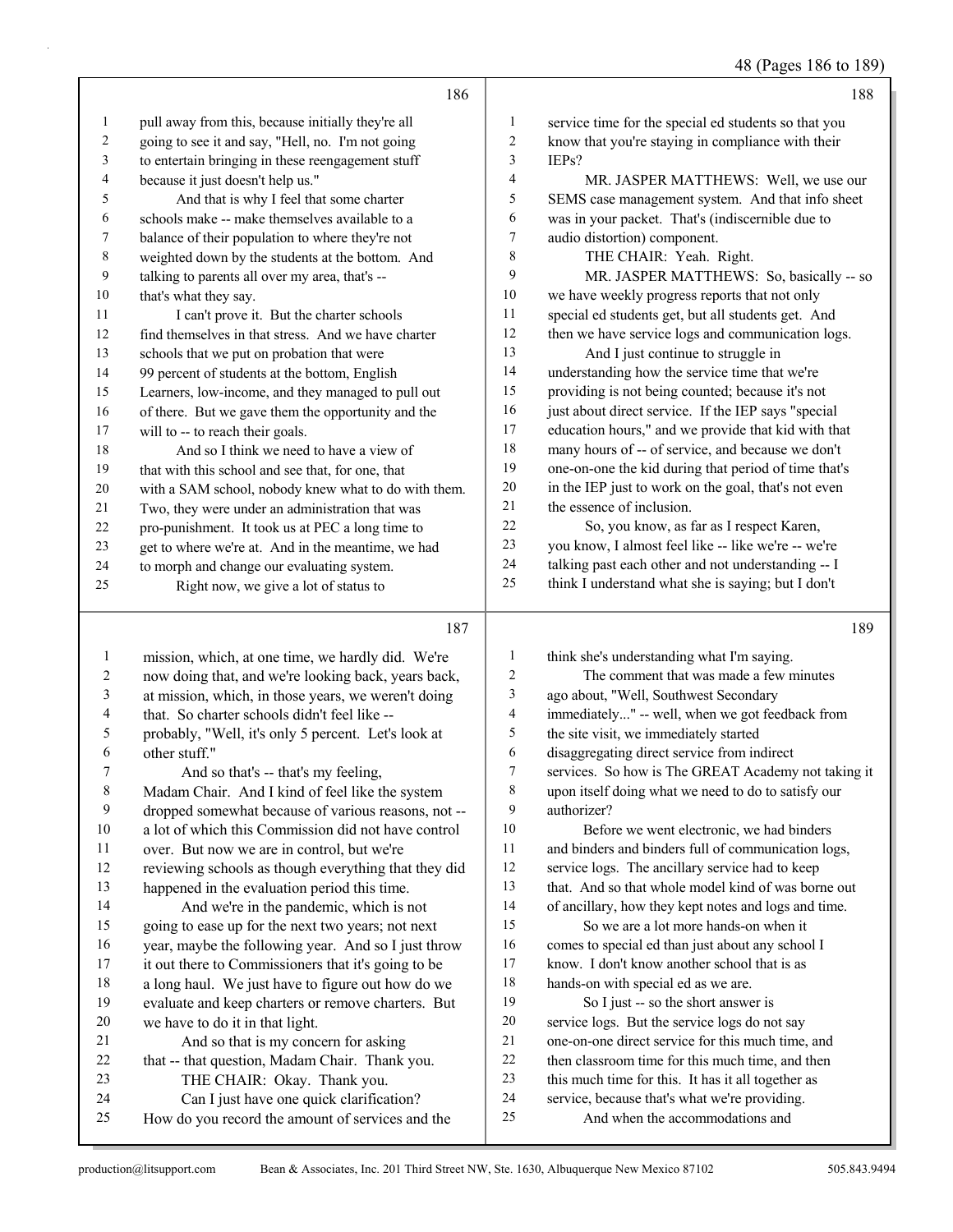49 (Pages 190 to 193)

|                | 190                                                  |                         | 192                                                  |
|----------------|------------------------------------------------------|-------------------------|------------------------------------------------------|
| 1              | modifications follow the kid in their GE setting and | $\mathbf{1}$            | What isn't written there, you might want             |
| $\overline{c}$ | we co-teach with a special ed teacher in that        | $\overline{c}$          | to know, is that 65 percent of the full academic     |
| 3              | setting, we count that time.                         | 3                       | year students had to demonstrate one year's growth   |
| 4              | THE CHAIR: Okay. Thank you.                          | $\overline{\mathbf{4}}$ | or be at grade level for them to meet the goal.      |
| 5              | COMMISSIONER VOIGT: Just to --                       | 5                       | So let me repeat that. 65 percent of full            |
| 6              | THE CHAIR: Commissioner Voigt?                       | 6                       | academic year students had to make one year's growth |
| 7              | COMMISSIONER VOIGT: Yeah. Just real                  | 7                       | or be at grade level. And that was a Meets. So       |
| $\,8\,$        | quick. Thank you.                                    | 8                       | that's how they got the Meets.                       |
| 9              | The indirect and direct issue probably is            | 9                       | On the math -- so it's not all their                 |
| 10             | tied into your MOE issue as well. I'm just going to  | 10                      | students. On the math goal, Goal 2, 60 percent of    |
| 11             | say that. Because -- so you might just look at that  | 11                      | the full academic year students had to make one      |
| 12             | for going forward.                                   | 12                      | year's growth or be at grade level, either/or. So    |
| 13             | And I totally understand that the students           | 13                      | they did meet that. They did exceed that.            |
| 14             | that you receive -- and this is not just you; it's   | 14                      | I wonder if that has to do with some of              |
| 15             | everybody -- the students that you receive from APS  | 15                      | the double-blocking in math. They exceeded it in     |
| 16             | that have out-of-date IEPs, you know, mislabeled     | 16                      | 2019, which is they got 75 percent of the full       |
| 17             | IEPs, student services, things like that, you can't  | 17                      | academic year students to make a year's growth or be |
| 18             | trust it.                                            | 18                      | at grade level.                                      |
| 19             | I mean, that's why you guys -- and every             | 19                      | In Goal 3, the credits, they had two                 |
| $20\,$         | school would want to do an IEP pretty quickly after  | 20                      | cohorts. One cohort was students that have been      |
| 21             | enrolling a student. But I just wanted to point      | 21                      | enrolled since ninth or tenth grade. They have       |
| 22             | that out. Look at that issue of the MOE in terms of  | 22                      | 80 percent of those kiddos get 12 total college      |
| 23             | your direct and indirect.                            | 23                      | credits in their high school career.                 |
| 24             | MR. JASPER MATTHEWS: Yes, ma'am.                     | 24                      | Cohort 2 are students who started as                 |
| 25             | COMMISSIONER RUIZ: Madam Chair, I have a             | 25                      | eleventh-graders. They had to get 75 percent of      |
|                | 191                                                  |                         | 193                                                  |
| $\mathbf{1}$   | question, please, a real quick one.                  | $\mathbf{1}$            | those to get the 12 credits.                         |
| 2              | THE CHAIR: Certainly. Certainly.                     | $\overline{c}$          | And students who started as                          |
| 3              | COMMISSIONER RUIZ: So I need                         | 3                       | twelfth-graders were excluded. So they did meet      |
| 4              | clarification real quick. And I don't even know      | 4                       | that in 2018, but they Fell Far Below, which means   |
| 5              | what page it's on. But the reason I'm asking is      | 5                       | below 39 percent of students who were enrolled in    |
| 6              | because Ms. Matthews said something, and I'm not     | 6                       | ninth and tenth grade were able to make those,       |

- really sure. So I need assistance from Deputy Director Woerner. So can you clarify the growth measure scores, please, for charter goals?
	- 10 MS. KAREN WOERNER: Yes, Madam Chair, Commissioners. Give me a second to find them. 12 The charter Goals report was covered in the Part A data analysis, which, Commissioners, is Page 40 of the 219. And so the school, as they indicated -- maybe I should bring that up. 16 But the school indicated that -- the goals, the charter goals, were three goals. And as
	- we talked about earlier, they get one rating, even though they may meet some and not meet others. 20 So on Page 40, you see that there are three goals. One was around reading; one was around math; and one was around the college credits earned. 23 So I just -- when you look at the chart
	- there, it does say that for the reading goal, they
	- met the standard, then did not meet, then met.

- 6 ninth and tenth grade were able to make those,<br>
7 and/or below 39 percent of the eleventh-grader and/or below 39 percent of the eleventh-graders as seniors. 9 They only look at the graduates for Goal
- 3, but very low percentages of students were getting 12 credits.
- 12 So I just think it's important to note that the -- these charter goals were not just for the whole student population, but, rather, for full academic year students. And making one year of growth for some of these students who are so significantly far behind is not sufficient enough. 18 They'll never catch up with just one year of growth.<br>19 THE CHAIR: Well, we can't look at -- but THE CHAIR: Well, we can't look at -- but we're not looking at whether the goal was a good goal or not. I mean, the goal is the goal. So that's what they had to meet. And I don't want to muddy it with whether it was an adequate goal or not, because -- well, this was -- I think this was
- the first school that I did contract negotiations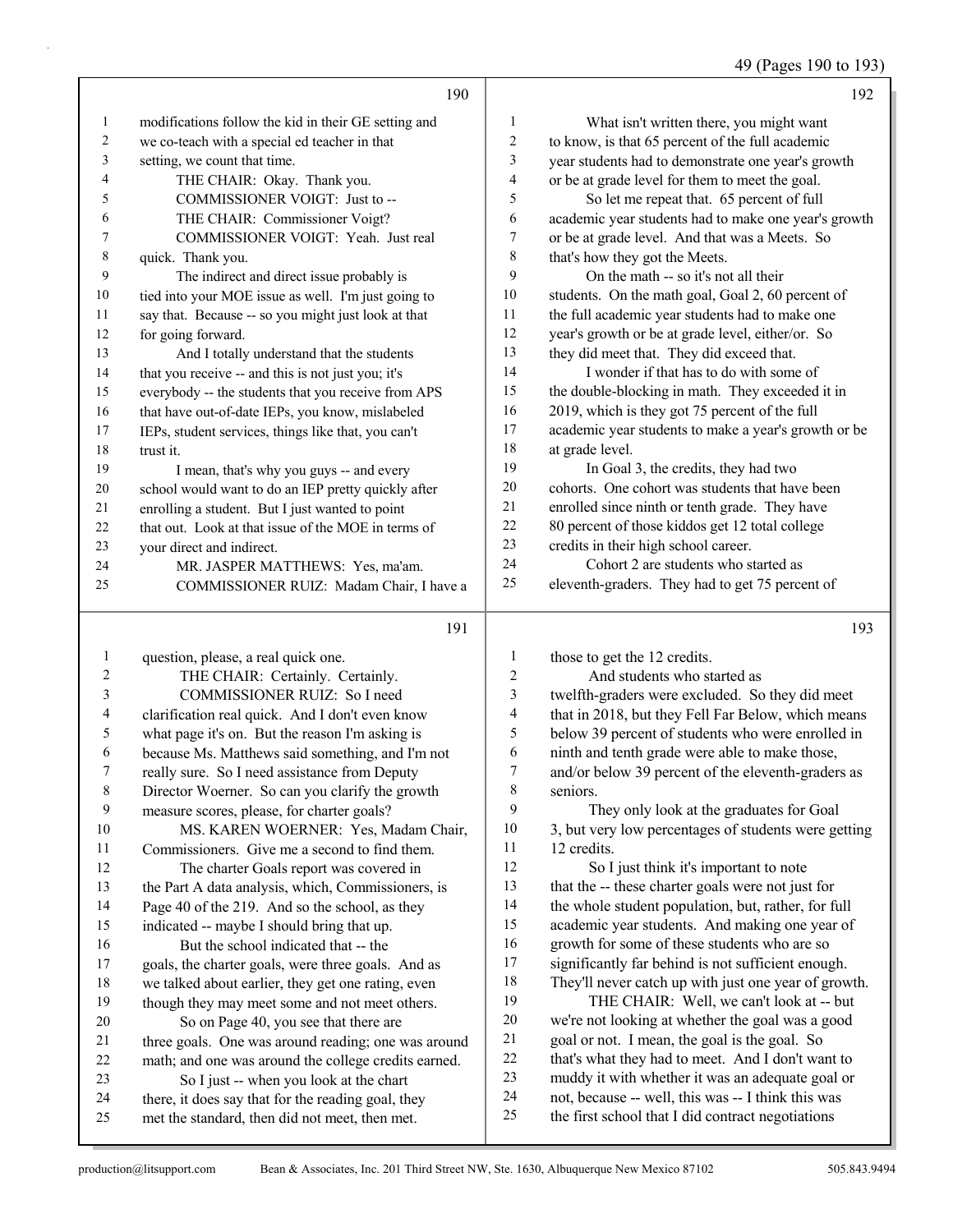50 (Pages 194 to 197)

|                | 194                                                  |                | 196                                                  |
|----------------|------------------------------------------------------|----------------|------------------------------------------------------|
| $\mathbf{1}$   | with.                                                | $\mathbf{1}$   | directly.                                            |
| $\overline{c}$ | So -- okay.                                          | $\overline{2}$ | THE CHAIR: And who evaluates                         |
| 3              | Commissioner Ruiz, anything else? I'm                | 3              | Mrs. Matthews?                                       |
| 4              | sorry.                                               | $\overline{4}$ | MR. JASPER MATTHEWS: She doesn't get an              |
| 5              | COMMISSIONER RUIZ: No. Just thank you.               | 5              | evaluation from the board, because it's -- to my     |
| 6              | THE CHAIR: Thanks. So I -- and I hope                | 6              | understanding, the head administrator.               |
| 7              | this is quick. And there's no one from your -- is    | $\tau$         | THE CHAIR: No. I understand that. So                 |
| $\,$ 8 $\,$    | there anyone here from your governance council?      | 8              | who evaluates her?                                   |
| 9              | I would just like a clarification on how             | 9              | MR. JASPER MATTHEWS: I think, informally,            |
| $10\,$         | your evaluations are done because of, you know, your | 10             | the board.                                           |
| 11             | personal relationship. So is there -- does the       | 11             | THE CHAIR: Well, see, that's -- see,                 |
| 12             | governance council hire out someone to do your       | 12             | that's where it gets muddied. Because the board      |
| 13             | evaluations?                                         | 13             | doesn't have authority -- the board only has the     |
| 14             | MR. JASPER MATTHEWS: No.                             | 14             | authority to hire one person. And that's the --      |
| 15             | THE CHAIR: So who does your evaluations?             | 15             | whatever you want to call it -- the executive        |
| 16             | MR. JASPER MATTHEWS: The president and               | 16             | director, the head administrator, whatever that is.  |
| 17             | the vice president.                                  | 17             | So that's the only person. And they don't evaluate   |
| 18             | THE CHAIR: But they're not certif---                 | 18             | any other staff people.                              |
| 19             | what gives them the qualifications to do an          | 19             | I mean, that's clearly defined in the                |
| 20             | evaluation of a certified staff member?              | 20             | roles and responsibilities of boards. And for the    |
| 21             | MR. JASPER MATTHEWS: Well, the board                 | 21             | board to be the evaluators of the head               |
| $22\,$         | president is a Level III instructional and Level     | 22             | administrator, that's -- you know. Yeah.             |
| 23             | III-B. And he's worked in charter schools in         | 23             | COMMISSIONER VOIGT: So I understood that,            |
| 24             | traditional districts for at least 20 years.         | 24             | when you made your introductions when we first       |
| 25             | And then Retired Colonel Pitts was the               | 25             | started, that Jasper, you're the executive director. |
|                |                                                      |                |                                                      |
|                | 195                                                  |                | 197                                                  |
| $\mathbf{1}$   | Personnel Officer of the Year in the Air Force one   | $\mathbf{1}$   | And so, Keisha, what's your role?                    |
| 2              | of those years, for the entire Air Force. And so     | $\overline{c}$ | MS. KEISHA MATTHEWS: I'm the director of             |
| 3              | his background was personnel.                        | $\mathfrak{Z}$ | academics.                                           |
| 4              | So -- now, that's my answer. Now, they               | $\overline{4}$ | COMMISSIONER VOIGT: Director of                      |
| 5              | may have a different answer. But that's my answer,   | 5              | academics. So -- but you both have admin licenses.   |
| 6              | though.                                              | 6              | MR. JASPER MATTHEWS: Yes, ma'am.                     |
| 7              | THE CHAIR: Okay. You know, I'm just                  | $\overline{7}$ | MS. KEISHA MATTHEWS: Right.                          |
| 8              | going to say I think that becomes quite muddied when | 8              | COMMISSIONER VOIGT: So that's really                 |
| 9              | you've got the folks that are making the decision -- | 9              | interesting and kind of funky, just to be straight   |
| 10             | it's -- I think it's just very -- very -- very       | 10             | out with it, that you get evaluated by the governing |
| 11             | muddied for that to happen.                          | 11             | board, Keisha. I think that's --                     |
| 12             | COMMISSIONER VOIGT: Real quick,                      | 12             | MS. KEISHA MATTHEWS: Oh. I don't get                 |
| 13             | Chairwoman Gipson.                                   | 13             | evaluated by the governing board.                    |
| 14             | THE CHAIR: Yeah.                                     | 14             | THE CHAIR: So there's the problem.                   |
| 15             | COMMISSIONER VOIGT: Are we saying that               | 15             | That's the question. If you don't get evaluated by   |
| 16             | the governing board is evaluating staff and not just | 16             | the governing board, it would not be appropriate for |
| 17             | administration?                                      | 17             | your husband to do your evaluation. So who does      |
| 18             | THE CHAIR: No. Well, yes. They're                    | 18             | your evaluation?                                     |
| 19             | evaluating the staff -- well, actually, that's       | 19             | MS. KEISHA MATTHEWS: So our understanding            |
| $20\,$         | where -- that's where it gets a little muddied.      | 20             | is that the head administrator gets evaluated by the |
| 21             | Because Mr. Matthews is the only -- oh, you're       | 21             | governing board. So I'm not the head administrator,  |
| 22             | co-directors, so you are both directly contracted by | 22             | so I don't get evaluated by the governing board.     |
| 23             | the governance council? Because -- yes or no?        | 23             | And I don't get evaluated -- he doesn't evaluate me. |
| 24             | MR. JASPER MATTHEWS: So we both are hired            | 24             | THE CHAIR: But that's still -- I still --            |
| 25             | by the governing board, and they evaluate me         | 25             | so I need an answer to my question. Who does your    |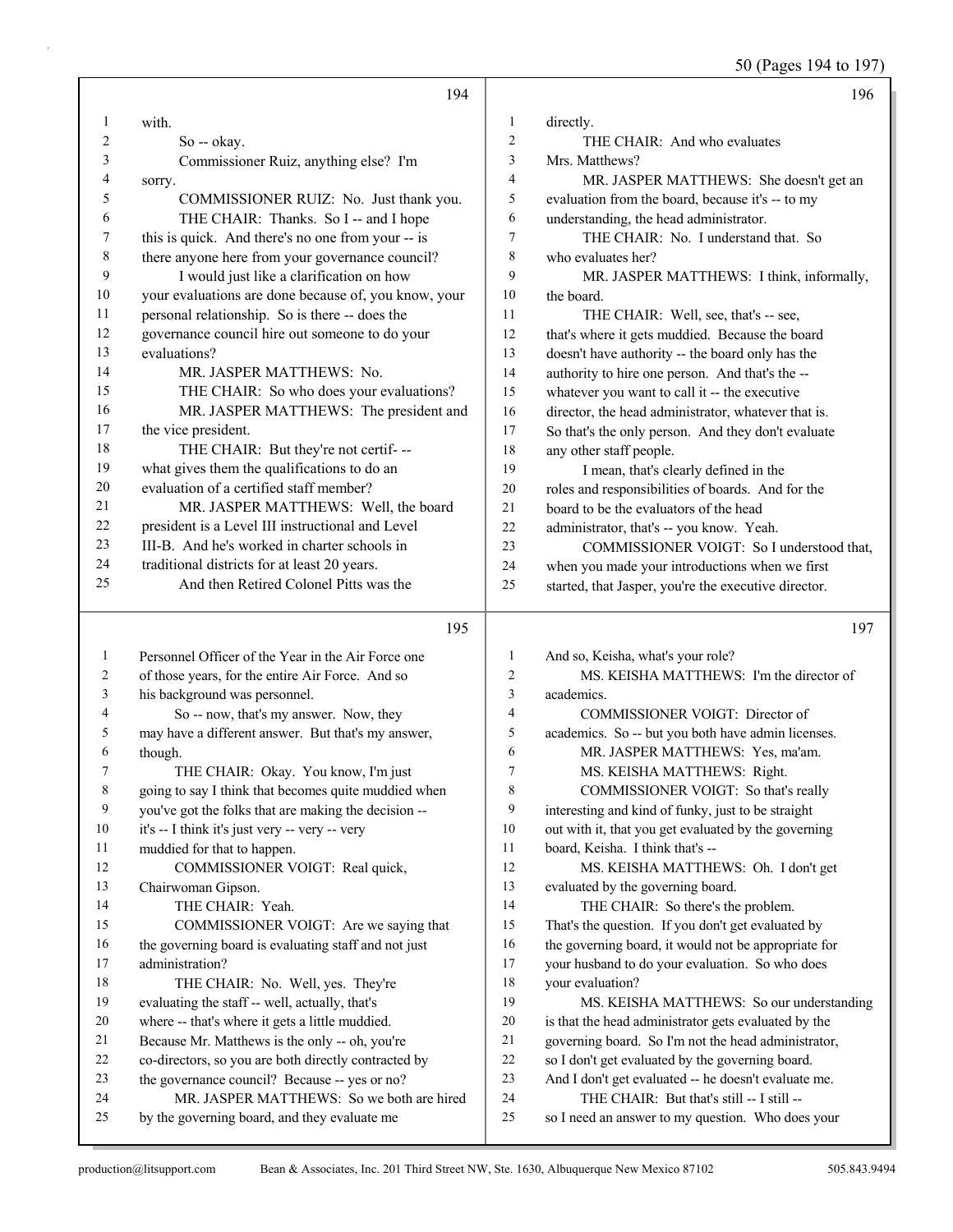51 (Pages 198 to 201)

|              | 198                                                                                            |                | 200                                                                                                         |
|--------------|------------------------------------------------------------------------------------------------|----------------|-------------------------------------------------------------------------------------------------------------|
| 1            | evaluation -- who does your annual evaluation?                                                 | 1              | interest, highly unethical and inappropriate.                                                               |
| 2            | MR. JASPER MATTHEWS: She doesn't get an                                                        | $\sqrt{2}$     | THE CHAIR: Yeah. I'm just -- I'm kind of                                                                    |
| 3            | annual evaluation.                                                                             | 3              | astounded. And I hate to say I think it kind of --                                                          |
| 4            | MS. KEISHA MATTHEWS: And this question                                                         | $\overline{4}$ | I don't know. When you look at the intent -- you                                                            |
| 5            | has actually never been brought up. It's --                                                    | 5              | know, I was really -- it's a shame that HB 5 had to                                                         |
| 6            | THE CHAIR: Well, you know, I -- honestly,                                                      | 6              | tell schools how to -- how to parcel out the monies                                                         |
| 7            | I need that job. Would love to have had that job.                                              | $\tau$         | and make sure that the monies were going more                                                               |
| 8            | And, honestly, even though the governing council                                               | 8              | towards academics than administration.                                                                      |
| 9            | doesn't have a role in doing the evaluation of any                                             | 9              | And I don't know -- I don't want to put                                                                     |
| 10           | other staff members, they do have a role in making                                             | 10             | words in Commissioner Robbins' mouth, but I think                                                           |
| 11           | sure that staff members are being evaluated.                                                   | 11             | that maybe what he was alluding to, that it -- we                                                           |
| 12           | They don't have a say in it. But that                                                          | 12             | shouldn't have had to tell schools, "You need to                                                            |
| 13           | should be -- that could be part of the conversation                                            | 13             | spend more money on academics than you do                                                                   |
| 14           | of the governing council members, that that is part                                            | 14             | administration."                                                                                            |
| 15           | of their role to make sure that management is doing                                            | 15             | And when there's -- over years, it's been                                                                   |
| 16           | their job appropriately.                                                                       | 16             | addressed that there's a concern with the heavy load                                                        |
| 17           | COMMISSIONER VOIGT: Madam Chair, I'm just                                                      | 17             | of administration, and then when that administration                                                        |
| 18           | surprised that never came up in a site visit.                                                  | 18             | is not being appropriately checked and evaluated,                                                           |
| 19           | MR. JASPER MATTHEWS: And since the                                                             | 19             | that just doubles the concern and makes it difficult                                                        |
| 20           | inception, everyone knows we wrote the charter and                                             | 20             | for everyone in the charter community in particular,                                                        |
| 21           | implemented the charter. But if I may add -- so the                                            | 21             | but education in particular.                                                                                |
| 22           | director of academics does reports to the board                                                | 22             | So I will also express my real concern                                                                      |
| 23           | every three months. And then the off month, I do my                                            | 23             | over that.                                                                                                  |
| 24           | executive director's report.                                                                   | 24             | COMMISSIONER VOIGT: Yeah. Madam Chair,                                                                      |
| 25           | So we're constantly reporting to the board                                                     | 25             | if I can chime in?                                                                                          |
|              |                                                                                                |                |                                                                                                             |
|              | 199                                                                                            |                | 201                                                                                                         |
| $\mathbf{1}$ |                                                                                                | $\mathbf{1}$   | THE CHAIR: Sure.                                                                                            |
| 2            | on all the aspects of running the school, the<br>financials. Of course, the -- the Short Cycle | $\overline{c}$ | COMMISSIONER VOIGT: So I agree. I think                                                                     |
| 3            | Assessments, the college credits, just -- you know,                                            | 3              | that's -- it's very -- not only is it bad optics, I                                                         |
| 4            | testing, everything that we do, we take turns                                                  | 4              | think it is borderline unethical. You have                                                                  |
| 5            | reporting to the board four times a year so that the                                           | 5              | 115 students, 130, and you have two administrators?                                                         |
| 6            | board always knows how we're performing in areas.                                              | 6              | There are so many charter schools out there that                                                            |
| 7            | And some of the board members participate                                                      | 7              | have 260, 340 students with one administrator. And                                                          |
| $\,8\,$      | in, you know, some of the trainings and things that                                            | 8              | they're doing -- they're doing a great job.                                                                 |
| 9            | we report out on.                                                                              | 9              | So, you know, to have two administrators,                                                                   |
| 10           | So there's constant communication with --                                                      | 10             | one not even being evaluated by -- you know, I mean,                                                        |
| 11           | it's not as if -- you know, for a whole calendar                                               | 11             | that's something that's got to be worked out. I                                                             |
| 12           | year, she just goes about her business. There's                                                | 12             | think going forward that should be some kind of plan                                                        |
| 13           | things -- you know, four times a year, she has to                                              | 13             | where the governing board evaluates the head                                                                |
| 14           | report out to the board on the academic performance                                            | 14             | administrator or the executive director, whatever                                                           |
| 15           | of the school. So                                                                              | 15             | their title is, and then that person evaluates                                                              |
| 16           | THE CHAIR: I appreciate that. But any                                                          | 16             | everybody else, the janitor, the teacher, assistant                                                         |
| 17           | teacher could say, "Hey, I've talked -- I say hello                                            | 17             | principal. You know, that's the way it rolls, okay?                                                         |
| 18           | to the principal every morning. I talk to the                                                  | 18             | So whatever you guys are doing, I don't                                                                     |
| 19           | principal. I -- I've told the principal what I'm                                               | 19             | know. It's -- it's interesting.                                                                             |
| 20           | doing."                                                                                        | $20\,$         | THE CHAIR: I mean, we've had charter                                                                        |
| 21           | That doesn't mean that staff member is                                                         | 21             | schools that have had similar types of                                                                      |
| 22           | being evaluated appropriately.                                                                 | $22\,$         | relationships, and they've had MOUs with another                                                            |
| 23           | COMMISSIONER VOIGT: Right. Yeah.                                                               | 23             | administrator at a charter school. They come in and                                                         |
| 24<br>25     | COMMISSIONER RUIZ: Madam Chair, I just<br>have to say that I think that's a huge conflict of   | 24<br>25       | they do that one single evaluation, just -- just so<br>that the school doesn't have -- you know, there's no |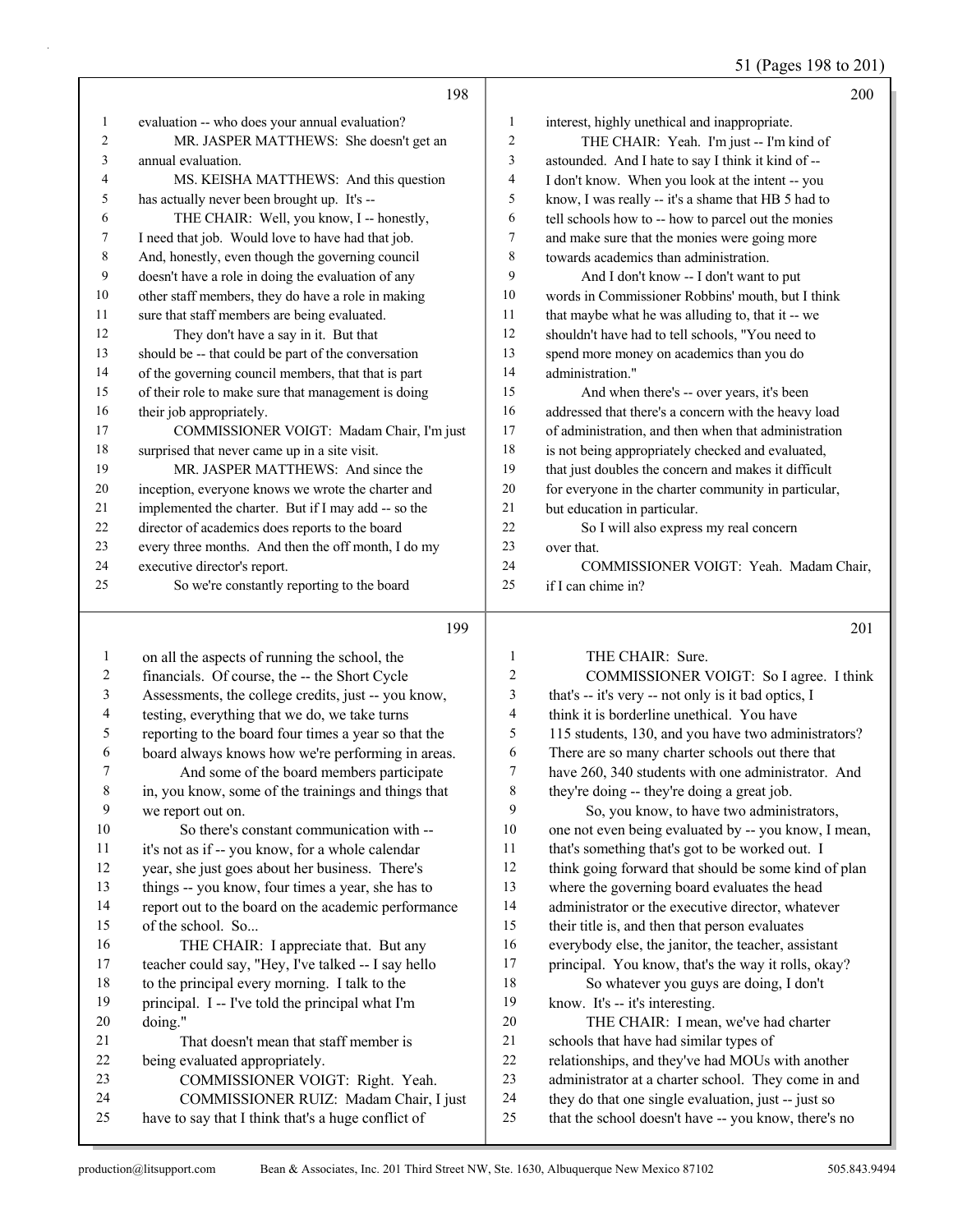52 (Pages 202 to 205)

|    | 202                                                  |                | 204                                                  |
|----|------------------------------------------------------|----------------|------------------------------------------------------|
| 1  | semblance of impropriety. Because that's what --     | 1              | things that had to be fixed. And the last clean      |
| 2  | you know, that's unfortunately what taints the       | $\overline{2}$ | report that the PEC has in front of them came last   |
| 3  | waters easier than anything else. It is.             | 3              | night.                                               |
| 4  | Okay, Commissioners. Any other questions?            | $\overline{4}$ | So just imagine preparing for this hearing           |
| 5  | (No response.)                                       | 5              | with so much at stake for not just, you know, our    |
| 6  | THE CHAIR: Okay. So -- sorry. I've got               | 6              | students and families, but our -- our staff, and we  |
| 7  | $a -$                                                | 7              | had to continue to, you know, follow the moving ball |
| 8  | COMMISSIONER ARMBRUSTER: I think Deputy              | 8              | because, you know, things pretty much changed        |
| 9  | Director has something to say.                       | 9              | throughout the duration of this whole process.       |
| 10 | MS. KAREN WOERNER: May I?                            | 10             | So that's all we were trying to                      |
| 11 | COMMISSIONER ARMBRUSTER: She had her hand            | 11             | communicate. Not that the first time we got this     |
| 12 | up.                                                  | 12             | report -- because then we wouldn't have been able to |
| 13 | THE CHAIR: Yeah.                                     | 13             | get any sleep to prepare all of this stuff. I mean,  |
| 14 | MS. KAREN WOERNER: I just wanted an                  | 14             | it took over a week without sleep to prepare all     |
| 15 | opportunity to respond to some misleading            | 15             | this stuff. We couldn't have did it in one night.    |
| 16 | information in the school's reports.                 | 16             | So I just want to make sure that --                  |
| 17 | THE CHAIR: I'm sorry.                                | 17             | that -- we apologize if that's the perception that   |
| 18 | MS. KAREN WOERNER: And that was around --            | 18             | you got, but that's not what we meant to             |
| 19 | the one day prior -- regard- -- maybe, to our        | 19             | communicate.                                         |
| 20 | report.                                              | 20             | THE CHAIR: Okay. And I want to make it               |
| 21 | THE CHAIR: Okay.                                     | 21             | clear that the information that we've had has not    |
| 22 | MS. KAREN WOERNER: The CSD report,                   | 22             | substantially changed since we first received it     |
| 23 | Mr. and -- Mrs. Matthews mentioned that the e-mail   | 23             | from the preliminary. And then there was the --      |
| 24 | came a day before this hearing. While that is true,  | 24             | then there was the final report. But we did not      |
| 25 | I need it on the record that the report was provided | 25             | receive -- outside of what the school provided       |
|    | 203                                                  |                | 205                                                  |

### 

| 1              | much sooner than that. And then once it was --       | 1              | through that e-mail this morning, the information    |
|----------------|------------------------------------------------------|----------------|------------------------------------------------------|
| $\overline{2}$ | everything was done for this renewal, we put all the | 2              | that we have didn't change last night at all. We     |
| 3              | reports in a "Received" mode, which is so nothing    | 3              | haven't received any new information except for what |
| 4              | more can be added.                                   | $\overline{4}$ | the school provided to us.                           |
| 5              | The e-mail that was sent by our team is,             | 5              | So these reports -- because what I have              |
| 6              | "It's ready for re-review and to share with the      | 6              | loaded in my good notes is from back months ago.     |
| 7              | governing board," as an expectation. This was not    | 7              | That hasn't changed. So -- and we've not been        |
| 8              | by any means the first time the school had seen the  | 8              | receiving any kind of continual updates to this      |
| 9              | report. And I think that was very misleading.        | 9              | information. The reports were loaded. And then       |
| 10             | It is true our reports have been late to             | 10             | what Karen did was collate those reports to make it  |
| 11             | the schools. As you all know, we are three vacant    | 11             | easier for us to look at.                            |
| 12             | positions in the authorizing side, plus the lack of  | 12             | But there has not been new information               |
| 13             | a director. That is true that we have been late in   | 13             | that's -- that's been added. And there certainly     |
| 14             | getting the site visit reports out to the schools;   | 14             | was not new information that was added last night.   |
| 15             | not just this school, it's been pretty much across   | 15             | Okay. If there are no further questions,             |
| 16             | the board. And in exchange for that, we have         | 16             | I am going to move that the Public Education         |
| 17             | allowed the schools a significant amount of          | 17             | Commission enter into a Closed Session, pursuant to  |
| 18             | flexibility in terms of their time to respond and    | 18             | NMSA Section 10-15-1(H)(1). The subject to be        |
| 19             | their -- working with them to clarify what is        | 19             | discussed pertains to issuance of The GREAT Academy  |
| 20             | needed. So I just wanted to be sure to --            | 20             | charter license renewal.                             |
| 21             | MR. JASPER MATTHEWS: And all due respect,            | 21             | <b>COMMISSIONER ROBBINS: Second.</b>                 |
| 22             | Karen, we didn't reply that we first saw the report  | 22             | THE CHAIR: There's a motion by                       |
| 23             | last night. What we tried to communicate is that we  | 23             | Commissioner Gipson, a second by Commissioner        |
| 24             | had received reports over the course of a period of  | 24             | Robbins.                                             |
| 25             | time where there was errors and corrections and      | 25             | Commissioner Armbruster?                             |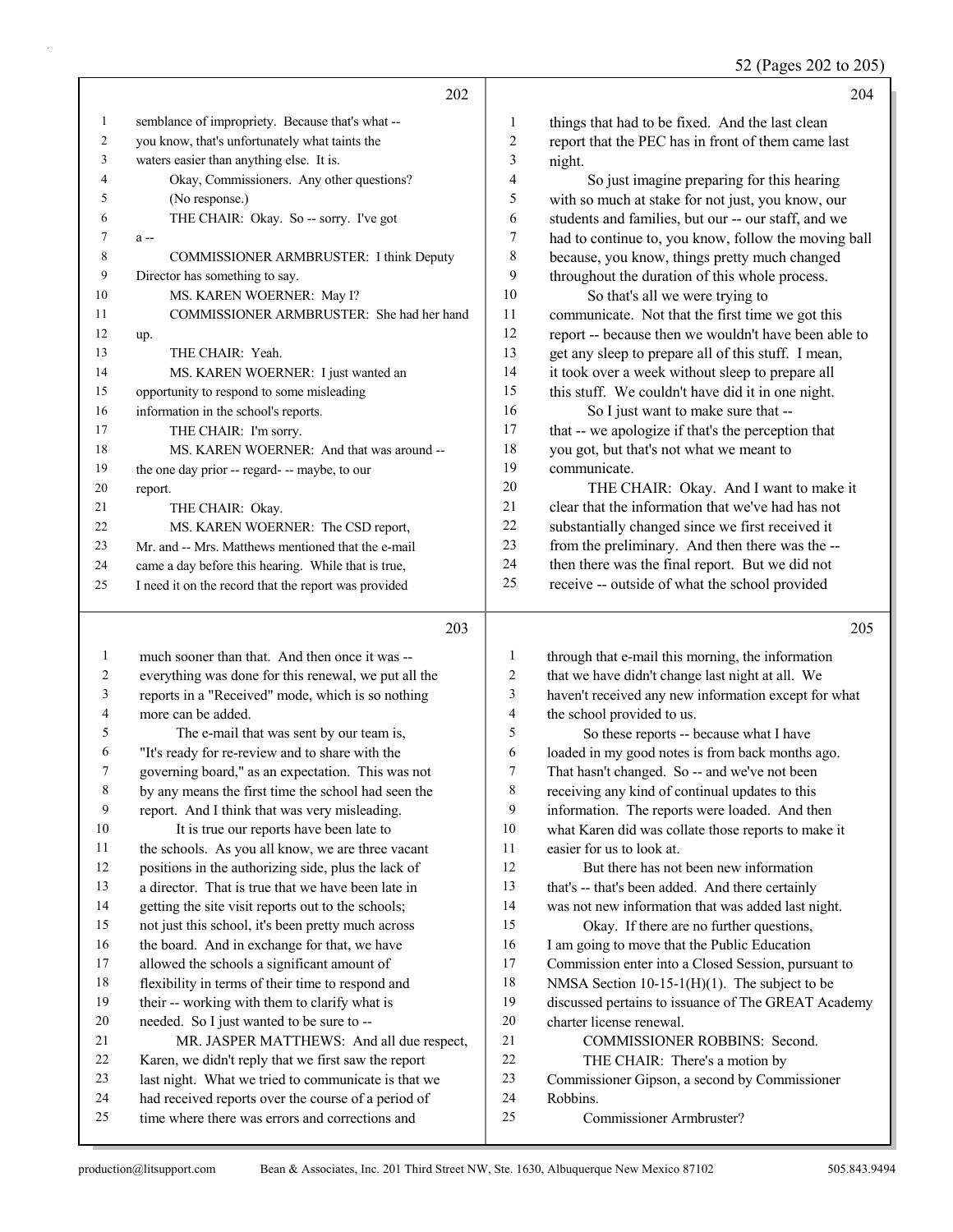53 (Pages 206 to 209)

|              | 206                                                                                |                | 208                                                                               |
|--------------|------------------------------------------------------------------------------------|----------------|-----------------------------------------------------------------------------------|
| $\mathbf{1}$ | COMMISSIONER ARMBRUSTER: Sorry. Things                                             | 1              | those specified in the motion for closure, and no                                 |
| 2            | kept flopping down. It wouldn't let me unmute. So                                  | $\overline{c}$ | vote was taken during the Closed Session.                                         |
| 3            | I apologize.                                                                       | $\overline{3}$ | COMMISSIONER DAVIS: I second.                                                     |
| 4            | <b>Commissioner Davis?</b>                                                         | 4              | THE CHAIR: There's a motion by                                                    |
| 5            | COMMISSIONER DAVIS: Yes.                                                           | 5              | Commissioner Gipson, a second by Commissioner Davis.                              |
| 6            | COMMISSIONER ARMBRUSTER: Commissioner                                              | 6              | Commissioner Armbruster?                                                          |
| 7            | Voigt?                                                                             | $\overline{7}$ | <b>COMMISSIONER ARMBRUSTER: Commissioner</b>                                      |
| 8            | <b>COMMISSIONER VOIGT: Yes.</b>                                                    | 8              | Caballero?                                                                        |
| 9            | COMMISSIONER ARMBRUSTER: Commissioner                                              | 9              | COMMISSIONER CABALLERO: Yes.                                                      |
| 10           | Ruiz?                                                                              | 10             | <b>COMMISSIONER ARMBRUSTER: Commissioner</b>                                      |
| 11           | <b>COMMISSIONER RUIZ: Yes.</b>                                                     | 11             | Raftery?                                                                          |
| 12           | COMMISSIONER ARMBRUSTER: Commissioner                                              | 12             | <b>COMMISSIONER RAFTERY: Yes.</b>                                                 |
| 13           | Robbins?                                                                           | 13             | <b>COMMISSIONER ARMBRUSTER: Commissioner</b>                                      |
| 14           | <b>COMMISSIONER ROBBINS: Yes.</b>                                                  | 14             | Armbruster votes "Yes."                                                           |
| 15           | COMMISSIONER ARMBRUSTER: Commissioner                                              | 15             | Commissioner Chavez?                                                              |
| 16           | Gipson?                                                                            | 16             | COMMISSIONER CHAVEZ: Yes.                                                         |
| 17           | THE CHAIR: Yes.                                                                    | 17             | COMMISSIONER ARMBRUSTER: Commissioner                                             |
| 18           | COMMISSIONER ARMBRUSTER: Commissioner                                              | 18             | Gipson?                                                                           |
| 19           | Armbruster says "Yes."                                                             | 19             | THE CHAIR: Yes.                                                                   |
| 20           | Commissioner Chavez?                                                               | 20             | COMMISSIONER ARMBRUSTER: Commissioner                                             |
| 21           | <b>COMMISSIONER CHAVEZ: Yes.</b>                                                   | 21             | Davis?                                                                            |
| 22           | COMMISSIONER ARMBRUSTER: Commissioner                                              | 22             | <b>COMMISSIONER DAVIS: Yes.</b>                                                   |
| 23           | Caballero?                                                                         | 23             | COMMISSIONER ARMBRUSTER: Commissioner                                             |
| 24           | THE CHAIR: Commissioner Caballero?                                                 | 24             | Voigt?                                                                            |
| 25           | COMMISSIONER CABALLERO: Yes.                                                       | 25             | <b>COMMISSIONER VOIGT: Yes.</b>                                                   |
|              |                                                                                    |                |                                                                                   |
|              |                                                                                    |                |                                                                                   |
|              | 207                                                                                |                | 209                                                                               |
| 1            |                                                                                    | 1              |                                                                                   |
| 2            | THE CHAIR: He said, "Yes."                                                         | $\overline{2}$ | COMMISSIONER ARMBRUSTER: Commissioner<br>Ruiz?                                    |
| 3            | COMMISSIONER ARMBRUSTER: I'm sorry. I<br>couldn't hear it.                         | 3              | <b>COMMISSIONER RUIZ: Yes.</b>                                                    |
| 4            |                                                                                    | 4              |                                                                                   |
| 5            | Commissioner Raftery, can you hear this?<br>THE CHAIR: I don't see her. So I think | 5              | COMMISSIONER ARMBRUSTER: I heard you.<br>Commissioner Crone?                      |
| 6            |                                                                                    | 6              | COMMISSIONER CRONE: Yes.                                                          |
| 7            | she has stepped away.                                                              | 7              |                                                                                   |
| 8            | COMMISSIONER ARMBRUSTER: Okay. Sorry.<br>Commissioner Crone?                       | 8              | COMMISSIONER ARMBRUSTER: Okay. And                                                |
| 9            | COMMISSIONER CRONE: Yes.                                                           | 9              | Commissioner Robbins?                                                             |
| 10           | COMMISSIONER ARMBRUSTER: So we have nine                                           | 10             | COMMISSIONER ROBBINS: Yes.<br>COMMISSIONER ARMBRUSTER: Okay. That's a             |
| 11           | out of ten to go into Closed Session.                                              | 11             | ten-to-zero vote to --                                                            |
| 12           | THE CHAIR: Motion passes, nine-zero.                                               | 12             |                                                                                   |
| 13           | Commissioner Raftery has stepped away.                                             | 13             | THE CHAIR: The motion passed, ten-zero.<br>So thank you.                          |
| 14           | So, Commissioners, you have the separate link. I'm                                 | 14             | And thank you all for your patience with                                          |
| 15           | going to ask for a five-minute break before we -- as                               | 15             | this.                                                                             |
| 16           |                                                                                    | 16             | As we all know, this doesn't become easier                                        |
| 17           | we move our way in. Thank you.<br>MS. KAREN WOERNER: And, Madam Chair I'm          | 17             |                                                                                   |
| 18           | going to change hosts to Dylan so I can set up the                                 | 18             | as we've spent more time on Zoom. So we appreciate                                |
| 19           | Executive Session for you.                                                         | 19             | you hanging in there with our challenges.<br>And I would like to, also, because I |
| 20           | THE CHAIR: Thanks.                                                                 | 20             | missed this earlier when I first recognized that                                  |
| 21           | (Recess and Closed Session held,                                                   | 21             | we've had two of the other new Commissioners also                                 |
| 22           | 2:15 p.m. to 3:41 p.m.)                                                            | 22             | on, Michael Taylor and Rebekka Burt have been on as                               |
| 23           | THE CHAIR: I move that the Public                                                  | 23             | well. So I just wanted to publicly recognize that.                                |
| 24           | Education Commission end Closed Session. The                                       | 24             | So thank you.                                                                     |
| 25           | matters in the closed meeting wee limited only to                                  | 25             | COMMISSIONER ROBBINS: Madam Chair?                                                |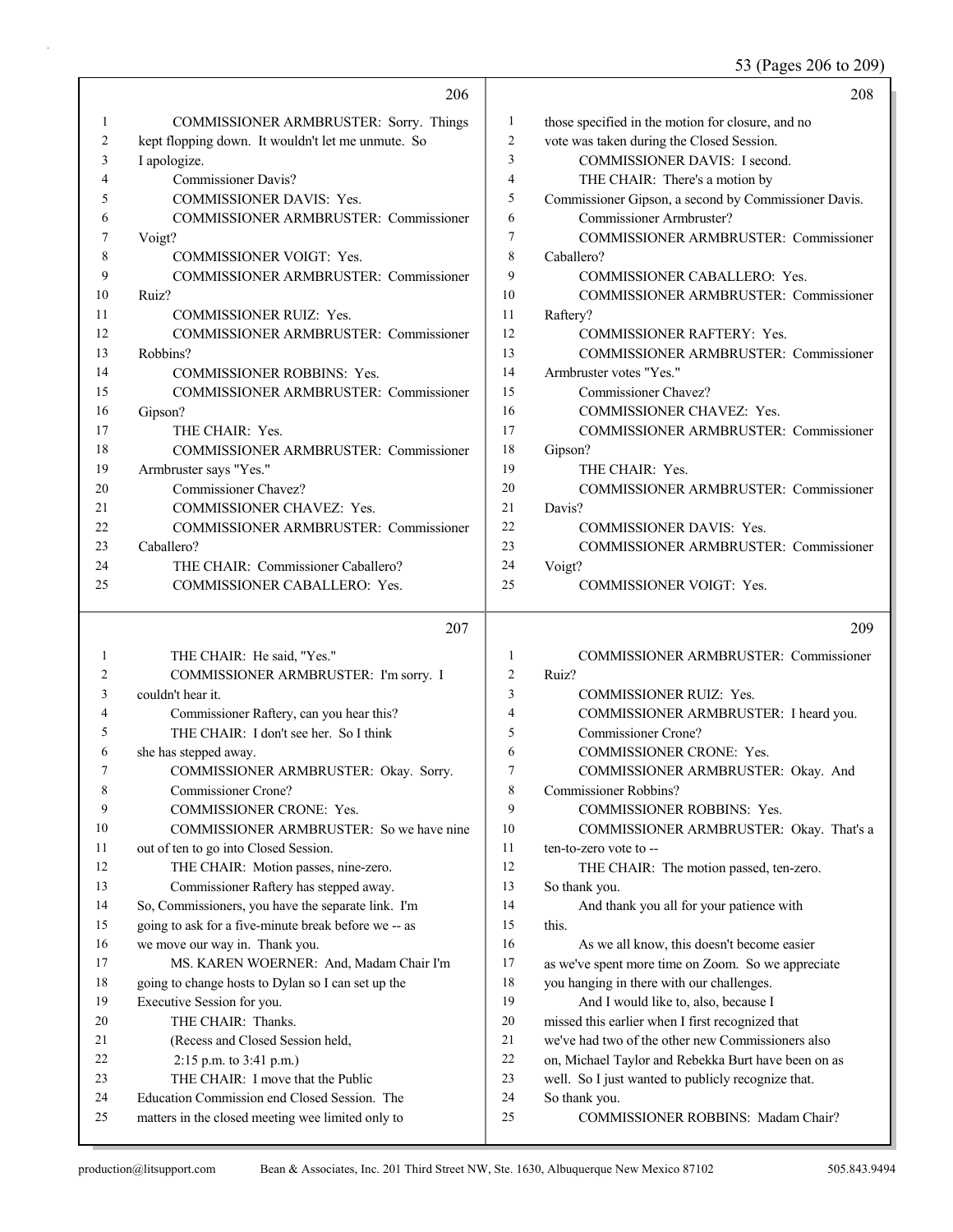54 (Pages 210 to 213)

|                | 210                                                                 |                | 212                                                                                                       |
|----------------|---------------------------------------------------------------------|----------------|-----------------------------------------------------------------------------------------------------------|
| 1              | THE CHAIR: Yes.                                                     | 1              | passes, ten-to-zero.                                                                                      |
| $\overline{2}$ | COMMISSIONER ROBBINS: I would like to                               | $\overline{c}$ | THE CHAIR: The motion passed, ten-zero.                                                                   |
| 3              | make a motion.                                                      | 3              | Once -- you know, these are never easy decisions                                                          |
| 4              | I move that the PEC not renew the charter                           | 4              | that we make. We want to absolutely thank you for                                                         |
| 5              | for The GREAT Academy as it has failed to meet or                   | 5              | the time that you've given us today and allowing us                                                       |
| 6              | make substantial progress toward achievement of the                 | 6              | to ask as many questions as we could and the time                                                         |
| 7              | Department's Standards of Excellent, or student                     | 7              | and the effort and the energy that you put into the                                                       |
| 8              | performance standards as identified in the charter                  | 8              | application, as I said before.                                                                            |
| 9              | contract, and as demonstrated by their reports to                   | 9              | Our lawyer will draft up a letter that --                                                                 |
| 10             | the CSD and presented in their packet to us. And it                 | 10             | that will come to the school.                                                                             |
| 11             | has failed to meet Generally Accepted Standards of                  | 11             | MR. JASPER MATTHEWS: Okay. Thank you.                                                                     |
| 12             | Fiscal Management as supported by their close                       | 12             | THE CHAIR: Thank you.                                                                                     |
| 13             | financial audits for '17, '18, and '19.                             | 13             | So, Commissioners, I think we need to have                                                                |
| 14             | COMMISSIONER DAVIS: I second.                                       | 14             | a discussion about what the rest of the day looks                                                         |
| 15             | THE CHAIR: There's a motion by                                      | 15             | like.                                                                                                     |
| 16             | Commissioner Robbins, a second by Commissioner                      | 16             | We do have -- we have two schools that                                                                    |
| 17             | Davis.                                                              | 17             | we're scheduled for. I think we're going to                                                               |
| 18             | Is there any discussion?                                            | 18             | struggle to get that third school in, you know, at                                                        |
| 19             | (No response.)                                                      | 19             | this point in time.                                                                                       |
| 20             | THE CHAIR: Okay. Commissioner                                       | 20             | We're going to run late, obviously, with                                                                  |
| 21             | Armbruster?                                                         | 21             | the second school; but I think we will be stretched                                                       |
| 22             | COMMISSIONER ARMBRUSTER: Commissioner                               | 22             | beyond to get the third school in.                                                                        |
| 23             | Robbins?                                                            | 23             | So I'm willing to hear any comments from                                                                  |
| 24             | <b>COMMISSIONER ROBBINS: Yes.</b>                                   | 24             | other Commissioners as to how they feel about the                                                         |
| 25             | COMMISSIONER ARMBRUSTER: Commissioner                               | 25             | remainder of today, because we have to give schools,                                                      |
|                |                                                                     |                |                                                                                                           |
|                | 211                                                                 |                | 213                                                                                                       |
| 1              | Crone?                                                              | 1              | you know, enough time. They were planning on being                                                        |
| 2              | COMMISSIONER CRONE: Yes.                                            | 2              | heard today; but I think it's going to be                                                                 |
| 3              | <b>COMMISSIONER ARMBRUSTER: Commissioner</b>                        | 3              | challenging.                                                                                              |
| 4              | Ruiz?                                                               | 4              | COMMISSIONER RUIZ: Madam Chair, I think                                                                   |
| 5              | <b>COMMISSIONER RUIZ: Yes.</b>                                      | 5              | that we need to move the third school to -- I don't                                                       |
| 6              | COMMISSIONER ARMBRUSTER: Commissioner                               | 6              | know if we can move it till tomorrow or to Friday.                                                        |
| 7              | Voigt?                                                              | 7              | But we need to move that third school, because it's                                                       |
| 8              | COMMISSIONER VOIGT: Yes.                                            | 8              | going to be a late one, and we won't make it through                                                      |
| 9              | COMMISSIONER ARMBRUSTER: Commissioner                               | 9              | that.                                                                                                     |
| 10             | Davis?                                                              | 10             | THE CHAIR: Right.                                                                                         |
| 11             | COMMISSIONER DAVIS: Yes.                                            | 11             | COMMISSIONER ARMBRUSTER: It wouldn't be                                                                   |
| 12             | COMMISSIONER ARMBRUSTER: Commissioner                               | 12             | fair to the school, I believe, not to have all their                                                      |
| 13             | Gipson?                                                             | 13             | discussion.                                                                                               |
| 14             | THE CHAIR: Yes.                                                     | 14             | THE CHAIR: Right. Right. And I do                                                                         |
| 15             | COMMISSIONER ARMBRUSTER: Commissioner                               | 15             | not -- you're absolutely right. I don't want to                                                           |
| 16             | Chavez?                                                             | 16             | have a school feel like we've rushed through a                                                            |
| 17             | COMMISSIONER CHAVEZ: Yes.                                           | 17             | decision because we were trying to cram it into -- I                                                      |
| 18             | COMMISSIONER ARMBRUSTER: Commissioner                               | 18             | want schools to feel like they had a fair and full                                                        |
| 19             | Armbruster votes "Yes."                                             | 19             | hearing on this.                                                                                          |
| 20             | Commissioner Raftery?                                               | 20             | And I don't think there's -- you know,                                                                    |
| 21             | COMMISSIONER RAFTERY: Yes.                                          | 21             | we've got -- and I'm willing to be flexible with the                                                      |
| 22             | <b>COMMISSIONER ARMBRUSTER: Commissioner</b>                        | 22             | school as well. If they want to have input as to                                                          |
| 23             | Caballero?                                                          | 23             | whether Thursday or Friday -- I mean, we can move                                                         |
| 24<br>25       | COMMISSIONER CABALLERO: Yes.<br>COMMISSIONER ARMBRUSTER: The motion | 24<br>25       | pieces of the agenda around that we were going to do<br>on Friday. We can fit that in tomorrow if we need |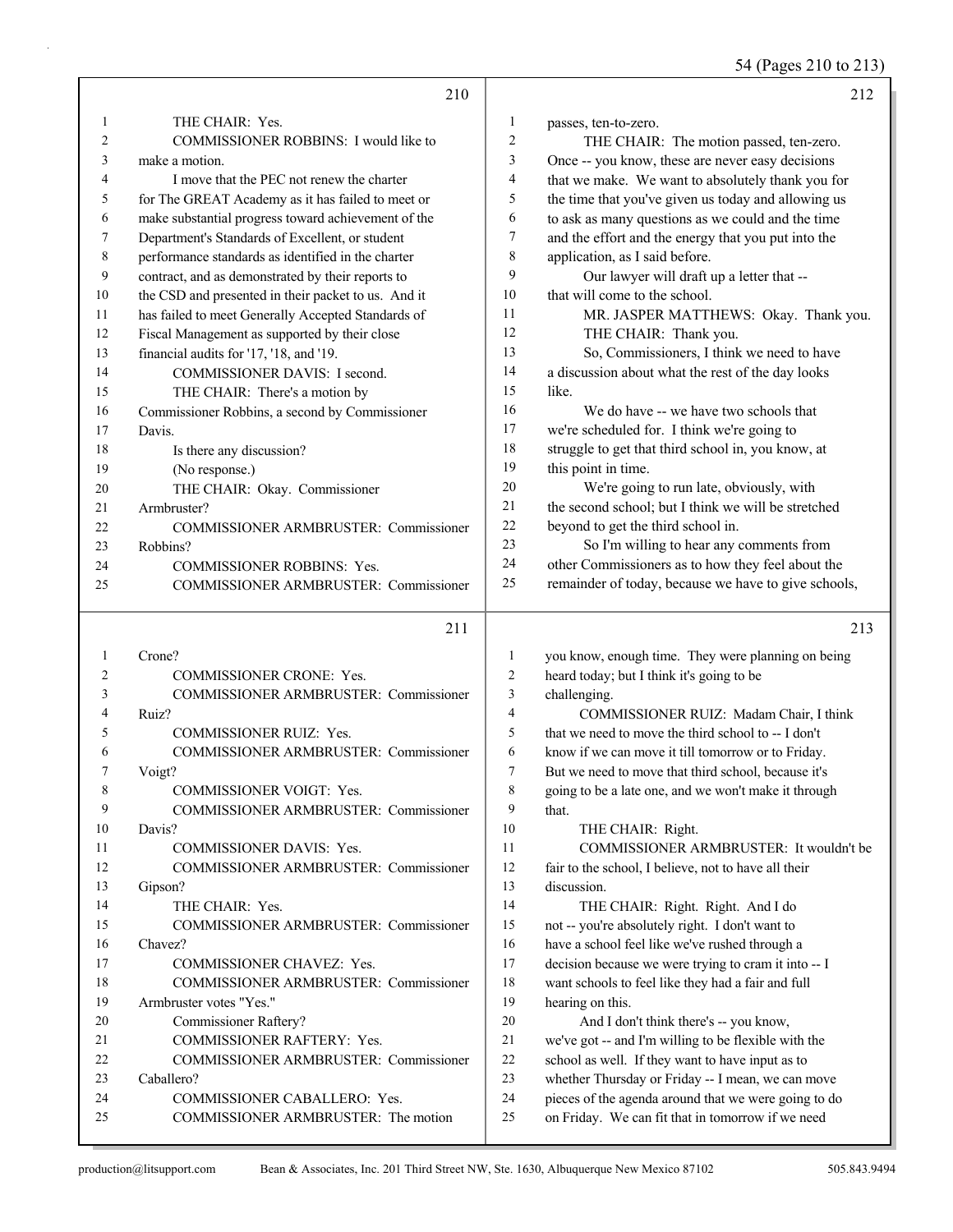## 55 (Pages 214 to 217)

|          | 214                                                                                                     |                | 216                                                                                                |
|----------|---------------------------------------------------------------------------------------------------------|----------------|----------------------------------------------------------------------------------------------------|
| 1        | to.                                                                                                     | 1              | schools to push to Friday, if we need to.                                                          |
| 2        | And I know that we had also -- we had on                                                                | 2              | So -- because this was out of your control                                                         |
| 3        | the agenda the Perkins Grant, and she had asked to                                                      | 3              | and partly out of our control, we don't want to --                                                 |
| 4        | be -- if she could be available for Thursday,                                                           | 4              | you know, we want the school to be able to have                                                    |
| 5        | because that fit into her time schedule. So we have                                                     | 5              | everyone available that you needed to be available.                                                |
| 6        | to take that into consideration as well.                                                                | 6              | So if tomorrow doesn't work, we'll try to                                                          |
| 7        | So if it's amenable to the school for                                                                   | 7              | work that out.                                                                                     |
| 8        | Thursday.                                                                                               | 8              | MS. GALVAN DE LUCERO: I'm trying to do a                                                           |
| 9        | MS. KAREN WOERNER: Madam Chair, do you                                                                  | 9              | quick survey of everyone via text trying to get the                                                |
| 10       | want me to have that conversation now with the                                                          | 10             | messages in. So far, the consensus seems to be                                                     |
| 11       | school?                                                                                                 | 11             | Friday after lunch preferable. We have a couple of                                                 |
| 12       | THE CHAIR: Why don't we now, if we can do                                                               | 12             | funerals going on. I don't know if that's -- if                                                    |
| 13       | that quick. And I think before we start the second                                                      | 13             | that would be possible for you all.                                                                |
| 14       | school, I think Commissioners are going to need a                                                       | 14             | THE CHAIR: I think -- I don't think                                                                |
| 15       | little bit of a break; not a whole lot, but a little                                                    | 15             | that's a problem.                                                                                  |
| 16       | bit.                                                                                                    | 16             | Karen, if we could just have the schools                                                           |
| 17       | No napping there, Commissioner Voigt.                                                                   | 17             | that were scheduled for Friday so that we've got,                                                  |
| 18       | COMMISSIONER VOIGT: I know. Come 4:00, I                                                                | 18             | hopefully, two schools we can get in in the morning?                                               |
| 19       | start yawning.                                                                                          | 19             | And then that way, we would have two schools in the                                                |
| 20       | THE CHAIR: I know. I know.                                                                              | 20             | afternoon to accommodate them so that they could go                                                |
| 21       | MS. KAREN WOERNER: I've promoted Sylvy                                                                  | 21             | in the afternoon.                                                                                  |
| 22       | Lucero to the panel. She's the head administrator                                                       | 22             | MS. KAREN WOERNER: On Friday, we only                                                              |
| 23       | at La Academia Dolores Huerta. That's the third                                                         | 23             | have two schools scheduled, Taos International                                                     |
| 24       | school today. So you can discuss with her what you                                                      | 24             | School and J. Paul Taylor. Hopefully, we can get                                                   |
| 25       | want to discuss.                                                                                        | 25             | those done in the morning.                                                                         |
|          | 215                                                                                                     |                | 217                                                                                                |
| 1        | COMMISSIONER ARMBRUSTER: Madam Chair,                                                                   | $\mathbf{1}$   | THE CHAIR: And then we can fill in with                                                            |
| 2        | while she's getting on, so are you saying we're                                                         | 2              | other agenda items, if we -- you know.                                                             |
| 3        | going to have the Perkins Grant and four schools                                                        | 3              | MS. KAREN WOERNER: If we finish early?                                                             |
| 4        | tomorrow?                                                                                               | $\overline{4}$ | THE CHAIR: If we finish early on Friday,                                                           |
| 5        | THE CHAIR: Well, the Perkins Grant is on                                                                | 5              | there's other agenda items that we could clear out                                                 |
| 6        | the agenda, and she did ask if she could be on the                                                      | 6              | and then accommodate you for the afternoon. That,                                                  |
| 7        | agenda -- be available for Thursday. So that was --                                                     | 7              | we can certainly do.                                                                               |
| 8        | you know, that was the plan.                                                                            | 8              | MS. GALVAN DE LUCERO: We'd appreciate                                                              |
| 9        | COMMISSIONER ARMBRUSTER: Okay. I'm just                                                                 | 9              | that. Thank you very much.                                                                         |
| 10       | looking at the agenda. And I-                                                                           | 10             | THE CHAIR: Sure. And we appreciate your                                                            |
| 11       | THE CHAIR: I know. I know.                                                                              | 11             | flexibility as well. So thank everyone for being                                                   |
| 12       | COMMISSIONER ARMBRUSTER: I'm concerned                                                                  | 12             | here through most of today with us.                                                                |
| 13       | about four schools and the Perkins Grant. I'm just                                                      | 13             | MS. GALVAN DE LUCERO: Hang in there,                                                               |
| 14       | saying. I mean, it is good about Zoom is that                                                           | 14             | guys.                                                                                              |
| 15       | you're not moving. So --                                                                                | 15             | MS. KAREN WOERNER: Sylvy, I'm going to                                                             |
| 16       | THE CHAIR: That's the bad thing about                                                                   | 16             | move you back to attendees now, and we'll see you on                                               |
| 17       | Zoom, too. You're not moving, you know.                                                                 | 17             | Friday.                                                                                            |
| 18       | So Sylvy, thanks for being here, and                                                                    | 18             | MS. GALVAN DE LUCERO: All right. Thank                                                             |
| 19       | thanks for being here all day. We truly do                                                              | 19             | you very much, all of you. Thank you.                                                              |
| 20       | appreciate your time.                                                                                   | 20             | THE CHAIR: Ten minutes?                                                                            |
| 21       | And as with most of these, we can never                                                                 | 21             | COMMISSIONER ARMBRUSTER: Instead of these                                                          |
| 22       |                                                                                                         |                |                                                                                                    |
|          | judge exactly how long any of them are going to go.                                                     | 22             | schools tomorrow, other than North Valley, who's                                                   |
| 23<br>24 | So we would just -- if you want to weigh in on when<br>would be best for your folks, either tomorrow -- | 23<br>$24\,$   | first -- could we just -- or Karen can do it,<br>maybe -- call them, text them, or tell them we're |

going to do this like 10 minutes before -- or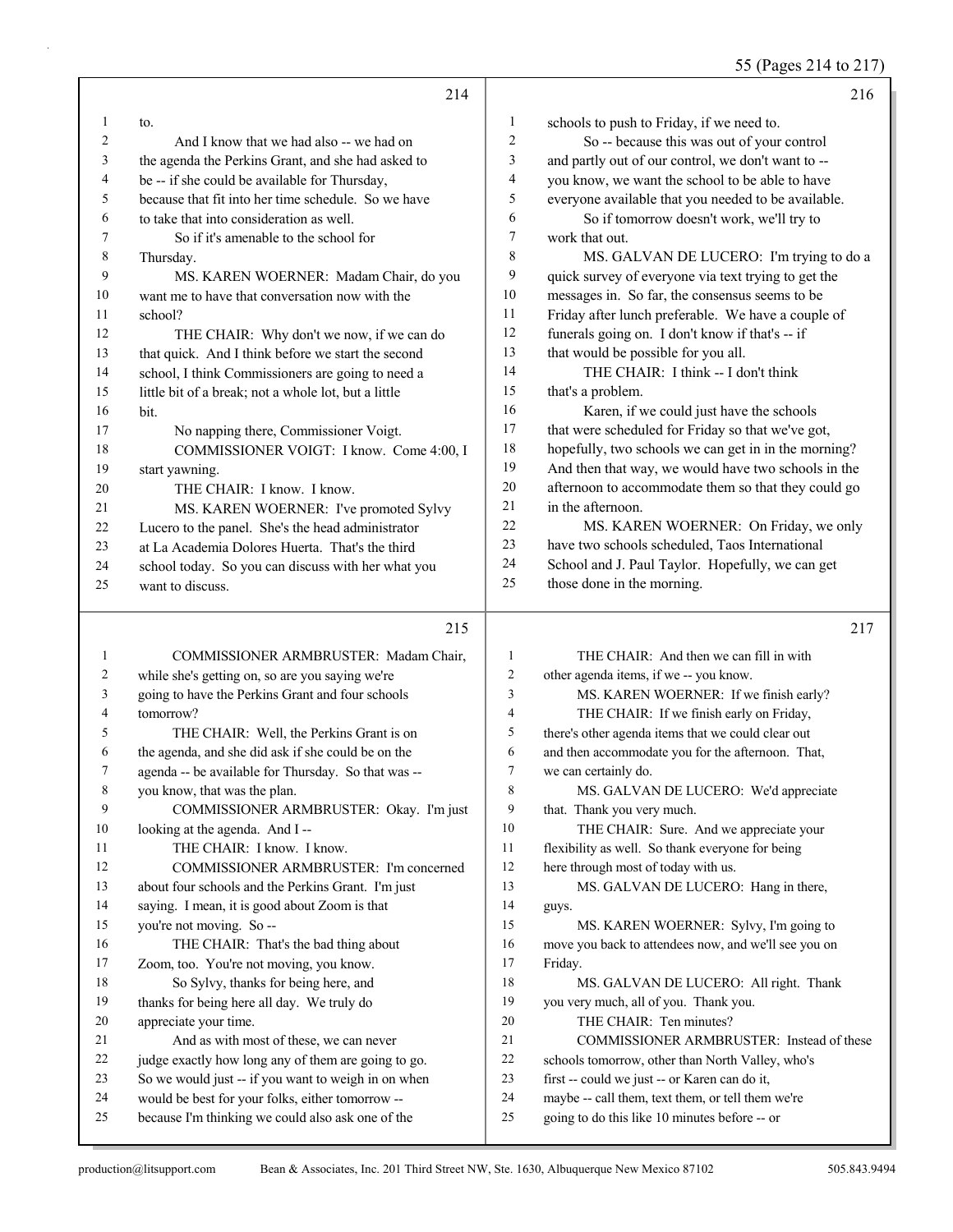56 (Pages 218 to 221)

|                | 218                                                  |                          | 220                                                                                                       |
|----------------|------------------------------------------------------|--------------------------|-----------------------------------------------------------------------------------------------------------|
| 1              | 20 minutes, probably, before, so they don't have to  | 1                        | first 15 years, I think. And then with their third                                                        |
| $\overline{c}$ | sit here all day, listening?                         | $\sqrt{2}$               | renewal, they joined -- sought renewal with the PEC.                                                      |
| 3              | Do you know what I mean? Like, who knows             | 3                        | And here, they are seeking, I believe, what will be                                                       |
| 4              | when you're going to be on. So you kind of get on    | $\overline{\mathcal{A}}$ | their fourth renewal, if granted.                                                                         |
| 5              | at a time you think. It just seems like they may     | 5                        | Happy to say that the PED recommends a                                                                    |
| 6              | have other things to do, or they may be doing other  | 6                        | renewal term for renewal for this school. The                                                             |
| 7              | things since it's -- that's fine. Either way.        | 7                        | school earned 61 points on the last Accountability                                                        |
| 8              | THE CHAIR: Ten minutes?                              | 8                        | Report in '18-'19. That qualifies as a Spotlight                                                          |
| 9              | COMMISSIONER ARMBRUSTER: Sure.                       | 9                        | School by a significant margin.                                                                           |
| 10             | (Recess taken 3:52 p.m. to 4:05 p.m.)                | 10                       | Schools needed to have over 53.33 to be a                                                                 |
| 11             | THE CHAIR: Okay. So thank you, everyone.             | 11                       | Spotlight School, and this school, as I said, had                                                         |
| 12             | And truly thank you for hanging in there with us     | 12                       | 61 points.                                                                                                |
| 13             | today. But, as I say all the time, thank you for     | 13                       | They also received designations of                                                                        |
| 14             | everything you do every day, especially -- I always  | 14                       | Excellence in reading proficiency, reading growth,                                                        |
| 15             | tell people, I loved education because every day was | 15                       | science proficiency, and English Learner progress.                                                        |
| 16             | different.                                           | 16                       | Their math proficiency has been declining                                                                 |
| 17             | But, certainly, no one ever expected these           | 17                       | a little bit; though it continues to be above the                                                         |
| 18             | different days. So the fact that you're here and     | 18                       | District's percentage.                                                                                    |
| 19             | you're serving -- serving our kids, we appreciate    | 19                       | And we do recommend that they consider an                                                                 |
| 20             | everything that you're doing, especially today, and  | $20\,$                   | improvement plan focusing on their math instruction,                                                      |
| 21             | the time and the effort and energy through this time | $21\,$                   | as that appears to be a weak point.                                                                       |
| 22             | period to spend on the renewal application and the   | 22                       | The school's organizational ratings have                                                                  |
| 23             | thoughtfulness put into the renewal application.     | 23                       | been excellent with one exception in the area of                                                          |
| 24             | We really do appreciate it, because                  | 24                       | financial audit findings. Although we'll speak                                                            |
| 25             | it's -- it truly is our time for us to -- we don't   | 25                       | about those in just a minute, those two have been                                                         |
|                |                                                      |                          |                                                                                                           |
|                | 219                                                  |                          | 221                                                                                                       |
| $\mathbf{1}$   | get to see schools often enough. So it really is --  | 1                        | improving. And though they had five audit findings                                                        |
| 2              | it's the enjoyable part of what we do, that we get   | $\overline{c}$           | in the last published audit, none of them were                                                            |
| 3              | to have that face-to-face with the schools.          | 3                        | material weaknesses or significant deficiencies, and                                                      |
| 4              | We've always really looked forward to it,            | 4                        | hoping that they've been cleared with this current                                                        |
| 5              | because we were able to physically be together, and  | 5                        | report, but we don't know that yet.                                                                       |
| 6              | it's so rare that, you know, we get to shake folks'  | 6                        | The school does have -- has spent an                                                                      |
| $\overline{7}$ | hands and say that thank you for what you do.        | 7                        | average of 52 percent of its operating budget on                                                          |
| $\,$ 8 $\,$    | So -- and thank you for bearing with us              | $\,$ $\,$                | instructional costs, which, of course, as we talked                                                       |
| 9              | today.                                               | 9                        | about with the last school, is lower than the                                                             |
| 10             | So, without further adieu, Karen, you want           | 10                       | 68 percent recommended. But I would like to add                                                           |
| 11             | to start?                                            | 11                       | that the smaller school size of 50 students makes it                                                      |
| 12             | MS. KAREN WOERNER: Absolutely                        | 12                       | very difficult to reach a 68 percent on instruction.                                                      |
| 13             | Madam Chair. Thank you so much.                      | 13                       | They still need an administrator and a clerk and all                                                      |
| 14             | Madam Chair, Commissioners, the next                 | 14                       | those sort of things. So the smaller the                                                                  |
| 15             | school on the agenda is Roots & Wings Community      | 15                       | enrollment, the harder it is to meet that goal of                                                         |
| 16             | School. It's a rural school serving Grades K         | 16                       | 68 percent on instruction.                                                                                |
| 17             | through 8. I guess it's in Questa on the Enchanted   | 17                       | The school had a foundation at one time,                                                                  |
| 18             | Circle. I think that's Questa there.                 | 18                       | but I've been told it's been inactive for a few                                                           |
| 19             | They serve -- their classes are multi-age,           | 19                       | years and the new head administrator hopes to                                                             |
| $20\,$         | multi-grade level, small school, with 50 students    | $20\,$                   | revitalize that group to help with support for the                                                        |
| 21             | consistent across the charter contract term, that's  | 21                       | school.                                                                                                   |
| $22\,$<br>23   | the most they can house, and have stayed with 50     | $22\,$<br>23             | If I could share my screen, I'm                                                                           |
| 24             | each year.<br>I think the school opened in 2001 as a | 24                       | referencing the packet that you all have; but just<br>to make it easier for everybody, if you don't mind. |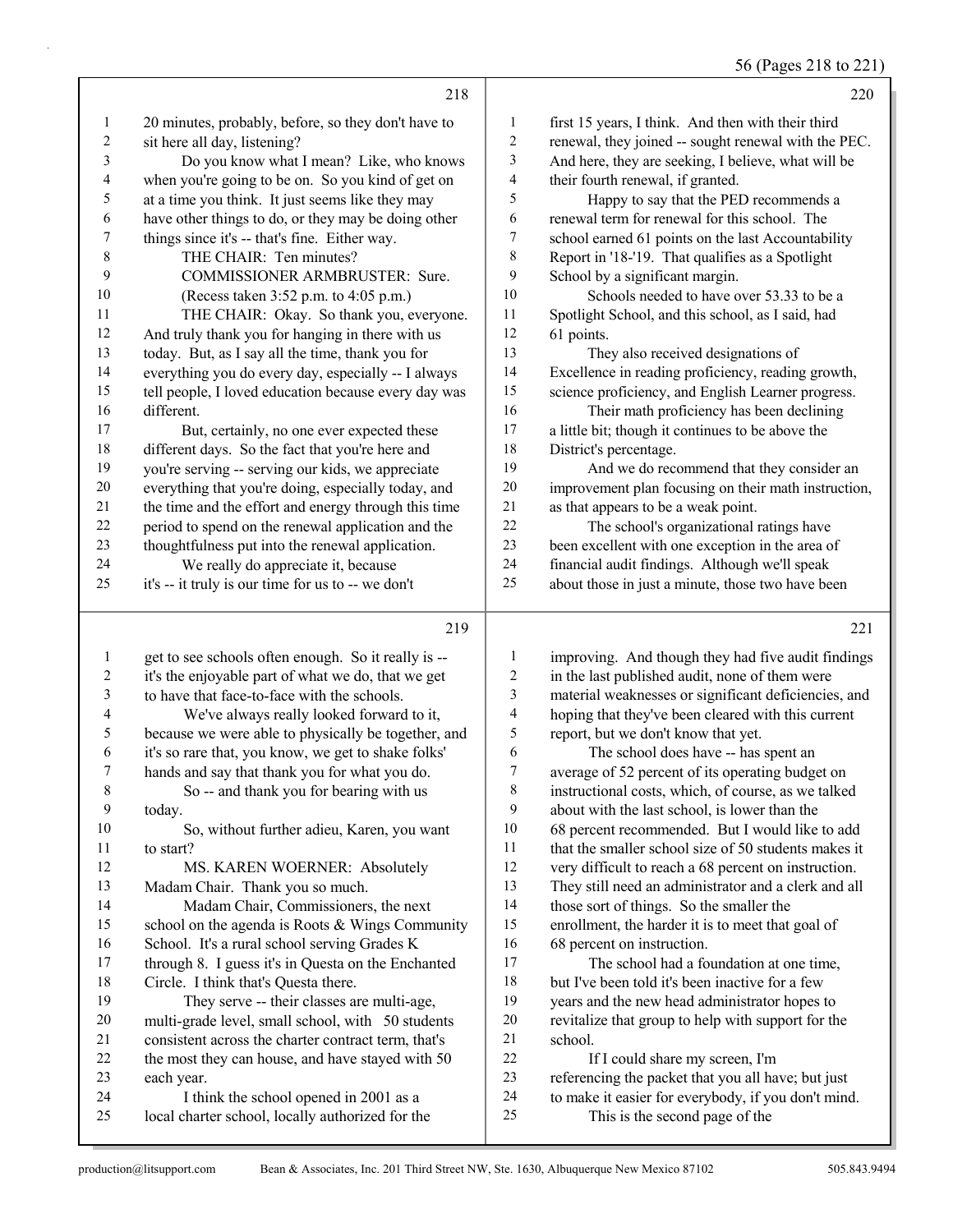### 57 (Pages 222 to 225)

|              | 222                                                  |                | 224                                                  |
|--------------|------------------------------------------------------|----------------|------------------------------------------------------|
| $\mathbf{1}$ | recommendation. And, again, as we talked about       | 1              | standard on their goals since, which is the reason   |
| 2            | earlier, the Evaluation Summary is an assessment of  | 2              | for demonstrating progress.                          |
| 3            | the Part B progress report that the school provided. | 3              | Also in regards to their enrollment, on              |
| 4            | We -- obviously, they're meeting the Standards of    | 4              | Page 20--- here's the 50, straight line across,      |
| 5            | Excellent with those excellent academic scores and   | 5              | their enrollment. But also their retention, within   |
| 6            | rates that I just mentioned.                         | 6              | the school year, very high, above 90 percent.        |
| 7            | They had demonstrated progress on their              | 7              | Students stay enrolled during the school year. And,  |
| $\,$ $\,$    | charter goals. Their audit, because of the repeat    | 8              | similarly, they have had students return from one    |
| 9            | findings, the rating here is a Failing to            | 9              | school year to the next.                             |
| 10           | Demonstrate Substantial Progress. They didn't have   | $10\,$         | A little dip here. I'm not sure if that              |
| 11           | their Board of Finance revoked at any point. They    | 11             | has to do with COVID; because that's for this year.  |
| 12           | had some minor financial concerns. And then they     | 12             | But you can see that they've increased their         |
| 13           | met the standards all the way down in their material | 13             | retention between years.                             |
| 14           | terms, organizational, and governance                | 14             | On the audit finding -- the teacher                  |
| 15           | responsibilities.                                    | 15             | retention took a dip, but has been at 100 percent    |
| 16           | Also, you'll see in your packet, as you              | 16             | teachers returning the last couple of years.         |
| 17           | can see there, the school's proficiency is           | 17             | On the audit findings, you can see that              |
| 18           | significantly higher than that of the local district | 18             | they had several in the first couple of years,       |
| 19           | and than that of the State in most of these areas.   | 19             | decreased those. And, certainly, what's really       |
| 20           | Math, as you can see compared to the local           | $20\,$         | important to point out here is that their material   |
| 21           | district, they're still above the local district's   | 21             | weaknesses and significant deficiencies were down to |
| 22           | math proficiency rate.                               | 22             | zero.                                                |
| 23           | And those green boxes indicate the areas             | 23             | But we still do not like to see repeat               |
| 24           | where the school received designations of            | 24             | findings. But as you can see on this page it lists   |
| 25           | excellents. So, overall, even the Spotlight          | 25             | those findings from this past published report. And  |
|              |                                                      |                |                                                      |
|              | 223                                                  |                | 225                                                  |
| $\mathbf{1}$ | designation, Spotlight School. But as I mentioned    | $\mathbf{1}$   | all of them are either other non-compliance or other |
| 2            | earlier, they have designations of excellents in     | $\overline{c}$ | matters. And not to say they're not important, but   |
| 3            | these other areas.                                   | 3              | they're not as significant of a finding.             |
| 4            | These little dashes indicate that the                | 4              | So we'd like to see them get rid of those            |
| 5            | population in these two groups, the kids who take    | 5              | repeats. But they're not as concerning as something  |
| 6            | the science tests and the number of EL students was  | 6              | that would be considered a material weakness or      |
| 7            | too low to give an actual score here, because then   | 7              | significant deficiency.                              |
| 8            | it would be potentially a FERPA violation, because   | 8              | Also, going down a little bit further so             |
| 9            | you could figure out which kids it was.              | 9              | that you can actually see their chart a little bit   |
| 10           | But, nevertheless, the proficiency level             | 10             | clearer, as I said earlier, those grayed-out         |
| 11           | was high enough and the EL progress was on a good    | 11             | academic data for '19-'20 is because we did not have |
| 12           | rate to earn the designation of excellence even      | 12             | State assessments, so there's no academic data for   |
| 13           | though they don't show the actual score here.        | 13             | this section for that year. But you can see that     |
| 14           | Again, their performance framework, as you           | 14             | predominantly, the school has met or exceeded the    |
| 15           | can see, has been improving over the course of this  | 15             | standards, other than those repeat audit findings.   |
| 16           | current contract. And the one Falls Far Below is     | 16             | And I think with that, I hand it over to             |
| 17           | because of the repeat findings in the audit, which   | 17             | you -- back to you, Madam Chair.                     |
| 18           | I'm going to jump to in a bit.                       | 18             | THE CHAIR: Okay. Thank you very much.                |
| 19           | On Page 18 -- let me just type it in so              | 19             | And once again, welcome. And I will ask that the     |

- you don't get seasick watching me scroll. On their charter school mission goals, they had mission goals head administrator introduce not only himself, but all the folks from the school so the record is clear as to who's here speaking for the school.
- originally on Discovery, but switched to NWEA like most of the schools, one on reading and one on math.
- 24 And as you can see, the first year, they didn't quite meet, but they have met or exceeded the

introduce folks. But if you'd rather the

23 MS. ERICA LANNON: Thank you, Madam Chair, Commissioners. Jon -- we had planned that I would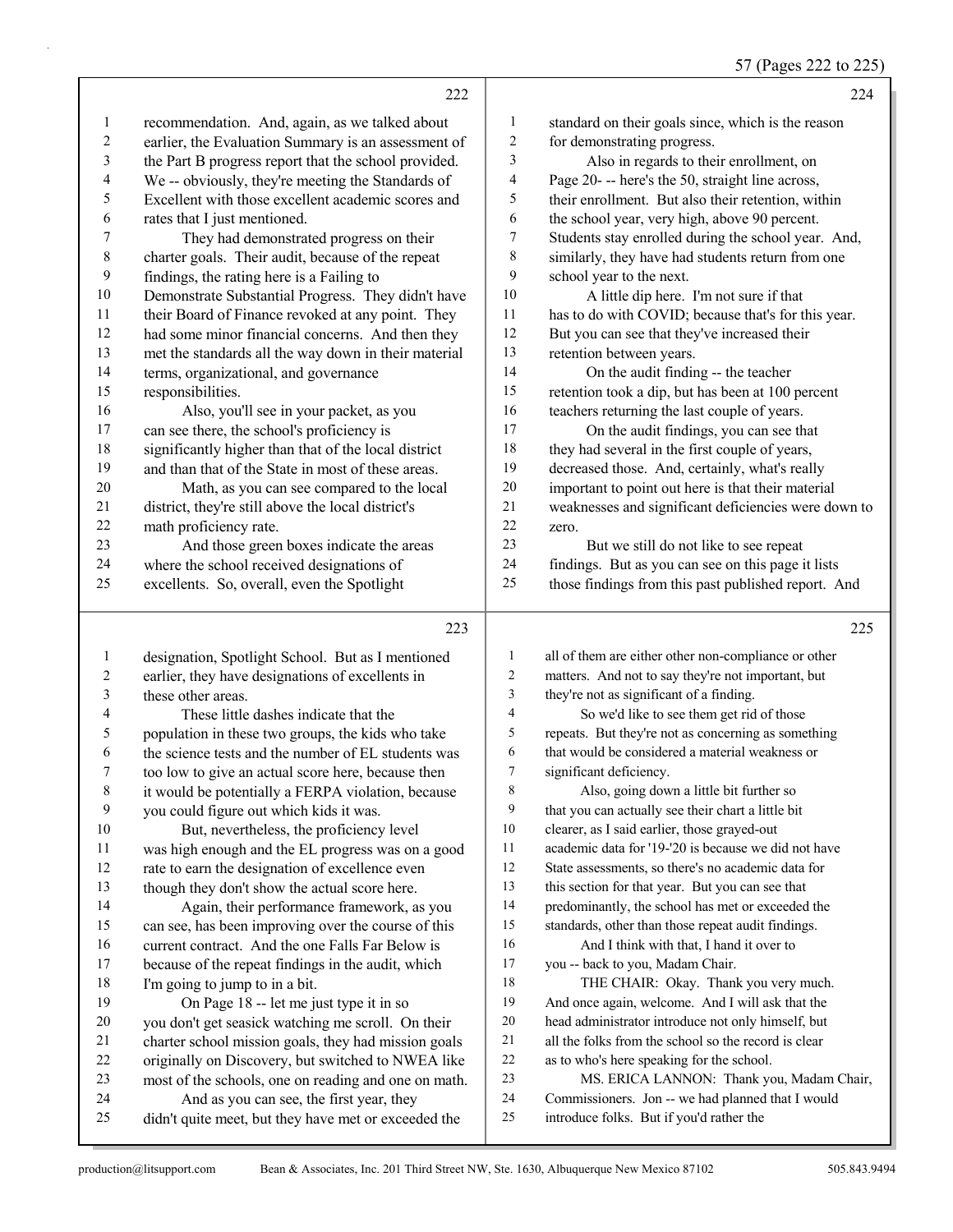58 (Pages 226 to 229)

|                | 226                                                                                  |                          | 228                                                                             |
|----------------|--------------------------------------------------------------------------------------|--------------------------|---------------------------------------------------------------------------------|
| 1              | director-                                                                            | 1                        | and Commissioners.                                                              |
| $\overline{c}$ | THE CHAIR: No. Sure. That's fine.                                                    | 2                        | Good afternoon. We're going to use this                                         |
| 3              | That's fine.                                                                         | 3                        | time to address a few obvious concerns, as well as                              |
| 4              | MS. ERICA LANNON: Okay. Okay. Thanks.                                                | $\overline{\mathcal{L}}$ | some general academic and mission-specific points                               |
| 5              | THE CHAIR: No problem.                                                               | 5                        | regarding the obvious concerns.                                                 |
| 6              | MS. ERICA LANNON: We've got everything                                               | 6                        | We are aware that math proficiency and                                          |
| 7              | pretty choreographed so we can be concise. Thank                                     | 7                        | audit findings are areas in need of improvement, and                            |
| $\,$ 8 $\,$    | you all for hanging in there with us, you know.                                      | 8                        | we do have remedies in place, some of which have                                |
| 9              | So I am Erica Lannon. I am in my fourth                                              | 9                        | already produced results, while some results are yet                            |
| $10\,$         | year of service on the Roots & Wings governing                                       | 10                       | to be seen.                                                                     |
| 11             | council, currently as president. Jon Orris, of                                       | 11                       | I will pass the baton to Jon and Annalise                                       |
| 12             | course you know, our school director. He came on                                     | 12                       | to speak to the academics more specifically. And                                |
| 13             | board this summer and brings a decade of experience                                  | 13                       | then we'll have Sarah speak to the financials.                                  |
| 14             | in charter school administration, specifically with                                  | 14                       | So, Jon?                                                                        |
| 15             | outdoor education components.                                                        | 15                       | MR. JON ORRIS: Good afternoon,                                                  |
| 16             | And Sarah Piña, our business manager,                                                | 16                       | Madam Chair and Commissioners. As mentioned                                     |
| 17             | joined us two years ago. And she has been                                            | 17                       | earlier, I did start in July. I chose to come to a                              |
| 18             | instrumental in improving much of the financial                                      | 18                       | small rural charter school during a global pandemic                             |
| 19             | challenges we were faced with at that time.                                          | 19                       | in a charter renewal year. And a lot of people were                             |
| 20             | Margaret Bartlett, also goes by "Peg," is                                            | 20                       | asking me why would I do that.                                                  |
| 21             | one of the school's founders and has held various                                    | 21                       | And three basic reasons: The school's                                           |
| 22             | positions over 20-some years. She's currently                                        | $22\,$                   | mission, the students and their families, and the                               |
| 23             | employed as our special ed and EP teacher and serves                                 | 23                       | staff and governing council. Despite meeting and                                |
| 24             | on the Equity Council.                                                               | 24                       | learning about the school after all they had been                               |
| 25             | And Annalise Zosel, our veteran teacher,                                             | 25                       | through because of COVID at the end of last school                              |
|                | 227                                                                                  |                          | 229                                                                             |
| $\mathbf{1}$   | has been with us for seven years in the kindergarten                                 | 1                        | year, the positivity and passion for the school was                             |
| 2              | through second-grade cohorts.                                                        | 2                        | still very evident. I could immediately feel, even                              |
| 3              | THE CHAIR: Okay. Thank you all so much.                                              |                          |                                                                                 |
| 4              |                                                                                      | 3                        | through the Zoom meetings that I conducted my                                   |
|                | So the school has 15 minutes to do a                                                 | $\overline{4}$           | interviews with, it was a very welcoming attitude                               |
| 5              | present--- whatever the school wants to provide for                                  | 5                        | from all, and I knew my background would be a good                              |
| 6              | us.                                                                                  | 6                        | match with Roots & Wings.                                                       |
| 7              | And Bev is not on; right?                                                            | 7                        | In coming to the school, when looking at                                        |
| 8              | MS. KAREN WOERNER: Madam Chair, that's                                               | 8                        | the academics, there were many aspects to celebrate                             |
| 9              | correct. Megan Maestas from our team --                                              | 9                        | and build upon, as highlighted by the named                                     |
| 10             | THE CHAIR: The time?                                                                 | $10\,$                   | New Mexico Spotlight School. There was also a                                   |
| 11             | MS. KAREN WOERNER: -- is going to do the                                             | 11                       | challenge with the school's declining math scores.                              |
| 12             | timing. And I'm sorry. But the warnings times are                                    | 12                       | The staff and previous director had begun to address                            |
| 13             | at one minute? Or when does -- I apologize. I                                        | 13                       | that issue by researching math curriculum and making                            |
| 14             | don't know when Bev normally notices. I think five                                   | 14                       | the decision to switch to i-Ready.                                              |
| 15             | minutes and one minute or something like that?                                       | 15                       | This curriculum is a good match for our                                         |
| 16             | THE CHAIR: I think so. I think there's a                                             | 16                       | multi-age classrooms, as through its program it                                 |
| 17             | five-minute.                                                                         | 17                       | creates individual learning plans for each student.                             |
| 18             | MS. KAREN WOERNER: Five minutes left, and                                            | 18                       | And I have supported the switch, and as a staff, we                             |
| 19             | then one minute left, and then the 30 seconds.                                       | 19                       | have had several professional development trainings                             |
| 20             | THE CHAIR: I'm just guessing the school                                              | $20\,$                   | on the curriculum before school started and during                              |
| 21             | has it down to the minute; so --                                                     | 21                       | our first semester, with additional trainings                                   |
| 22             | MS. KAREN WOERNER: She has it                                                        | $22\,$                   | planned in the second semester to help implement                                |
| 23             | choreographed, but just want to be fair.                                             | 23                       | that curriculum to fidelity.                                                    |
| 24<br>25       | THE CHAIR: Okay. So welcome and proceed.<br>MS. ERICA LANNON: Thank you, Madam Chair | 24<br>25                 | I am now going to turn it over to<br>Annalise, our K-2 teacher, to continue our |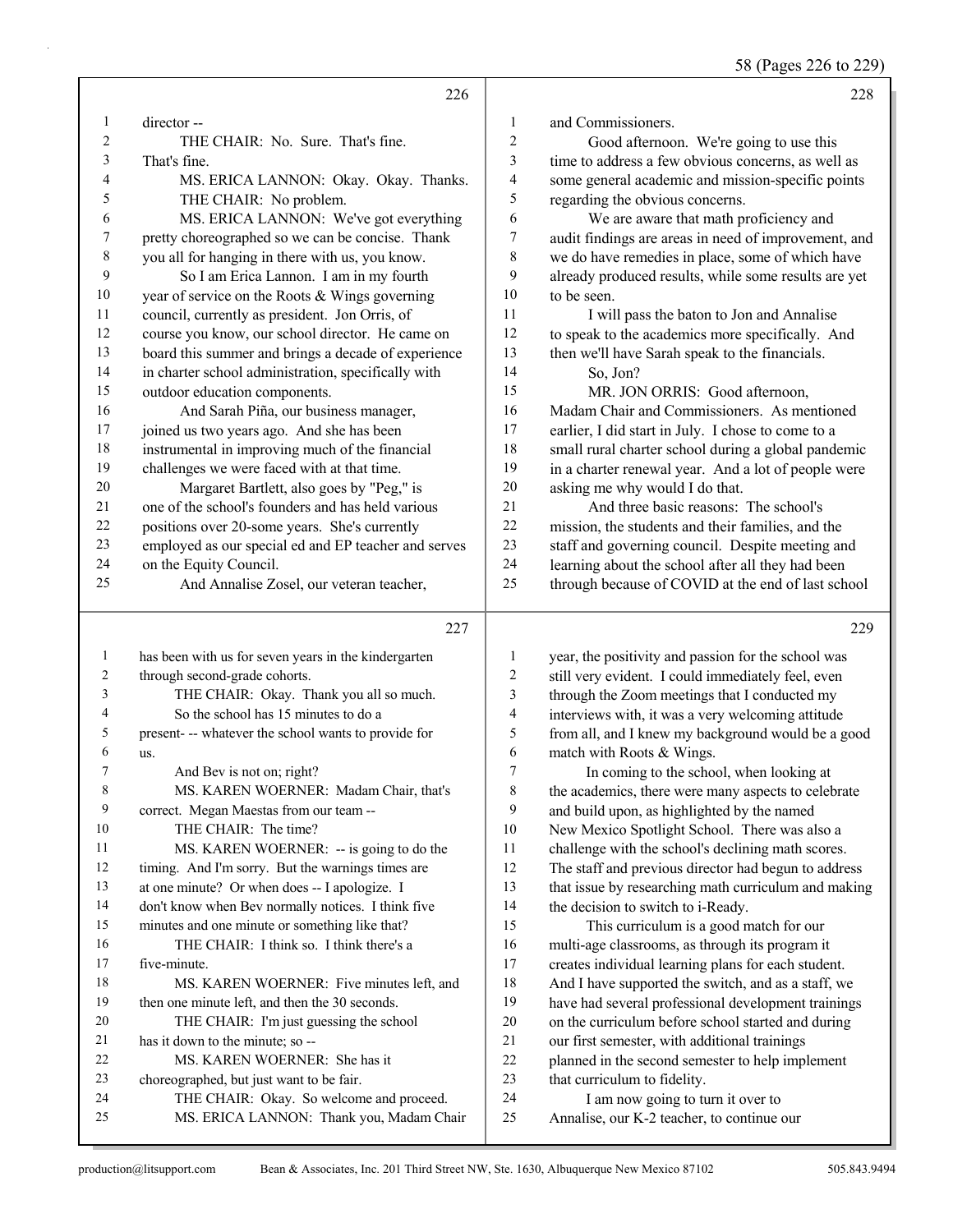59 (Pages 230 to 233)

|                | 230                                                  |                | 232                                                   |
|----------------|------------------------------------------------------|----------------|-------------------------------------------------------|
| 1              | presentation on our mission and curriculum. Thank    | 1              | history, art, and science of distilling took center   |
| 2              | you.                                                 | 2              | stage. The third- and fifth-grade cohorts would       |
| 3              | MS. ANNALISE ZOSEL: Good afternoon,                  | 3              | eagerly collect my paper scraps to experiment with    |
| 4              | Madam Chair and Commissioners, and thank you so much | 4              | papermaking, so they could make sense of how ancient  |
| 5              | for your time and for all your good work with        | 5              | cultures invented essential tools.                    |
| 6              | charter school accountability.                       | 6              | Third-through eighth-grade students                   |
| 7              | A lot of times I get into conversations,             | 7              | recycled paper cards and locally extracted essences.  |
| 8              | what is the moral, what is the point of charter      | 8              | They raised over \$400 for the Dream Tree project and |
| 9              | schools? And I hope that through the last five       | 9              | learned about the importance of good citizenship.     |
| 10             | years, we've solidified our point.                   | 10             | We have a student body of 50, and we all              |
| 11             | It's been an honor to teach the K-2 cohort           | 11             | know each other on a first-name basis. We have been   |
| 12             | for the last seven years. Last night I facilitated   | 12             | a long-standing Title I school with students and      |
| 13             | my 14th Celebration of Learning. A Celebration of    | 13             | families from all walks of life. RWCS staff is        |
| 14             | Learning is a cornerstone of Expeditionary-inspired  | 14             | committed to our mission to inspire our students to   |
| 15             | learning, a culminating event where all students     | 15             | academic and personal excellence.                     |
| 16             | present their final product with an authentic        | 16             | Our innovative learning community creates             |
| 17             | audience.                                            | 17             | classrooms, farm and wilderness adventure engaging    |
| 18             | Last night, 100 percent of my students and           | 18             | the hand, head, and heart, enabling students to       |
| 19             | their families attended to present their anthology   | 19             | achieve more than they think is possible and to take  |
| 20             | of Painted Lady Fables. As I projected their         | 20             | an active role in our ever changing world.            |
| 21             | anthology, each student took a turn reading an       | 21             | We are proud to be fully enrolled with a              |
| 22             | excerpt from their fable in entirety, or just an     | 22             | robust wait list, waiting list, and three years of    |
| 23             | excerpt if they were little.                         | 23             | 100 percent teacher retention. Teachers are           |
| 24             | This Expedition is entitled "Butterfly and           | 24             | dedicated to the well-being and personal academic     |
| 25             | I." Students successfully raised Painted Lady        | 25             | success of all of our students.                       |
|                | 231                                                  |                | 233                                                   |
| 1              | butterflies from the Wings of Enchantment Butterfly  | 1              | We collaborate with senior citizens in                |
| $\overline{c}$ | Farm.                                                | $\overline{c}$ | Taos Integrated Life together to have year-long       |
| 3              | Ms. Tasha, who is the butterfly expert and           | 3              | academic scholars serve Tier 2 and Tier 3 students'   |

 proprietor of the farm, met with students, and we explored the common core State standards, the Next 6 Generation science standards, New Mexico art and<br>
7 social science standards, through meaningful social science standards, through meaningful collaborative projects. 9 My students are currently, they published an anthology and are making an e-book of how to trace a Painted Lady Butterfly, because we couldn't find any resources made by kids for kids. 13 So last night, in the middle of a Google Meet, we felt incredibly connected. I had grandparents from New York and Boston online. They are holding space to celebrate these children.

17 My students beamed with joy and pride. And I'm sorry. It was so special. I apologize for getting emotional.

- 20 My colleagues and I are determined to
- vigorously teach grade-level standards while making

learning engaging, meaningful, and fun for our

- students, even if means not a lot of free time. 24 Last year, the entire middle school was
- filled with the aroma of sage and pine, as the

| 1              | We collaborate with senior citizens in               |
|----------------|------------------------------------------------------|
| $\overline{2}$ | Taos Integrated Life together to have year-long      |
| 3              | academic scholars serve Tier 2 and Tier 3 students'  |
| $\overline{4}$ | needs to ensure small focus groups for instruction.  |
| 5              | Our commitment to educating the whole                |
| 6              | child resulted in a strong pattern of consistently   |
| 7              | meeting our performance framework goals for the past |
| 8              | three years.                                         |
| 9              | I would like to recognize the concerted              |
| 10             | efforts we have made to ensure excellent Tier 1, 2,  |
| 11             | and 3 instruction after struggling with our interim  |
| 12             | data for the 2016 and 2017 school year. This is      |
| 13             | also the year our school received an "A" based on    |
| 14             | PARCC data, to kind of balance that a little bit.    |
| 15             | Our dynamic -- our SAT and RTI process               |
| 16             | proactively identify students in need so they can    |
| 17             | get the support they need in a timely manner.        |
| 18             | So in response to our poor performance on            |
| 19             | math in the 2019 school year, staff has been         |
| 20             | actively engaged addressing this concern. Last       |
| 21             | year, staff met for an ongoing PLC and book study    |
| 22             | about student-engaged assessment. Like Mr. Orris     |
| 23             | noted, we have fully adopted four PD sessions        |
| 24             | tailored to meeting the needs of our staff, and we   |
| 25             | are planning three more sessions this spring.        |
|                |                                                      |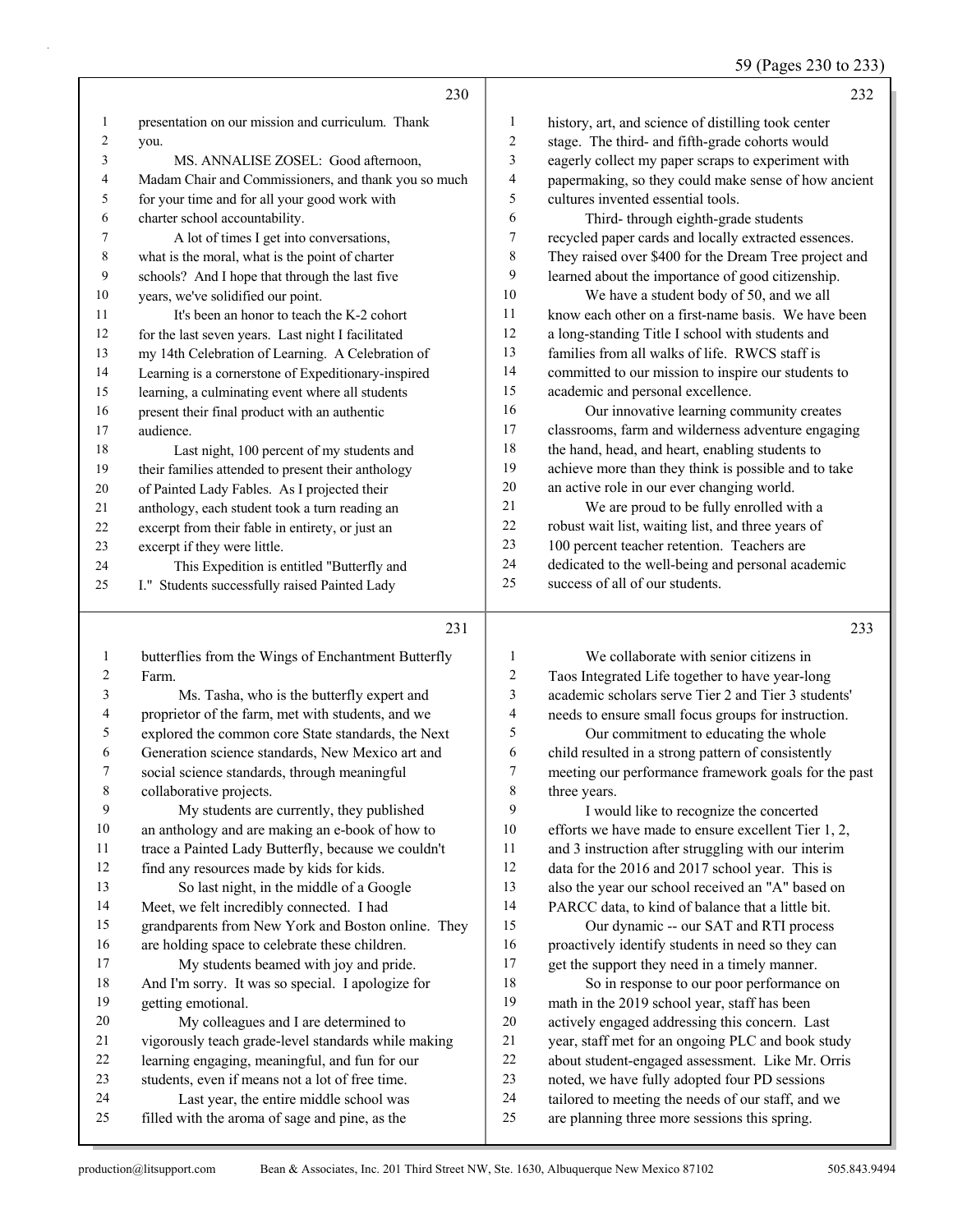# 60 (Pages 234 to 237)

|                | 234                                                                                  |                | 236                                                                                |
|----------------|--------------------------------------------------------------------------------------|----------------|------------------------------------------------------------------------------------|
| 1              | Ms. Dragoo, Ms. Bartlett, and I are in                                               | $\mathbf{1}$   | support of the governing council director and school                               |
| $\overline{c}$ | frequent communication about ensuring differentiated                                 | $\overline{c}$ | staff, I was able to implement solid internal                                      |
| 3              | and responsive math instruction. Our students are                                    | 3              | controls and procedures in order to provide a                                      |
| 4              | currently working through the i-Ready math                                           | 4              | foundation for fiscal success in the upcoming year.                                |
| 5              | curriculum and small-grade-level focus groups for                                    | 5              | As a result of this work, the school was able to                                   |
| 6              | four days a week.                                                                    | 6              | eliminate all audit findings that were classified as                               |
| 7              | Being a part of RWCS has been the most                                               | 7              | material weaknesses or significant deficiencies.                                   |
| 8              | transformative and meaningful experience of my                                       | $\,$ $\,$      | However, we still had five audit findings                                          |
| 9              | professional career. It has been an honor to see                                     | 9              | in 2018-'19.                                                                       |
| 10             | our school grow and solidify throughout the past                                     | 10             | We started the 2019-'20 school year with a                                         |
| 11             | five years.                                                                          | 11             | review of internal controls and financial procedures                               |
| 12             | Thank you so much for your time today.                                               | 12             | to ensure that we would continue to build on the                                   |
| 13             | MS. SARAH PIÑA: Good afternoon,                                                      | 13             | successes of the previous year.                                                    |
| 14             | Madam Chair and members of the Commission. My name                                   | 14             | I am very pleased with the progress that                                           |
| 15             | is Sarah Piña. I'm the contracted business manager                                   | 15             | the school has made in the financial operations up                                 |
| 16             | for Roots & Wings. I was contracted by the school                                    | 16             | to this point. Unfortunately, the 2019-'20 audit                                   |
| 17             | in July of 2018. At that time, Roots & Wings was                                     | 17             | report is not available for public review. But I                                   |
| 18             | required to provide cash reports monthly to PED. In                                  | 18             | believe that the Commission would be very pleased                                  |
| 19             | addition, the school was engaged in its audit for                                    | 19             | with the progress the school has made in adjusting                                 |
| 20             | the previous year and would end up with six audit                                    | 20             | both the number and types of findings as of June                                   |
| 21             | findings, three of which were material weaknesses or                                 | 21             | 30th, 2020.                                                                        |
| 22             | significant deficiencies.                                                            | 22             | Thank you for your time, and I will turn                                           |
| 23             | The school had also come before the                                                  | 23             | it over to governing council president Erica Lannon                                |
| 24             | Commission a few months prior to my hiring to                                        | 24             | for closing remarks.                                                               |
| 25             | develop a Corrective Action Plan to address fiscal                                   | 25             | MS. ERICA LANNON: Thanks, everyone. The                                            |
|                |                                                                                      |                |                                                                                    |
|                |                                                                                      |                |                                                                                    |
|                | 235                                                                                  |                | 237                                                                                |
|                |                                                                                      |                |                                                                                    |
| 1              | concerns.                                                                            | $\mathbf{1}$   | last point I just want to clarify is regarding Roots                               |
| $\overline{c}$ | I approached my first year of work at                                                | $\overline{2}$ | & Wings' Youth Enrichment Program. RWYEP was                                       |
| 3              | Roots & Wings in phases specific to these three                                      | 3              | mentioned in the Charter School Division's report to                               |
| 4              | items. I approached my first year of work at Roots                                   | $\overline{4}$ | you. And while they are a foundation whose full                                    |
| 5              | & Wings -- sorry. Excuse me.                                                         | 5              | intent is to support our school, they are still                                    |
| 6              | My first task was to get caught up on the                                            | 6              | working on meeting the criteria to be a component                                  |
| 7              | monthly reporting and to get the school back on a                                    | $\tau$         | unit of the school for audit purposes.                                             |
| 8              | quarterly reporting cycle. We were able to do that                                   | 8              | So, currently, they're not considered a                                            |
| 9              | by the September 30th, 2018, reporting period, and                                   | 9              | component unit of the school, and I just wanted to                                 |
| 10             | the school has resumed quarterly reporting for the                                   | 10             | make that distinction.                                                             |
| 11             | period of October through December 2018, and we have                                 | 11             | And that is all we have for school                                                 |
| 12             | remained on quarterly reporting since then.                                          | 12             | comments. Thank you.                                                               |
| 13             | The next phase was a review of the                                                   | 13             | THE CHAIR: Okay. Thank you. And we're                                              |
| 14             | school's internal controls, procedures, financial                                    | 14             | now -- I think, Karen, you said there were eight                                   |
| 15             | document filing and retention and staff training.                                    | 15             | people that signed up for Public Comment?                                          |
| 16             | The school hired a new director at the same time                                     | 16             | MS. KAREN WOERNER: Yes, ma'am.                                                     |
| 17             | that I came on board; so I was also tasked on                                        | 17             | THE CHAIR: So each person has                                                      |
| 18             | training him on the ins-and-outs of charter school                                   | 18             | approximately one minute.                                                          |
| 19             | finances, while also working closely with the                                        | 19             | MS. MARGARET BARTLETT: Are we showing our                                          |
| 20             | governing council to revamp the monthly financial                                    | $20\,$         | movie first?                                                                       |
| 21             | reporting to include both the required elements, but                                 | 21             | THE CHAIR: Yep. Sorry. Sorry. See, the                                             |
| 22             | also to develop a user friendly set of reports that                                  | $22\,$         | last time I skipped Public Comment. This time I'm                                  |
| 23             | allowed the GC and the director to have a solid                                      | 23             | skipping this. I apologize.                                                        |
| 24<br>25       | understanding of the school's finances.<br>During the 2018-'19 school year, with the | 24<br>25       | MS. ERICA LANNON: It's been a long day.<br>So I'll turn it to Jon for the optional |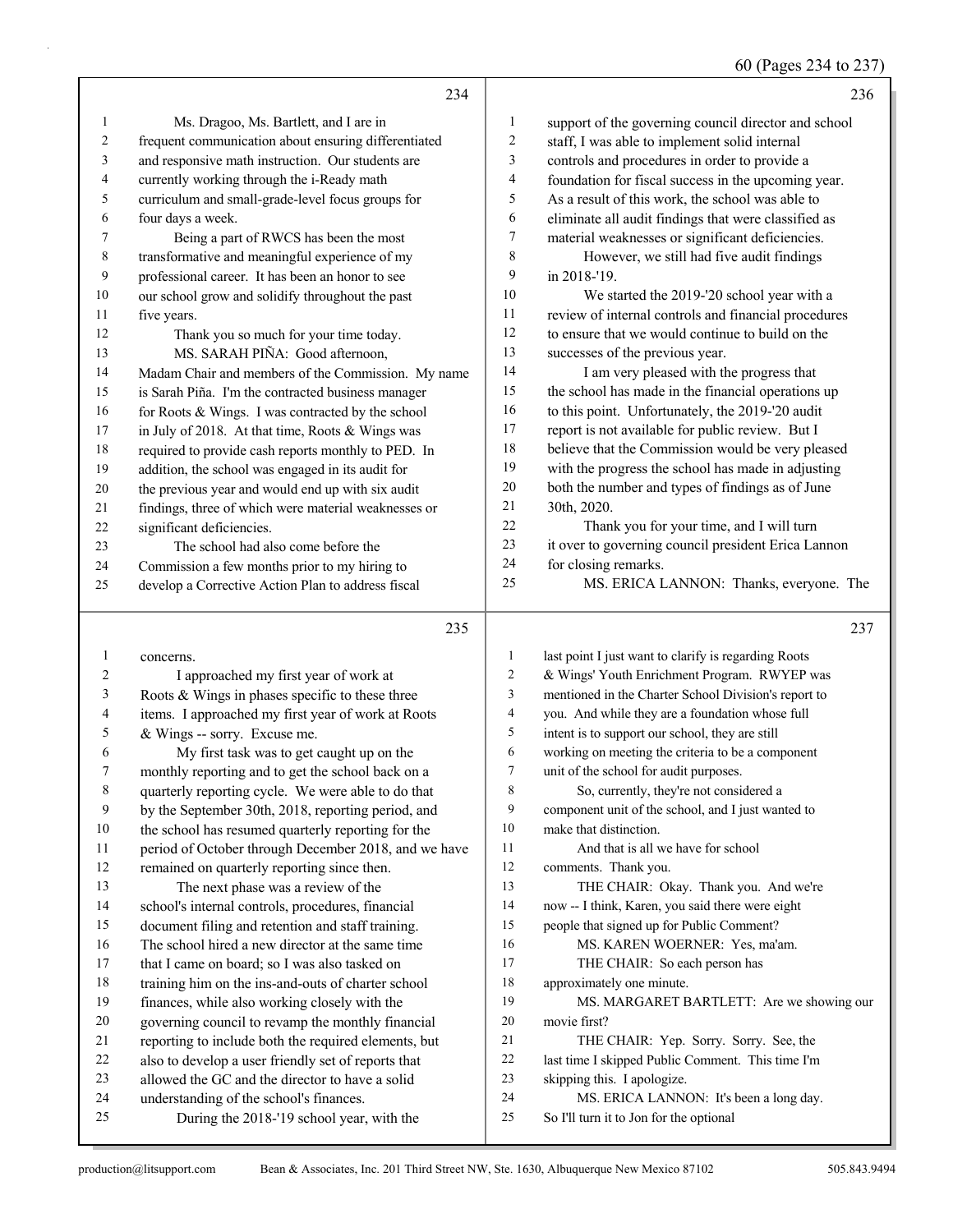61 (Pages 238 to 241)

|              | 238                                                  |                         | 240                                                  |
|--------------|------------------------------------------------------|-------------------------|------------------------------------------------------|
| 1            | presentation. We have a video recording that he      | $\mathbf{1}$            | MR. JON ORRIS: Under Speakers? It's on               |
| 2            | will share his screen for.                           | $\overline{\mathbf{c}}$ | my speakers. So I need to put it Same as System?     |
| 3            | THE CHAIR: Okay. Great.                              | 3                       | MS. KAREN WOERNER: I don't know for sure.            |
| 4            | MR. JON ORRIS: And Peg will be                       | 4                       | MS. ERICA LANNON: Try it.                            |
| 5            | introducing it. Then I'll -- I should be able to     | 5                       | MR. JON ORRIS: Sorry.                                |
| 6            | share, correct, Karen? And I have it queued up.      | 6                       | THE CHAIR: No. We're still not hearing               |
| 7            | MS. KAREN WOERNER: Yes, you should have              | 7                       | it. If -- if sound is already started, we're not     |
| 8            | sharing rights now.                                  | 8                       | hearing anything.                                    |
| 9            | MS. MARGARET BARTLETT: Good afternoon,               | 9                       | MR. JON ORRIS: Yeah. It did.                         |
| 10           | all the Commissioners. Thanks for having us. This    | 10                      | MS. ERICA LANNON: I suppose I could try              |
| 11           | video speaks for itself. So all I really wanted to   | 11                      | on my end. I don't know if that would be different.  |
| 12           | say was, as the co-founder 21 years ago and the      | 12                      | Do you --                                            |
| 13           | certified old-timer, or as I tell the students, the  | 13                      | COMMISSIONER DAVIS: I know if you're                 |
| 14           | old fart that can still run around with them         | 14                      | going to show a video in Zoom, you have to change    |
| 15           | outside, I'm very fortunate to have students from    | 15                      | the Zoom setting. But I don't know much more than    |
| 16           | 21 years ago come back to speak to my husband and I  | 16                      | that.                                                |
| 17           | and tell us about their adult lives. And I           | 17                      | MR. ORRIS: Are you seeing the video?                 |
| 18           | consistently hear, without asking, the power that    | 18                      | THE CHAIR: Yes, we see it, but we just               |
| 19           | our model had on them, both the hands-on learning    | 19                      | don't hearing anything.                              |
| 20           | and the farm and wilderness component, and that I    | 20                      | MS. KAREN WOERNER: Do you have sound,                |
| 21           | hear from them that our school was one of the most   | 21                      | Jon?                                                 |
| 22           | powerful schooling experiences in their career and   | 22                      | MR. JON ORRIS: I do have it.                         |
| 23           | that kids consistently say, now adults, that they    | 23                      | MS. KAREN WOERNER: I can hear dogs                   |
| 24           | feel the school set them up with -- to be ready for  | 24                      | barking in the background; I can hear phones ringing |
| 25           | real-world challenges.                               | 25                      | in the background. But I can't hear your sound.      |
|              | 239                                                  |                         | 241                                                  |
| $\mathbf{1}$ | So we've been really fortunate to be able            | $\mathbf{1}$            | MR. JON ORRIS: I have it paused at the               |
| 2            | to hear that. And so please enjoy this film.         | 2                       | moment. I'm checking different settings to see --    |
| 3            | (Video played.)                                      | 3                       | MS. KAREN WOERNER: Right. But my point               |
| 4            | MS. KAREN WOERNER: I'm seeing it, but                | 4                       | was that we normally hear the background.            |
| 5            | we're not hearing anything. Is there sound?          | 5                       | THE CHAIR: We would have heard pieces of             |
| 6            | MS. MARGARET BARTLETT: No sound, Jon.                | 6                       | it, even though the volume would have been low. We   |
| 7            | MS. ERICA LANNON: Are you getting the                | 7                       | hear everyone's background noise.                    |
| 8            | sound on your end, Jon?                              | 8                       | MS. KAREN WOERNER: Somebody has their                |
| 9            | MR. JON ORRIS: Yeah. Can you hear me?                | 9                       | hand raised. Robert Palacios.                        |
| 10           | It says the sound is on and at full volume. Let      | 10                      | THE CHAIR: Let's see if he has a                     |
| 11           | me --                                                | 11                      | suggestion.                                          |
| 12           | MS. ANNALISE ZOSEL: Sometimes when you               | 12                      | MS. MARGARET BARTLETT: Also, I'm on the              |
| 13           | present, it asks to turn the sound on, the audio on. | 13                      | phone with Garrett VanEvery. He says he knows what   |
| 14           | MS. ERICA LANNON: In the Zoom settings.              | 14                      | to do.                                               |
| 15           | Check the audio in the Zoom settings.                | 15                      | All right. Garrett, tell me. You need to             |
| 16           | MR. JON ORRIS: It says I'm at                        | 16                      | stop Share, Jon. Once you do that --                 |
| 17           | 100 percent.                                         | 17                      | MS. KAREN WOERNER: Typically, if you take            |
| 18           | MS. KAREN WOERNER: But at the microphone             | 18                      | your mouse to the top of the screen, there should be |
| 19           | in the Zoom settings, maybe you need to switch your  | 19                      | a Stop Share.                                        |
| 20           | speakers that are being used, perhaps.               | 20                      | MR. JON ORRIS: Pause Share?                          |
| 21           | MR. JON ORRIS: Oh. Let me get back to                | 21                      | MS. KAREN WOERNER: Stop Share.                       |
| 22           | this other screen. Sorry. Do I need to move it       | 22                      | MS. MARGARET BARTLETT: Now you're going              |
| 23           | away from Microphone and put it Same as System?      | 23                      | to hit Share Screen again.                           |
| 24           | MS. KAREN WOERNER: What do you have under            | 24                      | MR. JON ORRIS: Okay.                                 |
| 25           | Speakers?                                            | 25                      | MS. MARGARET BARTLETT: When it gives you             |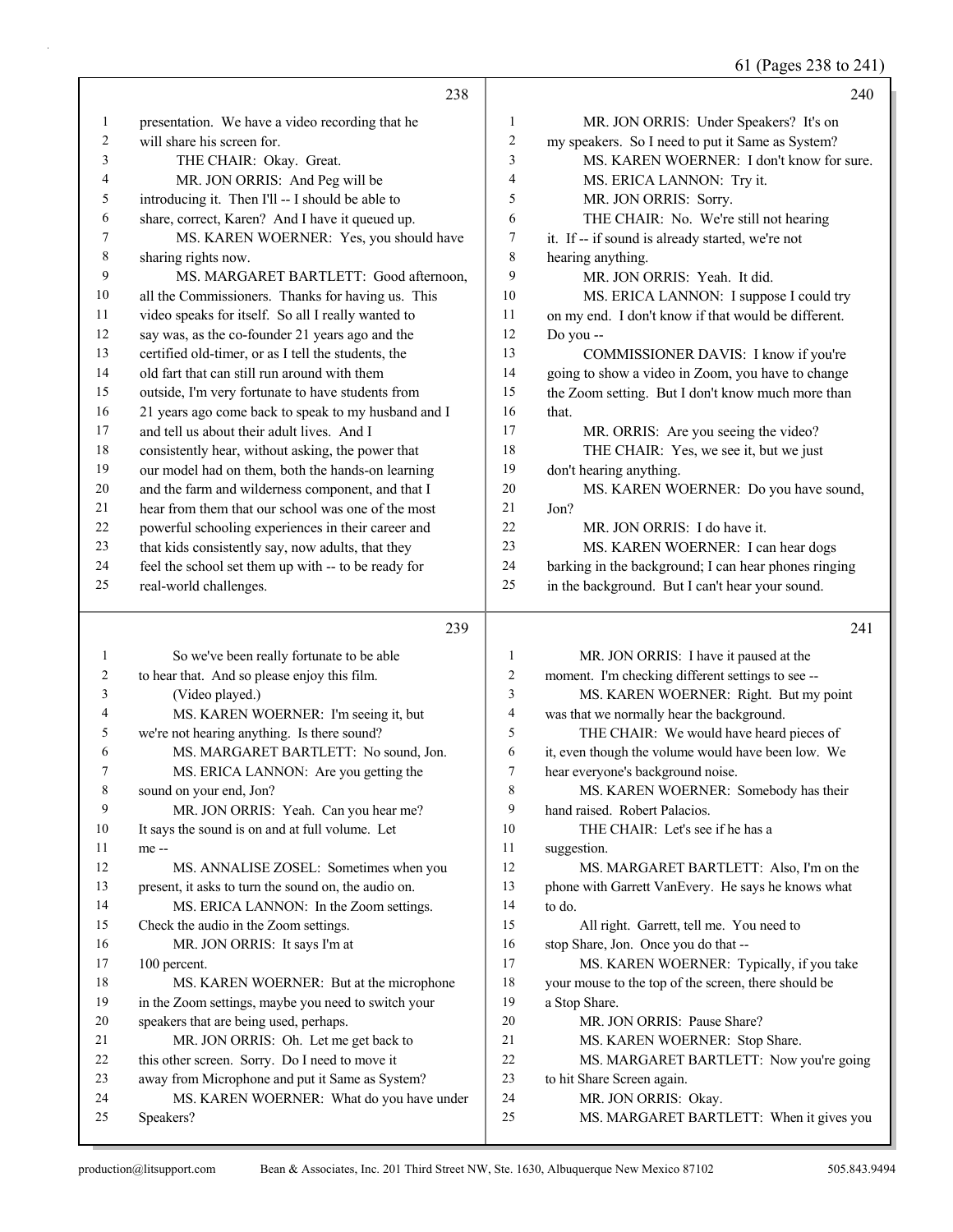62 (Pages 242 to 245)

|                |                                                      |                  | $02(1950)$ $212(021)$                               |
|----------------|------------------------------------------------------|------------------|-----------------------------------------------------|
|                | 242                                                  |                  | 244                                                 |
| 1              | the box of options, make sure you click "Share       | $\mathbf{1}$     | part of something greater than themselves that is   |
| 2              | Computer Sound."                                     | $\overline{c}$   | rare and that is a gift.                            |
| 3              | MR. JON ORRIS: Ah. Okay.                             | 3                | I am so honored to have participated in             |
| 4              | MS. MARGARET BARTLETT: Jon just said,                | 4                | such a community at Roots & Wings Community School, |
| 5              | "Ah." Okay.                                          | 5                | because now I am a better educator, a better family |
| 6              | Now he says it should work.                          | 6                | member, and a better person than I was prior to     |
| 7              | (Video played.)                                      | $\tau$           | July 2018. The corporate testers and big think      |
| $\,8\,$        | MR. JON ORRIS: So that's our                         | 8                | tanks will continue to try to tell me what matters  |
| 9              | presentation. Thank you.                             | 9                | in education; but, frankly, had they gone to a      |
| 10             | THE CHAIR: That was excellent.                       | 10               | school like Roots & Wings Community School, I don't |
| 11             | Excellent. Thank you for that at this point in our   | 11               | think they would have to try too hard to figure it  |
| 12             | day, too; so we appreciate that as well. Thank you.  | 12               | out.                                                |
| 13             | So now we're onto the Public Comment,                | 13               | Thank you so much.                                  |
| 14             | where there are eight people, if they still hung in  | 14               | THE CHAIR: Thank you.                               |
| 15             | there with us. So they have about a minute apiece.   | 15               | MS. MEGAN MAESTAS: And that was actually            |
| 16             | MS. KAREN WOERNER: So the first person is            | 16               | two minutes.                                        |
| 17             | Mark Richert. And I'll add Mark to the panel. And,   | 17               | THE CHAIR: Okay. So there are six                   |
| 18             | Mark, then you can unmute yourself once you're       | 18               | minutes left for the seven people.                  |
| 19             | there. Mark, if you're there, you can unmute         | 19               | MS. ERICA LANNON: May I request that we             |
| $20\,$         | yourself. There he is.                               | $20\,$           | prioritize the students? There are two students.    |
| 21             | PUBLIC COMMENTER: Hello. Good morning.               | 21               | THE CHAIR: That's entirely up to you. As            |
| 22             | I mean afternoon, evening.                           | 22               | far as I'm concerned, I have no -- you know.        |
| 23             | Chairwoman Gipson, PEC members, my name is           | 23               | UNIDENTIFIED SPEAKER: Kyla Stow and                 |
| 24             | Mark Richert, and I was the director of Roots &      | 24               | Rocket are the next two -- if that -- thank you so  |
| 25             | Wings Community School from July 2018 to June 2020.  | 25               | much.                                               |
|                |                                                      |                  |                                                     |
|                | 243                                                  |                  | 245                                                 |
| $\mathbf{1}$   | And I unequivocally support charter renewal.         | $\mathbf{1}$     | MS. KAREN WOERNER: Mark, I'm sorry I                |
| $\overline{c}$ | Prior to my hire at Roots & Wings, I spent           | $\boldsymbol{2}$ | mispronounced your name. I'm going to switch you    |
| $\mathfrak{Z}$ | 28 years in urban and rural districts in four states | 3                | back to Attendee. I'm going next to Kyla Stow. Let  |
| 4              | and at International Schools on four continents.     | $\overline{4}$   | me find you and move you to the panel.              |
| 5              | I've seen educational institutions thrive with clear | 5                | Kyla, you're here if you want to unmute             |
| 6              | vision and united efforts, and I have seen schools   | 6                | yourself.                                           |
| 7              | flounder with no purposeful direction.               | 7                | MS. KAREN WOERNER: Hi, Kyla.                        |
| 8              | I will kill the suspense. Roots & Wings              | $\,$ 8 $\,$      | (Low sound quality.)                                |
| 9              | is in the former category. I have read the           | 9                | MS. ERICA LANNON: Kyla, we can't hear               |
| 10             | recharter application, so I know you already have    | 10               | you. Kyla, we still can't hear you.                 |
| 11             | the required facts, the data, the anecdotes that you | 11               | MS. KAREN WOERNER: Stay close to the                |
| 12             | need to make an informed decision.                   | $12\,$           | computer and speak really loudly.                   |
| 13             | I could give you a handy cliché, like,               | 13               | MS. MARGARET BARTLETT: Or put on your               |
| 14             | "Your decision is a slam-dunk or a no-brainer." But  | 14               | headphones.                                         |
| 15             | something immeasurable and often overlooked in this  | 15               | PUBLIC COMMENTER: Okay. Can you just                |
| 16             | field needs to be addressed and acknowledged.        | 16               | hear me like that?                                  |
| 17             | Obviously, every school needs to maintain a focus on | 17               | THE CHAIR: Let's check. Cindy, can you              |
| 18             | its students. However, for those authentic           | $18\,$           | hear her?                                           |
| 19             | student-focused conversations to happen, an          | 19               | THE REPORTER: (Indicates.)                          |
| $20\,$         | atmosphere of trust, inclusion, and respect must be  | $20\,$           | THE CHAIR: Okay. Then you're good to go.            |
| 21             | established. A culture that embraces the goodness    | $21\,$           | PUBLIC COMMENTER: So I'd first like to              |
|                |                                                      |                  |                                                     |
| 22             | of humanity must rise above all else.                | $22\,$<br>23     | say hello. My name is Kyla Stow, and I go to Roots  |

- figured that out already.
- 25 One thing that I love about my school is

school program, child, parent, teacher,

administrators, governing council member, becomes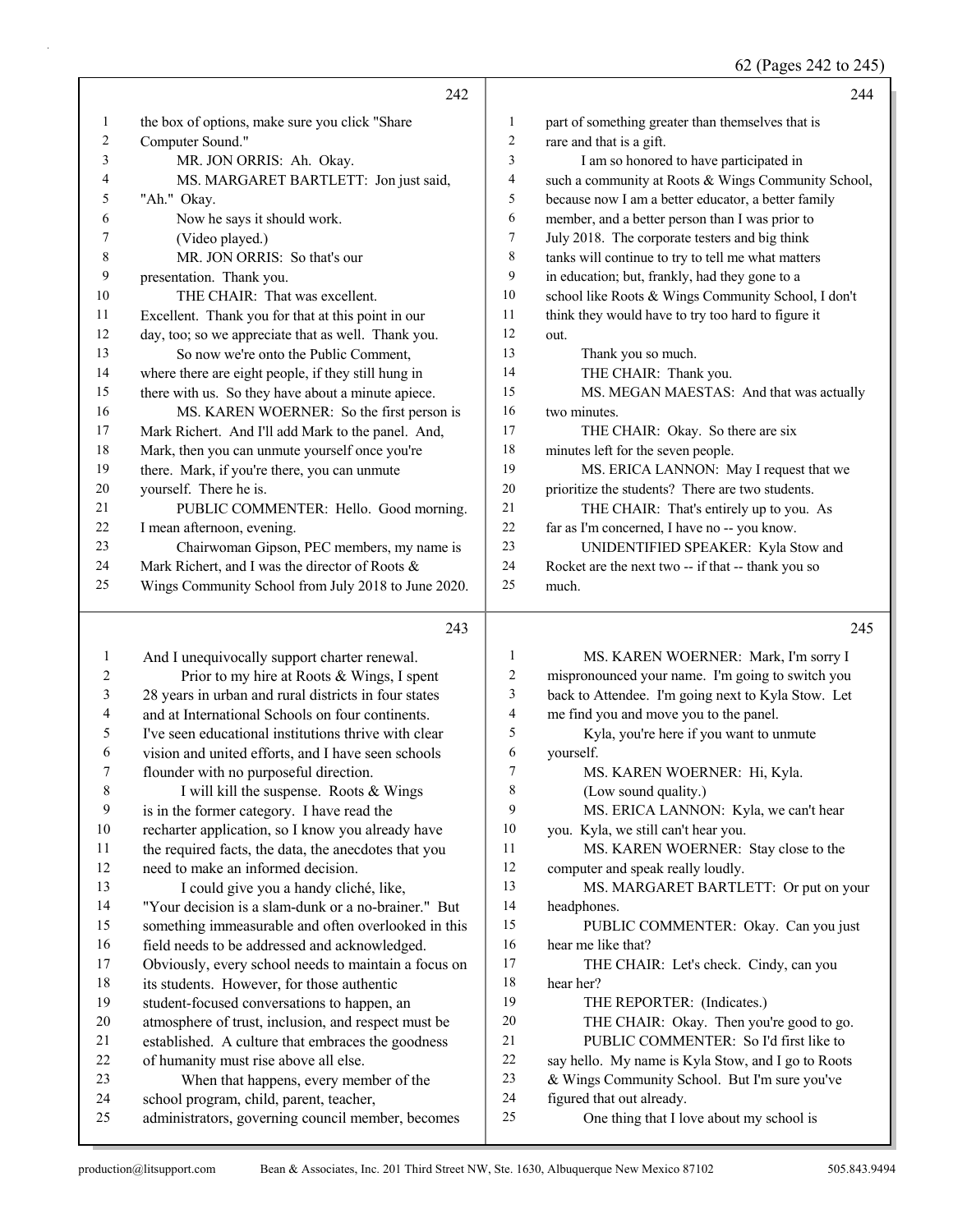|                  | 246                                                  |                  | 248                                                  |
|------------------|------------------------------------------------------|------------------|------------------------------------------------------|
| $\mathbf{1}$     | how we can grow educationally while still growing    | 1                | into the individual people that we all thrive to be. |
| $\overline{c}$   | into individual people that we all thrive to be.     | $\sqrt{2}$       | They teach us real-life, while at the same time the  |
| 3                | They teach us real-life skills, while at the same    | 3                | basics -- and maybe not so much in the basics -- of  |
| 4                | time the basics -- and maybe not so much of basic -- | $\overline{4}$   | math, science, grammar, and writing and much more.   |
| 5                | of math, science, grammar, writing, and much more.   | 5                | Speaking of much more, I really appreciate           |
| 6                | (Reporter requests audio amplification.)             | 6                | all the different things we get to learn and areas   |
| 7                | (A discussion was held off the record.)              | $\tau$           | we get to grow in. This can be the Mid-School Math   |
| $\,8\,$          | MS. KAREN WOERNER: Okay. So I'm adding               | $\,8\,$          | we do every week, the book we are reading and answer |
| $\mathbf{9}$     | Rocket to the panel. Rocket, if you could unmute     | $\boldsymbol{9}$ | questions to, the novels we write, referring to the  |
| $10\,$           |                                                      | $10\,$           |                                                      |
| 11               | yourself and give your comments, we would appreciate | 11               | one that we did last year, the camping trips, and    |
| 12               | it.                                                  |                  | all the other things that will be too long to list   |
|                  | PUBLIC COMMENTER: Okay. I guess it's                 | $12\,$           | off.                                                 |
| 13               | evening now. But good evening. My name is Rocket     | 13               | But I don't want to sit here and not imply           |
| 14               | Holmes, and I've been attending RWCS for the past    | 14               | that we do not have our bad run-ins, especially      |
| 15               | three years now. And I can already see it fits me a  | 15               | since I said we learn real-life skills. Students     |
| $16\,$           | lot better than other schools because of the way the | 16               | may get in an argument. And in these times, I am     |
| $17\,$           | teachers teach. And I think it's so important that   | 17               | sure we learned and are still learning how to live   |
| 18               | I have fun and interactive teachers, because it      | $18\,$           | with our current situation.                          |
| 19               | enables me to learn more on the subject. And I       | 19               | So there are going to be some troubles               |
| $20\,$           | think that is what Roots $&Wings$ does so well is    | $20\,$           | along the way. But with our school, we sit together  |
| 21               | brings that aspect -- is bringing that aspect into   | 21               | and we find the solution to our problems. The        |
| $22\,$           | learning.                                            | 22               | school is not cut-and-dry. They care and listen to   |
| 23               | And the activities we do are so enriching            | 23               | our opinions. That is probably what I love most      |
| 24               | and help guide students towards a greater future.    | 24               | about our school.                                    |
| 25               | And for outdoor trips, we can separate ourselves     | 25               | Overall, our school is just very unique,             |
|                  |                                                      |                  |                                                      |
|                  | 247                                                  |                  | 249                                                  |
|                  |                                                      |                  |                                                      |
| $\mathbf{1}$     | from the school environment and learn more about the | $\mathbf{1}$     | and I would not change how we operate.               |
| $\boldsymbol{2}$ | world around us and integrate endurance and          | $\boldsymbol{2}$ | Thank you for listening to me ramble for a           |
| $\mathfrak{Z}$   | athleticism into our school year in the way that no  | $\mathfrak z$    | minute.                                              |
| $\overline{4}$   | other school is doing.                               | $\overline{4}$   | THE CHAIR: Thank you so much.                        |
| 5                | And last school year, we actually wrote a            | 5                | MS. KAREN WOERNER: Okay. Kyla, I'm going             |
| 6                | journal; it was a Choose Your Own Adventure journal. | 6                | to put you back in the Attendees. And I don't know   |
| 7                | And it was a very fun experience; it was one of the  | $\tau$           | how much time we have left. But we still have Peg    |
| 8                | best -- the most entertaining, most interactive      | 8                | listed, Evan Sanchez, Aline Robertson, Amelia        |
| 9                | things I've ever done in a school year. And that     | 9                | Eshleman, and Michael Rael. We still have five       |
| 10               | was really amazing for me. And I was really happy    | 10               | people on the list.                                  |
| 11               | that our school was able to do that.                 | 11               | MS. MARGARET BARTLETT: Not me.                       |
| 12               | And I think that's what RWCS does really             | 12               | MS. ERICA LANNON: You can take Amelia                |
| 13               | well. Overall, I'm really grateful that I've been    | 13               | off; she's actually in an after-school program       |
| 14               | able to attend RWCS. I highly recommend Roots &      | 14               | there.                                               |
| 15               | Wings to others seeking a unique school environment. | 15               | MS. MEGAN MAESTAS: There's four minutes.             |
| 16               | Thank you.                                           | 16               | So one minute per person then.                       |
| 17               | THE CHAIR: Thank you so much.                        | 17               | MR. JON ORRIS: So at least get Evan in               |
| $18\,$           | MS. MEGAN MAESTAS: The school has                    | 18               | next, and then go from there is another staff        |
| 19               | four-and-a-half minutes.                             | 19               | person.                                              |
| $20\,$           | PUBLIC COMMENTER: How can you hear me                | 20               | MS. KAREN WOERNER: So, Evan, I'll add you            |
| 21               | now? Okay. Well, I'll start over. So hello. My       | $21\,$           | next, promote you to the panel. And, Evan, if you    |
| $22\,$           | name is Kyla Stow, and I'm at Roots & Wings and I'm  | 22               | could unmute yourself, you can make your comment.    |
| 23               | sure you figured that.                               | 23               | Evan, you appear unmuted, but we're not              |
| 24               | One thing that I love about my school is             | 24               | hearing you. Evan, we don't hear you.                |
| 25               | how we can grow educationally while still growing    | 25               | PUBLIC COMMENTER: How about now?                     |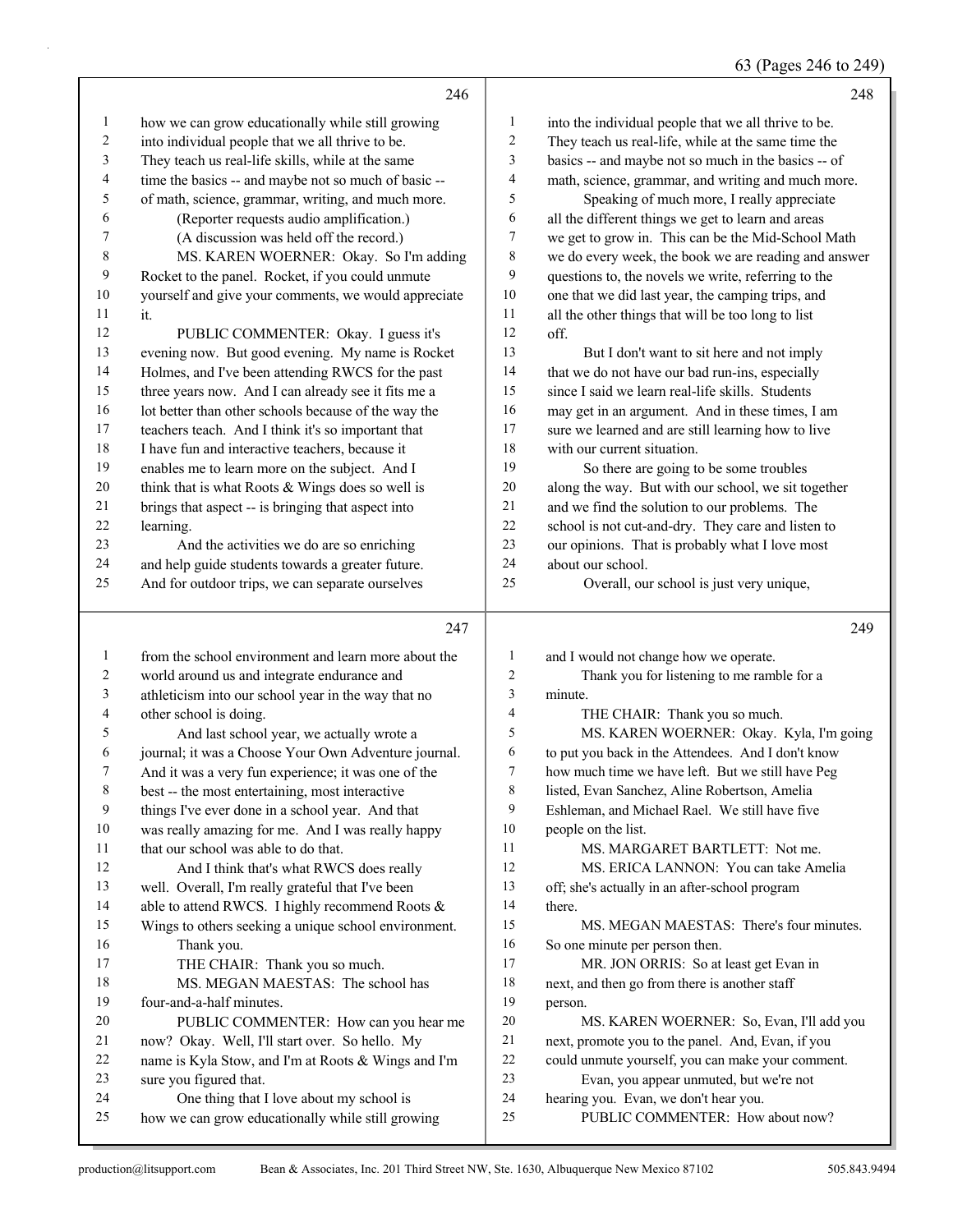# 64 (Pages 250 to 253)

|                               | 250                                                                                            |                | 252                                                                                               |
|-------------------------------|------------------------------------------------------------------------------------------------|----------------|---------------------------------------------------------------------------------------------------|
| 1                             | MS. KAREN WOERNER: Now is good.                                                                | 1              | yourself, you can make your comments. Thank you.                                                  |
| 2                             | PUBLIC COMMENTER: Technical difficulties.                                                      | 2              | PUBLIC COMMENTER: It kicks you out to                                                             |
| 3                             | I don't have a camera, but I have a speaker. I'm                                               | 3              | bring you back in, I guess.                                                                       |
| 4                             | Evan; I'm the tech support specialist. Just                                                    | 4              | I'll be brief. I'm Aline. I'm the parent                                                          |
| 5                             | kidding, sorry. I am the six-through-eight teacher.                                            | 5              | of a ten-year-old boy who's in fifth grade at Roots                                               |
| 6                             | I teach grades sixth through eighth grade at Roots &                                           | 6              | & Wings Community School. He also deals with autism                                               |
| 7                             | Wings, in the ELA and social studies department,                                               | 7              | disorder as well as ADHD as part of his gifts.                                                    |
| $\,$ $\,$                     | division. And I just wanted to speak on the -- what                                            | 8              | We've gone to both regular schools, public regular                                                |
| $\mathbf{9}$                  | Mark had already brought up, the importance of our                                             | 9              | schools and another public charter school. And                                                    |
| $10\,$                        | outdoor trips and our wilderness experiences.                                                  | 10             | we've been at Roots $&$ Wings now for -- I guess this                                             |
| 11                            | I've done my fair share of time in the                                                         | 11             | is going on our third year.                                                                       |
| 12                            | traditional public school. And the one thing that                                              | 12             | And we're very happy to have found a                                                              |
| 13                            | was always lacking was the actual real relationship                                            | 13             | really good fit for our son. Though he may not                                                    |
| 14                            | and rapport and trust and respect between student                                              | 14             | count towards being considered an underserved                                                     |
| 15                            | and teacher. It's not enough time in one year to                                               | 15             | minority on paper in the typical standards, I assure                                              |
| 16                            | really establish that.                                                                         | 16             | you he will always have to work just as hard, if not                                              |
| 17                            | So with our model, these backpacking trips                                                     | $17\,$         | harder than his peers to keep up. So in that                                                      |
| $18\,$                        | are super-transformative for students. We build                                                | $18\,$         | regard, I believe Roots & Wings Community School is                                               |
| 19                            | that trust and we build that respect there. You                                                | 19             | truly serving the needs of my child, who represents                                               |
| $20\,$                        | know, when you're camping with kids for six days,                                              | $20\,$         | a generally served demographic in Northern                                                        |
| 21                            | that tends to happen. And then that also translates                                            | $21\,$         | New Mexico, as the greater United States.                                                         |
| 22                            | into the rest of the school year.                                                              | 22             | At Roots & Wings School, my son has                                                               |
| 23                            | You heard my students, Kyla and Rocket,                                                        | 23             | connected with his teachers, his peers, and he feels                                              |
| 24                            | speak. And I think it kind of comes through in                                                 | 24             | at home, which is a gift.                                                                         |
| 25                            | their words that we have such a tight relationship                                             | 25             | At the larger more populated schools, he                                                          |
|                               |                                                                                                |                |                                                                                                   |
|                               | 251                                                                                            |                | 253                                                                                               |
|                               |                                                                                                |                |                                                                                                   |
| $\mathbf{1}$                  | at this school that it's a huge reason for our                                                 | 1              | was just a disconnected number in his classroom of                                                |
| 2                             | success in all domains, not just academic, but for                                             | $\sqrt{2}$     | 30 or more. Roots & Wings, he's got a classroom of                                                |
| 3<br>$\overline{\mathcal{A}}$ | their character and for their -- for their life,                                               | 3              | 17. It's great.                                                                                   |
| 5                             | really.                                                                                        | $\overline{4}$ | I truly believe the outdoor recreation                                                            |
| 6                             | So I know my time is limited. So that's                                                        | 5<br>6         | model is the best fit for my son, and I love that                                                 |
| 7                             | basically what I wanted to say. And I'm so glad<br>that they have this experience to enjoy our | $\tau$         | Roots & Wings is where he feels connected, and I                                                  |
| 8                             | wonderful abundance of natural resources here in                                               | 8              | feel like he's truly growing.                                                                     |
| 9                             | New Mexico.                                                                                    | 9              | Thank you.<br>THE CHAIR: Thank you so much. And we're                                             |
| 10                            | So thank you very much.                                                                        | $10\,$         | out of time; right?                                                                               |
| 11                            | THE CHAIR: Thank you. So, Megan, how                                                           | 11             | MS. MEGAN MAESTAS: (Indicates.)                                                                   |
| 12                            | much time is left?                                                                             | 12             | THE CHAIR: Okay. All right. Thank you.                                                            |
| 13                            | MS. MEGAN MAESTAS: A minute and a half.                                                        | 13             | Okay. So now back to -- so truly thank                                                            |
| 14                            | THE CHAIR: A minute and a half.                                                                | 14             | you all once again. This was -- this was a                                                        |
| 15                            | MS. KAREN WOERNER: Well, Michael Rael is                                                       | 15             | delightful little piece of our afternoon. So we --                                                |
| 16                            | next. Michael Rael. And then we have one more; so                                              | 16             | we appreciate, so far, all of this.                                                               |
| 17                            | why am I not finding -- I don't see Michael in                                                 | 17             | I truly do appreciate this. I thought I                                                           |
| 18                            | the -- Ms. Lannon, might we have lost him perhaps?                                             | 18             | would start my career in outdoor education. So it's                                               |
| 19                            | MS. ERICA LANNON: We may have. I can                                                           | 19             | always a piece that's near and dear to me. I've                                                   |
| 20                            | text him. You can promote Aline first, if you'd                                                | $20\,$         | backpacked the Appalachian Trail from Maine to                                                    |
| 21                            | like.                                                                                          | 21             | Georgia. So it's -- I spent a lot of time. And, in                                                |
| 22                            | MS. KAREN WOERNER: Okay.                                                                       | $22\,$         | fact, looking at the picture, one of the last things                                              |
| 23                            | MS. ERICA LANNON: Thank you.                                                                   | 23             | I did live was a multi-day workshop on how to make                                                |
| 24<br>25                      | MS. KAREN WOERNER: Aline? So, Aline, it<br>looks like you're muted; but if you could unmute    | 24<br>25       | an horno. And that is one of my own goals for my<br>own yard is to make my own horno. So it's all |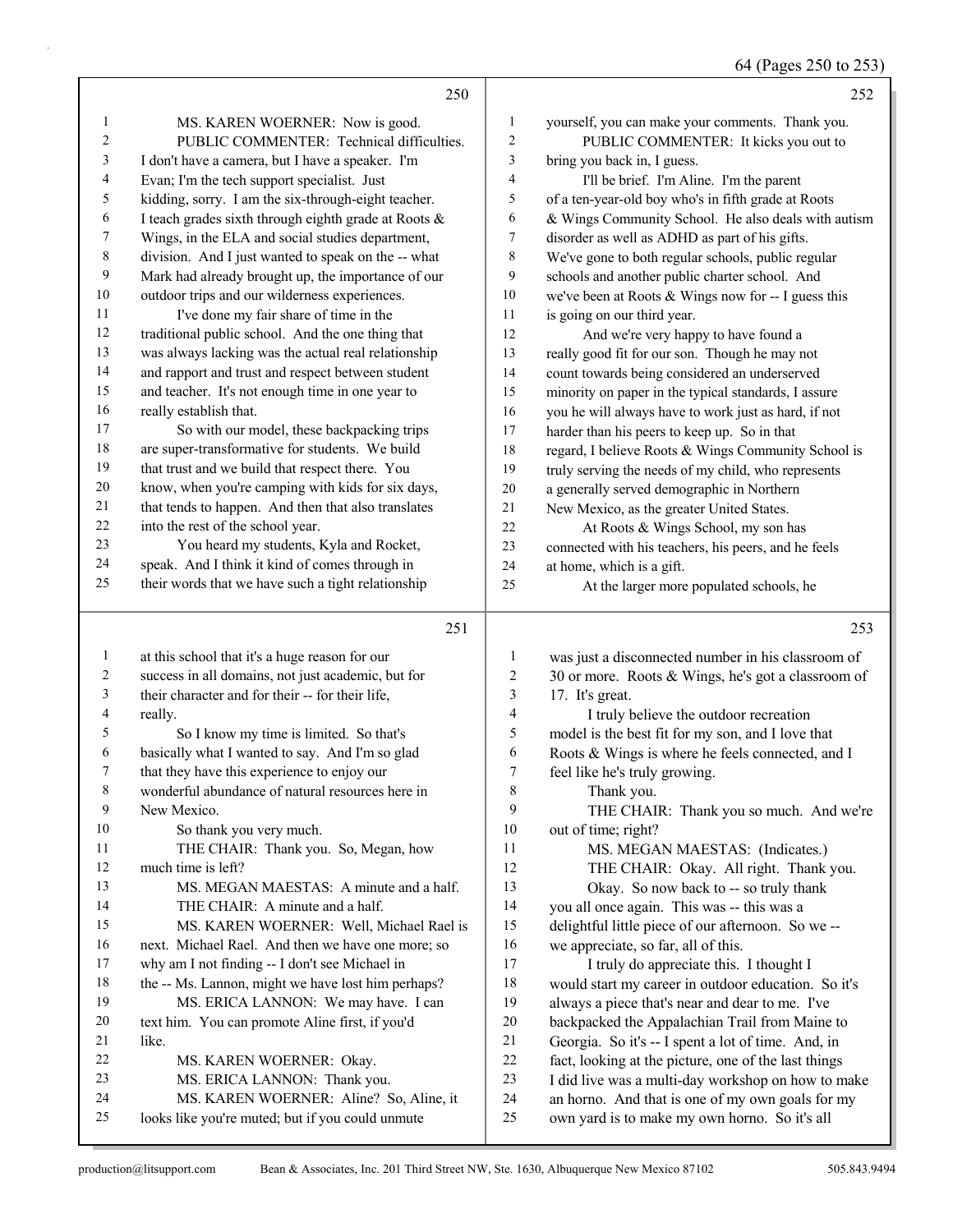65 (Pages 254 to 257)

|                          |                                                      |              | $\frac{1}{2}$ $\frac{1}{2}$ $\frac{1}{2}$ $\frac{1}{2}$ $\frac{1}{2}$ $\frac{1}{2}$ $\frac{1}{2}$ $\frac{1}{2}$ $\frac{1}{2}$ $\frac{1}{2}$ |
|--------------------------|------------------------------------------------------|--------------|---------------------------------------------------------------------------------------------------------------------------------------------|
|                          | 254                                                  |              | 256                                                                                                                                         |
| 1                        | pieces that are near and dear to my heart to be able | 1            | and taking them directly to the school and back.                                                                                            |
| $\overline{c}$           | to see this.                                         | 2            | And then they also have a bus that runs up to the                                                                                           |
| 3                        | So it was a nice little diversion for that           | 3            | Red River charter school, which is in Red River, but                                                                                        |
| $\overline{\mathcal{L}}$ | reason as well.                                      | 4            | it serves Questa as well.                                                                                                                   |
| 5                        | But I'd also like to thank you for the               | 5            | And we do not have a bus. Our students                                                                                                      |
| 6                        | presentation. Because we truly do appreciate it      | 6            | are either being dropped off or riding with public                                                                                          |
| $\overline{7}$           | when the governance council is so much a piece of    | 7            | transportation. And so that's -- transportation has                                                                                         |
| $\,$ $\,$                | this presentation, because it really does show us    | 8            | been one issue for families.                                                                                                                |
| 9                        | what this -- what the school is capable of doing.    | 9            | And then also people still have that                                                                                                        |
| 10                       | And it also is a testament to why you are in the     | 10           | misconception of charter schools. And it's -- and                                                                                           |
| 11                       | position you're in at this point in time, when you   | 11           | some of the feedback I had received, just in the                                                                                            |
| 12                       | look at your performance framework. Because it's     | 12           | little bit of discussions, is just that Roots &                                                                                             |
| 13                       | clear that even with changes in administrations, the | 13           | Wings, in the past, has been -- or charter school --                                                                                        |
| 14                       | school has been able to still thrive, because you've | 14           | has been where you send the kids that are having a                                                                                          |
| 15                       | got those active and ongoing conversations to keep   | 15           | problem, or problem kids. And so parents are just                                                                                           |
| 16                       | the school.                                          | 16           | not understanding that.                                                                                                                     |
| 17                       | And it's also a testament that the                   | 17           | So we're really looking forward to this                                                                                                     |
| 18                       | school's not saying, "Oh, we couldn't do this        | 18           | year. Hopefully, we can get back to do more                                                                                                 |
| 19                       | because we got a new head administrator, and, you    | 19           | in-person kind of learning and doing some open                                                                                              |
| 20                       | know, we can't answer that."                         | 20           | houses. I've worked with this issue at other                                                                                                |
| 21                       | So for all of that, we truly do thank you            | 21           | schools, and I found that once getting parents                                                                                              |
| 22                       | for that.                                            | 22           | into -- or prospective parents -- into the school to                                                                                        |
| 23                       | So -- and, actually, the only question               | 23           | actually see what's happening and not just what                                                                                             |
| 24                       | that I have -- and it's really -- there seems to be  | 24           | they've been told or heard through their grapevine                                                                                          |
| 25                       | a little bit of a disconnect with the demographics   | 25           | or whatever over the many years really goes to                                                                                              |
|                          | 255                                                  |              | 257                                                                                                                                         |
| $\mathbf{1}$             | of the school and the rest of the community. And     | $\mathbf{1}$ | improve that.                                                                                                                               |
| 2                        | I'm not exactly sure why. And I don't know if the    | 2            | So that is definitely something that we                                                                                                     |
| 3                        | school can answer much to that.                      | 3            | are focused on once we get rechartered, which I'm                                                                                           |
| 4                        | But there just -- and the one area where             | 4            | hoping that will happen here this afternoon. And                                                                                            |
| 5                        | it's masked, because you don't have a subgroup       | 5            | then that's our next focus. We've been a little                                                                                             |
| 6                        | that's large enough, kind of speaks to that.         | 6            | preoccupied here at the beginning of the year with                                                                                          |
| $\mathcal{L}$            | So I'm just -- I'm curious as to why you             | Τ            | that little COVID thing that's going on and this                                                                                            |
| 8                        | think there is that little bit of disconnect there.  | 8            | recharter application.                                                                                                                      |
| 9                        | MS. ERICA LANNON: Thank you, Madam Chair.            | 9            | So it is definitely something that we're                                                                                                    |
| 10                       | We have noticed that. And -- and, Jon, I think you   | 10           | addressing and want to correct as a school.                                                                                                 |
| 11                       | wanted to speak to that question.                    | 11           | THE CHAIR: All right. Thank you. And I                                                                                                      |
| 12                       | MR. JON ORRIS: Yes. Sorry. I was trying              | 12           | guess one of those challenges in reference to being                                                                                         |
| 13                       | to find my unmute button.                            | 13           | able to fix it, the easier fix would be able to take                                                                                        |
| 14                       | I did -- that's something I did notice in            | 14           | more students.                                                                                                                              |
| 15                       | our reports. And we have discussed about --          | 15           | MR. JON ORRIS: Right.                                                                                                                       |
| 16                       | discussed it to some degree. And we are looking at   | 16           | THE CHAIR: But you're limited with your                                                                                                     |
| $17\,$                   | ways to improve that.                                | 17           | ability to be able to do that. So it adds to the                                                                                            |
| 18                       | I've talked with a few people, local                 | $18\,$       | challenge of trying to change the makeup of a                                                                                               |
| 19                       | community members and things like that, to find out  | 19           | school. But I appreciate the fact that you are                                                                                              |
| 20                       | what may be some of the causes for that. And so      | $20\,$       | looking into it. So thanks for that.                                                                                                        |
| 21                       | we're going to work on building upon that.           | 21           | MS. ANNALISE ZOSEL: Chairwoman, may I                                                                                                       |

- 22 Some of the things that were mentioned to<br>23 me was just the transportation issue from Questa me was just the transportation issue from Questa up to here. The Questa school district runs their own
- bus system, and they -- so they're picking up kids
- 24 MS. ANNALISE ZOSEL: I just wanted to share that I am a part of a kindergarten

22 please add an additional comment?<br>23 THE CHAIR: Sure. THE CHAIR: Sure.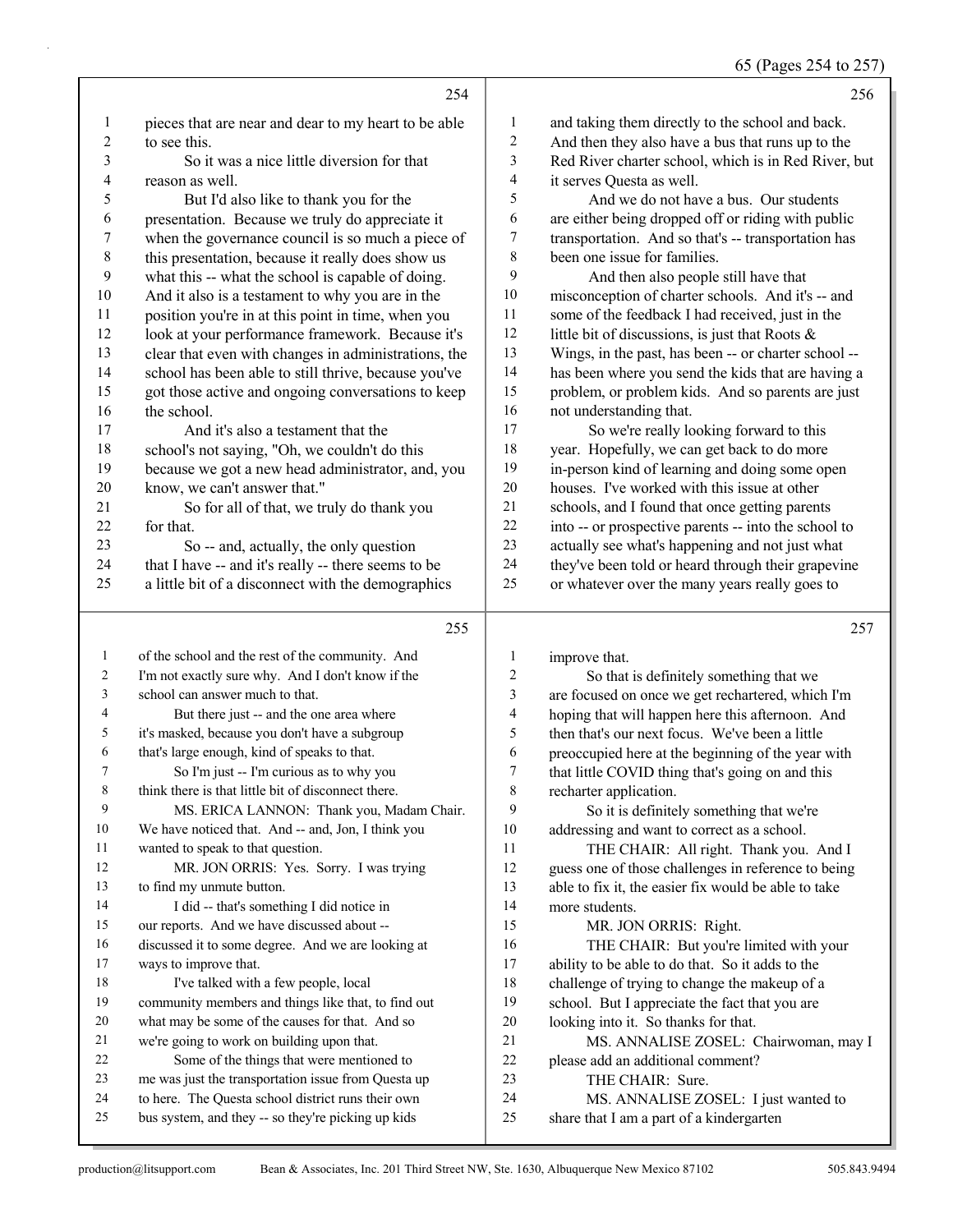66 (Pages 258 to 261)

|                | 258                                                 |    | 260                                                  |
|----------------|-----------------------------------------------------|----|------------------------------------------------------|
| 1              | professional learning community of the greater town | 1  | So I'm really excited for the next round of contract |
| 2              | of Taos. And for the last six years, I have gone to | 2  | negotiations, because we can really focus on truly   |
| 3              | Kindergarten Night and recruited with other         | 3  | mission-specific and not "mission-specific" means    |
| 4              | kindergarten teachers and stood by all the other    | 4  | English and math, you know.                          |
| 5              | public schools in our community to give equal       | 5  | COMMISSIONER VOIGT: Right. And I should              |
| 6              | opportunity to early childhood families seeking a   | 6  | have known something that's probably been -- and     |
| 7              | school.                                             | 7  | you're nesting it right now. I can see -- like,      |
| 8              | So I just wanted to let -- for the record,          | 8  | yeah, yeah, yeah, so that you're thinking about      |
| 9              | let you know that has been part of our steady       | 9  | those possibilities.                                 |
| 10             | recruitment.                                        | 10 | MS. ERICA LANNON: Thank you, Madam Chair.            |
| 11             | THE CHAIR: Okay. Thank you. I                       | 11 | That was going to be exactly my response. Back when  |
| 12             | appreciate that.                                    | 12 | we were chartered five years ago, there was a lot    |
| 13             | Commissioners?                                      | 13 | different perspective on what a school should be     |
| 14             | Commissioner Voigt.                                 | 14 | focusing on. And we do look forward to having more   |
| 15             | COMMISSIONER VOIGT: Thank you,                      | 15 | truly mission-specific -- school-specific goals for  |
| 16             | Madam Chair. And thank you, Roots & Wings faculty,  | 16 | this next cycle. Thank you.                          |
| 17             | for your presentation and your passion around your  | 17 | THE CHAIR: Right. Thanks.                            |
| 18             | programming.                                        | 18 | Commissioners?                                       |
| 19             | I love the Expeditionary Learning. I love           | 19 | Commissioner Robbins.                                |
| 20             | that model. I'm curious as to, in your educational  | 20 | COMMISSIONER ROBBINS: I appreciate                   |
| 21             | plan and your mission-specific goals, why are they  | 21 | Ms. Piña's talking about the financial things. And   |
| 22             | only focused on your Short Cycle Assessment test    | 22 | that's great, that there's better attention to those |
| 23             | scores when you're doing all these other great      | 23 | things.                                              |
| 24             | unique and innovative learning programs at your     | 24 | On the math scores, I mean, you're better            |
| 25             | school. I mean, your students are even presenting   | 25 | than the area, but you're still below State          |
|                | 259                                                 |    | 261                                                  |
| $\mathbf{1}$   | with the Celebrations of Learning. And that's huge  | 1  | standards. And State standards -- not standards,     |
| $\overline{2}$ | when students can stand up and present their        | 2  | but State averages -- State averages in math         |
| 3              | learning and talk about why it's important and      | 3  | proficiency are really nothing to be thankful for.   |

 answer questions. I mean that is very huge. So even if you're above State standards, that's not saying a whole lot, when, you know, if you get a 12

standards.

greater detail.

comfortable?

or 15 percent proficiency, you can be at State

8 What are you doing to actually try to

 Robbins. It's true. Even though we are above the -- some of the averages, that doesn't mean we should stop there. And I think Jon or Annalise might be better equipped to answer that question in

20 MR. JON ORRIS: Go ahead, Annalise. 21 MS. ANNALISE ZOSEL: Thank you for bringing that to our attention. You're really

 improve the math proficiency in students, because -- 10 and I don't mean they need to be, you know, up there in trigonometry. But just basic math proficiency.

12 MS. ERICA LANNON: Thank you, Commissioner

18 MS. ANNALISE ZOSEL: I mean, Jon? Are you

 focusing on that 2019, the Frankenstein PARCC. And that's what it was. It was all the outcast PARCC questions conglomerated into that assessment.

5 The backpacking trip, the Expeditionary teaming that you do; I mean, those are what make

- your school unique and innovative and successful.
- Short Cycle Assessments, that will come. And it's
- obvious that that does come with your successful
- Expeditionary Learning program.
- 11 So that's just -- it's just something to think about maybe going forward. I'm not asking you
- to change your mission-specific goals. I'm just
- saying that you have such a unique program that you
- can be speaking to in a very rich way that's more
- innovative and unique. 17 So that's all. And congratulations on your successful longevity over time and all of the accomplishments you've had over --
- 20 THE CHAIR: So, Commissioner Voigt, 21 that -- unfortunately, they're on the old contract. 22 COMMISSIONER VOIGT: Right. Right.
- Right.
- 24 THE CHAIR: So that was the direction.
- That's why, fortunately, we've moved away from that.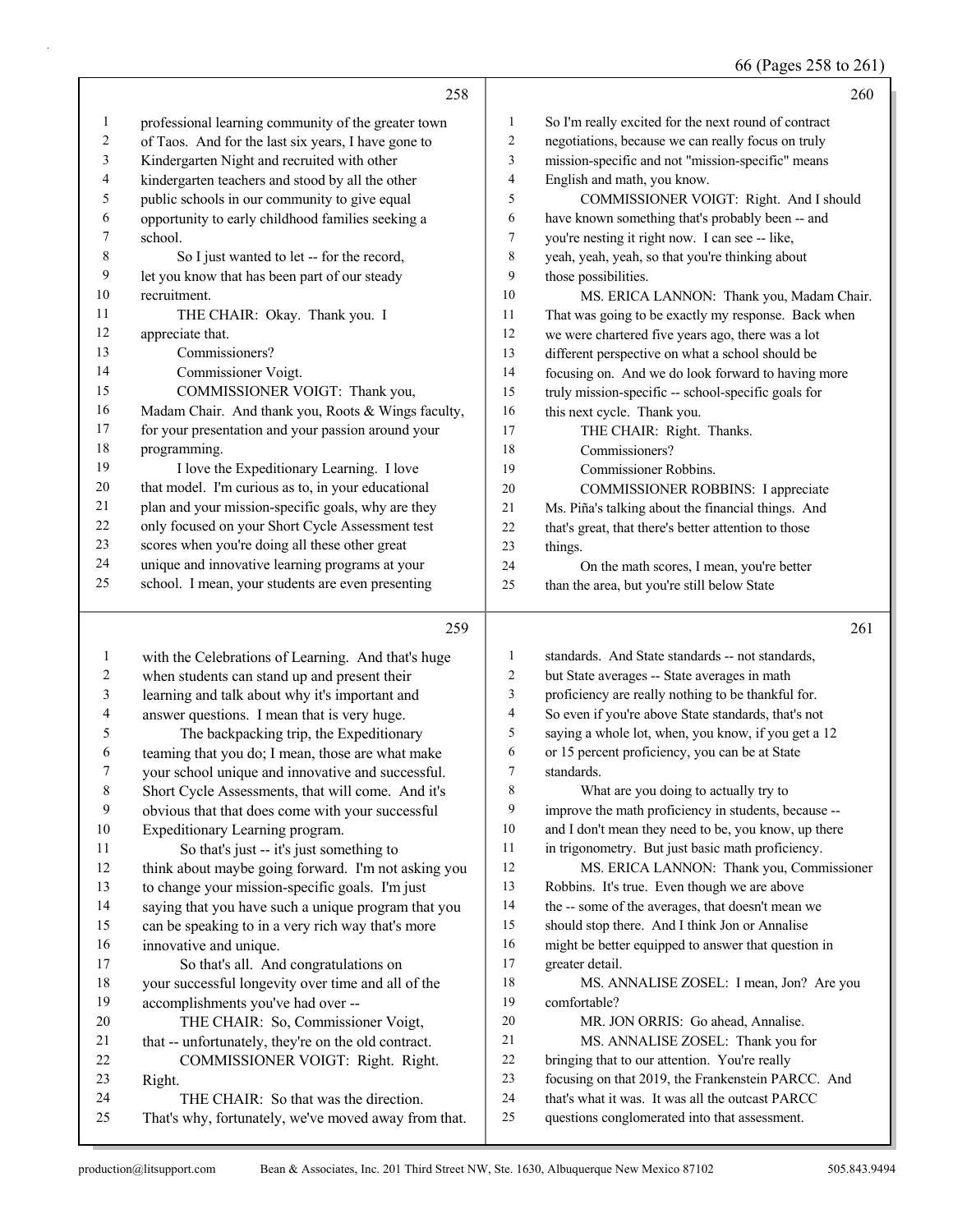# 67 (Pages 262 to 265)

|                  | 262                                                                                                       |              | 264                                                                                      |
|------------------|-----------------------------------------------------------------------------------------------------------|--------------|------------------------------------------------------------------------------------------|
| $\mathbf{1}$     | I just wanted to point out that our -- in                                                                 | $\mathbf{1}$ | individual learning pathway.                                                             |
| $\boldsymbol{2}$ | our interim assessment data year from the                                                                 | 2            | So those are the components that I use                                                   |
| 3                | Discover -- from the NWEA in middle school, we met                                                        | 3            | with this curriculum. There is excellent Tier 1                                          |
| 4                | our performance framework status. And I'll remember                                                       | 4            | instruction. So that for every unit, there's a                                           |
| 5                | Mr. Richert coming in. He was so excited. Our                                                             | 5            | lesson. It's broken into lessons. And for every                                          |
| 6                | middle school had -- I believe 70 percent had either                                                      | 6            | lesson, after five days of instruction, you give an                                      |
| 7                | met their goals or were proficient that spring.                                                           | 7            | assessment; you give a quiz.                                                             |
| 8                | So what we're doing right now, though, is                                                                 | 8            | So that is one of the ways that we're                                                    |
| 9                | we have fully adopted Ready math curriculum. We --                                                        | 9            | monitoring just effective Tier 1 instruction.                                            |
| 10               | that is one of the top-rated math curriculums                                                             | 10           | And then for kids who need more Tier 2 and                                               |
| 11               | available. We had a rigorous search committee. We                                                         | 11           | Tier 3 support, we are increasing the rigor by                                           |
| 12               | researched it.                                                                                            | 12           | decreasing the size of students in the group. So                                         |
| 13               | I spent nearly four hours with that                                                                       | 13           | for my group of 1 to 2, they have really severely                                        |
| 14               | representative. Other teachers looked into                                                                | 14           | involved attention spans.                                                                |
| 15               | different math programs. We had a rigorous process                                                        | 15           | But they are on the clock. I am                                                          |
| 16               | of vetting it and making sure it would work for our                                                       | 16           | constantly going back and forth. And so they are                                         |
| 17               | school. And now we're in full-blown adoption.                                                             | 17           | able to meet their goals.                                                                |
| $18\,$           | So, as I noted earlier, we have already                                                                   | 18           | Ms. Bartlett is also working with some                                                   |
| 19               | had four individualized professional development                                                          | 19           | involved eighth-graders on a 1-to-2 ratio. So that                                       |
| 20               | sessions tailored to meet the needs of our school.                                                        | 20           | is what we are doing right now in real time. We are                                      |
| 21               | When we're looking at data, we're looking                                                                 | 21           | getting these kids very substantial rigorous math                                        |
| $22\,$           | at overarching patterns and trends. And from that,                                                        | 22           | curriculum in a remote way.                                                              |
| 23               | comes a lot of text conversations. Like, "Why                                                             | 23           | And that math curriculum also has parent                                                 |
| 24               | doesn't so-and-so understand numeracy?"                                                                   | 24           | letters as well, that are distributed to parents, so                                     |
| 25               | "Here is my strategy."                                                                                    | 25           | that we can have that community connection. So                                           |
|                  |                                                                                                           |              |                                                                                          |
|                  | 263                                                                                                       |              | 265                                                                                      |
| 1                |                                                                                                           | $\mathbf{1}$ |                                                                                          |
| 2                | "Use this strategy."                                                                                      | 2            | thank you for that excellent question. And we hope<br>to get that up in the near future. |
| 3                | We're so small with only 50 students.                                                                     | 3            |                                                                                          |
| 4                | Ms. Dragoo and Ms. Bartlett and I are in constant                                                         | 4            | COMMISSIONER ROBBINS: Thank you.<br>THE CHAIR: Commissioners, any other                  |
| 5                | communication. I'm also really excited, because of                                                        | 5            | questions?                                                                               |
| 6                | the size of our school, what we've decided to do                                                          | 6            | (No response.)                                                                           |
| 7                | with the Ready math curriculum is have very focused                                                       | $\tau$       | THE CHAIR: Okay.                                                                         |
| $\,$ 8 $\,$      | math instruction this year.<br>For instance, I teach four math blocks. I                                  | 8            | COMMISSIONER CABALLERO: Madam Chair, I                                                   |
| 9                | teach 1 to 5 for my kindergarteners, 1 to 3 for my                                                        | 9            | just have a question.                                                                    |
| $10\,$           |                                                                                                           | 10           | THE CHAIR: Certainly.                                                                    |
| 11               | accelerated first-graders, 1 to 2 for my students<br>with exceptionalities in first grade, and 1 to 7 for | 11           | COMMISSIONER CABALLERO: Not very                                                         |
| 12               | our second-grade math block. And our third-,                                                              | 12           | important. But I'm just wondering whether the                                            |
| 13               |                                                                                                           | 13           | school thinks that the 50 students is the magic                                          |
| 14               | fourth-, and fifth-grade program is the same. It's<br>a smaller than one-to-ten ratio for all of our math | 14           | number. And it -- it's just something that has been                                      |
| 15               | groups. They're very focused.                                                                             | 15           | in my mind since I read all their stuff, which is                                        |
| 16               | And we are all teaching Ready math four                                                                   | 16           | fantastic. And maybe the community is too small.                                         |
| 17               | times a week, and there is a hands-on component, and                                                      | 17           | Or maybe they found a magic number. And I'm just                                         |
| 18               | so kids have, on paper, real textbooks.                                                                   | $18\,$       | throwing it out there. Maybe it's not.                                                   |
| 19               | And we're also using Kami as an                                                                           | 19           | MS. ERICA LANNON: Thank you, Commissioner                                                |
| 20               | interactive application. This is in alignment with                                                        | $20\,$       | Caballero. I think that's actually a very important                                      |
| 21               | Math Talks. So my students are all doing the work.                                                        | 21           | question. And 50 is not our magic number. We have                                        |
| 22               | It's inquiry-based. We all share the math concepts.                                                       | $22\,$       | a desire to increase our enrollment cap.                                                 |
| 23               | I am using different colors to share all of their                                                         | $23\,$       | We want to maintain the community feel.                                                  |
| 24<br>25         | math thinking. And then they have the i-Ready<br>digital piece. And that solidifies their own             | 24<br>25     | So we have certainly not talked about increasing it<br>beyond, say, 90, 96.              |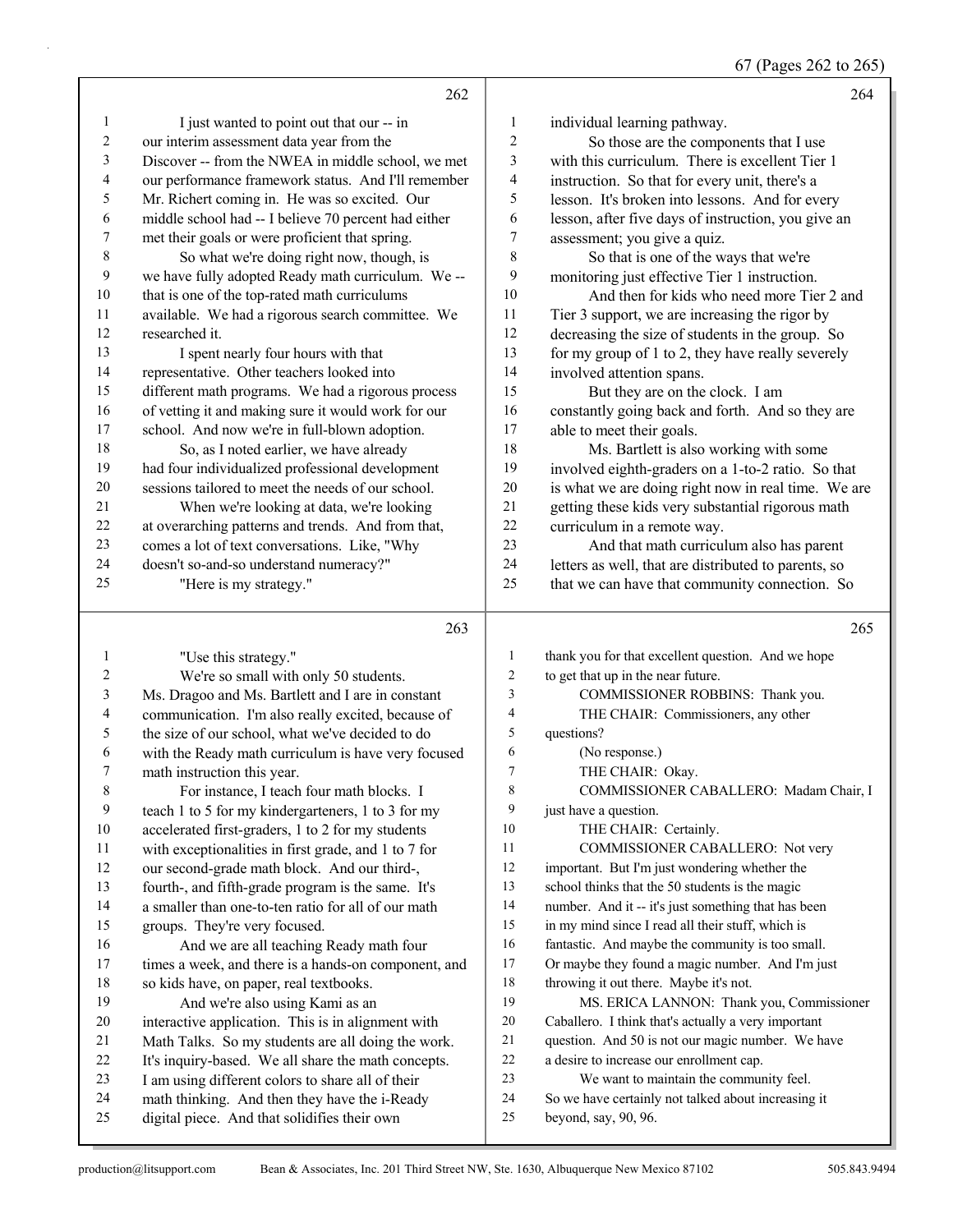68 (Pages 266 to 269)

|        | 266                                                                                                   |                     | 268                                                                                                      |
|--------|-------------------------------------------------------------------------------------------------------|---------------------|----------------------------------------------------------------------------------------------------------|
| 1      | But, you know, it looks as though our                                                                 | 1                   | that's people, not children. So it would be hard to                                                      |
| 2      | facilities are at capacity with the 50 students we                                                    | $\overline{c}$      | take their students as well, really.                                                                     |
| 3      | have, based on the recommended minimum square foot                                                    | 3                   | MS. ERICA LANNON: It's not an easy place                                                                 |
| 4      | per student. So we may have to tackle a facilities                                                    | 4                   | to recruit from. But we are looking to recruit more                                                      |
| 5      | expansion before we can, you know, attempt an                                                         | 5                   | from Questa. Because we have noticed --                                                                  |
| 6      | enrollment cap increase.                                                                              | 6                   | COMMISSIONER ARMBRUSTER: Another thing, I                                                                |
| 7      | So we are still gathering information                                                                 | 7                   | was actually relieved that a couple of people who                                                        |
| 8      | about if and how we would plan for that. And once                                                     | 8                   | are young people had some difficulty with the                                                            |
| 9      | we're through this hearing, we hope to have more                                                      | 9                   | technology, because it made me feel so much better                                                       |
| 10     | details to address this possibility during the                                                        | 10                  | today. So thank you very much.                                                                           |
| 11     | contract negotiations. Thank you.                                                                     | 11                  | MS. ERICA LANNON: We're all in it                                                                        |
| 12     | THE CHAIR: Thanks. And you're absolutely                                                              | 12                  | together.                                                                                                |
| 13     | right. I mean, 50 is such a great number if you had                                                   | 13                  | THE CHAIR: Thanks. Commissioner Crone.                                                                   |
| 14     | had to say, "Well, I could keep my school at 50."                                                     | 14                  | COMMISSIONER CRONE: Yes. Thank you. So                                                                   |
| 15     | But I worry that as, you know, time goes                                                              | 15                  | you're not actually physically in Questa; is that                                                        |
| 16     | on, a school of 50, to be able to continue to be                                                      | 16                  | correct?                                                                                                 |
| 17     | financially viable, I think in this day and age, it                                                   | 17                  | MS. ERICA LANNON: We are in Lama,                                                                        |
| 18     | becomes more and more difficult. As I'm sure you                                                      | 18                  | New Mexico, which is just seven miles south of                                                           |
| 19     | know, with the conversations that you've had, to be                                                   | 19                  | Questa.                                                                                                  |
| 20     | able to sustain that, but to be able to grow and                                                      | 20                  | MS. MARGARET BARTLETT: And, actually,                                                                    |
| 21     | keep that family together. It's really -- I don't                                                     | 21                  | just out of interest, being the co-founder, when we                                                      |
| 22     | envy that discussion and that struggle.                                                               | 22                  | started the school, both Taos and Questa were                                                            |
| 23     | Commissioner Armbruster? And then I'll                                                                | 23                  | unclear which district we were in. And it appears                                                        |
| 24     | get to Commissioner Crone.                                                                            | 24                  | we border both districts but are over the line for                                                       |
| 25     | COMMISSIONER ARMBRUSTER: Yes. I just had                                                              | 25                  | Questa.                                                                                                  |
|        |                                                                                                       |                     |                                                                                                          |
|        |                                                                                                       |                     |                                                                                                          |
|        | 267                                                                                                   |                     | 269                                                                                                      |
|        |                                                                                                       |                     |                                                                                                          |
| 1      | a couple of questions. I know you have at least one                                                   | 1                   | COMMISSIONER CRONE: Right. So you're up                                                                  |
| 2      | special ed child. But out of your 50, how many do                                                     | $\overline{c}$<br>3 | on the mountainside, then, looking west. I'm                                                             |
| 3<br>4 | you have?                                                                                             | 4                   | familiar.                                                                                                |
| 5      | MS. MARGARET BARTLETT: I'm the special ed                                                             | 5                   | Have you recovered from the fire?                                                                        |
| 6      | director, and I believe we're at 14 out of 50 this                                                    | 6                   | MR. JON ORRIS: Actually, Commissioner, if                                                                |
| 7      | year.                                                                                                 | 7                   | you -- that's a shot out of my office window, and<br>those are the mountains behind us.                  |
| 8      | COMMISSIONER ARMBRUSTER: A significant                                                                |                     |                                                                                                          |
| 9      | number. And the other thing I was going to say is                                                     | 8<br>9              | COMMISSIONER CRONE: Absolutely.                                                                          |
| 10     | do all or a large majority of your students come                                                      | 10                  | MR. JON ORRIS: That's (indiscernible)                                                                    |
| 11     | from Questa? Or do they come from Taos? Or where                                                      | 11                  | house in front of that. So, yeah, we are at                                                              |
| 12     | do they --<br>MS. ERICA LANNON: A lot of them do come                                                 | 12                  | 8,000 feet.<br>MS. MARGARET BARTLETT: And we've                                                          |
| 13     | from Taos, because of that public transportation                                                      | 13                  | recovered quite well from the fire.                                                                      |
| 14     |                                                                                                       | 14                  | COMMISSIONER CRONE: Great. Great. So                                                                     |
| 15     | that was mentioned. We do have chaperones on the<br>public transportation so that children of any age | 15                  |                                                                                                          |
| 16     | can hop on the bus. But we don't have a school --                                                     | 16                  | that's actually my question, and it links in with<br>Commissioner Armbruster's, is that the demographics |
| 17     | we don't have buses that service, you know, the                                                       | 17                  | of Taos County are overwhelmingly Hispanic. And, of                                                      |
| 18     | entire district just for us.                                                                          | 18                  | course, Questa and Taos both have very high -- you                                                       |
| 19     | And that is one of the -- as Mr. Orris                                                                | 19                  | know, majority Hispanic populations. I don't have                                                        |
| 20     | mentioned, one of our thoughts as to why we haven't                                                   | 20                  | the demographic data for your school in front of me.                                                     |
| 21     | been able to capture more students from the                                                           | 21                  | But how do you do with Hispanic students?                                                                |
| 22     | Questa -- from Questa proper.                                                                         | 22                  | MS. ERICA LANNON: Thank you, Commissioner                                                                |
| 23     | COMMISSIONER ARMBRUSTER: Well, it would                                                               | 23                  | Crone. We are lower than the district and State                                                          |
| 24     | also seem, realistically, that Questa is a pretty                                                     | 24                  | percentages for our Hispanic population. And that,                                                       |
| 25     | small place of a -- maybe 2,000 people. So -- and                                                     | 25                  | I -- I guess I assumed that that was what Chairwoman                                                     |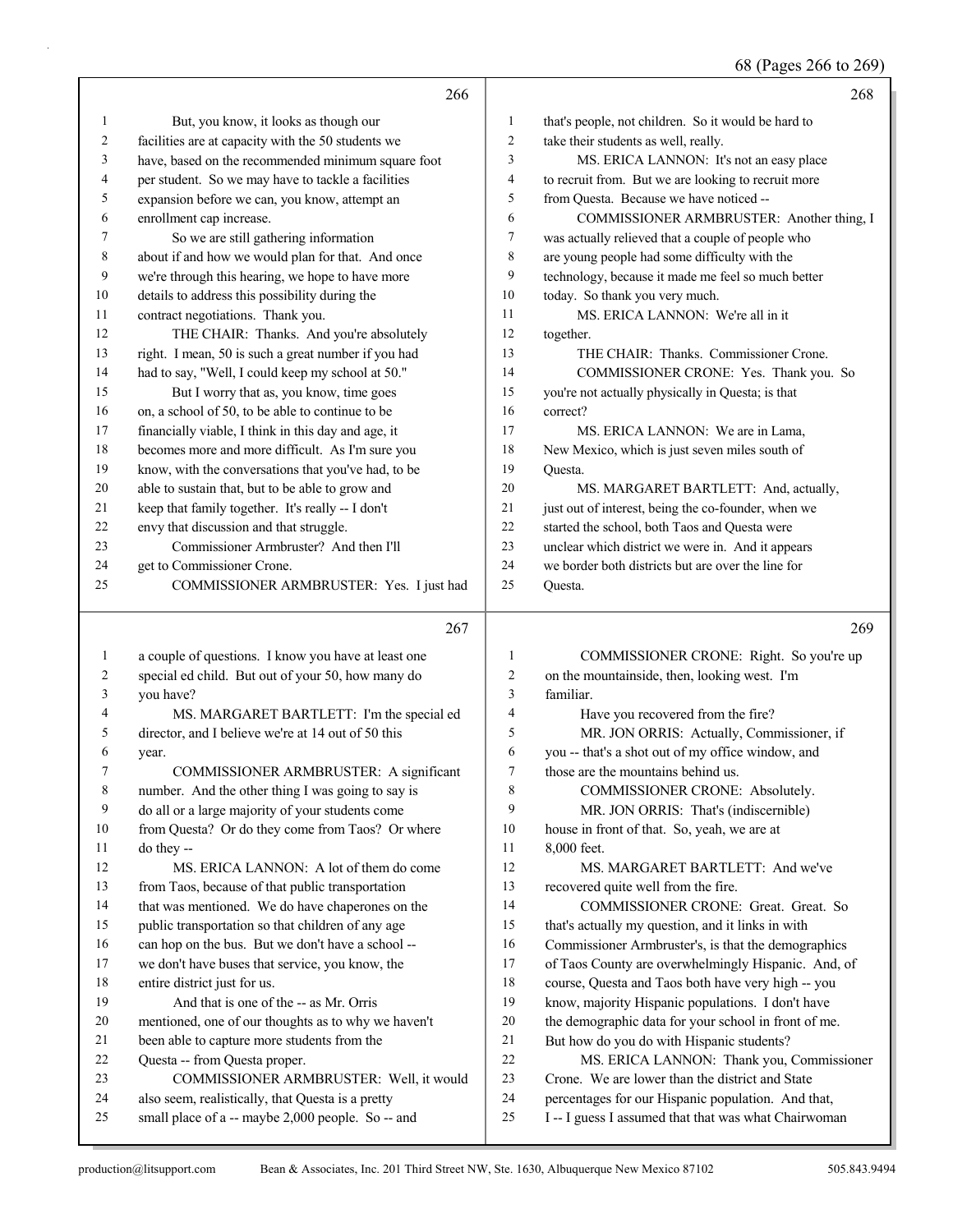69 (Pages 270 to 273)

|                | 270                                                                                                    |                     | 272                                                   |
|----------------|--------------------------------------------------------------------------------------------------------|---------------------|-------------------------------------------------------|
| 1              | Gipson was referring to.                                                                               | 1                   | So, you know, I'm not laying it on you.               |
| 2              | THE CHAIR: It was, yes.                                                                                | $\boldsymbol{2}$    | It's -- you know, I'm aware of the dynamics. But      |
| 3              | MS. ERICA LANNON: Okay. So -- so when                                                                  | 3                   | good luck. Thank you.                                 |
| 4              | director Jon Orris was responding about, you know,                                                     | $\overline{4}$      | MS. ANNALISE ZOSEL: Thank you.                        |
| 5              | why we thought that was the case, that was what he                                                     | 5                   | THE CHAIR: Thank you. Okay. So,                       |
| 6              | was referring to.                                                                                      | 6                   | Commissioners, I move that the Public Education       |
| 7              | COMMISSIONER CRONE: I've lived in                                                                      | $\tau$              | Commission enter into a Closed Session, pursuant to   |
| 8              | Northern New Mexico since the 1970s, and I'm aware                                                     | 8                   | NMSA Section $10-15-1(H)(1)$ . The subject to be      |
| 9              | of the dynamics here. And so I was just curious,                                                       | 9                   | discussed pertains to the issuance of Roots & Wings   |
| 10             | because I didn't have the actual demographic data in                                                   | 10                  | Community School's charter license renewal.           |
| 11             | front of me.                                                                                           | 11                  | COMMISSIONER ROBBINS: Second.                         |
| 12             | But I thank you. And keep working on                                                                   | 12                  | THE CHAIR: There's a motion by                        |
| 13             | those kids from Taos and Questa and Amalia and all                                                     | 13                  | Commissioner Gipson, a second by Commissioner         |
| 14             | of those other places. Thank you.                                                                      | 14                  | Robbins.                                              |
| 15             | MR. JON ORRIS: Commissioner, if you're in                                                              | 15                  | Commissioner Armbruster?                              |
| 16             | the northern part here, if you have any insight on                                                     | 16                  | COMMISSIONER ARMBRUSTER: My dog is                    |
| 17             | ways that would help us, we'd love to talk with you                                                    | 17                  | barking, and I'm trying to do this. Okay.             |
| 18             | later on about that. Seriously.                                                                        | 18                  | Commissioner Robbins.                                 |
| 19             | COMMISSIONER CRONE: I'd be happy to do                                                                 | 19                  | COMMISSIONER CRONE: My dogs are barking,              |
| 20             | that.                                                                                                  | 20                  | too.                                                  |
| 21             | MS. ANNALISE ZOSEL: May I add something?                                                               | 21                  | <b>COMMISSIONER ROBBINS: Yes.</b>                     |
| 22             | Part of the nature of our school is that it's so                                                       | 22                  | THE CHAIR: Okay. Yes. I'm sorry,                      |
| 23             | small. Family -- and with the sibling policy, a lot                                                    | 23<br>24            | Commissioner Robbins said "Yes," I think.             |
| 24<br>25       | of time we have families, and then their siblings                                                      | 25                  | Commissioner Voigt?<br>COMMISSIONER VOIGT: Yes.       |
|                | grow into the school. And that -- and with only 50                                                     |                     |                                                       |
|                | 271                                                                                                    |                     | 273                                                   |
|                |                                                                                                        |                     |                                                       |
| $\mathbf{1}$   | spots, that's limiting.                                                                                | $\mathbf{1}$        | <b>COMMISSIONER ARMBRUSTER: Commissioner</b>          |
| 2              | So expanding would be exciting. But I                                                                  | $\overline{c}$<br>3 | Armbruster votes "Yes."<br><b>Commissioner Davis?</b> |
| $\mathfrak{Z}$ | just want to say my students that I've worked with                                                     | 4                   | COMMISSIONER DAVIS: Yes.                              |
| 4<br>5         | as a dyslexia therapist, several from Questa, their<br>families recommend cousins go, and we have some | 5                   | <b>COMMISSIONER ARMBRUSTER: Commissioner</b>          |
| 6              | families from Questa. And the school has been                                                          | 6                   | Chavez?                                               |
| 7              | transformative for them. And they have noted -- I                                                      | 7                   | COMMISSIONER CHAVEZ: Yes.                             |
| 8              | had a family reach out to me and say, "We're so                                                        | 8                   | COMMISSIONER ARMBRUSTER: Commissioner                 |
| 9              | grateful our child could get services because of                                                       | 9                   | Gipson?                                               |
| 10             | your proactive identification. Our eldest would                                                        | 10                  | THE CHAIR: Yes.                                       |
| 11             | have never had this in Questa."                                                                        | 11                  | COMMISSIONER ARMBRUSTER: Commissioner                 |
| 12             | And I'm not trying to down -- I want                                                                   | 12                  | Raftery? Is she -- I see her, but you're muted.       |
| 13             | everyone to lift up. I think that this is a model                                                      | 13                  | MS. KAREN WOERNER: She's on the phone but             |
| 14             | we could all proactively reach kids sooner. So I                                                       | 14                  | muted. Commissioner Raftery, can you unmute your      |
| 15             | just wanted to share that anecdote as well.                                                            | 15                  | phone? You may need to press *6.                      |
| 16             | The other thing is, like, our puebloan                                                                 | 16                  | You're unmuted now, Commissioner Raftery.             |
| 17             |                                                                                                        |                     | COMMISSIONER ARMBRUSTER: Right.                       |
|                | population is so small, you don't necessarily see                                                      | 17                  |                                                       |
| $18\,$         | that represented. That doesn't mean they're not                                                        | 18                  | We're voting on going into Executive                  |
| 19             | there and we're not having conversations and not                                                       | 19                  | Session, Commissioner. Is that a "Yes" from you?      |
| $20\,$         | being responsive as well.                                                                              | $20\,$              | Can you hear?                                         |
| 21             | COMMISSIONER CRONE: Well, I'll do                                                                      | 21                  | MS. KAREN WOERNER: She's unmuted, but I'm             |
| 22             | whatever I can to help. I actually taught. I                                                           | $22\,$              | not hearing her.                                      |
| 23             | taught for Northern College for more than 40 years,                                                    | 23                  | COMMISSIONER CABALLERO: You can skip her              |
| 24             | and I actually taught a class at Taos Pueblo. And                                                      | 24                  | for now.                                              |
| 25             | then also taught one at Questa High School as well.                                                    | 25                  | COMMISSIONER ARMBRUSTER: I'll just leave              |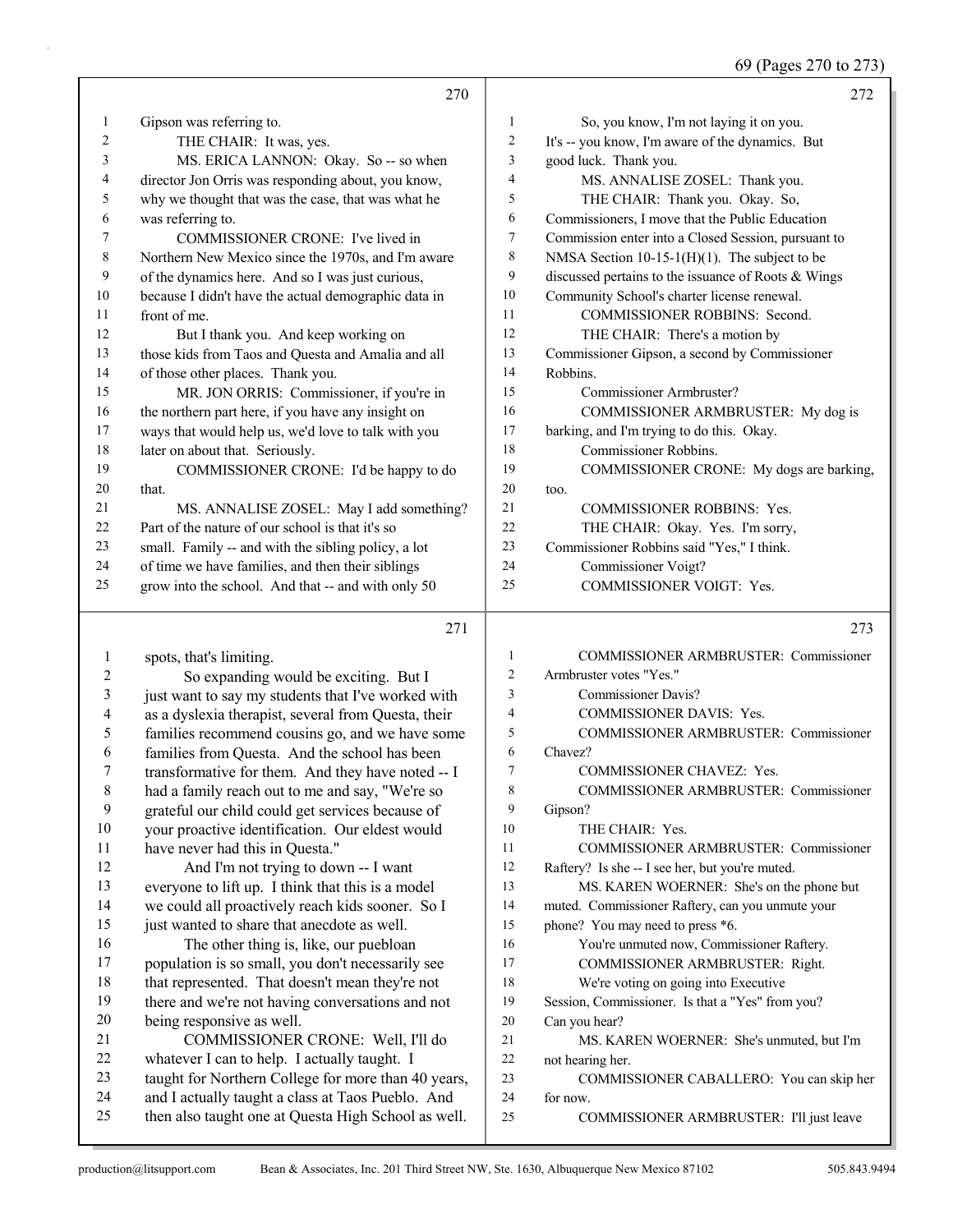70 (Pages 274 to 277)

|        | 274                                                       |                | 276                                                                                                        |
|--------|-----------------------------------------------------------|----------------|------------------------------------------------------------------------------------------------------------|
| 1      | that, is that okay?                                       | 1              | THE CHAIR: Yes.                                                                                            |
| 2      | Commissioner Crone?                                       | $\overline{2}$ | COMMISSIONER ARMBRUSTER: Commissioner                                                                      |
| 3      | COMMISSIONER CRONE: Yes.                                  | 3              | Chavez?                                                                                                    |
| 4      | <b>COMMISSIONER ARMBRUSTER: Commissioner</b>              | $\overline{4}$ | COMMISSIONER CHAVEZ: Yes.                                                                                  |
| 5      | Ruiz?                                                     | 5              | COMMISSIONER ARMBRUSTER: Commissioner                                                                      |
| 6      | <b>COMMISSIONER RUIZ: Yes.</b>                            | 6              | Davis? Not yet, I think.                                                                                   |
| 7      | COMMISSIONER ARMBRUSTER: Commissioner                     | $\overline{7}$ | Commissioner Armbruster votes "Yes."                                                                       |
| 8      | Caballero?                                                | 8              | Commissioner Voigt?                                                                                        |
| 9      | COMMISSIONER CABALLERO: Yes.                              | 9              | COMMISSIONER VOIGT: Yes.                                                                                   |
| 10     | COMMISSIONER ARMBRUSTER: That's                           | 10             | <b>COMMISSIONER ARMBRUSTER: Commissioner</b>                                                               |
| 11     | nine-to-zero, and the motion passes, but we've lost       | 11             | Robbins?                                                                                                   |
| 12     | a Commissioner.                                           | 12             | <b>COMMISSIONER ROBBINS: Yes.</b>                                                                          |
| 13     | THE CHAIR: Thanks. The motion passes                      | 13             | COMMISSIONER ARMBRUSTER: I believe that's                                                                  |
| 14     | nine-zero. The same link, Commissioners. So see           | 14             | an eight-to-zero vote to --                                                                                |
| 15     | you on the other side of this. Thanks.                    | 15             | THE CHAIR: Motion passes, eight-zero.                                                                      |
| 16     | (Closed Session conducted.)                               | 16             | But we still don't have -- I was hoping we'd have                                                          |
| 17     | THE CHAIR: So can we do the motion to                     | 17             | those two other Commissioners back in by the time we                                                       |
| 18     | come out of Closed Session while we're still waiting      | 18             | finish this. So                                                                                            |
| 19     | for people so we can save some time here? Can we do       | 19             | COMMISSIONER ARMBRUSTER: I don't have --                                                                   |
| 20     | that?                                                     | 20             | I don't have Commissioner Davis's e-mail.                                                                  |
| 21     | (Commissioners indicate.)                                 | 21             | COMMISSIONER RUIZ: Commissioner Raftery                                                                    |
| 22     | THE CHAIR: So I'm going to move that the                  | 22             | is trying to get in, and I re-sent it. She needed                                                          |
| 23     | Public Education Commission end Closed Session. The       | 23             | me to re-send it again. So I re-sent it a second                                                           |
| 24     | matters discussed in the closed meeting were limited      | 24             | time.                                                                                                      |
| 25     | to only those specified in the motion for closure,        | 25             | THE CHAIR: All right. And I'm looking to                                                                   |
|        | 275                                                       |                |                                                                                                            |
|        |                                                           |                | 277                                                                                                        |
|        |                                                           |                |                                                                                                            |
| 1      | and no vote was taken during the Closed Session.          | 1              | see.                                                                                                       |
| 2<br>3 | COMMISSIONER ARMBRUSTER: Second.                          | $\overline{c}$ | COMMISSIONER ARMBRUSTER: I have                                                                            |
| 4      | COMMISSIONER RUIZ: Second.                                | 3<br>4         | Commissioner Davis's cell phone here.                                                                      |
| 5      | THE CHAIR: There's a motion by                            | 5              | Commissioner Ruiz, do you want to -- since                                                                 |
| 6      | Commissioner Gipson and a second by Commissioner<br>Ruiz. | 6              | you have that already on your phone, do you want to<br>send that -- forward that on to Commissioner Davis? |
| 7      | Commissioner Armbruster?                                  | 7              | COMMISSIONER RUIZ: Just a minute.                                                                          |
| 8      | COMMISSIONER ARMBRUSTER: Ready?                           | 8              | COMMISSIONER ARMBRUSTER: And I'll give                                                                     |
| 9      | THE CHAIR: Yes.                                           | 9              | you that number when you're ready.                                                                         |
| 10     | <b>COMMISSIONER ARMBRUSTER:</b>                           | 10             | THE CHAIR: I'm sending her a text to see                                                                   |
| 11     | Commissioner Caballero?                                   | 11             | if she's having trouble.                                                                                   |
| 12     | COMMISSIONER CABALLERO: Yes.                              | 12             | COMMISSIONER RUIZ: Commissioner                                                                            |
| 13     | COMMISSIONER ARMBRUSTER: Commissioner                     | 13             | Armbruster, you can give me that number.                                                                   |
| 14     | Ruiz?                                                     | 14             | (A discussion was held off the record.)                                                                    |
| 15     | COMMISSIONER RUIZ: Yes.                                   | 15             | THE CHAIR: So, Megan or Melissa, I don't                                                                   |
| 16     | COMMISSIONER ARMBRUSTER: Commissioner                     | 16             | know who's running this. Commissioner Davis                                                                |
| 17     | Crone?                                                    | 17             | received a message that the host stopped the meeting                                                       |
| 18     | COMMISSIONER CRONE: Yes.                                  | $18\,$         | and it won't let her back in.                                                                              |
| 19     | <b>COMMISSIONER ARMBRUSTER: Is</b>                        | 19             | MS. KAREN WOERNER: Then she must be                                                                        |
| 20     | Commissioner -- trying to read the screen --              | 20             | clicking on the meeting for Closed Session.                                                                |
| 21     | Commissioner Raftery is not back.                         | 21             | THE CHAIR: So are you sure you clicked on                                                                  |
| 22     | THE CHAIR: No, Commissioner Raftery is                    | 22             | the $-$                                                                                                    |
| 23     | not in yet.                                               | 23             | COMMISSIONER CABALLERO: Commissioner                                                                       |
| 24     | COMMISSIONER ARMBRUSTER: Okay.                            | 24             | Ruiz, I'm going to give you my number.                                                                     |
| 25     | Commissioner Gipson?                                      | 25             | 505-***-****. I need an address I can forward some                                                         |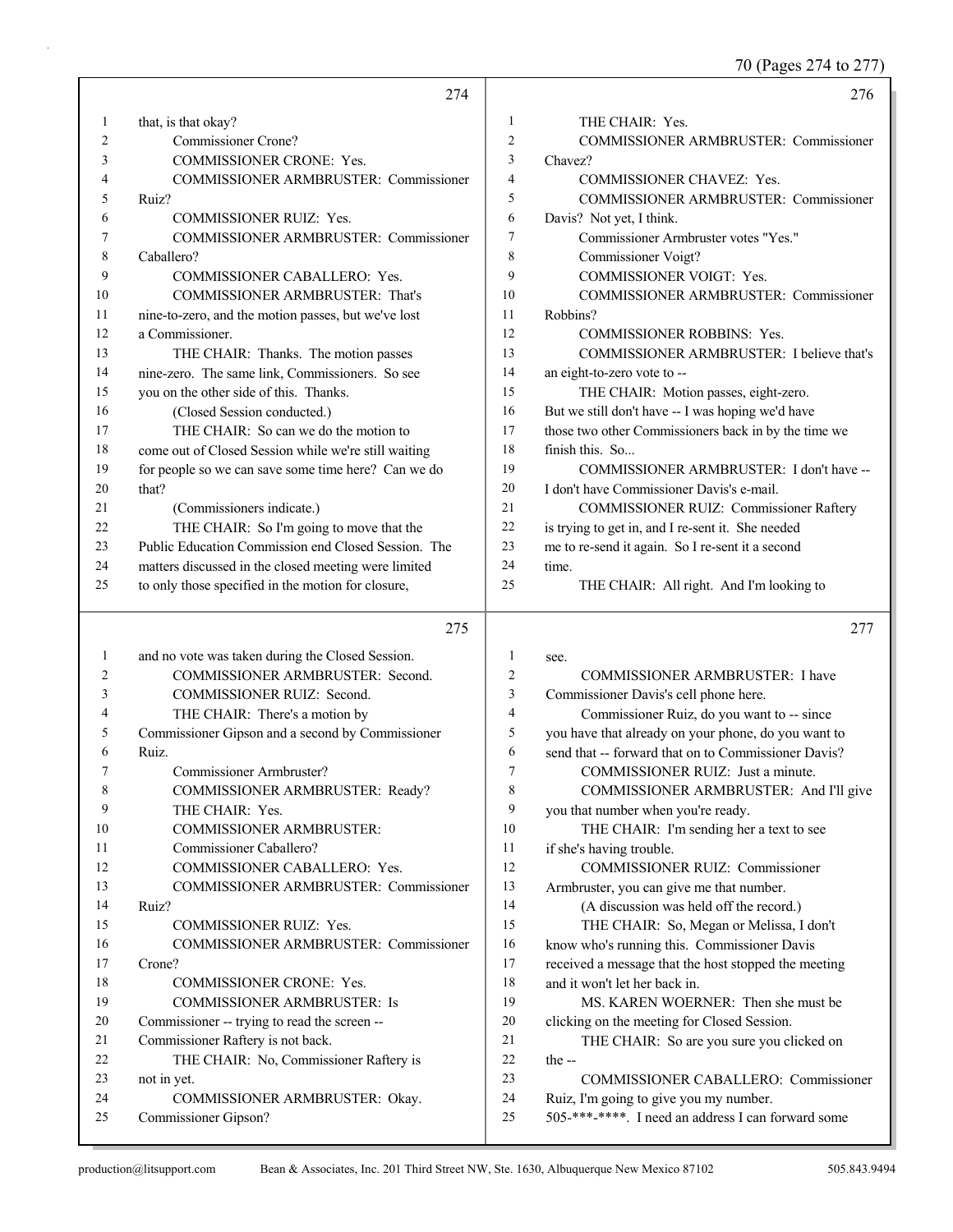71 (Pages 278 to 281)

|          |                                                     |                | $\cdot$ $\sim$ $\cdot$ $\sim$                       |
|----------|-----------------------------------------------------|----------------|-----------------------------------------------------|
|          | 278                                                 |                | 280                                                 |
| 1        | mail I got here by mistake.                         | $\mathbf{1}$   | COMMISSIONER VOIGT: Yes.                            |
| 2        | COMMISSIONER RUIZ: Okay. I'll send it to            | $\overline{2}$ | COMMISSIONER ARMBRUSTER: Commissioner               |
| 3        | you.                                                | 3              | Crone?                                              |
| 4        | COMMISSIONER CABALLERO: Thank you.                  | $\overline{4}$ | COMMISSIONER CRONE: Yes.                            |
| 5        | MS. MEGAN MAESTAS: Yeah, Chairwoman                 | 5              | <b>COMMISSIONER ARMBRUSTER: Commissioner</b>        |
| 6        | Gipson, she's not in the Attendees; so maybe --     | 6              | Raftery?                                            |
| 7        | MS. KAREN WOERNER: Actually, Commissioner           | 7              | <b>COMMISSIONER RAFTERY: Yes.</b>                   |
| 8        | Raftery is -- her phone number -- she called in. So | 8              | <b>COMMISSIONER ARMBRUSTER: Commissioner</b>        |
| 9        | let me --                                           | 9              | Robbins?                                            |
| 10       | THE CHAIR: Commissioner Davis was trying            | 10             | COMMISSIONER ROBBINS: Yes.                          |
| 11       | to get back into the Closed Session. So she's       | 11             | <b>COMMISSIONER ARMBRUSTER: Commissioner</b>        |
| 12       | coming back in to this. So we're good.              | 12             | Ruiz?                                               |
| 13       | COMMISSIONER ARMBRUSTER: Yeah, I think              | 13             | <b>COMMISSIONER RUIZ: Yes.</b>                      |
| 14       | Commissioner Ruiz sent her a phone number as well.  | 14             | COMMISSIONER ARMBRUSTER: Got it.                    |
| 15       | THE CHAIR: It wasn't that. She was                  | 15             | Commissioner Caballero?                             |
| 16       | clicking on the wrong link.                         | 16             | COMMISSIONER CABALLERO: Yes.                        |
| 17       | COMMISSIONER RAFTERY: I'm here. This is             | 17             | COMMISSIONER ARMBRUSTER: Ten-to-zero, the           |
| 18       | Sonia.                                              | 18             | motion passes.                                      |
| 19       | COMMISSIONER ARMBRUSTER: We're waiting              | 19             | THE CHAIR: Okay. The motion passes,                 |
| 20       | for Commissioner Davis a second here.               | 20             | ten-zero. Congratulations. And, truly, thank you,   |
| 21       | COMMISSIONER RAFTERY: Okay.                         | 21             | thank you, thank you. Thank you for everything that |
| 22       | MS. KAREN WOERNER: There's Commissioner             | 22             | you do every day. Thank you for being a bright spot |
| 23       | Davis.                                              | 23             | at the end of our day. We truly appreciate that     |
| 24       | COMMISSIONER CRONE: Are you ready for a             | 24             | more than you'll ever know.                         |
| 25       | motion?                                             | 25             | The presentation was great, and we                  |
|          | 279                                                 |                | 281                                                 |
| 1        | THE CHAIR: Yes. We are, now that                    | 1              | absolutely appreciate the thoughtfulness that went  |
| 2        | Commissioner Davis is back. Yes, I am. Thanks.      | 2              | into the application and all the decisions you make |
| 3        | COMMISSIONER CRONE: I move to approve the           | 3              | every day. So thank you.                            |
| 4        | renewal of the charter for Roots & Wings Charter    | 4              | MS. ERICA LANNON: Thank you so much,                |
| 5        | School beginning July 1st, 2021, until June 30th,   | 5              | Madam Chair, Commissioners. Especially Commissioner |
| 6        | 2026.                                               | 6              | Ruiz, you take good care of yourself. My goodness.  |
| $\prime$ | COMMISSIONER ROBBINS: Second.                       | 7              | COMMISSIONER RUIZ: Thank you.                       |
| 8        | THE CHAIR: There's a motion by                      | $\,8\,$        | MS. ERICA LANNON: Thank you so much.                |
| 9        | Commissioner Crone and a second by Commissioner     | 9              | THE CHAIR: Thank you. Be safe.                      |
| 10       | Robbins. If there's no further discussion,          | 10             | MS. ERICA LANNON: Good night.                       |
| 11       | Commissioner Armbruster?                            | 11             | THE CHAIR: So, we are in recess until               |
| 12       | COMMISSIONER ARMBRUSTER: Yes. I will                | 12             | 9:00 tomorrow morning.                              |
| 13       | begin -- oh, I found -- okay. I just saw            | 13             | (Proceedings in recess at 6:00 p.m.)                |
| 14       | Commissioner Davis. I'm sorry. Thank you.           | 14             |                                                     |
| 15       | Commissioner Chavez?                                | 15             |                                                     |
| 16       | COMMISSIONER CHAVEZ: Yes.                           | 16             |                                                     |
| 17       | COMMISSIONER ARMBRUSTER: Commissioner               | 17             |                                                     |
| 18       | Davis?                                              | 18             |                                                     |
| 19       | COMMISSIONER DAVIS: Yes.                            | 19             |                                                     |
| 20       | COMMISSIONER ARMBRUSTER: Commissioner               | 20             |                                                     |
| 21       | Armbruster votes "Yes."                             | 21             |                                                     |
| 22       | Commissioner Gipson?                                | $22\,$         |                                                     |
| 23<br>24 | THE CHAIR: Yes.                                     | 23<br>24       |                                                     |
| 25       | COMMISSIONER ARMBRUSTER: Commissioner<br>Voigt?     | 25             |                                                     |
|          |                                                     |                |                                                     |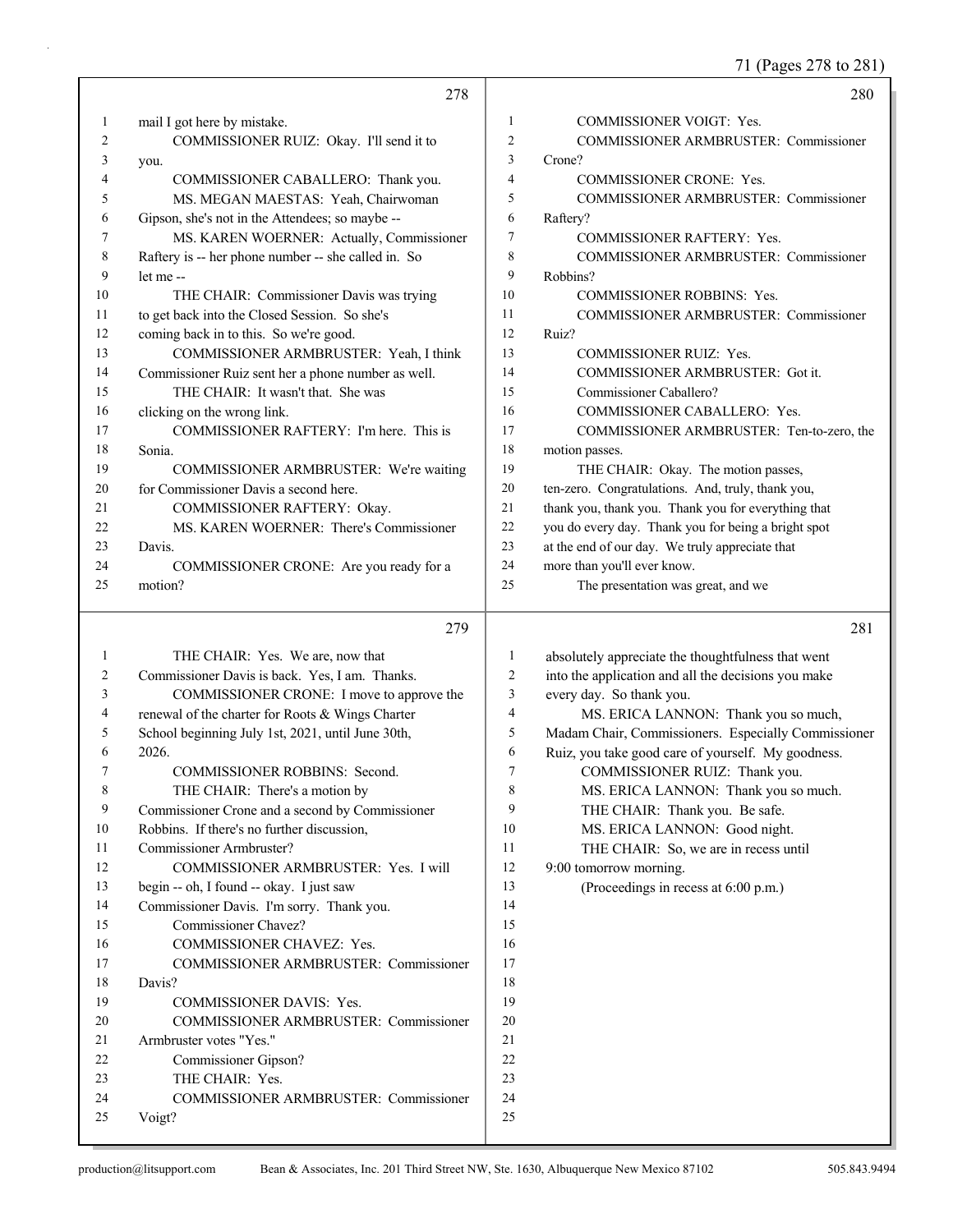|          | 282                                                                                                     |  |
|----------|---------------------------------------------------------------------------------------------------------|--|
| 1        | BEFORE THE PUBLIC EDUCATION COMMISSION                                                                  |  |
| 2        | <b>STATE OF NEW MEXICO</b>                                                                              |  |
| 3        |                                                                                                         |  |
| 4        |                                                                                                         |  |
| 5        |                                                                                                         |  |
| 6        |                                                                                                         |  |
| 7        | REPORTER'S CERTIFICATE                                                                                  |  |
| 8<br>9   | I, Cynthia C. Chapman, RMR, CCR #219, Certified<br>Court Reporter in the State of New Mexico, do hereby |  |
| 10       | certify that the foregoing pages constitute a true                                                      |  |
| 11       | transcript of proceedings had before the said                                                           |  |
| 12       | NEW MEXICO PUBLIC EDUCATION COMMISSION, held via                                                        |  |
| 13       | video teleconference, in the State of New Mexico, in                                                    |  |
| 14       | the matter therein stated.                                                                              |  |
| 15       | In testimony whereof, I have hereunto set my                                                            |  |
| 16<br>17 | hand on December 20, 2020.                                                                              |  |
| 18       |                                                                                                         |  |
| 19       |                                                                                                         |  |
|          | Cynthia C. Chapman, RMR-CRR, NM CCR #219                                                                |  |
| 20       | BEAN & ASSOCIATES, INC.                                                                                 |  |
|          | 201 Third Street, NW, Suite 1630                                                                        |  |
| 21       | Albuquerque, New Mexico 87102                                                                           |  |
| 22       | License Expires: 12/31/21                                                                               |  |
| 23       |                                                                                                         |  |
| 24       |                                                                                                         |  |
|          | Job No.: 3828N (CC)                                                                                     |  |
| 25       | Proofed by: KW                                                                                          |  |
|          |                                                                                                         |  |
|          |                                                                                                         |  |
|          | 283                                                                                                     |  |
| 1        | <b>RECEIPT</b>                                                                                          |  |
| 2        | JOB NUMBER: 3828N CC Date: 12/9/20                                                                      |  |
| 3        | PROCEEDINGS: PUBLIC MEETING                                                                             |  |
| 4        | CASE CAPTION: In re: Public Meeting of the Public                                                       |  |
| 5        | <b>Education Commission</b>                                                                             |  |
| 6        | **************************                                                                              |  |
| 7        | ATTORNEY: MS. BEVERLY FRIEDMAN - PED                                                                    |  |
| 8        | DOCUMENT: Transcript / Exhibits / Disks / Other                                                         |  |
| 9        |                                                                                                         |  |
| 10       |                                                                                                         |  |
| 11       | *************************                                                                               |  |
| 12       | ATTORNEY:                                                                                               |  |
| 13       | DOCUMENT: Transcript / Exhibits / Disks / Other                                                         |  |
| 14       |                                                                                                         |  |
| 15       | REC'D BY: TIME:                                                                                         |  |
| 16       | **************************                                                                              |  |
| 17       | ATTORNEY:                                                                                               |  |
| 18       | DOCUMENT: Transcript / Exhibits / Disks / Other                                                         |  |
| 19       | DATE DELIVERED: DEL'D BY:                                                                               |  |
| 20       | REC'D BY: TIME:                                                                                         |  |
| 21       | ***************************                                                                             |  |
| 22       | ATTORNEY:                                                                                               |  |
| 23       | DOCUMENT: Transcript / Exhibits / Disks / Other                                                         |  |
| 24<br>25 | DATE DELIVERED: ________________ DEL'D BY: __________<br>$RECD BY:$ TIME:                               |  |